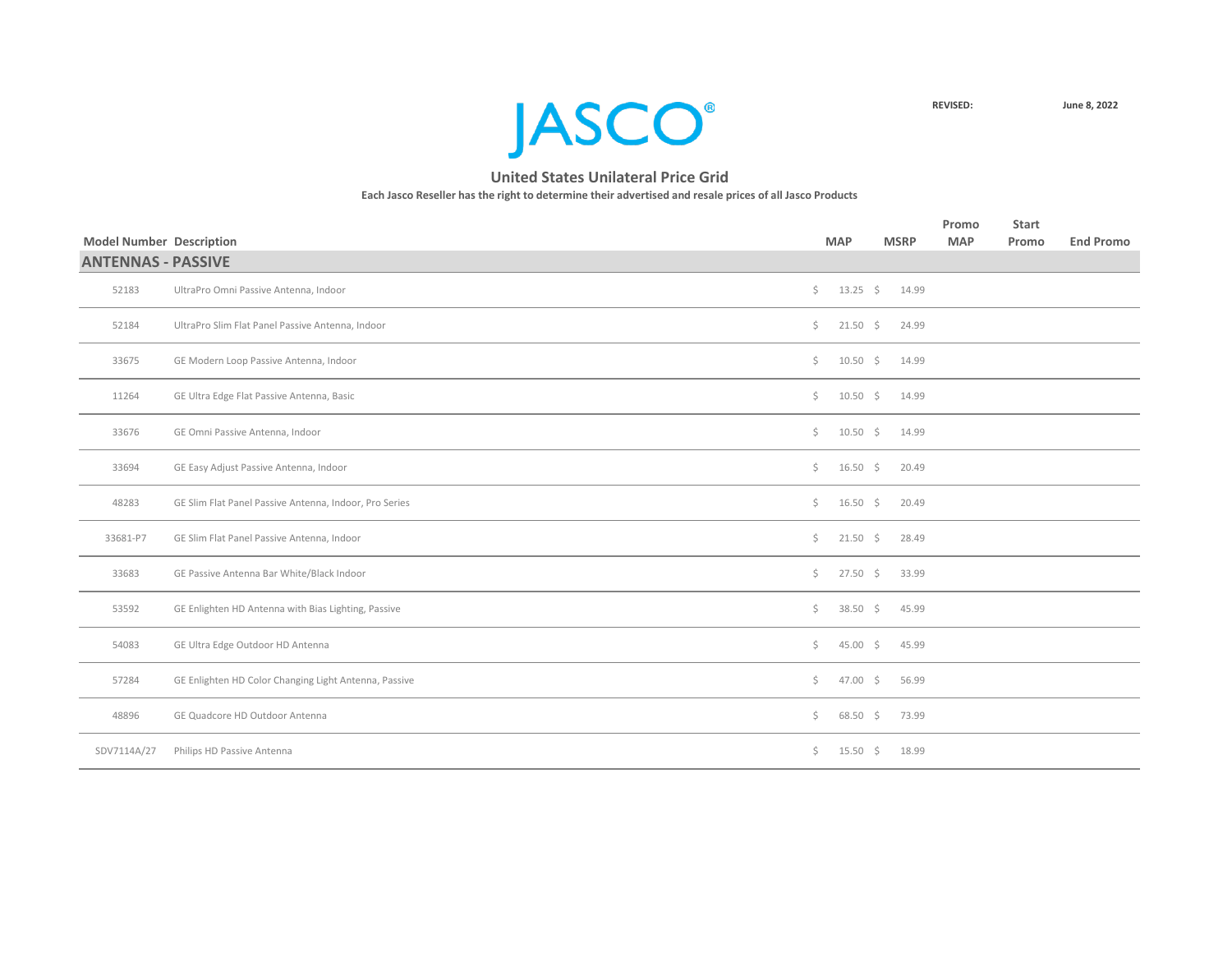

|                                 |                                                                    |         |              |             | Promo      | <b>Start</b> |                  |
|---------------------------------|--------------------------------------------------------------------|---------|--------------|-------------|------------|--------------|------------------|
| <b>Model Number Description</b> |                                                                    |         | <b>MAP</b>   | <b>MSRP</b> | <b>MAP</b> | Promo        | <b>End Promo</b> |
| SDV8201B/27                     | Philips Traditional Passive Antenna                                | $\zeta$ | $11.90 \div$ | 12.79       |            |              |                  |
| SDV1227B/27                     | Philips HD Passive Antenna, Flat Panel                             | \$      | $21.50 \div$ | 22.99       |            |              |                  |
| SDV3239N/27                     | Philips Fabric Antenna, Contour Series                             | \$      | $21.50 \div$ | $22.99$ \$  | 14.50      | 6/12/2022    | 6/23/2022        |
| SDV3427W/27                     | Philips Passive Outdoor/Attic Antenna                              | \$      | 33.50 \$     | 33.99       |            |              |                  |
| SDV2226N/27                     | Philips Switch HD Passive Antenna                                  | \$      | 38.50 \$     | $39.99$ \$  | 26.00      | 6/12/2022    | 6/23/2022        |
| SDV3240N/27                     | Philips Optima Passive Antenna, Indoor                             | \$      | 52.50 \$     | 52.99       |            |              |                  |
| SDV8412B/27                     | Philips Wing Passive Outdoor Antenna, Black                        | \$      | 44.50 \$     | 50.99       |            |              |                  |
|                                 | SDV8412B/27-991 Philips Wing Passive Outdoor Antenna, Black        | \$      | $45.00$ \$   | 50.99       |            |              |                  |
| 29884-CS1                       | GE Attic Antenna, Outdoor                                          | \$      | 41.50        |             |            |              |                  |
| 33675-991                       | GE Modern Loop Passive Antenna, Indoor                             | \$      | $10.50 \div$ | 14.99       |            |              |                  |
| 33676-DI1                       | GE Omni Passive Antenna, Indoor                                    | \$      | $10.50 \div$ | 14.99       |            |              |                  |
| 11264-991                       | GE Ultra Edge Flat Passive Antenna, Basic                          | \$      | $10.50 \div$ | 14.99       |            |              |                  |
| 54083-T1                        | GE Ultra Edge Outdoor HD Antenna, 5pc Tray                         | \$      | 44.50 \$     | 45.99       |            |              |                  |
|                                 | SDV8301D/27-991 Philips Antenna Bar, Slim Profile, Passive, Indoor | \$      | $21.50 \div$ | 28.49       |            |              |                  |
|                                 | SDV7114A/27-991 Philips HD Passive Antenna                         | \$      | $15.50 \div$ | 16.99       |            |              |                  |
|                                 |                                                                    |         |              |             |            |              |                  |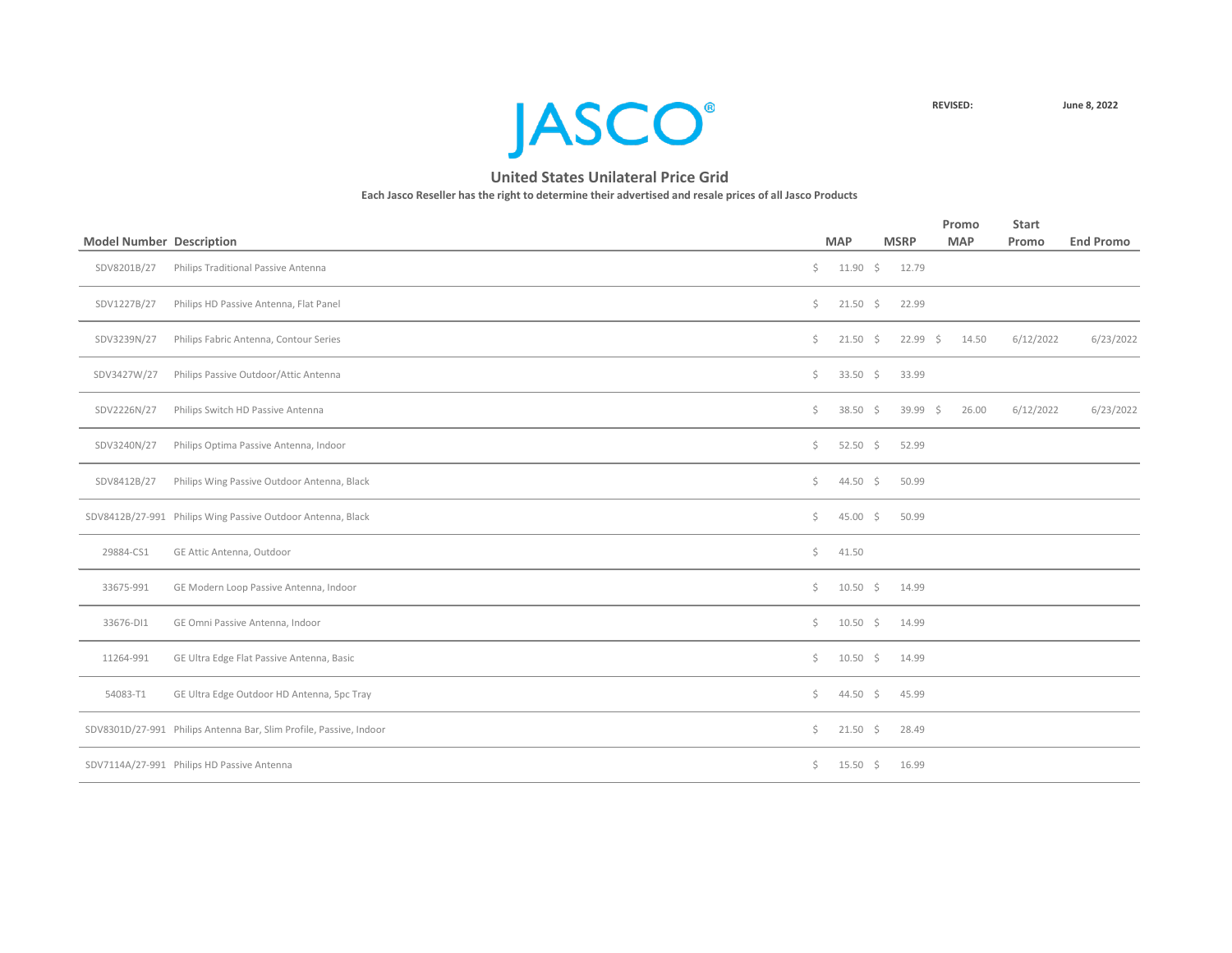

|                                 |                                                       |     |                    |             |       | Promo      | <b>Start</b> |                  |
|---------------------------------|-------------------------------------------------------|-----|--------------------|-------------|-------|------------|--------------|------------------|
| <b>Model Number Description</b> |                                                       |     | <b>MAP</b>         | <b>MSRP</b> |       | <b>MAP</b> | Promo        | <b>End Promo</b> |
| <b>ANTENNAS - AMPLIFIED</b>     |                                                       |     |                    |             |       |            |              |                  |
| 47331                           | UltraPro Amplified Antenna Bar, Indoor                | \$  | $28.50\frac{1}{5}$ |             | 33.99 |            |              |                  |
| 42178                           | GE Pro Indoor Antenna Amplifier                       | \$  | $16.50 \div$       |             | 20.49 |            |              |                  |
| 38983-CS1                       | GE Flat Panel HD Amplified Antenna                    | \$  | $27.50\frac{1}{5}$ |             | 33.99 |            |              |                  |
| 37075-PK1                       | GE Hover Amplified Antenna, Indoor, Ultra Pro Series  | \$  | $31.00 \div$       |             | 33.99 |            |              |                  |
| 33678                           | GE Flat Amplified Antenna, Indoor, Ultra Edge Series  | \$  | $33.50$ \$         |             | 39.99 |            |              |                  |
| 33691                           | GE Slim Profile Amplified Antenna Bar                 | \$  | $33.50$ \$         |             | 39.99 |            |              |                  |
| 46003                           | GE Enlighten HD Antenna with Bias Lighting, Amplified | \$. | $50.50\frac{2}{5}$ |             | 56.99 |            |              |                  |
| 33685                           | GE Digital Yagi Antenna, Outdoor                      | \$  | $47.00 \div$       |             | 63.99 |            |              |                  |
| 40529                           | GE Ultra Pro Signal Finder Amplified Antenna          | \$  | 55.50 \$           |             | 67.99 |            |              |                  |
| SDV9120N/27                     | Philips Indoor Antenna Amplifier                      | \$  | $16.50 \div$       |             | 20.49 |            |              |                  |
| SDV8311B/27                     | Philips Flat Panel Amplified Antenna                  | \$. | $26.00$ \$         |             | 31.99 |            |              |                  |
| SDV9320N/27                     | Philips Outdoor Antenna Amplifier                     | \$. | $27.50$ \$         |             | 31.99 |            |              |                  |
| SDV3237N/27                     | Philips Elite Crystal HD Amplified Antenna            | \$. | $30.50$ \$         |             | 31.99 |            |              |                  |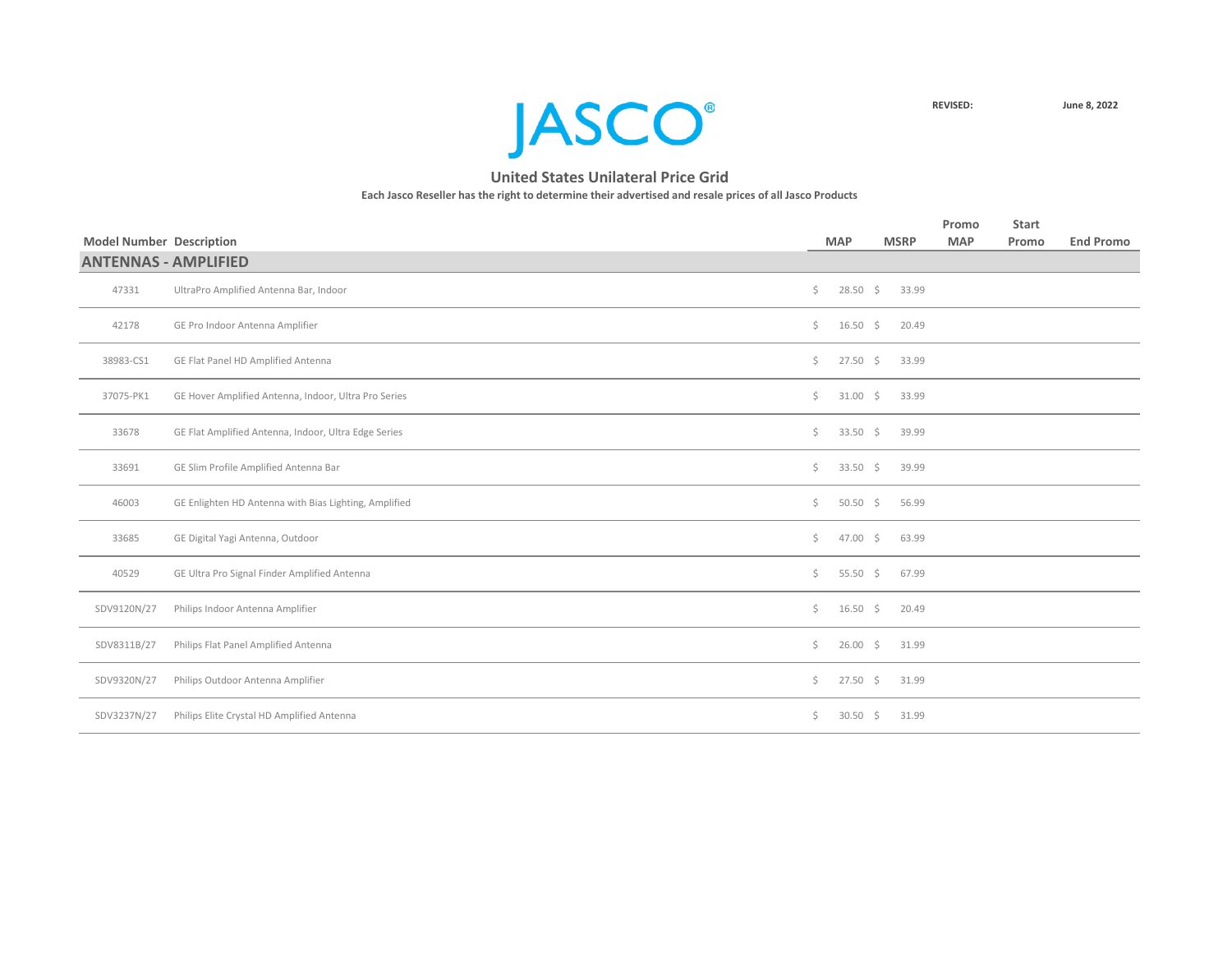

|                                                                  |                                                     |            |                                                                                                                                                            | Promo       | <b>Start</b> |                  |
|------------------------------------------------------------------|-----------------------------------------------------|------------|------------------------------------------------------------------------------------------------------------------------------------------------------------|-------------|--------------|------------------|
|                                                                  |                                                     |            |                                                                                                                                                            | <b>MAP</b>  | Promo        | <b>End Promo</b> |
| Philips Hover HD Amplified Antenna                               | \$                                                  |            | 33.99                                                                                                                                                      |             |              |                  |
| Philips Elite HD Signal Finder Amplified Antenna                 | Ś.                                                  |            | 67.99                                                                                                                                                      |             |              |                  |
| Philips TruBias HD Antenna, Indoor                               | \$.                                                 |            | 56.99                                                                                                                                                      |             |              |                  |
| Philips TruBias Wifi Color Changing LED HD Antenna, USB Powered  | \$.                                                 |            | 62.99                                                                                                                                                      |             |              |                  |
|                                                                  |                                                     |            |                                                                                                                                                            |             |              |                  |
| Philips Small/Medium Fixed TV Mount                              | \$                                                  |            | 28.49                                                                                                                                                      |             |              |                  |
| Philips Large Fixed TV Mount                                     | \$                                                  |            | 39.99                                                                                                                                                      |             |              |                  |
| Philips Small Full Motion TV Mount                               | \$                                                  |            | 50.99                                                                                                                                                      |             |              |                  |
|                                                                  |                                                     |            |                                                                                                                                                            |             |              |                  |
| GE 4-Device Universal Slide In Remote Control, Roku              | Ś.                                                  |            | 22.49                                                                                                                                                      |             |              |                  |
| Philips 4-Device Universal Slide In Remote Control, Fire TV      | \$                                                  |            | 24.49                                                                                                                                                      |             |              |                  |
| Philips 4-Device Universal Slide In Remote Control, Roku         | \$.                                                 |            | 24.49                                                                                                                                                      |             |              |                  |
| Philips 6-Device Universal Remote Control, Bluetooth Programming | \$.                                                 |            | 33.99                                                                                                                                                      |             |              |                  |
|                                                                  | <b>Model Number Description</b><br><b>TV MOUNTS</b> | <b>MAP</b> | $31.50 \div$<br>$67.50$ \$<br>47.00 \$<br>$52.50$ \$<br>$21.50 \div$<br>$33.50 \div$<br>44.50 \$<br>$21.50 \div$<br>$20.50$ \$<br>$20.50$ \$<br>$33.50$ \$ | <b>MSRP</b> |              |                  |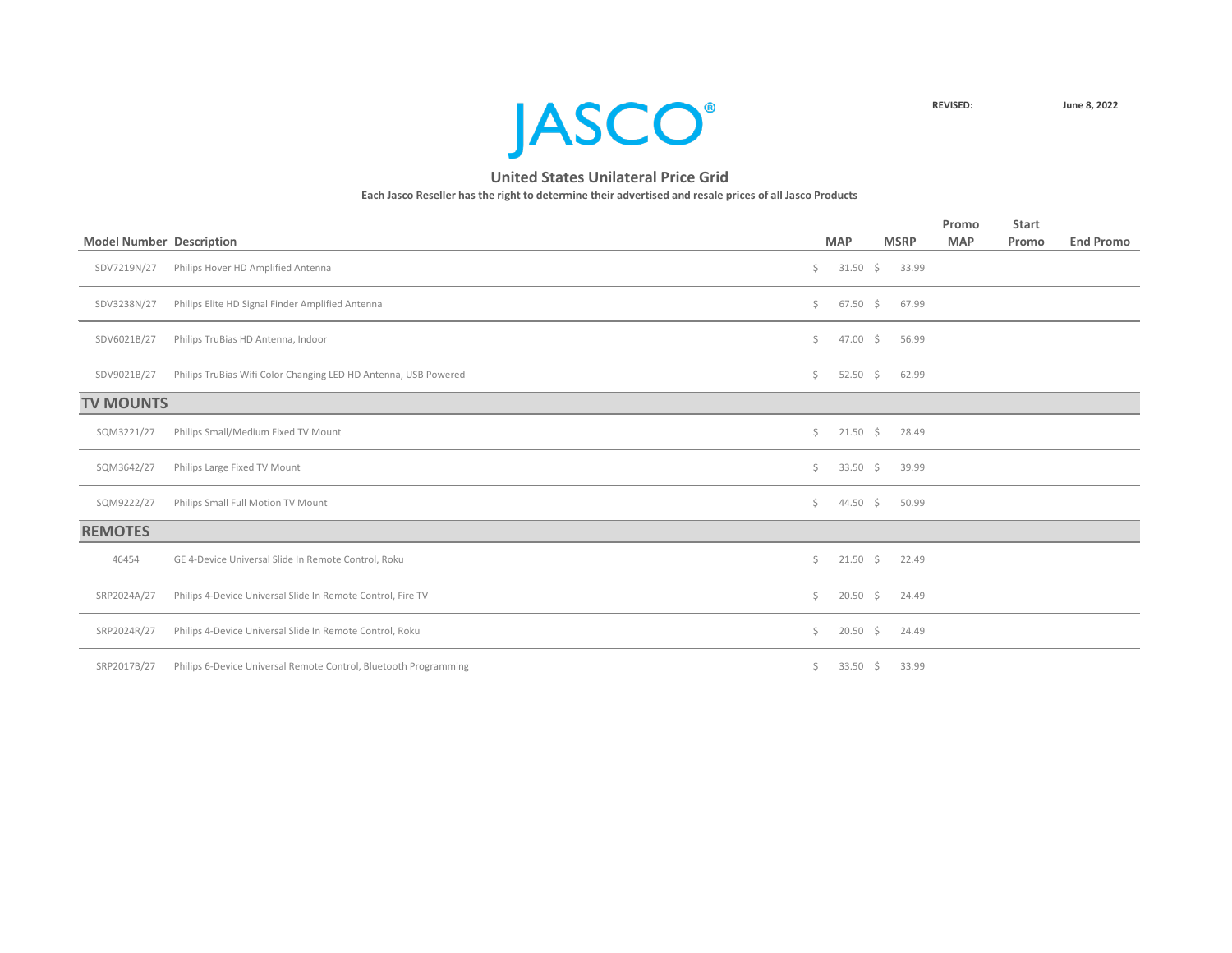

|                                 |                                                                                |    |              |             | Promo      | <b>Start</b> |                  |
|---------------------------------|--------------------------------------------------------------------------------|----|--------------|-------------|------------|--------------|------------------|
| <b>Model Number Description</b> |                                                                                |    | <b>MAP</b>   | <b>MSRP</b> | <b>MAP</b> | Promo        | <b>End Promo</b> |
| <b>SELFIE LIGHTS</b>            |                                                                                |    |              |             |            |              |                  |
| 58781                           | Enbrighten LED Selfie Light, USB, Flexible Arm, Circle                         | Ŝ. | $14.25 \div$ | 16.99       |            |              |                  |
| 57857                           | Enbrighten LED Ring Desk Lamp, 2200-6000K, Light Dimming, Adjustable Direction | Ŝ. | $29.50$ \$   | 34.99       |            |              |                  |
| 60885                           | Enbrighten LED Studio Light, USB, RGBW, CCT, Dimmable                          | Ŝ. | $20.50$ \$   | 26.49       |            |              |                  |
| <b>BISTRO LIGHTS</b>            |                                                                                |    |              |             |            |              |                  |
| 38353                           | Enbrighten LED Bistro Lights, 12ft, 6 Blow Molded Bulbs, Polarized             | \$ | $21.50 \div$ | 33.99       |            |              |                  |
| 38356                           | Enbrighten LED Bistro Lights, 24ft, 12 Blow Molded Bulbs, Polarized            | Ŝ. | $41.50 \div$ | 56.99       |            |              |                  |
| 38357                           | Enbrighten LED Bistro Lights, 48ft, 24 Blow Molded Bulbs, Polarized            | Ś. | 78.50 \$     | 89.99       |            |              |                  |
| <b>CAFÉ LIGHTS - CLASSIC</b>    |                                                                                |    |              |             |            |              |                  |
| 31660                           | Enbrighten Classic LED Cafe Lights, 12ft, 6 Acrylic Bulbs                      | Ŝ. | 33.50 \$     | 45.99       |            |              |                  |
| 35604                           | Enbrighten Classic LED Cafe Lights, 12ft, 6 Acrylic Bulbs, White Cord          | Ś. | 33.50 \$     | 45.99       |            |              |                  |
| 35604                           | Enbrighten Classic LED Cafe Lights, 12ft, 6 Acrylic Bulbs, White Cord          | Ś. | 33.50 \$     | 45.99       |            |              |                  |
| 33307                           | Enbrighten Classic LED Cafe Lights, 18ft, 9 Acrylic Bulbs                      | \$ | $45.00 \div$ | 56.99       |            |              |                  |
| 31662                           | Enbrighten Classic LED Cafe Lights, 24ft, 12 Acrylic Bulbs                     | \$ | 55.50 \$     | 67.99       |            |              |                  |
| 36803                           | Enbrighten Classic LED Cafe Lights, 24ft, 12 Acrylic Bulbs, White Cord         | Ś. | 55.50 \$     | 67.99       |            |              |                  |
|                                 |                                                                                |    |              |             |            |              |                  |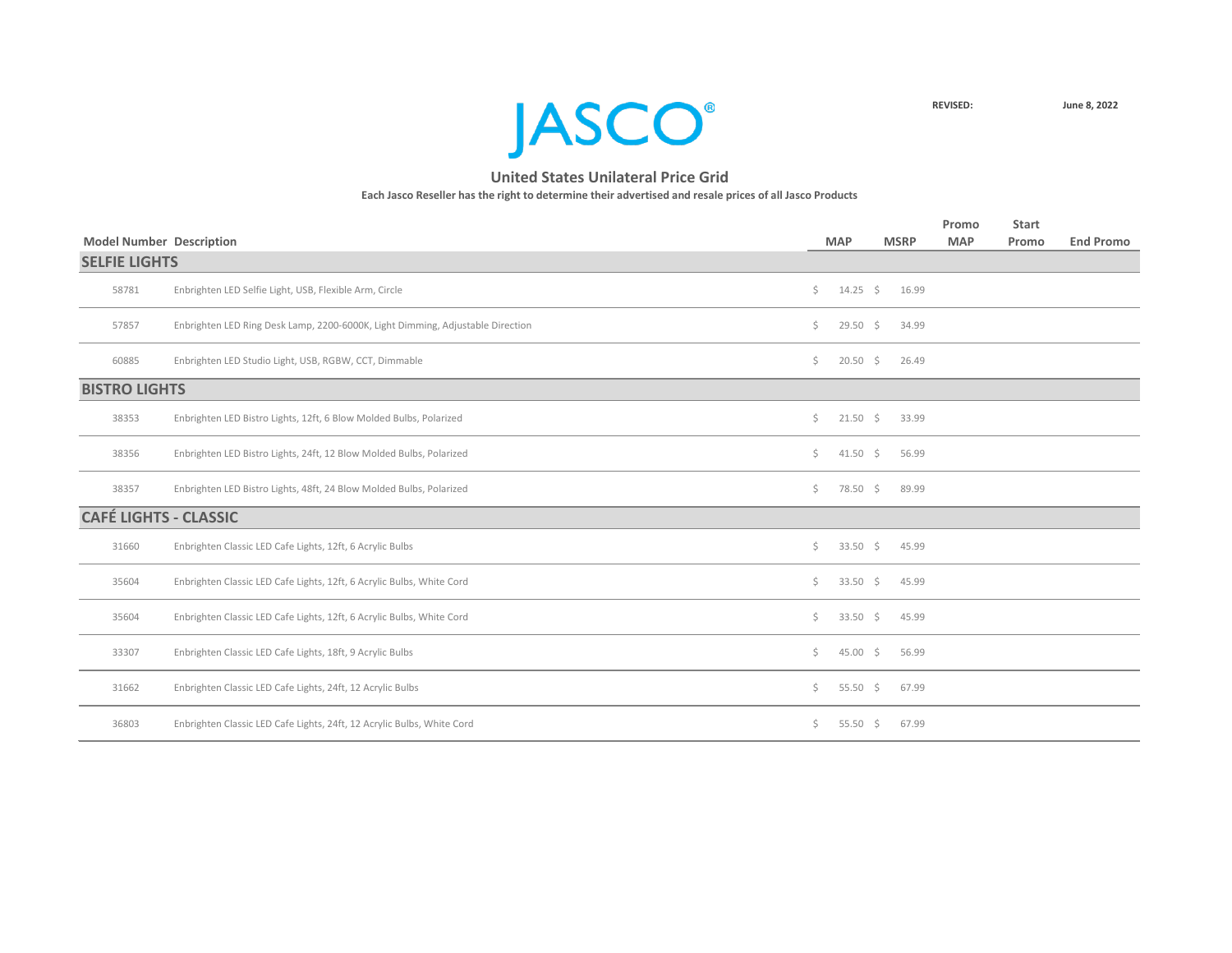

| <b>Model Number Description</b> |                                                                                        |    | <b>MAP</b>                   | <b>MSRP</b> | Promo<br><b>MAP</b> | <b>Start</b><br>Promo | <b>End Promo</b> |
|---------------------------------|----------------------------------------------------------------------------------------|----|------------------------------|-------------|---------------------|-----------------------|------------------|
| 33171                           | Enbrighten Classic LED Cafe Lights, 36ft, 18 Acrylic Bulbs                             | \$ | $69.50 \div$                 | 79.99       |                     |                       |                  |
| 31664                           | Enbrighten Classic LED Cafe Lights, 48ft, 24 Acrylic Bulbs                             |    | \$106.50\$                   | 113.99      |                     |                       |                  |
| 35608                           | Enbrighten Classic LED Cafe Lights, 48ft, 24 Acrylic Bulbs, White Cord                 | Ś. | $106.50 \div$                | 113.99      |                     |                       |                  |
| <b>CAFÉ LIGHTS - VINTAGE</b>    |                                                                                        |    |                              |             |                     |                       |                  |
| 35626                           | Enbrighten Vintage LED Cafe Lights, 12ft, 6 Acrylic Bulbs                              | \$ | 44.50 \$                     | 56.99       |                     |                       |                  |
| 35629                           | Enbrighten Vintage LED Cafe Lights, 24ft, 12 Acrylic Bulbs                             | Ś. | $67.50 \div$                 | 79.99       |                     |                       |                  |
| 35646                           | Enbrighten Vintage LED Cafe Lights, 24ft, 12 Acrylic Bulbs, White Cord                 | Ś. | $67.50$ \$                   | 79.99       |                     |                       |                  |
| 35631                           | Enbrighten Vintage LED Cafe Lights, 48ft, 24 Acrylic Bulbs                             |    | $\frac{112.50}{5}$           | 125.99      |                     |                       |                  |
| 35648                           | Enbrighten Vintage LED Cafe Lights, 48ft, 24 Acrylic Bulbs, White Cord, English/French |    | $\frac{112.50}{9}$ \$ 125.99 |             |                     |                       |                  |
|                                 | <b>CAFÉ LIGHTS - VINTAGE SEASONS</b>                                                   |    |                              |             |                     |                       |                  |
| 37791                           | Enbrighten Seasons Vintage LED Cafe Lights, 24ft, 12 Acrylic Bulbs                     |    | \$112.50\$                   | 136.99      |                     |                       |                  |
| 39511                           | Enbrighten Seasons Vintage LED Cafe Lights, 24ft, 12 Acrylic Bulbs, White Cord         |    | \$112.50\$                   | 136.99      |                     |                       |                  |
| 37790                           | Enbrighten Seasons Vintage LED Cafe Lights, 48ft, 24 Acrylic Bulbs                     | Ś. | $204.00$ \$                  | 226.99      |                     |                       |                  |
| 39092                           | Enbrighten Seasons Vintage LED Cafe Lights, 48ft, 24 Acrylic Bulbs, White Cord         | S. | $204.00$ \$                  | 226.99      |                     |                       |                  |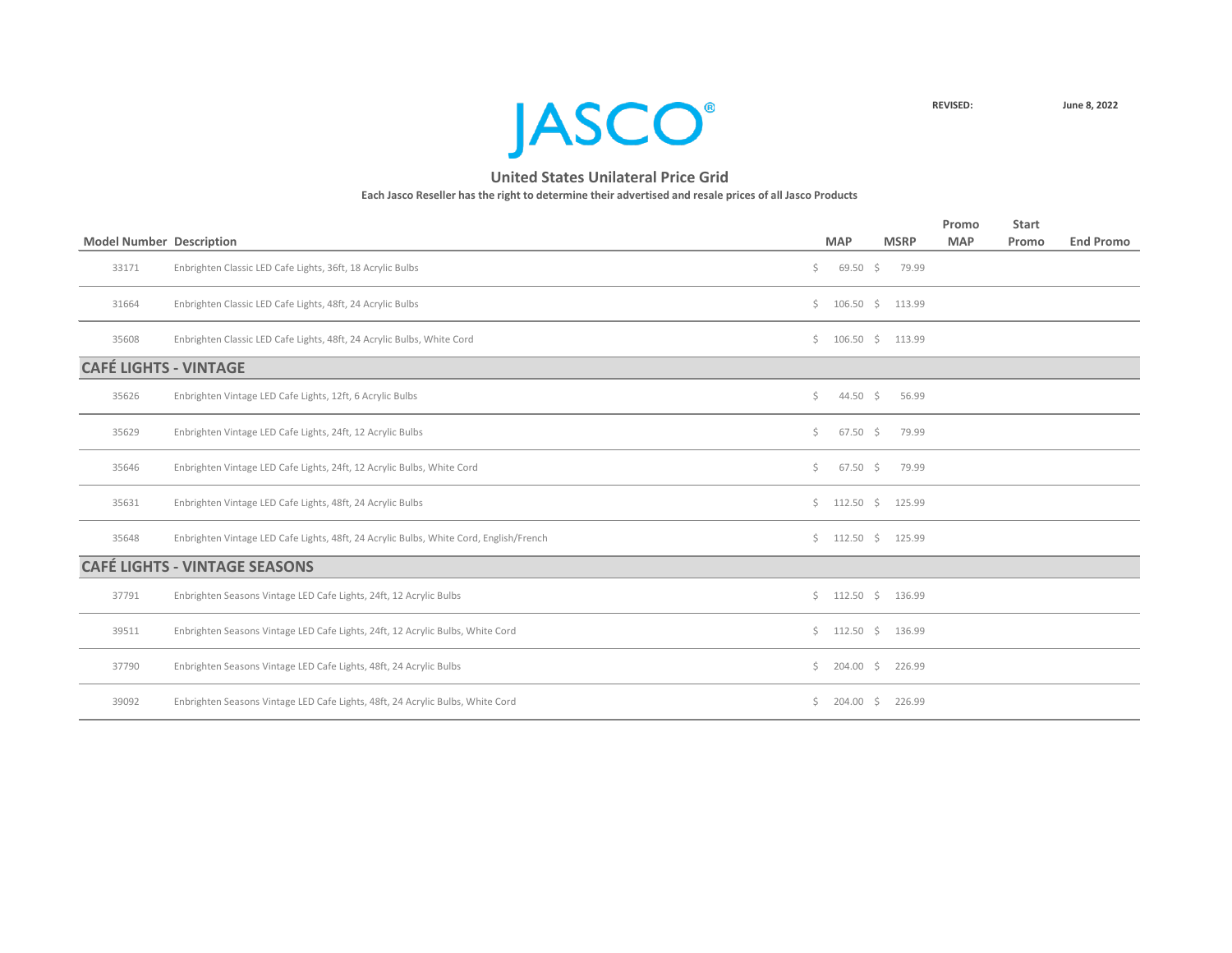

|                                 |                                                                                  |     |                         |             | Promo      | <b>Start</b> |                  |
|---------------------------------|----------------------------------------------------------------------------------|-----|-------------------------|-------------|------------|--------------|------------------|
| <b>Model Number Description</b> |                                                                                  |     | <b>MAP</b>              | <b>MSRP</b> | <b>MAP</b> | Promo        | <b>End Promo</b> |
| <b>CAFÉ LIGHTS</b>              |                                                                                  |     |                         |             |            |              |                  |
| 57024                           | Enbrighten, Cafe light, 24', 12 bulb, RGBW                                       | Ś.  | $99.50 \div$            | 109.99      |            |              |                  |
| 57026                           | Enbrighten, Cafe light, 48', 24 bulb, RGBW                                       |     | $$169.50$$ \$ 179.99    |             |            |              |                  |
| 57028                           | Ecoscapes, Cafe light, 24', 12 bulb, RGBW, Push Button                           | Ś.  | 79.50 \$                | 89.99       |            |              |                  |
| 57030                           | Enbrighten, Cafe light, 48', 24 bulb, RGBW, Push Button                          |     | $$149.50 \quad $159.99$ |             |            |              |                  |
| 46918                           | EcoScapes Seasons Classic LED Cafe Lights, 24ft, 12 Acrylic Bulbs                | Ś.  | $57.50 \div$            | 67.99       |            |              |                  |
| <b>CAFÉ LIGHTS - USB</b>        |                                                                                  |     |                         |             |            |              |                  |
| 48366                           | Enbrighten USB LED Cafe Lights, Color Select, 12 Acrylic Bulbs, 12ft             | Ś.  | $45.00\frac{1}{5}$      | 50.99       |            |              |                  |
| 48365                           | Enbrighten USB LED Cafe Lights, Color Select, 24 Acrylic Bulbs, 24ft             | Ś.  | 55.50 \$                | 62.99       |            |              |                  |
| 48365                           | Enbrighten USB LED Cafe Lights, Color Select, 24 Acrylic Bulbs, 24ft             | Ś.  | 55.50 \$                | 62.99       |            |              |                  |
| 50436                           | Enbrighten Color Select LED String Lights with USB, 12 Acrylic Bulbs, 12ft       | Ś.  | $45.00 \div$            | 50.99       |            |              |                  |
| 54736                           | Enbrighten USB LED Cafe Lights, Color Select, 12 Plastic Bulbs, 12ft             | Ś.  | $45.00 \div$            | 50.99       |            |              |                  |
| 57342                           | Enbrighten USB LED Café Lights, Color Select, 24 Acrylic Bulbs, 24ft, Retail Pkg | \$. | 55.50 \$                | 62.99       |            |              |                  |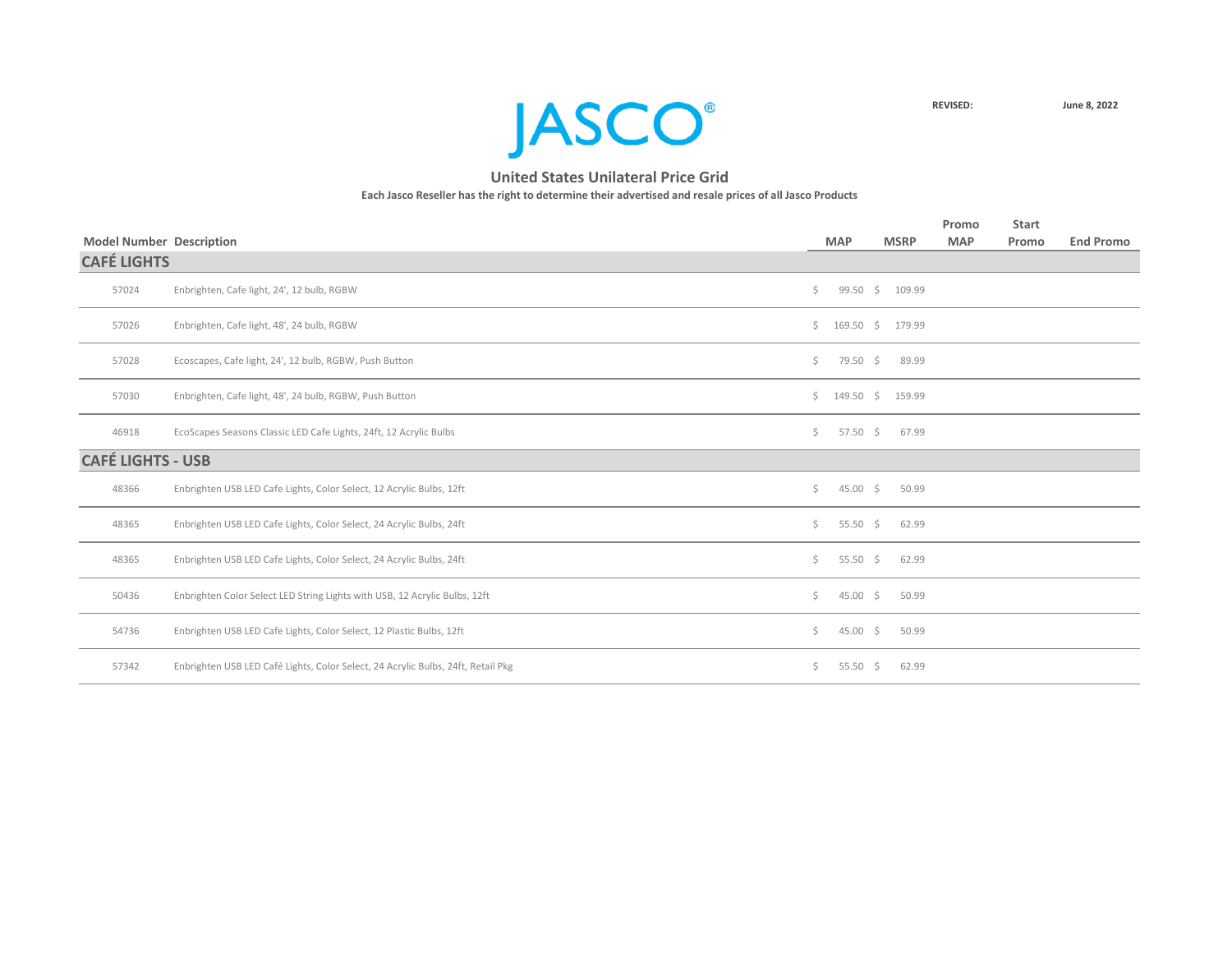**JASCO**<sup>®</sup>

| <b>Model Number Description</b> |                                                                                                                  |                | <b>MAP</b>              | <b>MSRP</b> | Promo<br><b>MAP</b> | <b>Start</b><br>Promo | <b>End Promo</b> |
|---------------------------------|------------------------------------------------------------------------------------------------------------------|----------------|-------------------------|-------------|---------------------|-----------------------|------------------|
| <b>CAFE LIGHTS - SOLAR</b>      |                                                                                                                  |                |                         |             |                     |                       |                  |
| 49582                           | Enbrighten USB Solar Panel Power Source                                                                          | Ś.             | $27.50$ \$              | 33.99       |                     |                       |                  |
| 56630                           | Enbrighten Solar Panel with Mounting Hardware                                                                    | Ś.             | $29.50 \div$            | 34.99       |                     |                       |                  |
| 53723                           | Enbrighten USB Cafe Lights with Solar Panel, 12 Plastic Bulbs, 3000K, 12ft                                       | Ś.             | 59.50 \$                | 64.99       |                     |                       |                  |
| 53725                           | Enbrighten Color Changing USB Cafe Lights with Solar Panel, 12 Plastic Bulbs, 12ft                               | \$             | $69.50 \div$            | 74.99       |                     |                       |                  |
| 54742                           | Enbrighten Bistro Color Select USB Cafe Lights + Solar Panel Kit, 12ft, 12 Plastic Bulbs, 48374 + 49582 - Lowe's | $\mathsf{S}^-$ | $69.50 \div$            | 74.99       |                     |                       |                  |
| <b>CAFÉ LIGHTS - WI-FI</b>      |                                                                                                                  |                |                         |             |                     |                       |                  |
| 57414                           | Enbrighten Seasons Wi-Fi LED Vintage Café Lights, 12 Bulbs, 24ft                                                 |                | \$180.50\$              |             | 192.99 \$ 162.50    | 6/1/2022              | 6/30/2022        |
| 57415                           | Enbrighten Seasons Wi-Fi LED Vintage Café Lights, 24 Bulbs, 48ft                                                 | Ś.             | $260.50$ \$             | $283.99$ \$ | 239.50              | 6/1/2022              | 6/30/2022        |
| 57044                           | Enbrighten Seasons Wi-Fi LED Classic Café Lights, 12 Bulbs, 24ft                                                 |                | \$149.50\$              | 159.99      |                     |                       |                  |
| 57046                           | Enbrighten Seasons Wi-Fi LED Classic Café Lights, 24 Bulbs, 48ft                                                 |                | $\frac{1}{2}$ 239.50 \$ | 294.99      |                     |                       |                  |
|                                 | <b>CAFÉ LIGHT ACCESSORIES</b>                                                                                    |                |                         |             |                     |                       |                  |
| 35917                           | Enbrighten Cafe Light Shade, Stainless Steel Hood, 6pk                                                           | \$             | $19.50 \pm 5$           | 22.49       |                     |                       |                  |
| 35877                           | Enbrighten Cafe Light Shade, Oil-Rubbed Bronze Cage, 6pk                                                         | \$             | $19.50 \div$            | 22.49       |                     |                       |                  |
|                                 | <b>MINI LANDSCAPE LIGHTS</b>                                                                                     |                |                         |             |                     |                       |                  |
| 56055                           | Ecoscapes Mini White-Only LED Landscape Lights, 15 Pucks                                                         | \$             | 79.50 \$                | 84.99       |                     |                       |                  |
| 41366                           | Enbrighten Seasons LED Color Changing Mini Landscape Lights, 32ft, 6 Pucks                                       |                | $\frac{101.50}{5}$      | 113.99      |                     |                       |                  |
| 41367                           | Enbrighten Seasons LED Color Changing Mini Landscape Lights, 44ft, 12 Pucks                                      | Ś.             | $124.50 \pm 5$          | 136.99      |                     |                       |                  |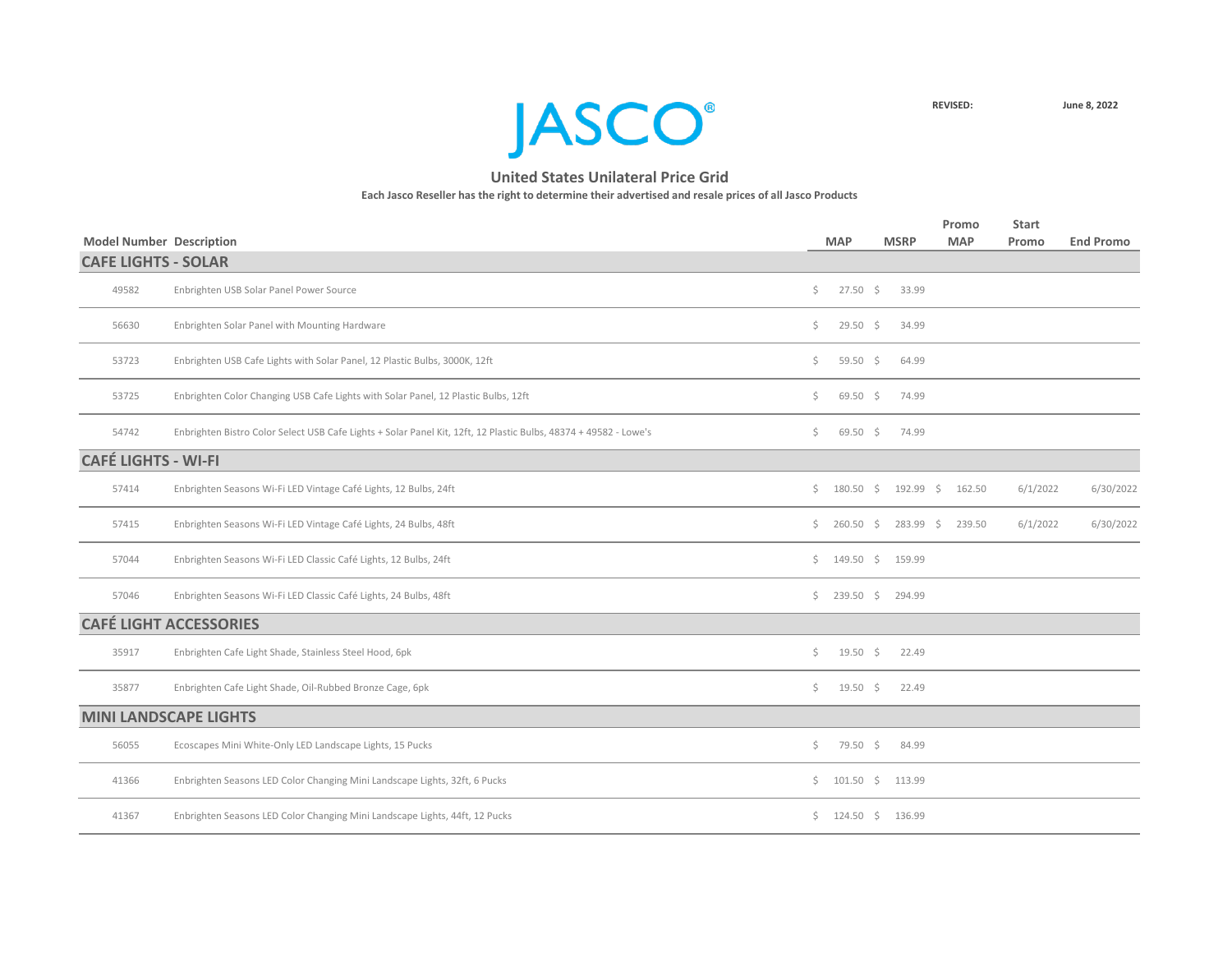

|                                 |                                                                                                   |     |                     |             | Promo      | <b>Start</b> |                  |
|---------------------------------|---------------------------------------------------------------------------------------------------|-----|---------------------|-------------|------------|--------------|------------------|
| <b>Model Number Description</b> |                                                                                                   |     | <b>MAP</b>          | <b>MSRP</b> | <b>MAP</b> | Promo        | <b>End Promo</b> |
| 56060                           | Enbrighten Seasons LED Mini Landscape Lights, 15 Pucks                                            |     | \$119.50\$          | 129.99      |            |              |                  |
| 41369                           | Enbrighten Seasons LED Color Changing Mini Landscape Lights, 68ft, 24 Pucks                       | Ś.  | $180.50\frac{1}{5}$ | 192.99      |            |              |                  |
| 41657                           | Enbrighten Seasons LED Color Changing Mini Landscape Lights, 92ft, 36 Pucks                       | Ś.  | $226.50$ \$         | 237.99      |            |              |                  |
| 45060                           | Enbrighten Seasons LED Mini Landscape Lights, 44ft, 12 Pucks + myTS Wi-Fi Plug (41367 + 39845-S1) | Ś.  | $129.50 \div$       | 136.99      |            |              |                  |
| 45061                           | Enbrighten Seasons LED Mini Landscape Lights, 68ft, 24 Pucks + myTS Wi-Fi Plug (41369 + 39845-S1) |     | \$185.50\$          | 192.99      |            |              |                  |
|                                 | <b>MINI LANDSCAPE LIGHTS - SOLAR</b>                                                              |     |                     |             |            |              |                  |
| 58579                           | Enbrighten Color Changing Solar LED Mini Landscape Lights, Push Button, 12 Pucks                  | Ś.  | $69.50$ \$          | 79.99       |            |              |                  |
| 58580                           | Enbrighten Color Changing Solar LED Mini Landscape Lights, Push Button, 18 Pucks                  | \$. | $89.50 \div$        | 99.99       |            |              |                  |
| 58581                           | Enbrighten Color Changing Solar LED Mini Landscape Lights, Push Button, 24 Pucks                  |     | \$109.50\$          | 119.99      |            |              |                  |
|                                 | <b>MINI LANDSCAPE LIGHTS WI-FI</b>                                                                |     |                     |             |            |              |                  |
| 58106                           | Enbrighten Seasons Wi-Fi LED Mini Landscape Lights, 6 Pucks                                       |     | $$105.50 \t$116.99$ |             |            |              |                  |
| 58107                           | Enbrighten Seasons Wi-Fi LED Mini Landscape Lights, 12 Pucks                                      | Ś.  | $137.00 \div$       | 148.99      |            |              |                  |
| 58108                           | Enbrighten Seasons Wi-Fi LED Mini Landscape Lights, 18 Pucks                                      | Ś.  | $149.50 \div$       | 159.99      |            |              |                  |
| 58109                           | Enbrighten Seasons Wi-Fi LED Mini Landscape Lights, 24 Pucks                                      |     | $$174.50$ \$        | 185.99      |            |              |                  |
| 58110                           | Enbrighten Seasons Wi-Fi LED Mini Landscape Lights, 36 Pucks                                      | Ś.  | $211.50 \pm 5$      | 222.99      |            |              |                  |
|                                 |                                                                                                   |     |                     |             |            |              |                  |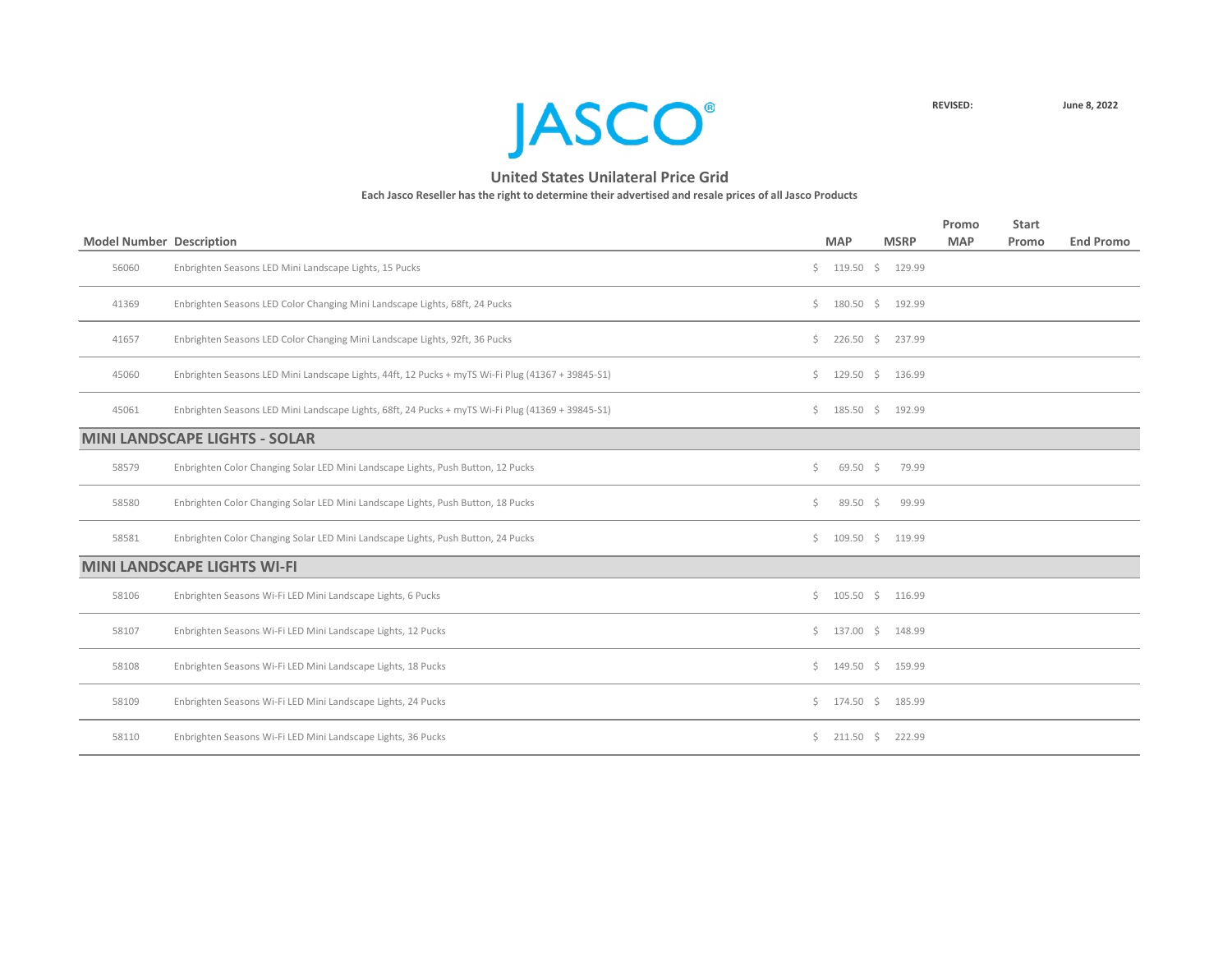

| <b>Model Number Description</b><br><b>LANDSCAPE LIGHTS</b> |                                                                             |    | <b>MAP</b>          | <b>MSRP</b>          | Promo<br><b>MAP</b> | <b>Start</b><br>Promo | <b>End Promo</b> |
|------------------------------------------------------------|-----------------------------------------------------------------------------|----|---------------------|----------------------|---------------------|-----------------------|------------------|
|                                                            |                                                                             |    |                     |                      |                     |                       |                  |
| 56064                                                      | Ecoscapes White Only Large LED Landscape Lights, 6 Pucks                    | Ś. |                     | 109.50 \$ 119.99     |                     |                       |                  |
| 56067                                                      | Enbrighten Seasons Select LED Landscape Lights, 6 Pucks                     |    |                     | $$159.50$$ \$ 169.99 |                     |                       |                  |
| 41012                                                      | Enbrighten Seasons LED Landscape Lights, Oil-Rubbed Bronze, 6 pucks, 50ft   | Ś. |                     | 204.00 \$ 214.99     |                     |                       |                  |
| 41015                                                      | Enbrighten Seasons LED Landscape Lights, Oil-Rubbed Bronze, 9 pucks, 80ft   | Ś. | $248.50\frac{1}{5}$ | 260.99               |                     |                       |                  |
| 41017                                                      | Enbrighten Seasons LED Landscape Lights, Oil-Rubbed Bronze, 12 pucks, 110ft | Ś. | $282.50$ \$         | 294.99               |                     |                       |                  |
| 44090                                                      | Enbrighten Spectrum LED Pucks with Cord Management, 3pk, RF Remote          | \$ | $68.50\frac{2}{5}$  | 79.99                |                     |                       |                  |
| 44091                                                      | Enbrighten Spectrum LED Pucks with Cord Management, 6pk, RF Remote          | Ś. | $94.50 \div$        | 113.99               |                     |                       |                  |
| 44092                                                      | Enbrighten Spectrum LED Pucks with Cord Management, 9pk, RF Remote          |    | \$126.50\$          | 147.99               |                     |                       |                  |
|                                                            | <b>LANDSCAPE LIGHTS - WI-FI</b>                                             |    |                     |                      |                     |                       |                  |
| 58103                                                      | Enbrighten Seasons Wi-Fi LED Large Landscape Lights, 6 Pucks                | Ś. | $226.50$ \$         | 237.99               |                     |                       |                  |
| 58104                                                      | Enbrighten Seasons Wi-Fi LED Large Landscape Lights, 9 Pucks                | Ś. | $264.50$ \$         | 294.99               |                     |                       |                  |
| 58105                                                      | Enbrighten Seasons Wi-Fi LED Large Landscape Lights, 12 Pucks               | Ś. | $339.50$ \$         | 351.99               |                     |                       |                  |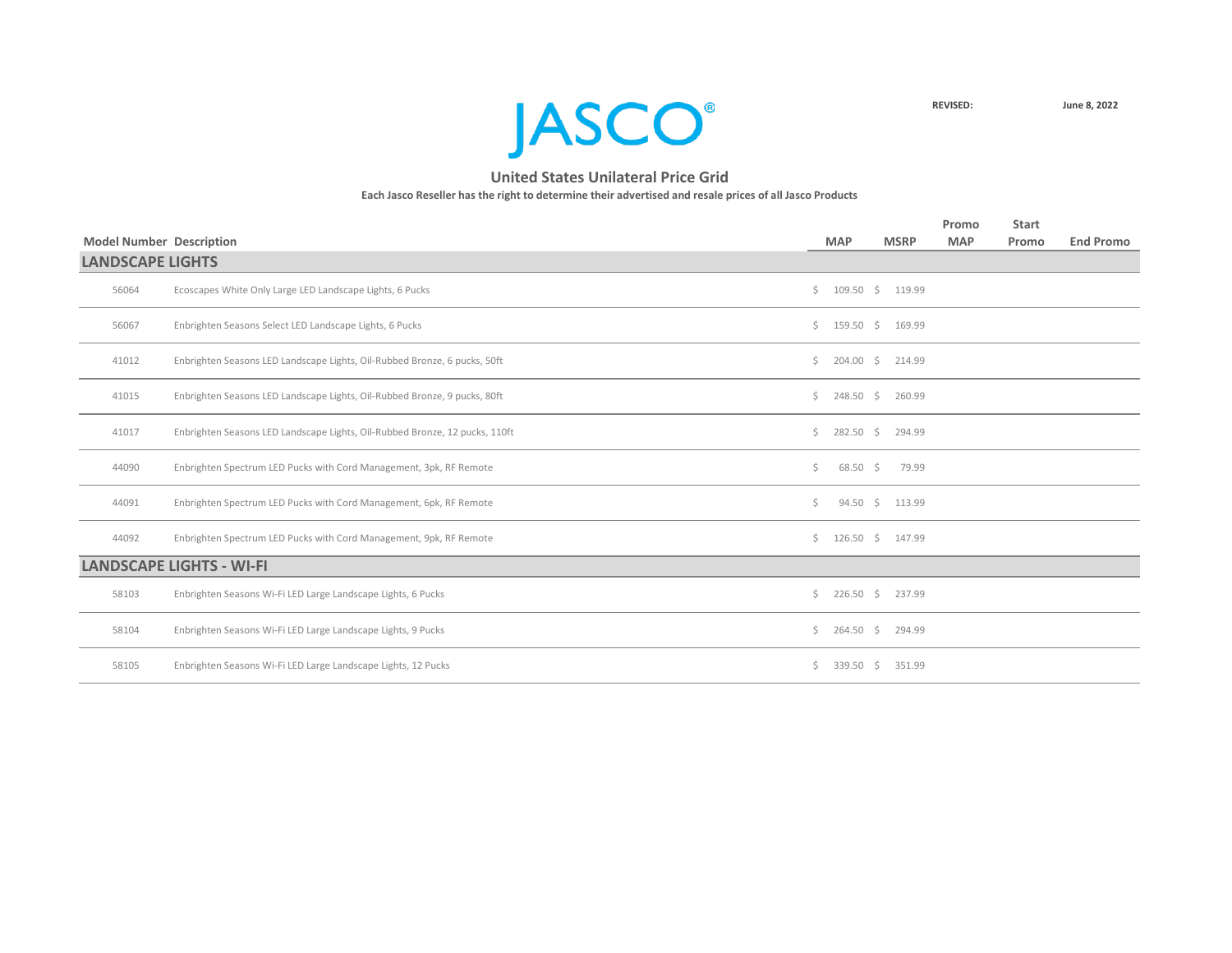

| <b>Model Number Description</b> |                                                                                            |         | <b>MAP</b>       | <b>MSRP</b> | Promo<br><b>MAP</b> | <b>Start</b><br>Promo | <b>End Promo</b> |
|---------------------------------|--------------------------------------------------------------------------------------------|---------|------------------|-------------|---------------------|-----------------------|------------------|
| <b>PENDANT LIGHTS</b>           |                                                                                            |         |                  |             |                     |                       |                  |
| 61356                           | Enbrighten USB Powered Pendant Light with Cage                                             | S.      | $21.50 \div$     | 28.49       |                     |                       |                  |
| 61378                           | Enbrighten Multicolor Outdoor Pixel Lights, 25ft, Plug-In                                  | $\zeta$ | 49.50 \$         | 54.99       |                     |                       |                  |
| 63181                           | Enbrighten Pendant Lamp, Ember Series, Brushed Nickel                                      | Ś.      | $47.00 \div$     | 47.99       |                     |                       |                  |
| 63180                           | Enbrighten Pendant Lamp, Ember Series, Matte Black                                         | Ś.      | $47.00 \div$     | 47.99       |                     |                       |                  |
| 61357                           | Enbrighten USB Powered Pendant Light with Hood                                             | Ś.      | $21.50 \pm 5$    | 28.49       |                     |                       |                  |
| <b>FAIRY LIGHTS</b>             |                                                                                            |         |                  |             |                     |                       |                  |
| 62422                           | Lights by Night, LED Curtain Lights, 88 Lights, 3ft by 7ft, 3000K Multicolor, R,G,B, and W | Ś.      | $14.25 \quad$ \$ | 16.99       |                     |                       |                  |
| <b>STRING LIGHTS</b>            |                                                                                            |         |                  |             |                     |                       |                  |
| 53739                           | Star Wars String Lights, 10 Bulbs, 10ft, 5000K, The Child                                  | S.      | $25.50 \div$     | 31.99       |                     |                       |                  |
| 57999                           | Star Wars String Lights, 10 Bulbs, 10ft, 5000K, The Child & The Mandalorian                | Ŝ.      | $27.50 \div$     | 33.99       |                     |                       |                  |
| 57915                           | Star Wars String Lights, 10 Bulbs, 10ft, 5000K, The Mandalorian                            | S.      | $24.50 \pm 5$    | 29.99       |                     |                       |                  |
| 60883                           | Star Wars String Lights, 5000K, Boba Fett, 10ft, 10 Bulbs                                  | Ŝ.      | $27.50$ \$       | 33.99       |                     |                       |                  |
| 60884                           | Star Wars String Lights, 5000K, Darth Vader, 10ft, 10 Bulbs                                | Ś.      | $27.50 \pm 5$    | 33.99       |                     |                       |                  |
|                                 | <b>ROPE LIGHTS/FLEX LIGHTS</b>                                                             |         |                  |             |                     |                       |                  |
| 56350                           | Enbrighten Neon LED Flex Light, High Voltage White Only, 24ft                              | \$      | 79.00 \$         | 84.99       |                     |                       |                  |
| 56360                           | Enbrighten Color Changing Neon Flex Light, High Voltage, 24ft                              |         | \$112.50\$       | 125.99      |                     |                       |                  |
| 54501                           | UltraPro Escape LED Rope Light, 3000K, Fuse Plug, 2in spacing, 8ft                         | \$      | $9.50 \div$      | 12.79       |                     |                       |                  |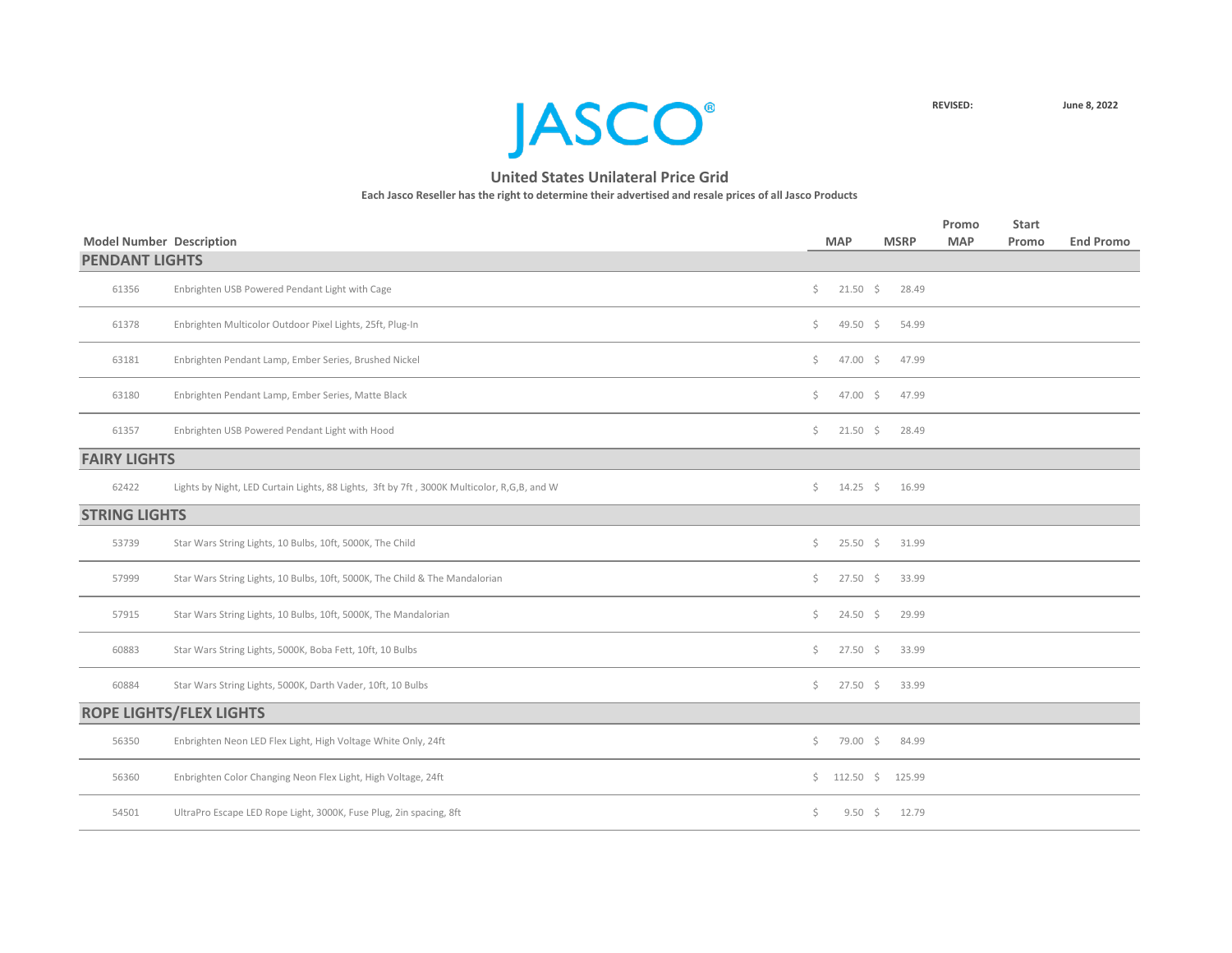

| <b>Model Number Description</b> |                                                                       |     | <b>MAP</b>    | <b>MSRP</b>       | Promo<br><b>MAP</b> | <b>Start</b><br>Promo | <b>End Promo</b> |
|---------------------------------|-----------------------------------------------------------------------|-----|---------------|-------------------|---------------------|-----------------------|------------------|
| 54841                           | UltraPro Escape LED Rope Light, 5000K, Fuse Plug, 2in spacing, 8ft    | \$. |               | $9.50 \div 12.79$ |                     |                       |                  |
|                                 |                                                                       |     |               |                   |                     |                       |                  |
| 54503                           | UltraPro Escape LED Rope Light, Warm White, 16ft, Clear               | \$  | $13.00 \div$  | 15.99             |                     |                       |                  |
| 54842                           | UltraPro Escape LED Rope Light, Cool White, 16ft, Clear               | \$. | $13.00 \div$  | 15.99             |                     |                       |                  |
| 54504                           | UltraPro Escape LED Rope Light, Warm White, 25ft, Clear               | \$. | $19.50 \div$  | 20.99             |                     |                       |                  |
| 54843                           | UltraPro Escape LED Rope Light, Cool White, 25ft, Clear               | Ś.  | $19.50 \div$  | 20.99             |                     |                       |                  |
| 54505                           | UltraPro Escape LED Rope Light, Warm White, 50ft, Clear               | \$. | 33.50 \$      | 33.99             |                     |                       |                  |
| 54507                           | UltraPro Escape LED Rope Light, Color Changing, Linkable, 16ft, Clear | \$  | $27.50 \div$  | 28.49             |                     |                       |                  |
| 54508                           | UltraPro Escape LED Rope Light, Color Changing, Linkable, 25ft, Clear | \$. | 36.50 \$      | 36.99             |                     |                       |                  |
| 54509                           | UltraPro Escape LED Rope Light, Color Changing, Linkable, 50ft, Clear | \$. | $62.00$ \$    | 62.99             |                     |                       |                  |
| 54846                           | UltraPro Escape LED Rope Light, Cool White, 50ft, Clear               | \$  | 33.50 \$      | 33.99             |                     |                       |                  |
| 58087                           | Enbrighten Seasons Wi-Fi LED Flex Light, 16ft                         |     | $$149.50$ \$  | 189.99            |                     |                       |                  |
| 58088                           | Enbrighten Seasons Wi-Fi LED Flex Light, 24ft                         |     | \$199.50\$    | 249.99            |                     |                       |                  |
| 58085                           | Enbrighten Seasons Wi-Fi LED Flex Light, 8ft                          | Ś.  | $119.50 \div$ | 149.99            |                     |                       |                  |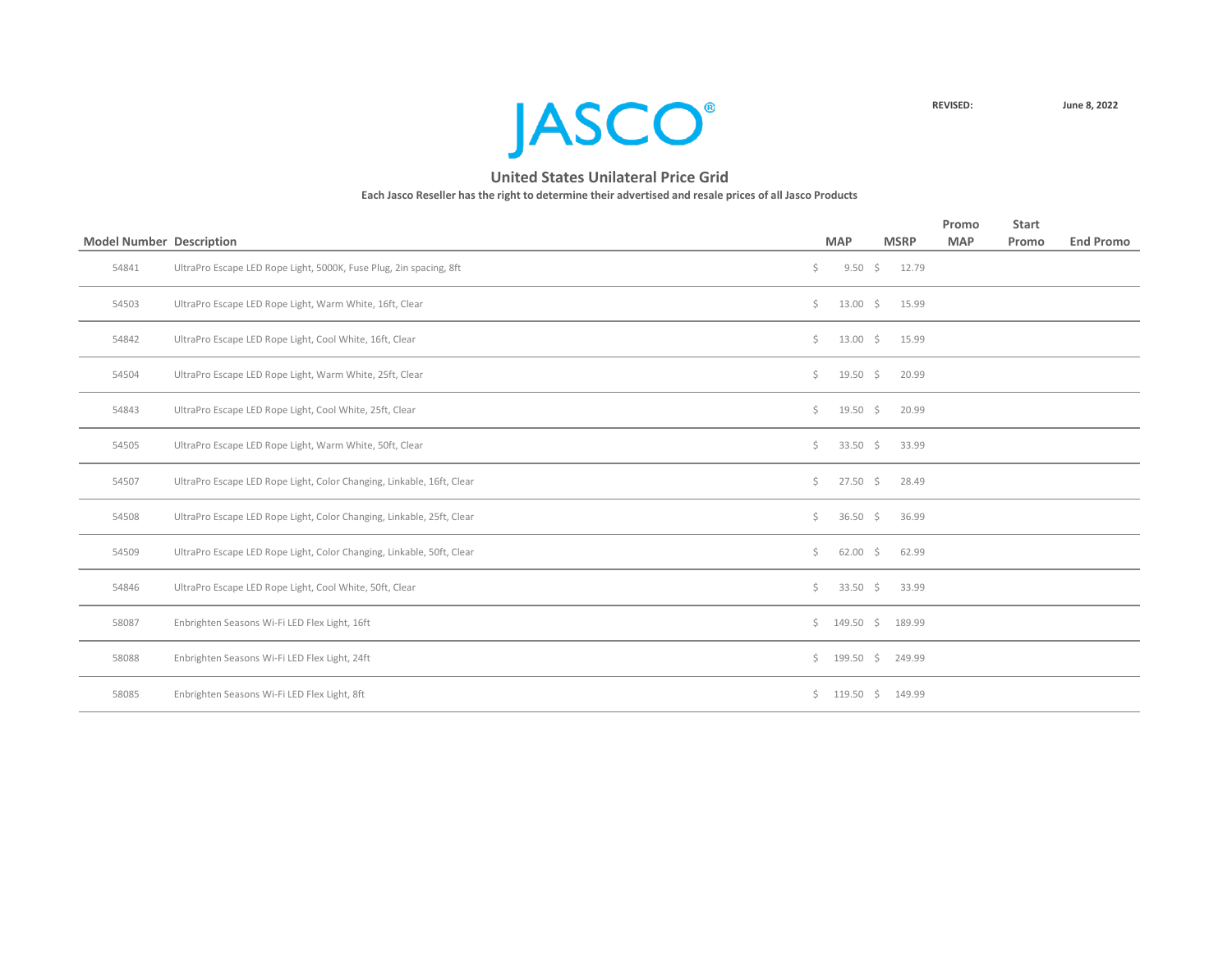

|                                 |                                                                                          |         |                     |                | Promo      | <b>Start</b> |                  |
|---------------------------------|------------------------------------------------------------------------------------------|---------|---------------------|----------------|------------|--------------|------------------|
| <b>Model Number Description</b> | <b>LED LIGHT FIXTURES - PLUG-IN</b>                                                      |         | <b>MAP</b>          | <b>MSRP</b>    | <b>MAP</b> | Promo        | <b>End Promo</b> |
|                                 |                                                                                          |         |                     |                |            |              |                  |
| 26534                           | Enbrighten LED On/Off Plug-In Light Fixture, 10in                                        | \$      | $16.50 \div$        | 20.49          |            |              |                  |
| 26535                           | Enbrighten LED On/Off Plug-In Light Fixture, 16in                                        | \$      | $21.50$ \$          | 25.99          |            |              |                  |
| 26536                           | Enbrighten LED On/Off Plug-In Light Fixture, 22in                                        | \$.     | $27.50 \div$        | 31.99          |            |              |                  |
| 47753                           | GE Premium LED Linkable Light Fixture, 48in                                              | \$.     | $63.50$ \$          | 63.99          |            |              |                  |
| 44105-991                       | UltraPro Premium LED Plug-In Linkable Light Fixture, 12in                                | \$.     |                     | 13.50 \$ 19.49 |            |              |                  |
| 44106-991                       | UltraPro Premium LED Plug-In Linkable Light Fixture, 18in                                | \$.     | $20.50$ \$          | 26.99          |            |              |                  |
| 44107-991                       | UltraPro Premium LED Plug-In Linkable Light Fixture, 24in                                | \$.     | $24.00 \div$        | 29.99          |            |              |                  |
| 44108-991                       | UltraPro Premium LED Plug-In Linkable Light Fixture, 36in                                | \$.     | $26.00$ \$          | 31.99          |            |              |                  |
| 44123-991                       | UltraPro LED Linkable Light Fixture, White Select, 12in                                  | \$.     | $23.00$ \$          | 24.49          |            |              |                  |
| 44124-991                       | UltraPro LED Linkable Light Fixture, White Select, 18in                                  | \$.     | $29.50$ \$          | 31.99          |            |              |                  |
| 44125-991                       | UltraPro LED Linkable Light Fixture, White Select, 24in                                  | \$.     | $31.50 \div$        | 37.49          |            |              |                  |
| 44126-991                       | UltraPro LED Linkable Light Fixture, White Select, 36in                                  | \$.     | $36.50$ \$          | 42.99          |            |              |                  |
| 51766                           | Cordinate LED Light Fixture, Triangle Version, Fabric One Side, Angled Plug, 500lm, 18in | \$      | $33.50 \div$        | 33.99          |            |              |                  |
| 38848                           | GE Premium LED Light Fixture, Plug-In, Linkable, 24in                                    | \$.     | 44.50 \$            | 39.99          |            |              |                  |
|                                 | LED LIGHT FIXTURES - DIRECT WIRE                                                         |         |                     |                |            |              |                  |
| 34286                           | Enbrighten LED Light Fixture, Direct Wire, CCT Changing, 12in, 4pc Tray of 34285         | $\zeta$ | 44.50 \$            | 50.99          |            |              |                  |
| 34288                           | Enbrighten LED Light Fixture, Direct Wire, CCT Changing, 18in, 4pc Tray of 34287         | \$      | 55.50 $\frac{2}{5}$ | 62.99          |            |              |                  |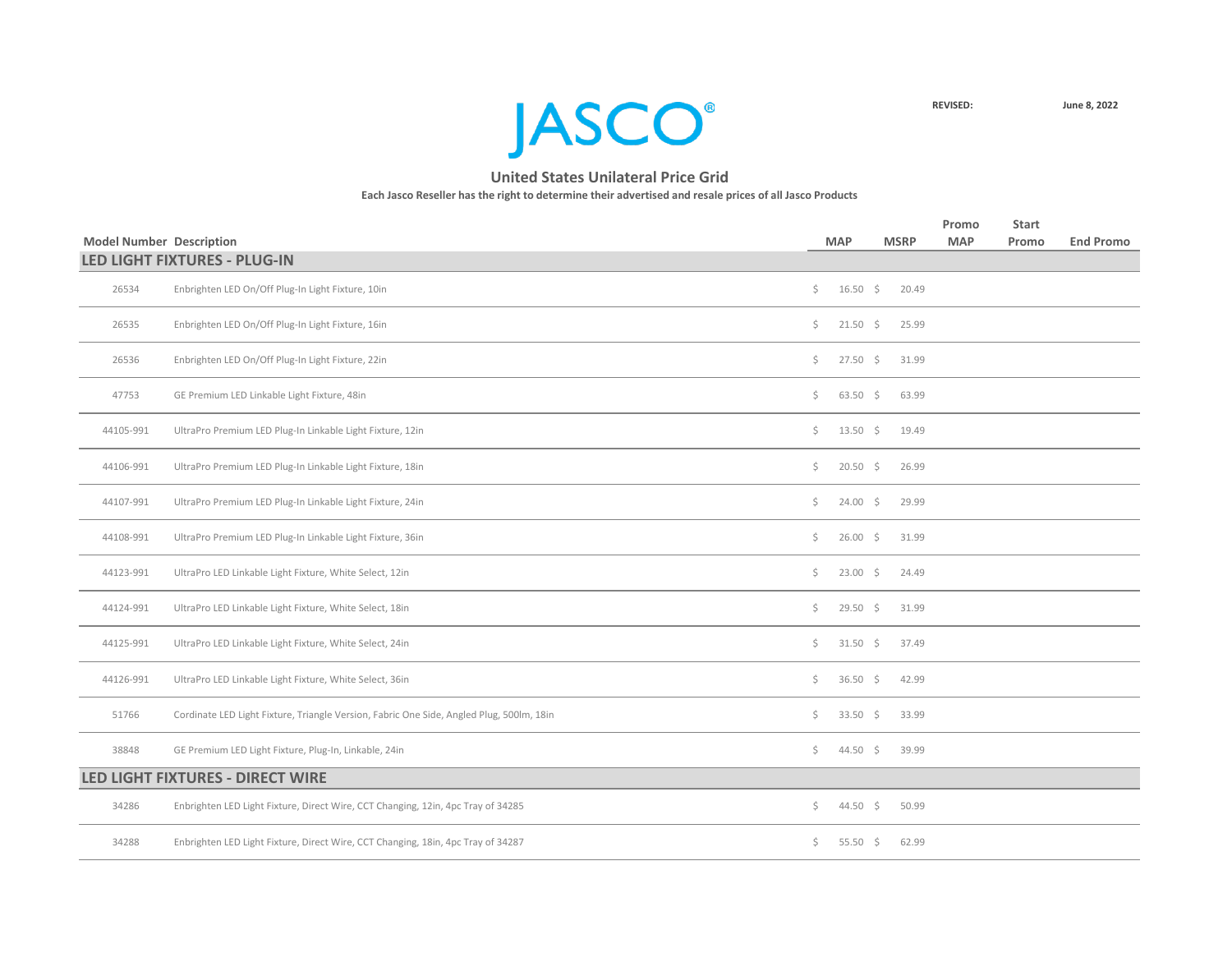

|                                 |                                                                                  |    |               |    |             | Promo      | <b>Start</b> |                  |
|---------------------------------|----------------------------------------------------------------------------------|----|---------------|----|-------------|------------|--------------|------------------|
| <b>Model Number Description</b> |                                                                                  |    | <b>MAP</b>    |    | <b>MSRP</b> | <b>MAP</b> | Promo        | <b>End Promo</b> |
| 34290                           | Enbrighten LED Light Fixture, Direct Wire, CCT Changing, 24in, 4pc Tray of 34289 | S. | $67.50 \pm 5$ |    | 73.99       |            |              |                  |
| 26763                           | Enbrighten LED Direct Wire Dimmable Light Fixture, 12in, 4pc Tray of 26739       | Ś. | 33.50 \$      |    | 39.99       |            |              |                  |
| 26764                           | Enbrighten LED Direct Wire Dimmable Light Fixture, 18in, 4pc Tray of 26741       | Ś. | 45.00         | S. | 49.99       |            |              |                  |
| 26765                           | Enbrighten LED Direct Wire Dimmable Light Fixture, 24in, 4pc Tray of 26742       | Ś. | 52.50         | S. | 58.99       |            |              |                  |
| 29435                           | Enbrighten LED Direct Wire Dimmable Light Fixture, 36in, 4pc Tray of 29434       | Ś. | $67.50 \pm 5$ |    | 73.99       |            |              |                  |
| 30891                           | Enbrighten LED Direct Wire Dimmable Light Fixture, 48in, 4pc Tray of 30890       | Ś. | 78.50         | \$ | 84.99       |            |              |                  |
| 45366-991                       | UltraPro LED Light Fixture, Direct Wire, Front Phase Dimmable, White, 12in       | Ś. | 26.00         | \$ | 31.99       |            |              |                  |
| 45367-991                       | UltraPro LED Light Fixture, Direct Wire, Front Phase Dimmable, White, 18in       |    | 34.50         | S  | 39.99       |            |              |                  |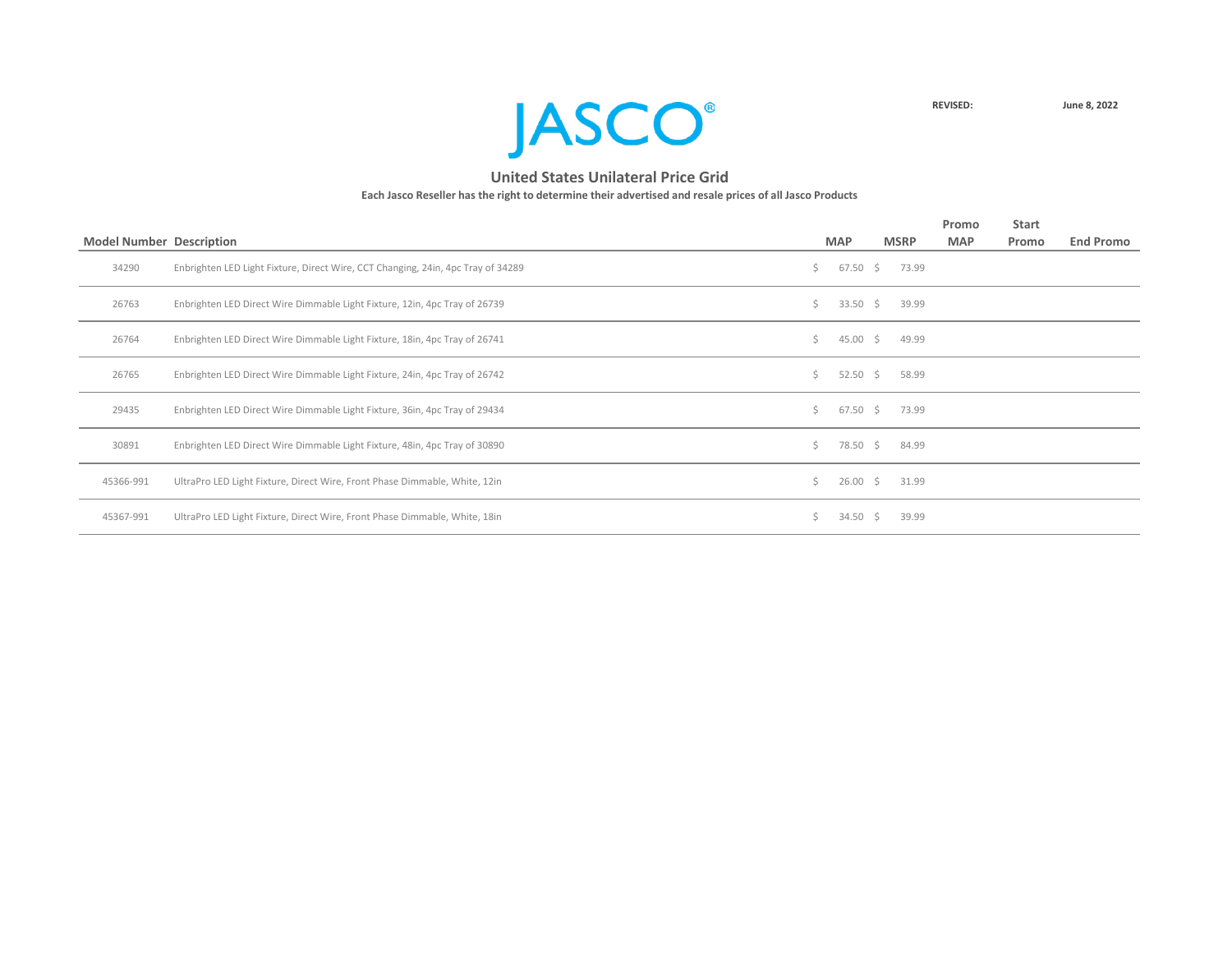

| <b>Model Number Description</b> |                                                                            |     | <b>MAP</b>         | <b>MSRP</b> | Promo<br><b>MAP</b> | <b>Start</b><br>Promo | <b>End Promo</b> |
|---------------------------------|----------------------------------------------------------------------------|-----|--------------------|-------------|---------------------|-----------------------|------------------|
| 45368-991                       | UltraPro LED Light Fixture, Direct Wire, Front Phase Dimmable, White, 24in | \$  | 42.50 \$           | 47.99       |                     |                       |                  |
|                                 |                                                                            |     |                    |             |                     |                       |                  |
| 45369-991                       | UltraPro LED Light Fixture, Direct Wire, Front Phase Dimmable, White, 36in | \$  | 52.50 \$           | 58.99       |                     |                       |                  |
| 45370-991                       | UltraPro LED Light Fixture, Direct Wire, Front Phase Dimmable, White, 48in | \$  | $69.00$ \$         | 74.99       |                     |                       |                  |
| 38938-T1                        | Enbrighten LED Light Fixture, 12in, Linkable, CCT Adjustable, 4pc Tray     | \$  | $45.00 \div$       | 50.99       |                     |                       |                  |
| 58259                           | Enbrighten LED Light Fixture, White Select, Wi-Fi, 12in                    | \$  | $52.50$ \$         | 57.99       |                     |                       |                  |
| 58260                           | Enbrighten LED Light Fixture, White Select, Wi-Fi, 18in                    | \$  | $63.00 \quad $$    | 68.99       |                     |                       |                  |
| 58261                           | Enbrighten LED Light Fixture, White Select, Wi-Fi, 24in                    | Ś.  | 73.50 \$           | 79.99       |                     |                       |                  |
| 58262                           | Enbrighten LED Light Fixture, White Select, Wi-Fi, 36in                    | \$  | $90.00$ \$         | 40.99       |                     |                       |                  |
| 38890                           | GE LED Direct Wire Dimmable Light Fixture, 36in, Oil-Rubbed Bronze         | \$  | $62.50$ \$         | 73.99       |                     |                       |                  |
|                                 | <b>DECORATIVE LIGHT FIXTURES</b>                                           |     |                    |             |                     |                       |                  |
| 63166                           | Enbrighten LED Direct Wire Dimmable Light Fixture, 12in, 4pc Tray of 26739 | \$  | $41.50 \pm 5$      | 42.49       |                     |                       |                  |
| 63165                           | Enbrighten LED Direct Wire Dimmable Light Fixture, 18in, 4pc Tray of 26741 | Ś.  | $41.50 \div$       | 42.49       |                     |                       |                  |
| 63168                           | Enbrighten LED Direct Wire Dimmable Light Fixture, 24in, 4pc Tray of 26742 | \$  | $73.50\frac{1}{5}$ | 73.99       |                     |                       |                  |
| 63167                           | Enbrighten LED Direct Wire Dimmable Light Fixture, 36in, 4pc Tray of 29434 | \$  | $73.50 \pm 5$      | 73.99       |                     |                       |                  |
| 63170                           | Enbrighten LED Direct Wire Dimmable Light Fixture, 48in, 4pc Tray of 30890 | \$  | $84.00 \pm 5$      | 84.99       |                     |                       |                  |
| 63169                           | Enbrighten Vanity Light, 3 Head, Ember Series, Matte Black                 | \$  | 84.00 \$           | 84.99       |                     |                       |                  |
| 63172                           | Enbrighten Vanity Light, 4 Heads, Ember Series, Brushed Nickel             | \$. | $94.50 \div$       | 105.99      |                     |                       |                  |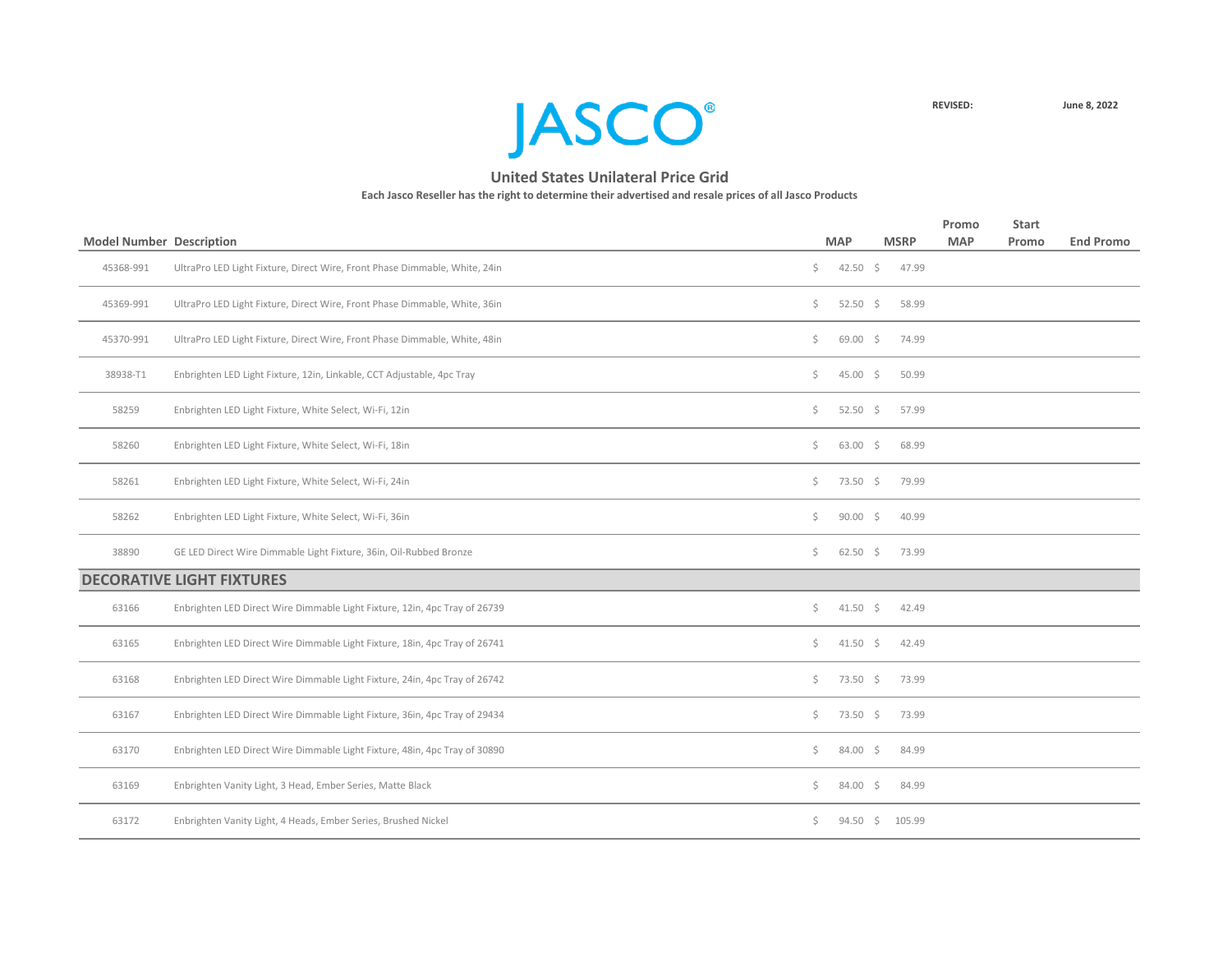

|                                 |                                                                                      |    |                         |                 | Promo      | <b>Start</b> |                  |
|---------------------------------|--------------------------------------------------------------------------------------|----|-------------------------|-----------------|------------|--------------|------------------|
| <b>Model Number Description</b> |                                                                                      |    | <b>MAP</b>              | <b>MSRP</b>     | <b>MAP</b> | Promo        | <b>End Promo</b> |
| 63171                           | Enbrighten Vanity Light, 4 Heads, Ember Series, Matte Black                          | Ś. |                         | 94.50 \$ 105.99 |            |              |                  |
| 66350                           | Enbrighten Ceiling Light Fixture, Berkley Signature Series, Matte Black              |    | $$137.00 \t$148.99$     |                 |            |              |                  |
| 63183                           | Enbrighten Ceiling Light Fixture, Flush Mount, Ember Series, Brushed Nickel          | Ś. | $63.00 \div$            | 63.99           |            |              |                  |
| 63182                           | Enbrighten LED Direct Wire Dimmable Light Fixture, 48in, 4pc Tray of 30890           | \$ | $63.00 \div$            | 63.99           |            |              |                  |
| 63175                           | Enbrighten Chandelier, 3 Head, Ember Series, Brushed Nickel                          |    | \$105.50\$              | 105.99          |            |              |                  |
| 63173                           | Enbrighten Chandelier, 3 Head, Ember Series, Matte Black                             |    | \$105.50\$              | 105.99          |            |              |                  |
| 63179                           | Enbrighten Chandelier, 5 Heads, Ember Series, Brushed Nickel                         |    | $\frac{1}{2}$ 147.50 \$ | 158.98          |            |              |                  |
| 63177                           | Enbrighten Chandelier, 5 Heads, Ember Series, Matte Black                            |    | $\frac{1}{2}$ 147.50 \$ | 158.98          |            |              |                  |
| 63185                           | Enbrighten Décor Chandelier, Berkley Signature Series, Gold                          |    | $$137.00$$ \$ 148.99    |                 |            |              |                  |
|                                 | <b>LED LIGHT FIXTURES - PUCKS</b>                                                    |    |                         |                 |            |              |                  |
| 44975                           | Enbrighten LED Puck Lights, Plug-in, Linkable, Recess Mountable, Premium, 3pk, Black | Ś. | $52.50 \div$            | 53.49           |            |              |                  |
| 44974                           | Enbrighten LED Puck Lights, Plug-in, Linkable, Recess Mountable, Premium, 5pk, Black | S. | $54.50 \div$            | 54.99           |            |              |                  |
|                                 |                                                                                      |    |                         |                 |            |              |                  |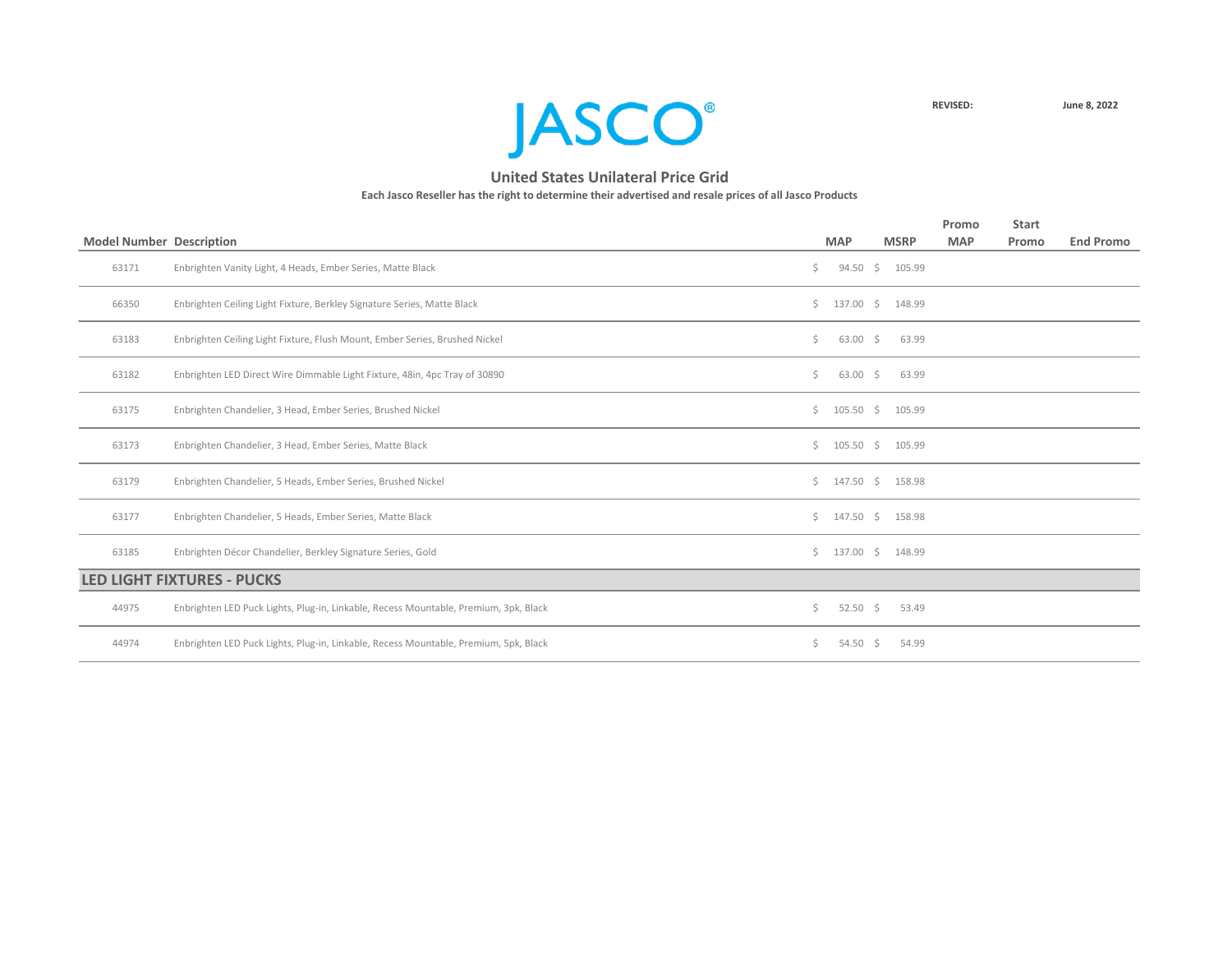

|                                 |                                                                                                                   |         |                 |             |        | Promo      | <b>Start</b> |                  |
|---------------------------------|-------------------------------------------------------------------------------------------------------------------|---------|-----------------|-------------|--------|------------|--------------|------------------|
| <b>Model Number Description</b> | <b>MOTION SENSING LED SECURITY LIGHTS</b>                                                                         |         | <b>MAP</b>      | <b>MSRP</b> |        | <b>MAP</b> | Promo        | <b>End Promo</b> |
| 40940                           | GE Spartan Security Light, 2 heads, 2200lm, Dusk-to-Dawn, Motion Sensing, White Select, non-saleable              | \$.     | 79.50 \$        |             | 99.99  |            |              |                  |
| 40768                           | GE Spartan Security Light, 2 heads, 2200lm, Dusk-to-Dawn, Motion Sensing, CCT Selectable, Bronze, non-saleable    | S.      | 79.50 \$        |             | 99.99  |            |              |                  |
| 40939                           | LED GE Spartan Security Light, 3 heads, 2800lm, Dusk-to-Dawn, Motion Sensing, CCT Selectable, White, non-saleable | Ş.      | $99.50 \quad $$ |             | 129.99 |            |              |                  |
|                                 | <b>WIFI LED SECURITY LIGHTS</b>                                                                                   |         |                 |             |        |            |              |                  |
| 58185                           | Enbrighten Stalwart Wi-Fi Motion Security Light, Backlit, 1 Head, 1200lm, Bright Select, White                    | \$      | 59.50 \$        |             | 64.99  |            |              |                  |
| 58186                           | Enbrighten Stalwart WiFI Motion Security Light, 1 Head, 1200lm, Bright Select, Bronze                             | \$      | 59.50 \$        |             | 64.99  |            |              |                  |
| 58242                           | Enbrighten Stalwart Wi-Fi Motion Security Light, Backlit, 2 heads, 2000lm, 70' Range, D2D, White                  | \$      | 79.50 \$        |             | 84.99  |            |              |                  |
| 58243                           | Enbrighten Stalwart Wi-Fi Motion Security Light, Backlit, 2 heads, 2000lm, 70' Range, D2D, Bronze                 | \$      | 79.50 \$        |             | 84.99  |            |              |                  |
| 58244                           | Enbrighten Stalwart WiFi Motion Security Light, Back Lit, 3 heads, 3000lm, 70' Range, D2D, White                  | \$      | $99.50$ \$      |             | 109.99 |            |              |                  |
| 58245                           | Enbrighten Stalwart Wi-Fi Motion Security Light, Backlit, 3 heads, 3000lm, 70' Range, D2D, Bronze                 | Ś.      | $99.50 \quad $$ |             | 109.99 |            |              |                  |
| <b>WIFI OUTLET ADAPTER</b>      |                                                                                                                   |         |                 |             |        |            |              |                  |
| 45453                           | Enbrighten Wi-Fi Add-an-Outlet Light Adapter, White                                                               | \$      | 79.00 \$        |             | 84.99  |            |              |                  |
| <b>LANTERNS</b>                 |                                                                                                                   |         |                 |             |        |            |              |                  |
| 46627                           | Disney Frozen II 3-in-1 LED Pop-up Lantern, 200 Lumens, Dark Blue                                                 | \$.     | $15.50 \div$    |             | 16.99  |            |              |                  |
| 46628                           | Disney Frozen II 3-in-1 LED Pop-up Lantern, 200 Lumens, Ice Blue                                                  | S.      | $15.50 \div$    |             | 16.99  |            |              |                  |
| 45538                           | Enbrighten 3-in-1 Lantern                                                                                         | $\zeta$ | 11.50 \$ 13.99  |             |        |            |              |                  |
| 49539                           | Enbrighten 3-in-1 Lantern, Red                                                                                    | $\zeta$ | 13.00 \$ 15.99  |             |        |            |              |                  |
| 49544                           | Enbrighten 3-in-1 LED Lantern, Black                                                                              | \$      | 13.00 \$ 15.99  |             |        |            |              |                  |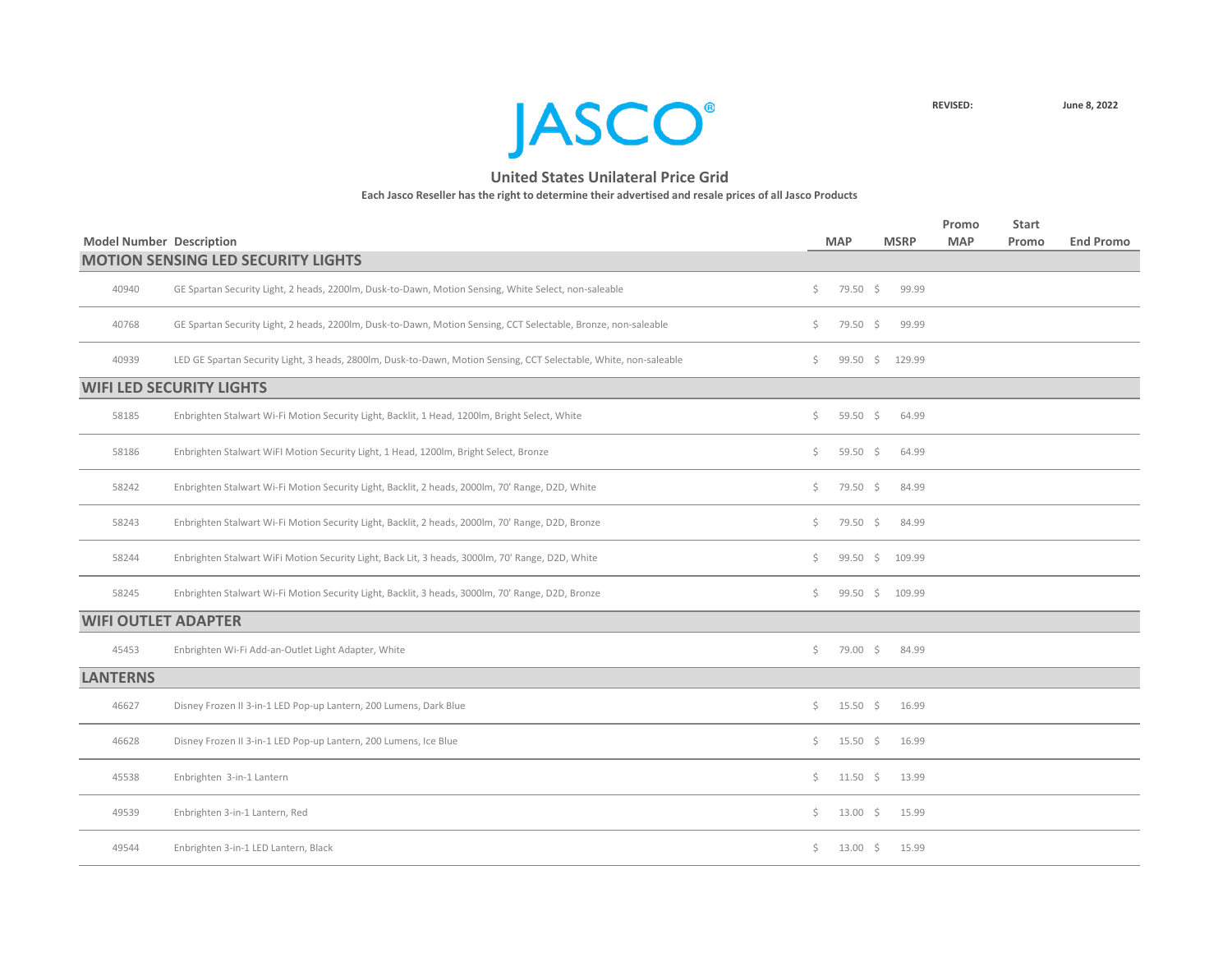

|                                 |                                                                        |     |                  |             | Promo      | <b>Start</b> |                  |
|---------------------------------|------------------------------------------------------------------------|-----|------------------|-------------|------------|--------------|------------------|
| <b>Model Number Description</b> |                                                                        |     | <b>MAP</b>       | <b>MSRP</b> | <b>MAP</b> | Promo        | <b>End Promo</b> |
| 49553                           | Enbrighten Mini Lantern, Square Shape, Red 4AA LED                     | \$. | $15.25$ \$       | 18.99       |            |              |                  |
| 11016                           | Enbrighten LED 4D Lantern, Green                                       | \$. | $19.50$ \$       | 22.49       |            |              |                  |
| 29923                           | Enbrighten LED 6D Lantern, Red, with USB Alkaline Charging             | \$  | 33.50            |             |            |              |                  |
| 49549                           | Enbrighten LED 6D Lantern, Black, with USB Alkaline Charging           | Ś.  | 33.50 \$         | 39.99       |            |              |                  |
| 14210                           | Enbrighten LED 6D Lantern, Nickel Plating                              | \$. | 33.50 \$         | 39.99       |            |              |                  |
| 14210-991                       | Enbrighten LED 6D Lantern, Nickel Plating                              | \$. | $29.50$ \$       | 34.99       |            |              |                  |
| 49560                           | Enbrighten Mini Lantern, Square Shape, Green, 4AA LED                  | Ś.  | $15.25 \div$     | 20.49       |            |              |                  |
| 49559                           | Enbrighten Mini Lantern, Square Shape, Black, 4AA LED                  | \$. | $15.25 \quad$ \$ | 20.49       |            |              |                  |
| 49561                           | Enbrighten Mini Lantern, Square Shape, Teal, 4AA LED                   | \$  | $15.25$ \$       | 20.49       |            |              |                  |
| 49562                           | Enbrighten Mini Lantern, Square Shape, Purple, 4AA LED                 | \$. | $15.25$ \$       | 20.49       |            |              |                  |
| 49553                           | Enbrighten Mini Lantern, Square Shape, Red 4AA LED                     | \$. | $15.25$ \$       | 18.99       |            |              |                  |
| 39616                           | EcoSurvivor LED 6D USB Charging Lantern, Gray Rubberized Finish        | \$. | $33.50 \div$     | 39.99       |            |              |                  |
| 43934                           | Enbrighten LED Hybrid Lantern, 650 Lumens, Dimmable, USB In/Out, Black | S.  | 36.50 \$         | 45.99       |            |              |                  |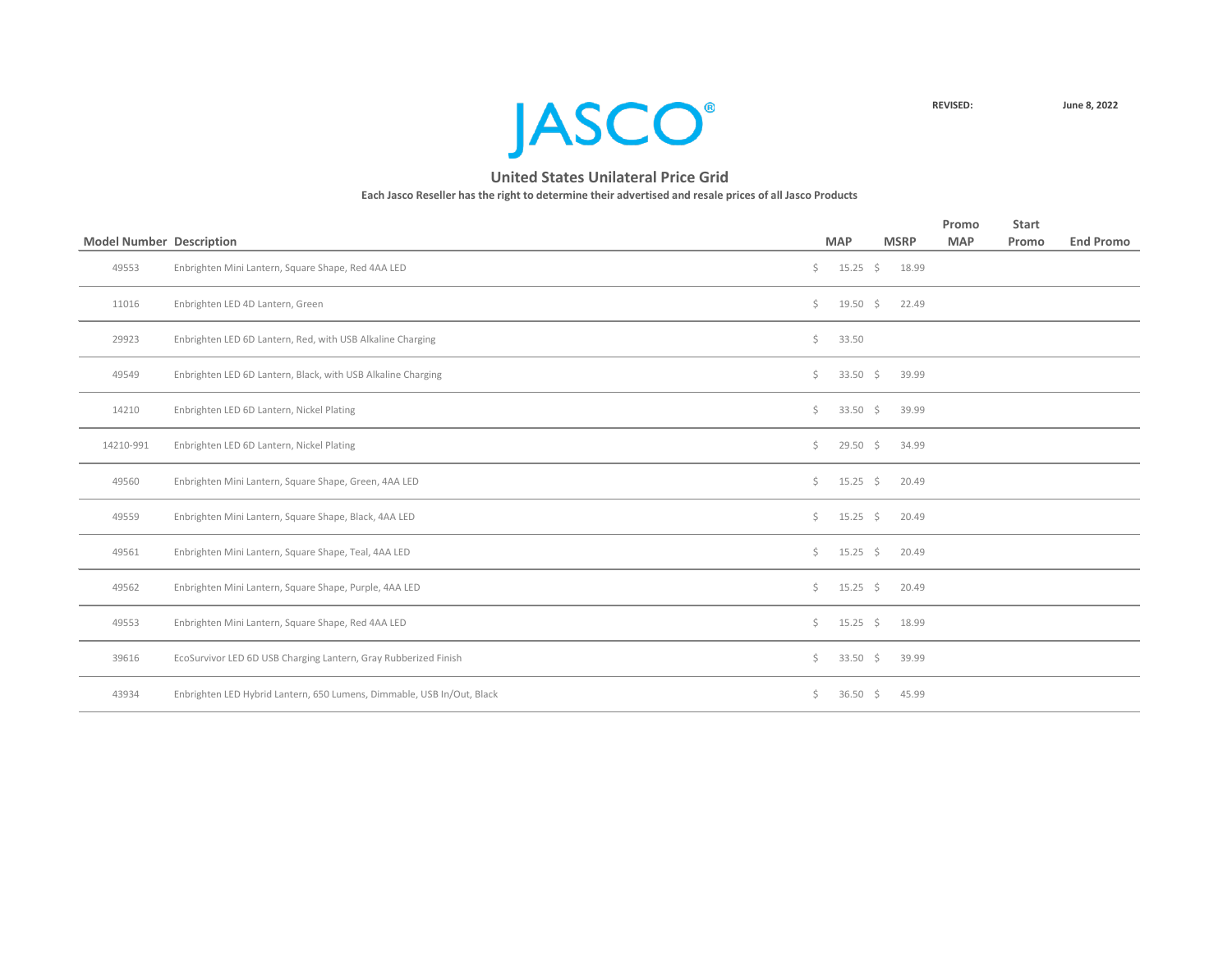

|                                 |                                                                                          |    |                    |    |             | Promo      | <b>Start</b> |                  |
|---------------------------------|------------------------------------------------------------------------------------------|----|--------------------|----|-------------|------------|--------------|------------------|
| <b>Model Number Description</b> |                                                                                          |    | <b>MAP</b>         |    | <b>MSRP</b> | <b>MAP</b> | Promo        | <b>End Promo</b> |
| 45083                           | Enbrighten Lux Hybrid LED Lantern, Black, 650lm, 3D, RGB, 4400mAh, USB In/Out            | \$ | $41.50 \div$       |    | 50.99       |            |              |                  |
| 49543                           | Enbrighten 3-in-1 LED Lantern, Purple                                                    | Ś. | $13.00 \div$       |    | 15.99       |            |              |                  |
| 49552                           | Enbrighten LED 6D Lantern, Purple, with USB Alkaline Charging                            | Ś. | 33.50 \$           |    | 39.99       |            |              |                  |
| 43934-DK1                       | Enbrighten LED Hybrid Lantern with USB, 4400mAh, USB In/Out, 650 Lumens, Dimmable, 108pc | \$ | 36.50 \$           |    | 45.99       |            |              |                  |
| 61746                           | Enbrighten LED Pop Up Cylinder Lantern, Alkaline 4AA, Light Pink/Light Teal              | \$ | $20.50\frac{1}{5}$ |    | 26.49       |            |              |                  |
| 61743                           | Enbrighten LED Pop Up Cylinder Lantern, Alkaline 4AA, Purple/Black                       | Ś. | $20.50$ \$         |    | 26.49       |            |              |                  |
| 61745                           | Enbrighten LED Pop Up Cylinder Lantern, Alkaline 4AA, Teal/Black                         | Ś. | $20.50\frac{1}{5}$ |    | 26.49       |            |              |                  |
| 61753                           | Enbrighten LED Pop Up Cylinder Lantern, Alkaline 4AA, White Marble                       | Ś. | $23.50 \div$       |    | 29.49       |            |              |                  |
| 61749                           | Enbrighten LED Pop Up Cylinder Lantern, Alkaline 4AA, White/Black                        | Ś. | $20.50\frac{1}{5}$ |    | 26.49       |            |              |                  |
| 61744                           | Enbrighten LED Pop Up Cylinder Lantern, Rechargeable, Silver/Black                       | Ś. | $31.00 \div$       |    | 36.99       |            |              |                  |
| <b>HEADLAMPS</b>                |                                                                                          |    |                    |    |             |            |              |                  |
| 39033                           | EcoSurvivor Rechargeable Headlamp (3AAA included)                                        | Ś. | 16.50              | S. | 22.49       |            |              |                  |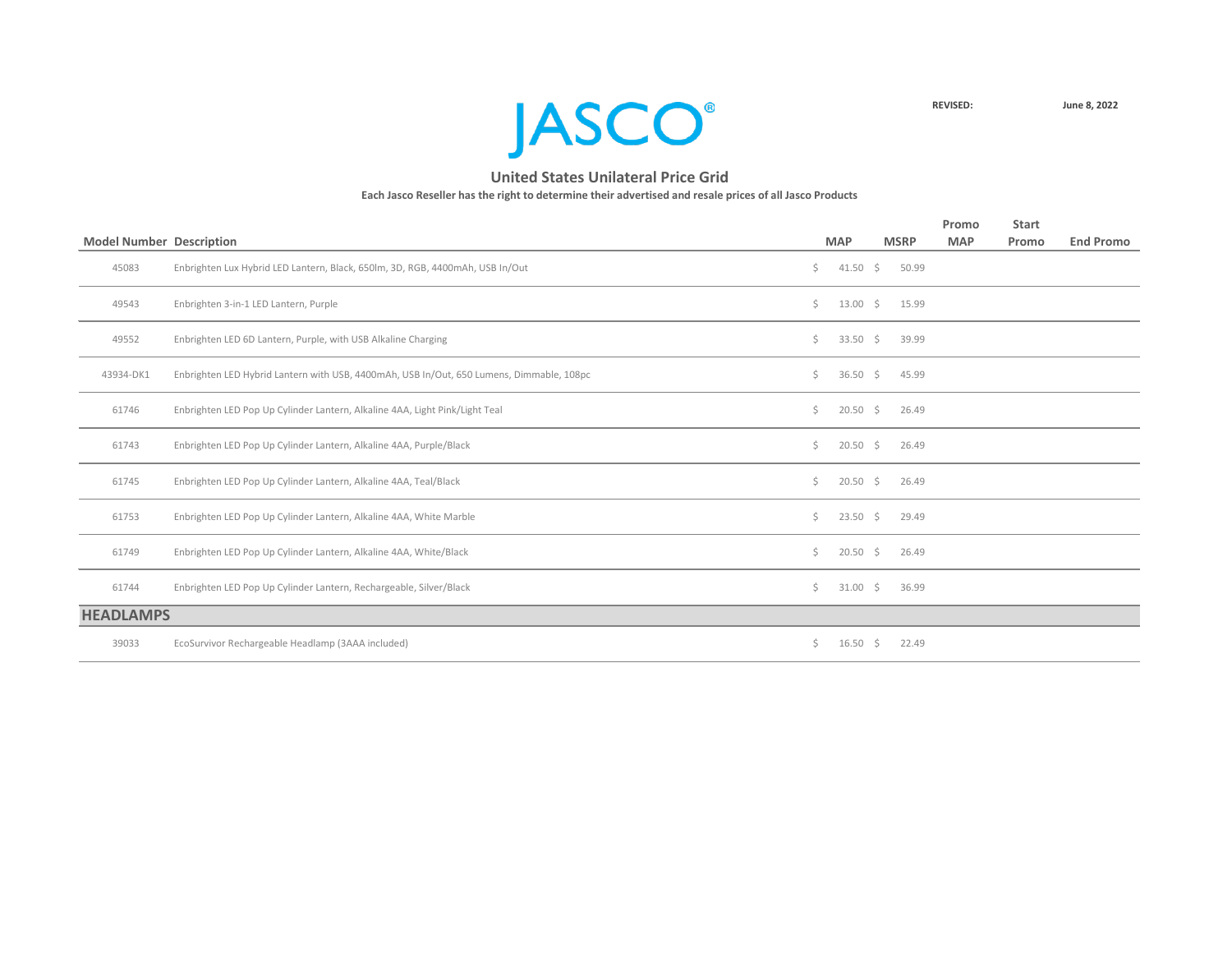**JASCO®** 

|       |                                                                                                |    |              |                |             | Promo      | <b>Start</b> |                  |
|-------|------------------------------------------------------------------------------------------------|----|--------------|----------------|-------------|------------|--------------|------------------|
|       | <b>Model Number Description</b>                                                                |    | <b>MAP</b>   |                | <b>MSRP</b> | <b>MAP</b> | Promo        | <b>End Promo</b> |
|       | <b>PROJECTABLES NIGHT LIGHTS - 1-IMAGE BASIC</b>                                               |    |              |                |             |            |              |                  |
| 11282 | Projectables LED Night Light, Plug In, Light Sensing, Solar System                             | \$ |              | $8.25$ \$      | 10.49       |            |              |                  |
| 11798 | Projectables LED Night Light, Plug In, Light Sensing, Solar System                             | \$ |              | $8.25$ \$      | 10.49       |            |              |                  |
| 11296 | Projectables LED Night Light, Plug In, Light Sensing, Tropical Fish                            | Ś. |              | $8.25 \quad $$ | 10.49       |            |              |                  |
|       | <b>PROJECTABLES NIGHT LIGHTS - 1-IMAGE LICENSED</b>                                            |    |              |                |             |            |              |                  |
| 13230 | Projectables LED Night Light, Plug In, Light Sensing, Disney Princess, with Decal              | Ś. | $10.00 \div$ |                | 13.79       |            |              |                  |
| 42029 | Projectables LED Night Light, Plug In, Light Sensing, Universal Minions                        | Ŝ. |              | $9.50 \div$    | 13.79       |            |              |                  |
| 45057 | Projectables LED Night Light, Plug In, Light Sensing, Disney Pixar Toy Story 4                 | Ŝ. | $10.00 \div$ |                | 13.79       |            |              |                  |
| 45027 | Projectables LED Night Light, Plug In, Light Sensing, Disney, Frozen II                        | \$ | $10.00 \div$ |                | 13.79       |            |              |                  |
| 62441 | Projectables LED Night Light, Plug-In, Light-Sensing, 1 Image Disney, Raya and the Last Dragon | \$ |              | $9.50 \div$    | 12.99       |            |              |                  |
| 36145 | Projectables LED Night Light, Plug In, Light Sensing, Disney Moana                             | \$ | $10.00 \div$ |                | 13.79       |            |              |                  |
| 30604 | Projectables LED Night Light, Plug In, Light Sensing, Nickelodeon Paw Patrol                   | \$ | $10.00$ \$   |                | 13.79       |            |              |                  |
| 53814 | Projectables LED Night Light, Plug In, Light Sensing, Star Wars, The Child                     | Ś. | $10.00$ \$   |                | 13.79       |            |              |                  |
|       | <b>PROJECTABLES NIGHT LIGHTS - TRI-TUBE</b>                                                    |    |              |                |             |            |              |                  |
| 35658 | Projectables LED Night Light, Plug In, Light Sensing, Tri-Tube, Nickelodeon Paw Patrol         | Ś. | $12.00 \div$ |                | 16.99       |            |              |                  |
|       | <b>MOTION PROJECTABLES</b>                                                                     |    |              |                |             |            |              |                  |
| 30404 | Motion Projectables Color Changing LED Night Light, Light Sensing, Northern Lights             | \$ |              | $9.50 \div$    | 13.79       |            |              |                  |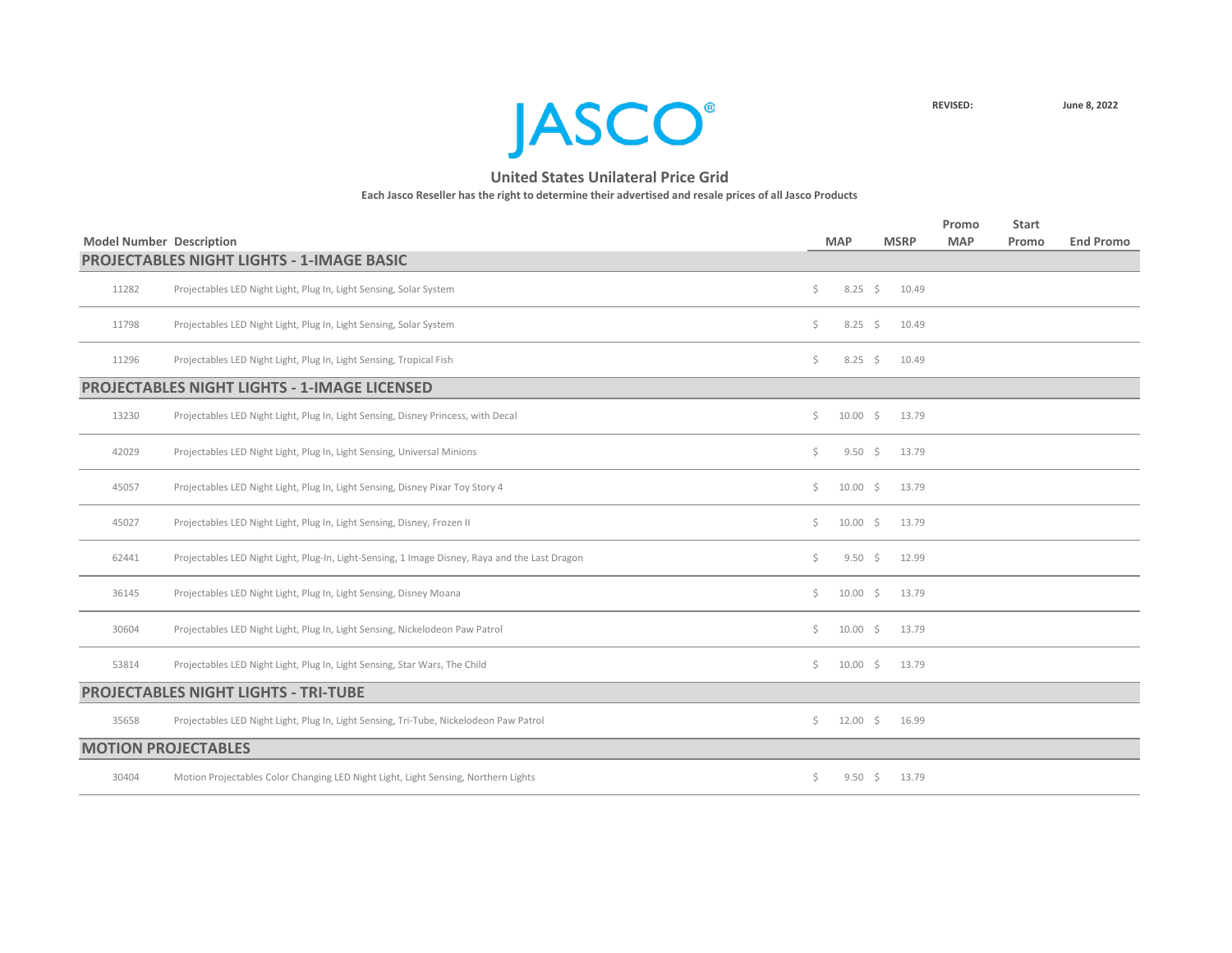**JASCO**<sup>®</sup>

|                                 |                                                                                                |    |                  |             | Promo      | <b>Start</b> |                  |
|---------------------------------|------------------------------------------------------------------------------------------------|----|------------------|-------------|------------|--------------|------------------|
| <b>Model Number Description</b> |                                                                                                |    | <b>MAP</b>       | <b>MSRP</b> | <b>MAP</b> | Promo        | <b>End Promo</b> |
|                                 | <b>PROJECTABLES - 6-IMAGE BASIC</b>                                                            |    |                  |             |            |              |                  |
| 13347                           | Projectables LED Night Light, Plug In, Light Sensing, 6 Image, Assorted                        | Ŝ. | $10.50 \div$     | 14.99       |            |              |                  |
|                                 | <b>PROJECTABLES - 6-IMAGE LICENSED</b>                                                         |    |                  |             |            |              |                  |
| 11738                           | Projectables LED Night Light, Plug In, Light Sensing, 6-Image, Disney Princess                 | Ś. | $12.00 \div$     | 14.99       |            |              |                  |
| 11739                           | Projectables LED Night Light, Plug In, Light Sensing, 6-Image, Disney Mickey Mouse, Decal      | Ś. | $12.00 \div$     | 14.99       |            |              |                  |
| 11740                           | Projectables LED Night Light, Plug In, Light Sensing, 6-Image, Disney Pixar Cars, Decal        | Ś. | $12.00 \div$     | 14.99       |            |              |                  |
| 30605                           | Projectables LED Night Light, Plug In, Light Sensing, 6-Image, Nickelodeon Paw Patrol          | Ś. | $12.00 \div$     | 14.99       |            |              |                  |
| 42034                           | Projectables LED Night Light, Plug In, Light Sensing, 6-Image, Jurassic World                  | Ś. | $12.00 \div$     | 14.99       |            |              |                  |
| 45028                           | Projectables LED Night Light, Plug In, Light Sensing, 6 Image Disney, Frozen II                | Ś. | $11.50 \pm 5$    | 14.99       |            |              |                  |
| 43646                           | Projectables LED Night Light, Plug In, Light Sensing, 6-Image, Star Wars                       | Ś. | $14.25 \quad$ \$ | 16.99       |            |              |                  |
| 57958                           | Projectables LED Night Light, Plug-In, Light Sensing, 6-Image, Minnie Mouse                    | Ś. | $11.00 \div$     | 15.99       |            |              |                  |
| 62440                           | Projectables LED Night Light, Plug-In, Light-Sensing, 6 Image Disney, Raya and the Last Dragon | Ś. | $10.50 \div$     | 14.99       |            |              |                  |
|                                 | <b>PROJECTABLES - 8-IMAGE 360 LICENSED</b>                                                     |    |                  |             |            |              |                  |
| 43684                           | Projectables LED Tabletop Night Light, 8-Image, USB or Battery Powered, Disney Princess        | \$ | $13.50 \div$     | 16.99       |            |              |                  |
| 45677                           | Projectables 8-Image 360 BOLD Focus Night Light, Tabletop, Frozen, Olaf                        | Ś. | $12.50 \div$     | 16.99       |            |              |                  |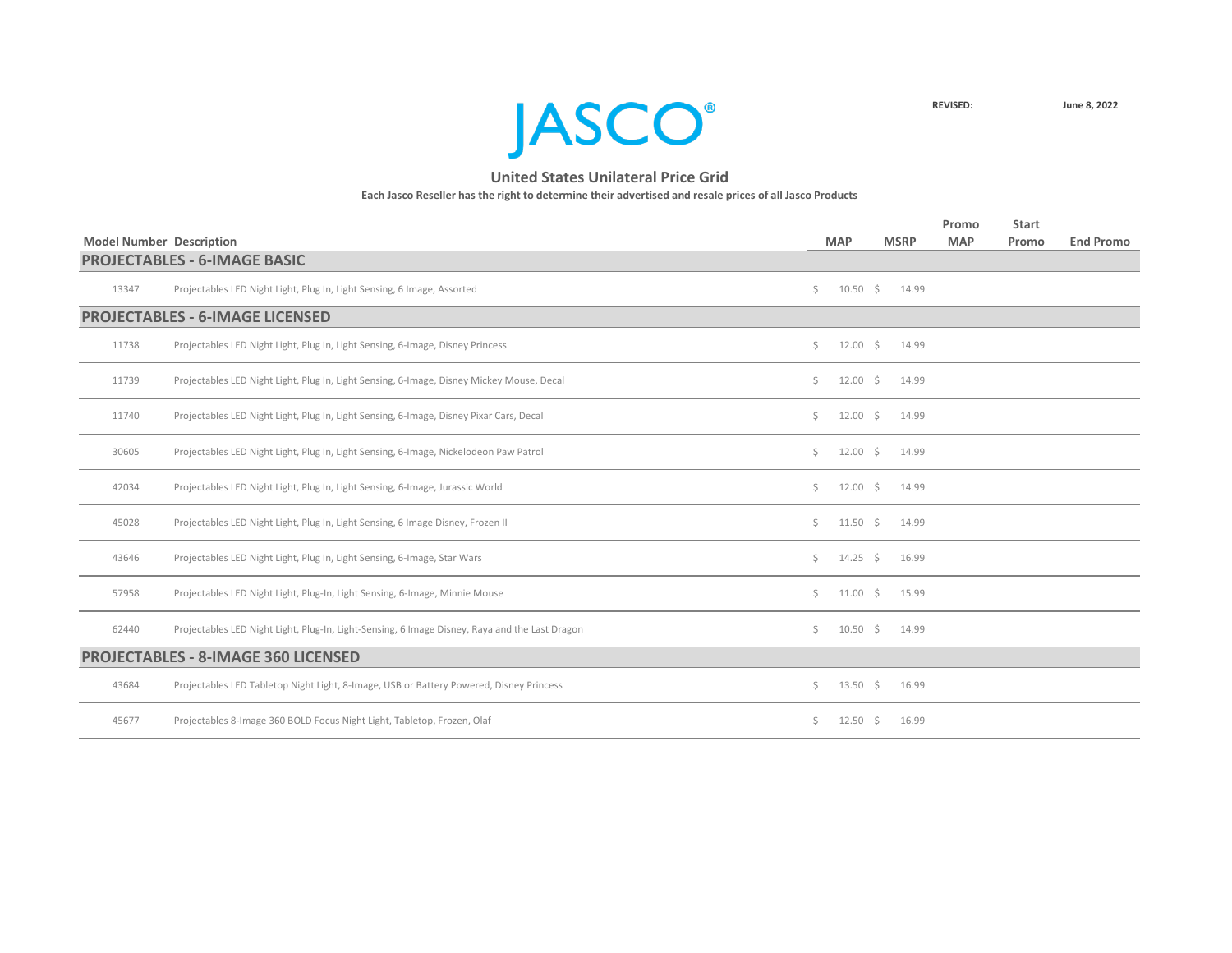

|                                 |                                                                    |     |                    |             |      | Promo      | <b>Start</b> |                  |
|---------------------------------|--------------------------------------------------------------------|-----|--------------------|-------------|------|------------|--------------|------------------|
| <b>Model Number Description</b> |                                                                    |     | <b>MAP</b>         | <b>MSRP</b> |      | <b>MAP</b> | Promo        | <b>End Promo</b> |
|                                 | <b>CONTEMPO NIGHT LIGHTS</b>                                       |     |                    |             |      |            |              |                  |
| 46796                           | Star Wars LED Night Light Bad Guys Light Sensing Contempo 1pk      | \$  | 5.50 \$            |             | 5.99 |            |              |                  |
| 46797                           | Star Wars LED Night Light Good Guys Light Sensing Contempo 1pk     | \$  | 5.50 $\frac{2}{3}$ |             | 5.99 |            |              |                  |
| 53364                           | Contempo LED Night Light, Light Sensing, Star Wars The Child       | \$  | $7.50 \div$        |             | 8.99 |            |              |                  |
| 50728                           | Contempo LED Night Light, Light Sensing, Minions                   | \$  | $7.50 \div$        |             | 8.99 |            |              |                  |
| 49631                           | Contempo LED Night Light, Light Sensing, Jurassic World            | \$  | $7.50 \div$        |             | 8.99 |            |              |                  |
| 48645                           | Contempo LED Night Light, Light Sensing, Trolls, Poppy & Branch    | \$  | $7.50 \div$        |             | 8.99 |            |              |                  |
| 60069                           | Contempo LED Night Light, Light Sensing, Nickelodeon Paw Patrol    | \$  | $6.50\frac{2}{3}$  |             | 6.99 |            |              |                  |
|                                 | <b>SILHOUETTE NIGHT LIGHTS</b>                                     |     |                    |             |      |            |              |                  |
| 43743                           | LED Night Light, Silhouette Star Wars BB-8 Continuous On           | Ś.  | 4.50 \$            |             | 4.99 |            |              |                  |
| 44162                           | LED Night Light, Silhouette Star Wars Kylo Ren Continuous On       | \$  | 4.50 \$            |             | 4.99 |            |              |                  |
| 44163                           | LED Night Light, Silhouette Star Wars Storm Trooper Continuous On  | \$  | 4.50 \$            |             | 4.99 |            |              |                  |
| 44164                           | LED Night Light, Silhouette Star Wars Luke Skywalker Continuous On | \$. | 4.50 \$            |             | 4.99 |            |              |                  |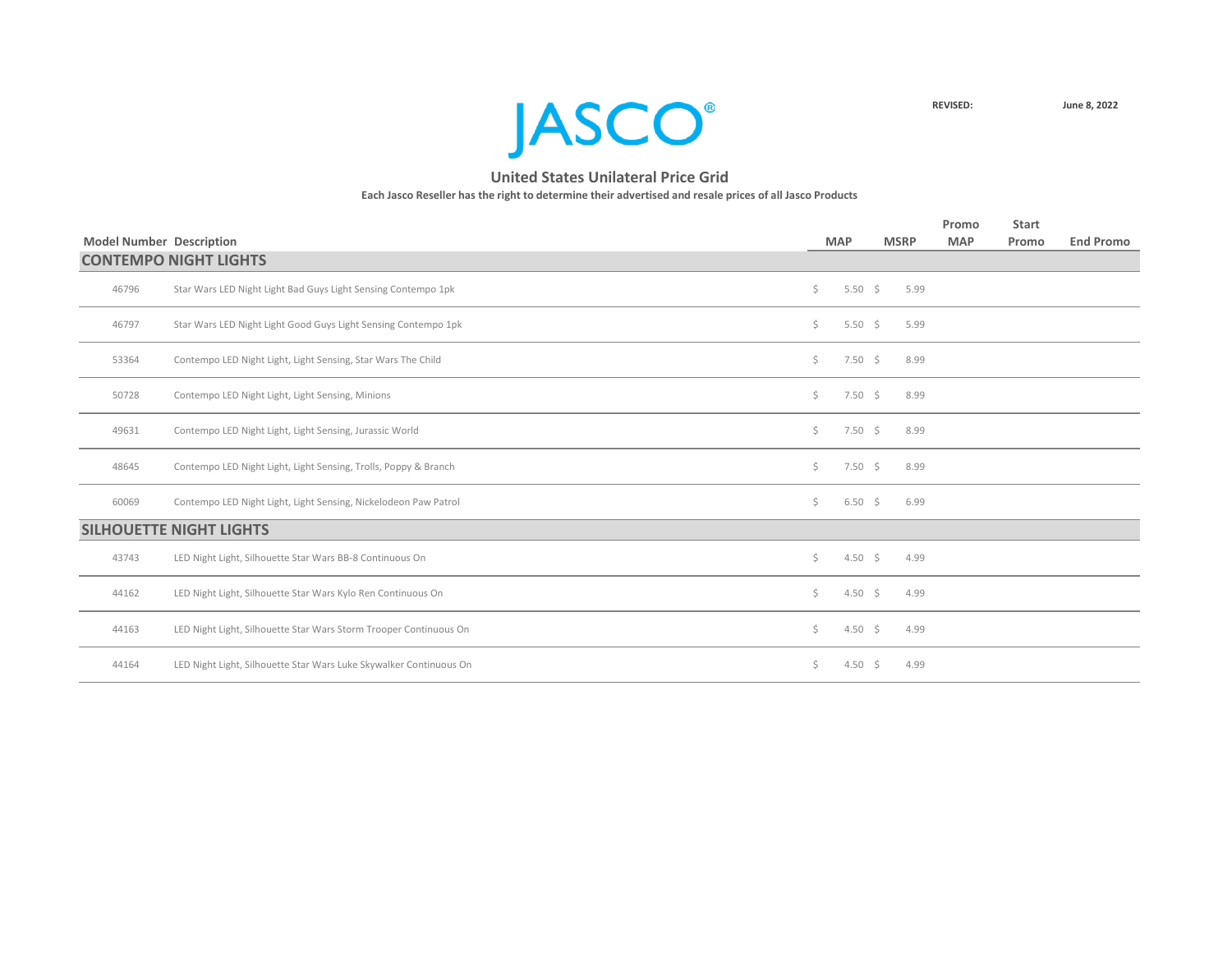

| <b>Model Number Description</b> |                                                                              |    | <b>MAP</b>       | <b>MSRP</b>       | Promo<br><b>MAP</b> | <b>Start</b><br>Promo | <b>End Promo</b> |
|---------------------------------|------------------------------------------------------------------------------|----|------------------|-------------------|---------------------|-----------------------|------------------|
| <b>HEADLITES</b>                |                                                                              |    |                  |                   |                     |                       |                  |
| 53233                           | Mini HeadLite LED Night Light, Light Sensing, Star Wars The Child            | \$ | $6.25$ \$        | 7.99              |                     |                       |                  |
| 53232                           | Mini HeadLite LED Night Light, Light Sensing, Star Wars Mandalorian          | \$ | $6.25$ \$        | 7.99              |                     |                       |                  |
| 44605                           | Mini HeadLite LED Night Light, Light Sensing, Star Wars R2D2                 | Ś. | $6.25 \quad$ \$  | 7.99              |                     |                       |                  |
| 43741                           | HeadLite LED Night Light, Pink LED, Light Sensing, Trolls Poppy              | Ś. |                  | $9.50 \div 12.79$ |                     |                       |                  |
| 43742                           | HeadLite LED Night Light, Yellow LED, Light Sensing, Minions Bob             | Ś. | $9.50 \div$      | 12.79             |                     |                       |                  |
| 43655                           | HeadLite LED Night Light, Star Wars, BB-8, Color Select, Light Sensing       | Ś. |                  | 12.50 \$ 12.99    |                     |                       |                  |
| 43669                           | HeadLite LED Night Light, Color Select, Light Sensing, Star Wars R2D2        | Ś. | $14.25 \div$     | 16.99             |                     |                       |                  |
| 43429                           | HeadLite LED Night Light, Color Select, Light Sensing, Star Wars BB-8        | Ś. | $14.25 \quad $$  | 16.99             |                     |                       |                  |
| 51781                           | HeadLite White LED Night Light, Light Sensing, Star Wars the Mandalorian     | Ś. | $12.50 \div$     | 12.99             |                     |                       |                  |
| 43428                           | HeadLite LED Night Light, Color Select, Light Sensing, Star Wars Darth Vader | Ś. | $14.25 \quad$ \$ | 16.99             |                     |                       |                  |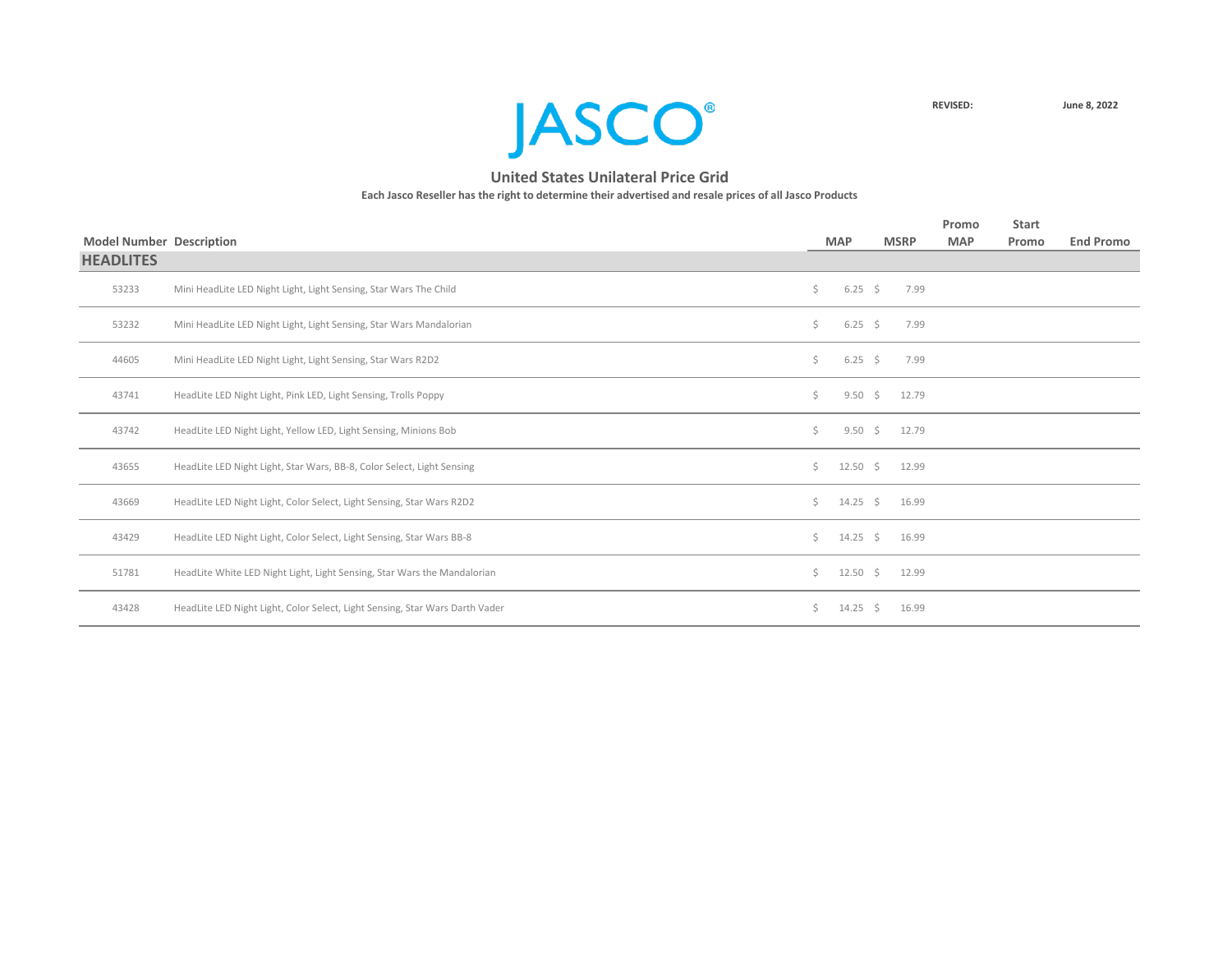

|                                 |                                                                  |     |                    |             | Promo      | <b>Start</b> |                  |
|---------------------------------|------------------------------------------------------------------|-----|--------------------|-------------|------------|--------------|------------------|
| <b>Model Number Description</b> |                                                                  |     | <b>MAP</b>         | <b>MSRP</b> | <b>MAP</b> | Promo        | <b>End Promo</b> |
| <b>COVERLITES</b>               |                                                                  |     |                    |             |            |              |                  |
| 10209                           | GE SlimLine LED Mini CoverLite, Light Sensing, White             | \$  | 5.75 \$            | 6.89        |            |              |                  |
| 12084                           | GE SlimLine LED Mini CoverLite, Light Sensing, Silver            | \$  | 5.75 \$            | 6.89        |            |              |                  |
| 10215                           | GE SlimLine LED CoverLite, Light Sensing, White                  | \$  | $6.75 \quad $$     | 7.99        |            |              |                  |
| 25436                           | GE LED Half CoverLite, Light Sensing, Trellis, Oil-Rubbed Bronze | \$  | $7.50 \div$        | 10.49       |            |              |                  |
| 11544                           | GE LED CoverLite, Light Sensing, Cornucopia, Brushed Nickel      | \$  | 10.50 \$ 14.99     |             |            |              |                  |
| 11247                           | GE LED CoverLite, Light Sensing, Sun, Oil-Rubbed Bronze          | \$. | $10.50 \div$       | 14.99       |            |              |                  |
| 11257                           | GE LED CoverLite, Light Sensing, Leaves, Brushed Nickel          | \$. | $10.50 \div 14.99$ |             |            |              |                  |
| 11332                           | GE LED CoverLite, Light Sensing, Geometric, Oil-Rubbed Bronze    | \$. | $7.25$ \$          | 10.49       |            |              |                  |
| 11358                           | GE LED CoverLite, Light Sensing, Geometric, Brushed Nickel       | \$  | $7.25$ \$          | 10.49       |            |              |                  |
| 29846                           | GE LED CoverLite, Light Sensing, Tree of Life, Oil-Rubbed Bronze | \$  | $7.25$ \$          | 10.49       |            |              |                  |
| 29847                           | GE LED CoverLite, Light Sensing, Moroccan, Brushed Nickel        | \$  | $7.25$ \$          | 10.49       |            |              |                  |
| 37300                           | GE LED CoverLite, Light Sensing, Louvers, White                  | \$  | 5.50 $\frac{2}{3}$ | 7.99        |            |              |                  |
| 10212                           | GE LED Half CoverLite, Light Sensing, Louvers, Brushed Nickel    | \$  | $7.00 \div$        | 10.49       |            |              |                  |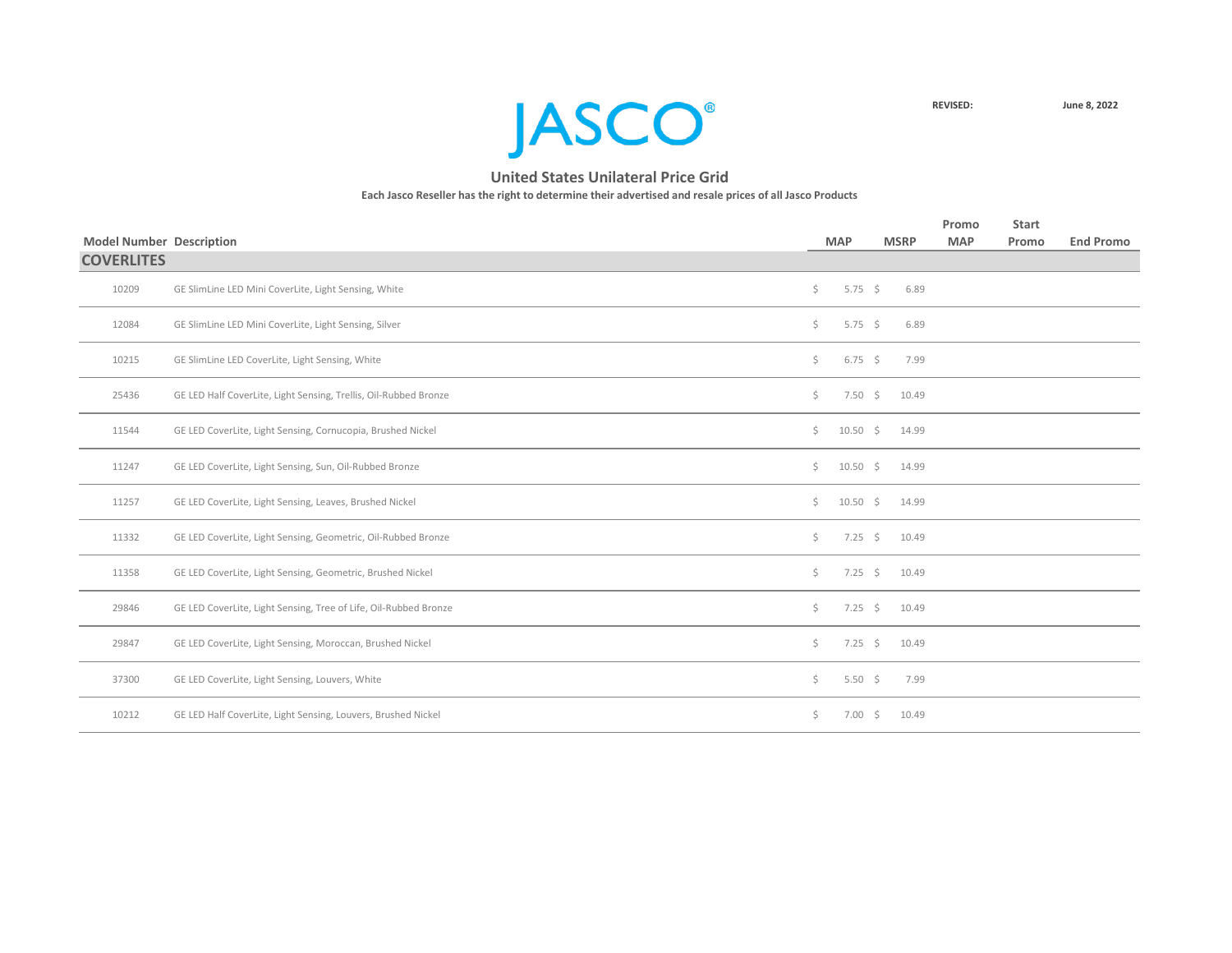

|                                 |                                                                                             |     |                    |             | Promo      | <b>Start</b> |                  |
|---------------------------------|---------------------------------------------------------------------------------------------|-----|--------------------|-------------|------------|--------------|------------------|
| <b>Model Number Description</b> |                                                                                             |     | <b>MAP</b>         | <b>MSRP</b> | <b>MAP</b> | Promo        | <b>End Promo</b> |
|                                 | <b>COVERLITES - LICENSED</b>                                                                |     |                    |             |            |              |                  |
| 43508                           | CoverLite White LED Night Light, Light Sensing, Star Wars Stormtrooper                      | \$  | $9.50 \div$        | 9.99        |            |              |                  |
| 43509                           | CoverLite White LED Night Light, Light Sensing, Star Wars Darth Vader                       | \$  | $9.50 \div$        | 9.99        |            |              |                  |
| 43657                           | CoverLite White LED Night Light, Light Sensing, Star Wars BB-8 (Head Only)                  | \$  | $9.50 \div$        | 9.99        |            |              |                  |
| 43511                           | CoverLite White LED Night Light, Light Sensing, Star Wars BB-8                              | \$. | $9.50 \div$        | 9.99        |            |              |                  |
| 43753                           | CoverLite White LED Night Light, Light Sensing, Star Wars R2-D2                             | \$  | $9.50 \div$        | 9.99        |            |              |                  |
| 53234                           | CoverLite LED Night Light, Light Sensing, Star Wars The Child                               | \$. | $14.50 \div$       | 14.99       |            |              |                  |
|                                 | <b>MOTION NIGHT LIGHTS</b>                                                                  |     |                    |             |            |              |                  |
| 44473                           | Motion or Light Sensing LED Night Light, Plug-In, Disney Frozen II                          | \$  | $10.50\frac{1}{5}$ | 14.99       |            |              |                  |
| 37299                           | GE LED Motion-Select Night Light, Light Sensing, Louvers, Brushed Nickel                    | \$  | $9.50 \div$        | 13.79       |            |              |                  |
| 37261                           | GE LED Motion-Select Night Light, Light Sensing, Peacock, Oil-Rubbed Bronze                 | \$  | $9.50 \div$        | 13.79       |            |              |                  |
| 36269                           | GE LED Motion-Boost Night Light, Indirect CoverLite, Motion Activated, Brushed Nickel, 60lm | \$  | $14.25 \div$       | 16.99       |            |              |                  |
| 43667                           | GE UltraBrite Motion Activated LED Light, Metallic Bronze 4pc Kit of 26140                  | Ś.  | $25.50$ \$         | 28.49       |            |              |                  |
| 40865                           | GE LED Night Light, Motion Sensing, 20lm, White                                             | \$  | $10.00 \div$       | 12.79       |            |              |                  |
| <b>SLEEPLITES</b>               |                                                                                             |     |                    |             |            |              |                  |
| 36245                           | GE LED SleepLite, Light Sensing, High-Low Switch, Glossy White                              | \$  | $7.50\frac{1}{5}$  | 9.99        |            |              |                  |
| 36244                           | GE LED SleepLite, Light Sensing, High-Low Switch, Brushed Nickel                            | Ś.  | $10.50 \div$       | 14.99       |            |              |                  |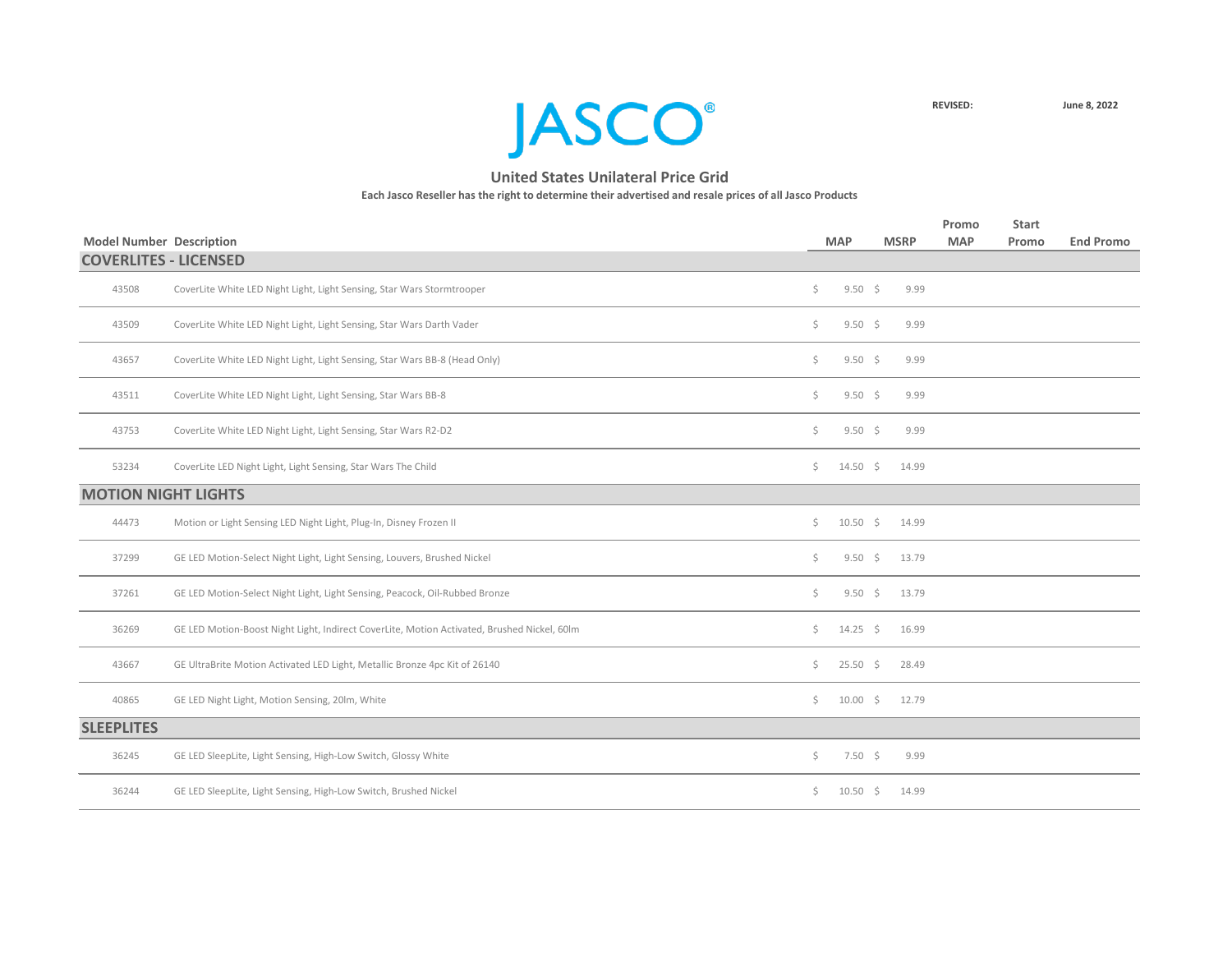

|                                 |                                                                          |              |                |             | Promo      | <b>Start</b> |                  |
|---------------------------------|--------------------------------------------------------------------------|--------------|----------------|-------------|------------|--------------|------------------|
| <b>Model Number Description</b> |                                                                          |              | <b>MAP</b>     | <b>MSRP</b> | <b>MAP</b> | Promo        | <b>End Promo</b> |
|                                 | <b>DECORATIVE NIGHT LIGHTS</b>                                           |              |                |             |            |              |                  |
| 54544                           | Enbrighten Texas Star Decor Night Light, Light Sensing with Metal Shade  | $\zeta$      | $14.25 \div$   | 16.99       |            |              |                  |
| 38628                           | GE LED Vintage Night Light, Light Sensing, Black Cage                    | Ś.           | $10.00 \div$   | 13.79       |            |              |                  |
| 39158                           | GE LED Vintage Night Light, Color Changing, Brushed Nickel               | \$           | $14.25 \div$   | 16.99       |            |              |                  |
| 37102                           | Energizer LED Night Light, Auto, Charcoal Base, 2pk                      | Ś.           | $14.25 \div$   | 14.99       |            |              |                  |
| 40293                           | Energizer LED Night Light, Auto, Directional Rotation, Glossy White, 2pk | \$           | $7.42 \div$    | 9.99        |            |              |                  |
| 37100                           | Energizer LED Night Light, Auto, White, 1pk                              | \$           | $6.25 \quad $$ | 6.99        |            |              |                  |
| 37101                           | Energizer LED Night Light, Auto, White, 2pk                              | \$           | $10.60 \div$   | 10.99       |            |              |                  |
| 37099                           | Energizer LED Night Light, Manual, White, 1pk                            | \$           | 5.25 \$        | 5.79        |            |              |                  |
| 11314                           | GE LED Décor Light, Light Sensing, Petals, Brushed Nickel                | \$           | $7.25$ \$      | 10.49       |            |              |                  |
| 53306                           | GE LED Night Light, Light Sensing, Back-lit, Marble Design               | Ś.           | $10.00 \div$   | 13.79       |            |              |                  |
| 55338                           | GE LED Vintage Night Light, Light Sensing, Bowl Lens                     | \$           | $13.25$ \$     | 15.99       |            |              |                  |
| 55337                           | GE LED Vintage Night Light, Light Sensing, Chicken Wire Design           | $\mathsf{S}$ | $15.25 \div$   | 18.99       |            |              |                  |
| 55339                           | GE LED Vintage Night Light, Light Sensing, Geometric Shade               | \$           | $13.25$ \$     | 15.99       |            |              |                  |
| 63284                           | GE LED Vintage Night Light, Light Sensing, Shadeless Design              | \$           | $9.00 \div$    | 10.49       |            |              |                  |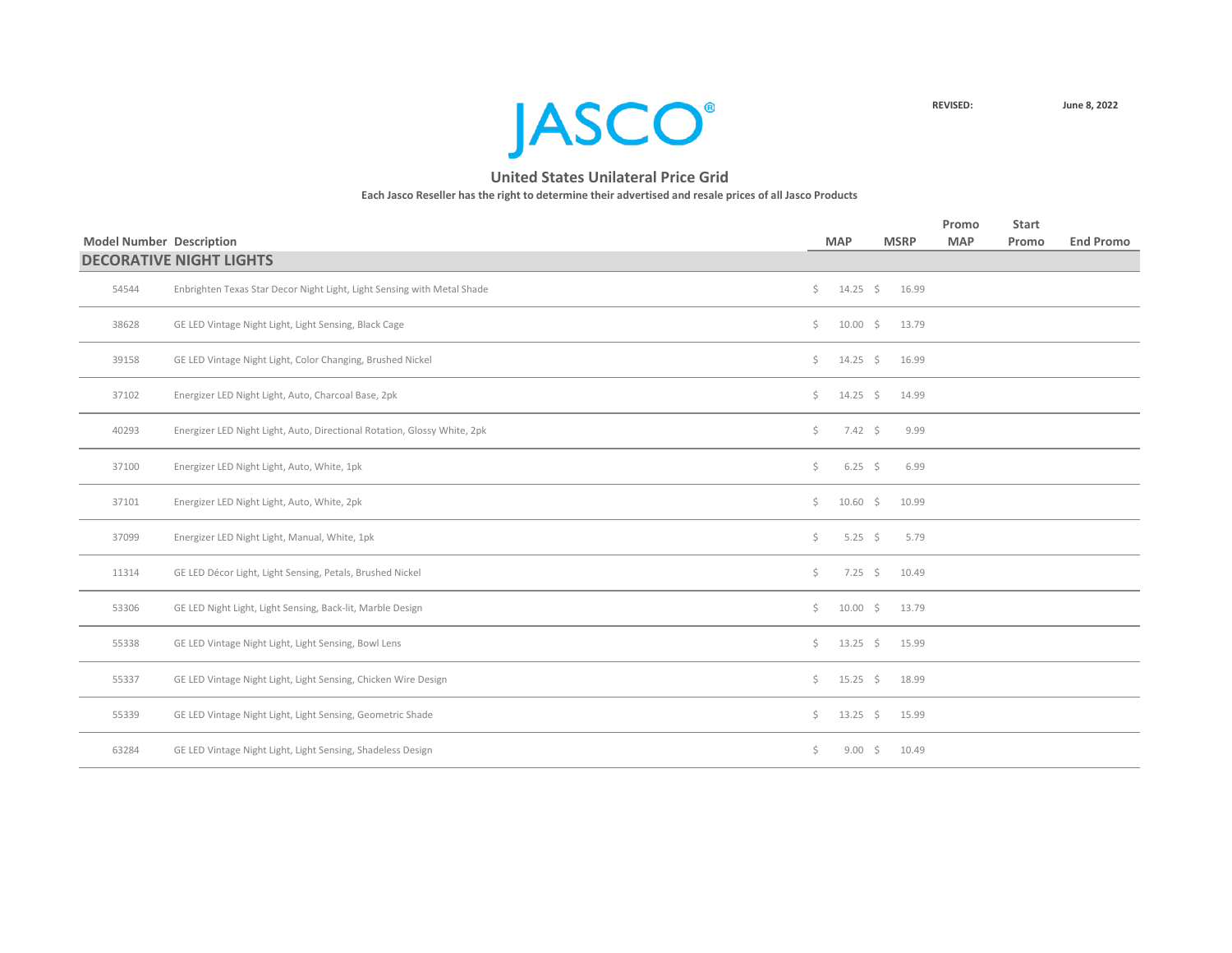

|                                 |                                                                                                     |    |                   |     |             | Promo      | <b>Start</b> |                  |
|---------------------------------|-----------------------------------------------------------------------------------------------------|----|-------------------|-----|-------------|------------|--------------|------------------|
| <b>Model Number Description</b> |                                                                                                     |    | <b>MAP</b>        |     | <b>MSRP</b> | <b>MAP</b> | Promo        | <b>End Promo</b> |
|                                 | <b>POWER FAILURE NIGHT LIGHTS</b>                                                                   |    |                   |     |             |            |              |                  |
| 37373                           | GE Power Failure LED Night Light, 4-in-1: Emergency Light, Night Light, Tabletop, Flashlight, White | Ś. | $9.50 \div$       |     | 10.99       |            |              |                  |
| 29679                           | GE LED Power Failure Night Light, Light Sensing, Euro Design, White                                 | Ś. | $10.50 \div$      |     | 14.99       |            |              |                  |
| 37807                           | EcoSurvivor LED Power Failure Night Light, Light Sensing, Gray Rubberized Finish                    | Ś. | $10.50 \div$      |     | 14.99       |            |              |                  |
| 38511-T1                        | Energizer LED Power Failure Night Light, Auto On/Off, Euro, White, 6pc Tray                         | Ś. | $14.25 \div$      |     | 16.99       |            |              |                  |
| 43666                           | Energizer LED Power Failure Night Light, Auto On/Off, Euro, White 6pc Kit of 38511-T1               | Ś. | $24.50 \div$      |     | 56.99       |            |              |                  |
| 43244                           | Star Wars Power Failure LED Night Light, Color Select, Lightsaber                                   | Ś. | $15.50 \div$      |     | 16.99       |            |              |                  |
|                                 | <b>BATTERY OPERATED INDOOR LIGHT SWITCHES</b>                                                       |    |                   |     |             |            |              |                  |
| 52410                           | Battery Operated LED Wall Switch Light, Star Wars Mandalorian                                       | Ś. | $8.50\frac{1}{5}$ |     | 9.99        |            |              |                  |
| 53291                           | Battery Operated LED Wall Switch Light, Star Wars The Child with Cup                                | Ś. | $8.50\quad$ \$    |     | 9.99        |            |              |                  |
| 54471                           | Battery Operated LED Wall Switch Light Variety Pack, Star Wars Mandalorian, 2pk                     | Ś. | $14.25 \quad$ \$  |     | 16.99       |            |              |                  |
| 54466                           | Battery Operated LED Wall Switch Light Variety Pack, Star Wars Mandalorian, 3pk                     | Ś. | 18.50             | - S | 20.49       |            |              |                  |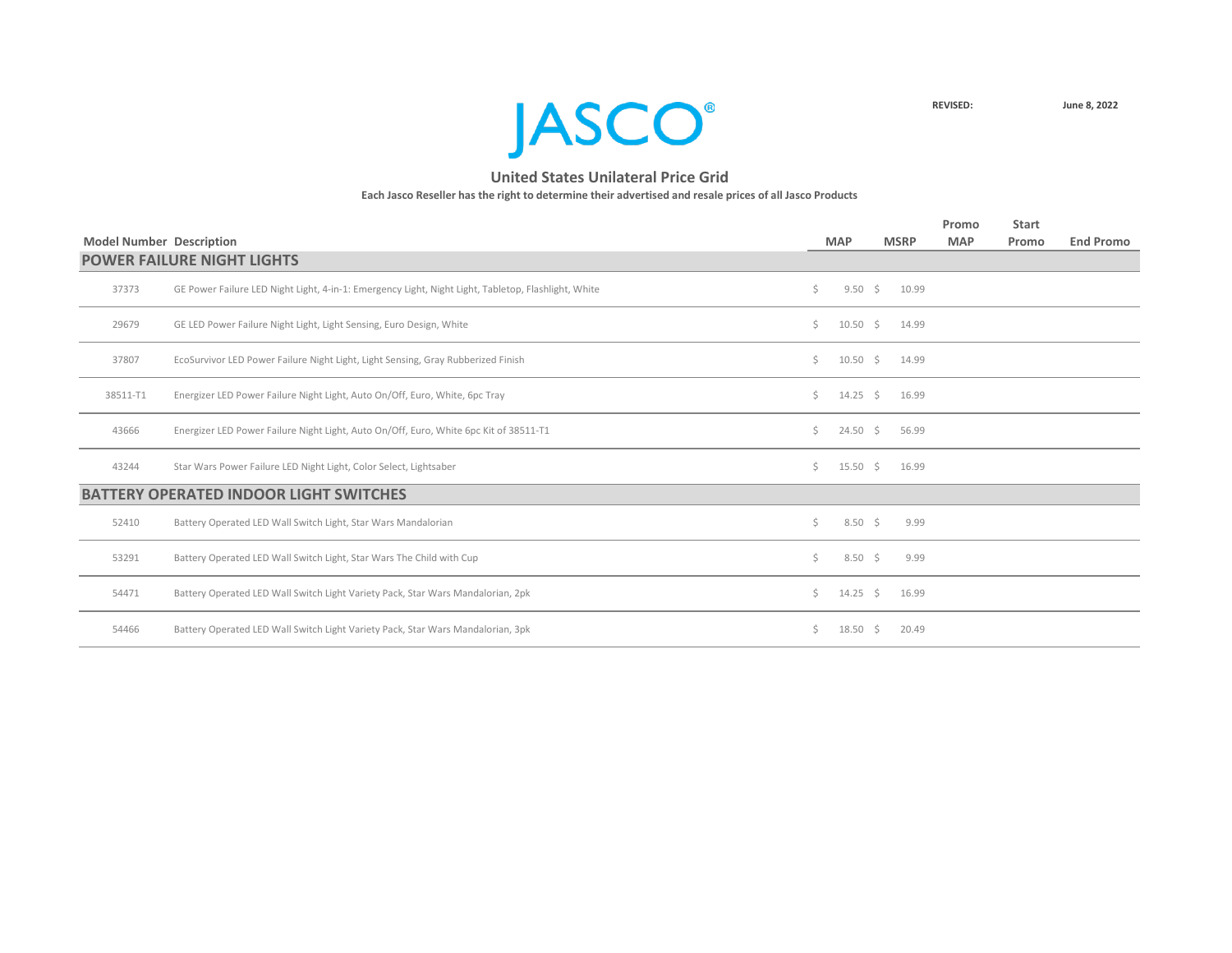

|       | <b>Model Number Description</b>                                                         |    | <b>MAP</b>       | <b>MSRP</b> |       | Promo<br><b>MAP</b> | <b>Start</b><br>Promo | <b>End Promo</b> |
|-------|-----------------------------------------------------------------------------------------|----|------------------|-------------|-------|---------------------|-----------------------|------------------|
|       | <b>BATTERY OPERATED CLIP LIGHTS</b>                                                     |    |                  |             |       |                     |                       |                  |
| 54364 | Star Wars Battery Operated Mini Light with Clip-Hang Tab-Mandalorian-The Child          | S. | $9.50 \div$      |             | 10.99 |                     |                       |                  |
| 53294 | Battery Operated Mini Clip Light, Star Wars The Child, Blister Pack                     | Ś. | $10.50 \div$     |             | 12.79 |                     |                       |                  |
|       | <b>BATTERY OPERATED PUCK LIGHTS</b>                                                     |    |                  |             |       |                     |                       |                  |
| 37107 | Energizer Battery Operated LED Puck Light, 2pk                                          | \$ | $6.25 \quad $$   |             | 7.99  |                     |                       |                  |
| 46009 | Energizer Battery Operated LED Puck, Indoor, Tap On/Off, 50lm, White, 2pk               | Ś. | $10.50 \div$     |             | 14.99 |                     |                       |                  |
| 46631 | Energizer Battery Operated Color Changing LED Puck Light, Tap On/Off, 40lm, 2pk         | \$ | $10.50 \div$     |             | 12.79 |                     |                       |                  |
| 38912 | Energizer Battery Operated Color Changing LED Puck Light, Tap On/Off, 40lm, 2pk         | Ś. | $14.25 \quad$ \$ |             | 16.99 |                     |                       |                  |
| 38913 | Energizer Battery Operated LED Puck Light, Wireless RF, 40lm, 2pk with Remote           | Ś. | $19.50 \quad$ \$ |             | 22.49 |                     |                       |                  |
| 38918 | Energizer Battery Operated LED Puck Light, Wireless RF, 40lm, 3pk                       | Ś. | $27.50 \div$     |             | 33.99 |                     |                       |                  |
| 43064 | Energizer Battery Operated LED Puck Light, Wireless RF, Color Changing, 2pk             | \$ | $19.50 \quad$ \$ |             | 22.99 |                     |                       |                  |
| 39154 | Energizer Battery Operated LED Puck Light, Wireless RF, Color Changing, 3pk             | Ś. | $33.50$ \$       |             | 39.99 |                     |                       |                  |
| 52718 | Star Wars Battery Operated LED Puck Light, Tap On/Off, Color Changing, 1pk-Yoda Cut Out | Ś. | $7.50 \div$      |             | 8.99  |                     |                       |                  |
| 53649 | Battery Operated LED Puck Light, Tap On/Off, Star Wars The Child                        | \$ | $6.25$ \$        |             | 7.99  |                     |                       |                  |
| 54467 | Battery Operated LED Puck Light Variety Pack, Tap On/Off, Star Wars Mandalorian, 2pk    | Ś. | $12.00$ \$       |             | 14.99 |                     |                       |                  |
| 54468 | Battery Operated LED Puck Light Variety Pack, Tap On/Off, Star Wars The Child, 3pk      | \$ | $16.50 \div$     |             | 20.49 |                     |                       |                  |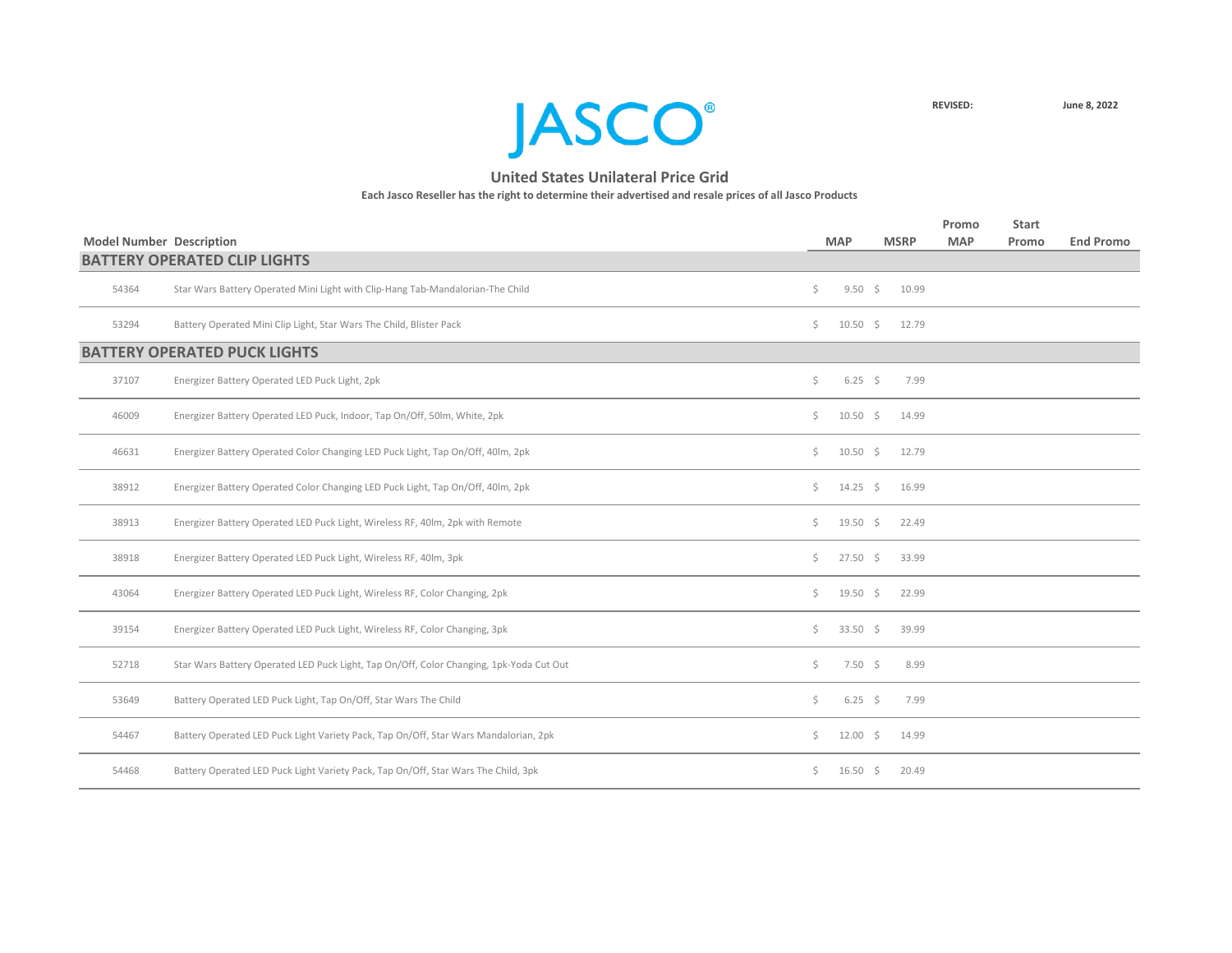

|                                 |                                                                                        |    |                   |             | Promo      | <b>Start</b> |                  |
|---------------------------------|----------------------------------------------------------------------------------------|----|-------------------|-------------|------------|--------------|------------------|
| <b>Model Number Description</b> |                                                                                        |    | <b>MAP</b>        | <b>MSRP</b> | <b>MAP</b> | Promo        | <b>End Promo</b> |
|                                 | <b>BATTERY OPERATED LIGHT BARS &amp; FIXTURES</b>                                      |    |                   |             |            |              |                  |
| 47175                           | Energizer LED Battery Operated Light Bar, 12in, White                                  | Ś. | $14.25 \quad$ \$  | 16.99       |            |              |                  |
| 48635                           | Energizer Battery Operated LED Mini Light Bar, IR Remote, 2pk (1 remote)               | \$ | $20.50$ \$        | 24.99       |            |              |                  |
| 39867                           | Energizer Battery Operated LED Ceiling Light, Motion Sensing, 100lm                    | Ś. | $21.50 \div$      | 28.49       |            |              |                  |
| 44576                           | Energizer LED Light Bar, Battery Operated, 10in, Wireless RF, 50lm, 2pk                | Ś. | $27.50 \div$      | 33.99       |            |              |                  |
| 44575                           | Energizer Battery Operated LED Light Bar, 10in, Wireless RF, 50lm, 3pk                 | Ś. | $33.50 \div$      | 45.99       |            |              |                  |
| 39677                           | Energizer Battery Operated LED Ceiling Fixture, Motion Sensing, 300lm, White           | \$ | $33.50 \div$      | 39.99       |            |              |                  |
| 44577                           | Energizer Battery Operated LED Light Bar, 12in, Wireless RF, Color Changing, 100lm     | Ś. | $19.50 \div$      | 22.49       |            |              |                  |
| 44578                           | Energizer Battery Operated LED Light Bar, RGB, Wireless RF, 100lm, 12in, 2pk           | Ś. | $33.50 \div$      | 39.99       |            |              |                  |
| 47737                           | GE Enbrighten LED Battery Operated Motion Sensing Light, White                         | Ś. | $13.25 \quad$ \$  | 15.99       |            |              |                  |
| 48378                           | Energizer Battery Operated LED Light Bar, Magnet Mount, On/Off Switch, 8in             | \$ | $8.50\frac{2}{3}$ | 10.49       |            |              |                  |
| 58158-T1                        | GE Battery Operated LED Light Bar, Push Button, 200lm, 24in, 5pc Tray                  | Ś. | $20.50 \div$      | 28.49       |            |              |                  |
| 41213-T1                        | GE Enbrighten LED Battery Operated Light Bar, Tap On/Off, 100lm, 12in, White, 6pc Tray | \$ | $14.25 \div$      | 16.99       |            |              |                  |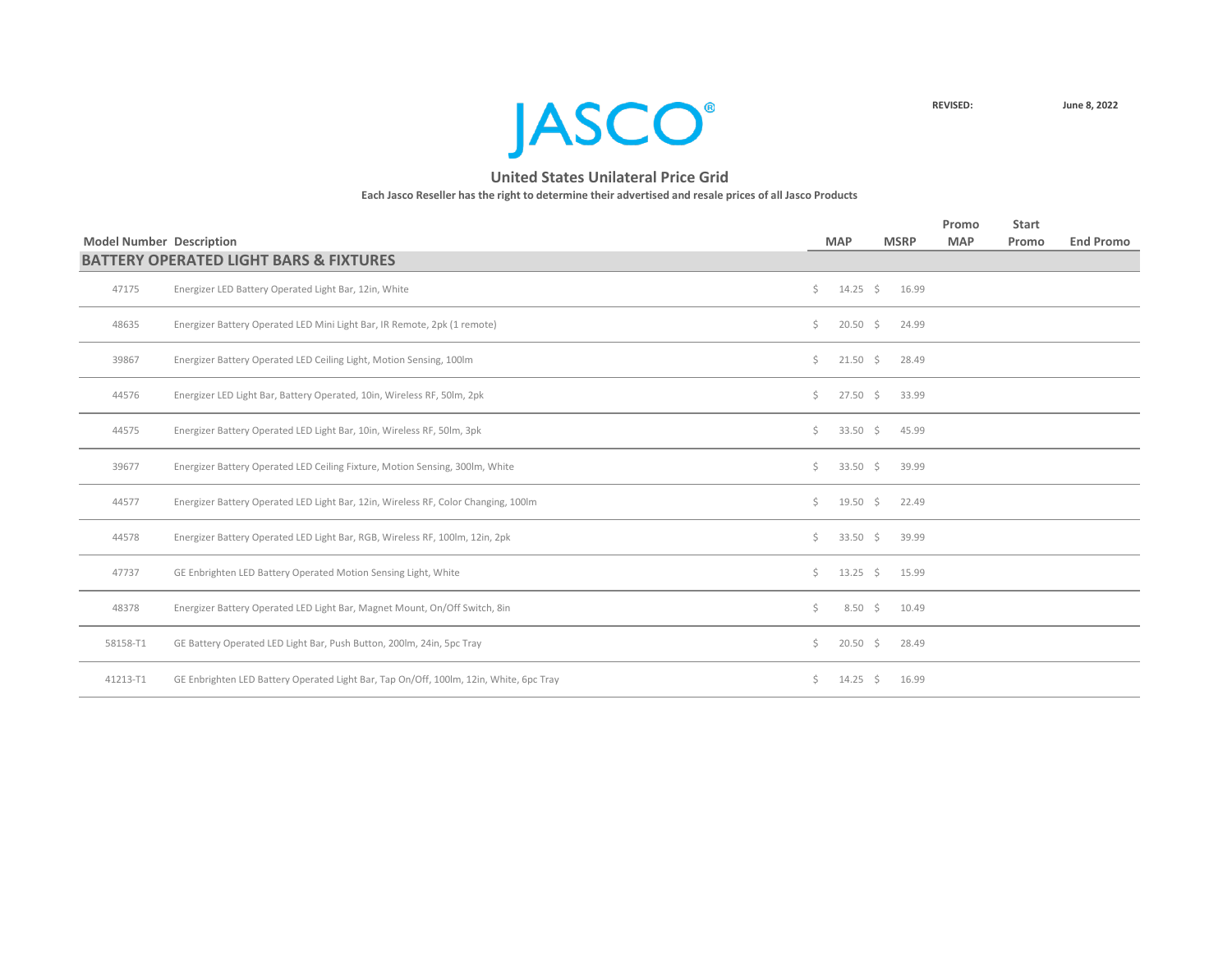

|                                 |                                                                                     |    |                    |             | Promo      | <b>Start</b> |                  |
|---------------------------------|-------------------------------------------------------------------------------------|----|--------------------|-------------|------------|--------------|------------------|
| <b>Model Number Description</b> |                                                                                     |    | <b>MAP</b>         | <b>MSRP</b> | <b>MAP</b> | Promo        | <b>End Promo</b> |
| 27528                           | GE Enbrighten LED Battery Operated Touch On/Off Light, White                        | \$ | $24.50 \div$       | 29.99       |            |              |                  |
| 27529                           | GE Enbrighten LED Battery Operated Motion Sensing Light, White                      | \$ | $29.50 \div$       | 34.99       |            |              |                  |
| 50442                           | Energizer Battery Operated LED Sconce, Pushbutton On/Off, 50lm, White               | Ś. | $14.25$ \$         | 16.99       |            |              |                  |
| 57006-T1                        | GE Battery Operated LED Ceiling Fixture, Motion Sensing, 300 Lumens, White-5pc tray | Ś. | $24.50 \pm 5$      | 29.99       |            |              |                  |
|                                 | <b>BATTERY OPERATED PATH LIGHTS</b>                                                 |    |                    |             |            |              |                  |
| 40644                           | Energizer Battery Operated LED Sconce, Motion Sensing, 50lm, White Finish           | \$ | $18.50 \pm 5$      | 22.49       |            |              |                  |
| 41333                           | GE Battery Operated LED Motion Path Light                                           | \$ | $14.50 \div$       | 16.99       |            |              |                  |
| 38183-T1                        | Energizer Battery Operated LED Motion Path Light, 6pc Tray                          | \$ | $14.25$ \$         | 16.99       |            |              |                  |
| 38184-T1                        | Energizer Battery Operated LED Motion Light, Over-the-Door, Outdoor, 6pc Tray       | Ś. | $16.50 \pm 5$      | 20.49       |            |              |                  |
|                                 | <b>BATTERY OPERATED TASK LIGHTS</b>                                                 |    |                    |             |            |              |                  |
| 36521                           | Energizer Battery Operated LED Utility Touch Light                                  | \$ | $6.25 \quad $$     | 7.99        |            |              |                  |
| 45455                           | LED Energizer Magnet Mount Stick Light, Motion Sensing                              | Ś. | $10.50\frac{1}{5}$ | 14.99       |            |              |                  |
| 45454                           | Energizer Magnet Mount Stick Light, Push Button LED                                 | \$ | $10.50 \pm 5$      | 14.99       |            |              |                  |
| 38362-T1                        | Energizer Battery Operated LED Task Light, Capacitive Touch, Swivel, 6pc Tray       | Ś. | $14.25 \quad$ \$   | 16.99       |            |              |                  |
| 42501                           | EcoSurvivor Battery Operated LED Outdoor Worklight, Hinged, 150lm                   | Ś. | $12.50 \div$       | 14.99       |            |              |                  |
| 42502                           | EcoSurvivor Battery Operated LED Outdoor Worklight, Square, 400lm, Rechargeable     | Ś. | $24.50 \pm 5$      | 24.99       |            |              |                  |
| 38660                           | EcoSurvivor LED Battery Operated Motion Sensing Task Light, Gray Rubberized Finish  | Ś. | $27.50 \pm 5$      | 33.99       |            |              |                  |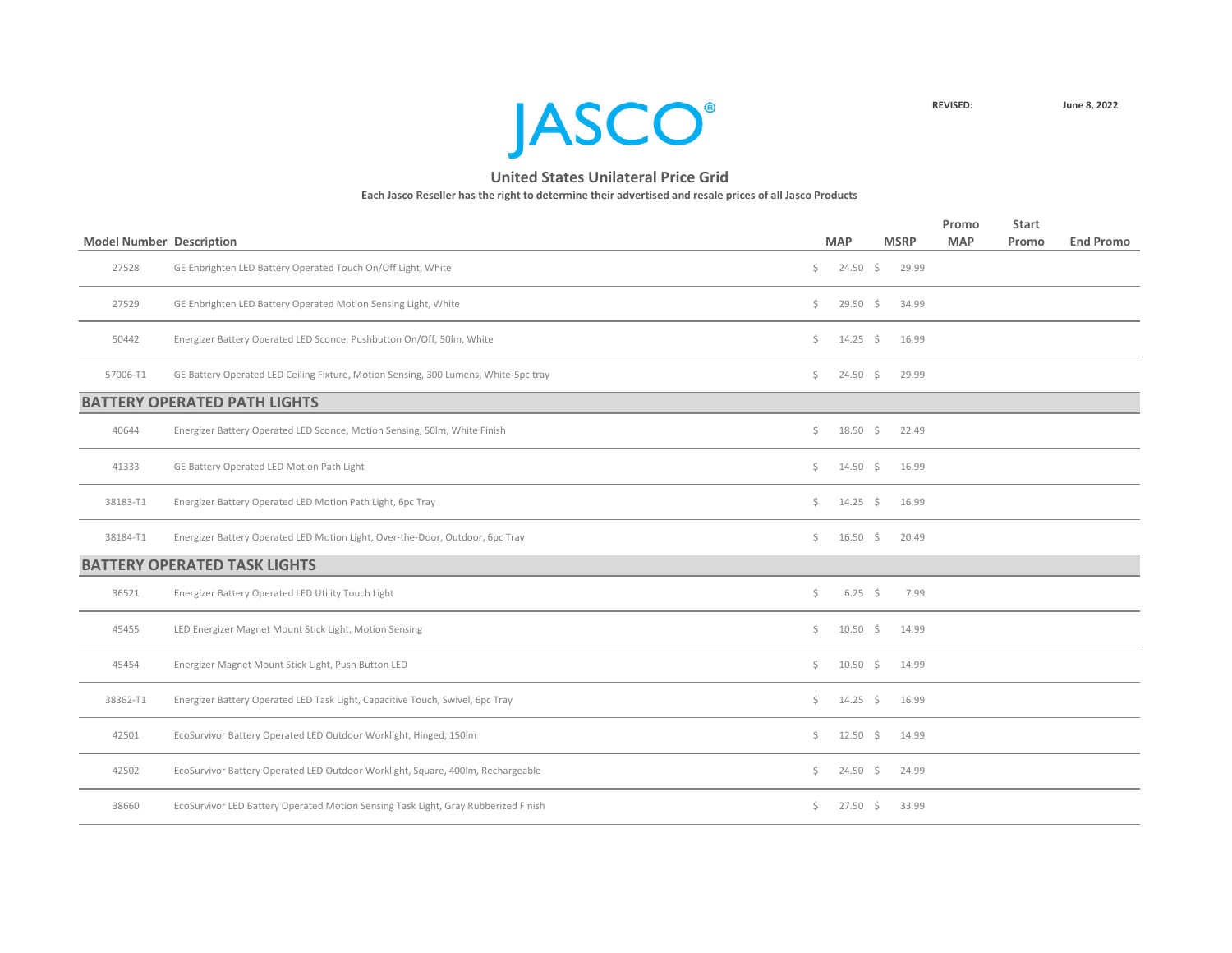

|                                 |                                                                                                               |    |                  |             | Promo      | <b>Start</b> |                  |
|---------------------------------|---------------------------------------------------------------------------------------------------------------|----|------------------|-------------|------------|--------------|------------------|
| <b>Model Number Description</b> |                                                                                                               |    | <b>MAP</b>       | <b>MSRP</b> | <b>MAP</b> | Promo        | <b>End Promo</b> |
|                                 | <b>BATTERY OPERATED TABLE TOP LIGHTS</b>                                                                      |    |                  |             |            |              |                  |
| 47374                           | Enbrighten Battery Operated LED Tabletop Sleep Light, Dimmable, Blue Finish                                   | Ś. | $16.40 \div$     | 19.99       |            |              |                  |
| 47375                           | Enbrighten Battery Operated LED Tabletop Sleep Light, Dimmable, Rose Gold Finish                              | Ś. | $24.50$ \$       | 29.99       |            |              |                  |
| 47373                           | Enbrighten Battery Operated LED Tabletop Sleep Light, Dimmable, Silver Finish                                 | Ś. | $16.40 \pm 5$    | 19.99       |            |              |                  |
| 39874                           | Energizer LED Battery Operated Tabletop Light, Capacitive Touch, 40lm, Color Changing, USB Passthrough, White | S. | 19.50 \$         | 24.99       |            |              |                  |
| 39875                           | Energizer Battery Operated LED Sleep Light, White & Amber LED, 35Im, White                                    | Ś. | 12.50 \$         | 14.99       |            |              |                  |
| 50034                           | Trolls 2 LED Tabletop SleepLite, Color Select, Battery or USB Power, 5ft Cable                                | Ś. | $21.50 \pm 5$    | 28.49       |            |              |                  |
| 49957                           | Battery Operated Color Changing LED Night Light, Trolls World Tour Rock Hand with Changeable Bracelets        | Ś. | $13.25 \quad$ \$ | 20.49       |            |              |                  |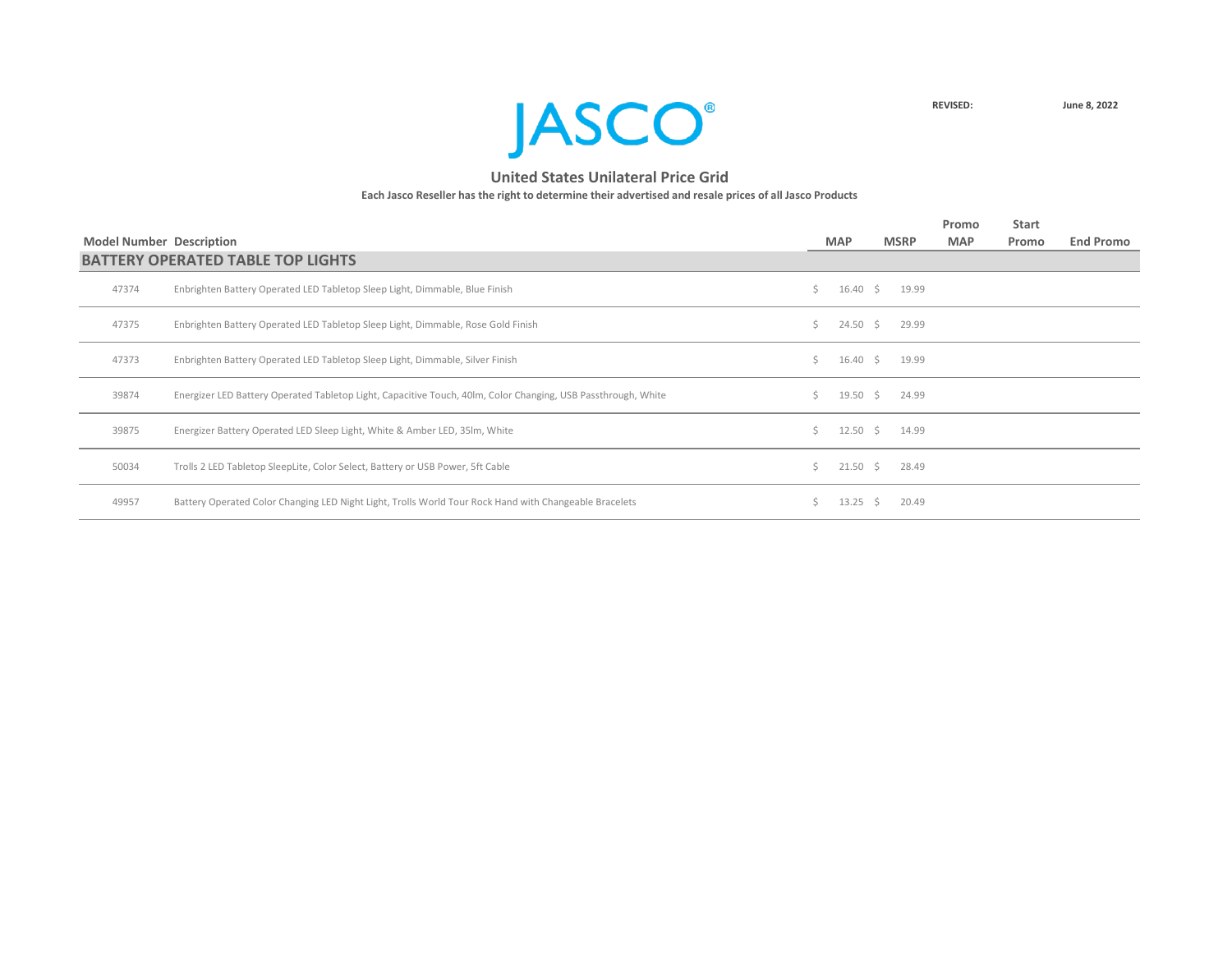**JASCO**<sup>®</sup>

|                      |                                                                                                |    |                    |             |       | Promo      | <b>Start</b> |                  |
|----------------------|------------------------------------------------------------------------------------------------|----|--------------------|-------------|-------|------------|--------------|------------------|
|                      | <b>Model Number Description</b>                                                                |    | <b>MAP</b>         | <b>MSRP</b> |       | <b>MAP</b> | Promo        | <b>End Promo</b> |
|                      | <b>BATTERY OPERATED SECURITY LIGHTS</b>                                                        |    |                    |             |       |            |              |                  |
| 52358                | GE Battery Operated LED Motion-Sensing Security Light, Single Head, 300 Lumens, Outdoor, Black | Ś. | 35.50 \$           |             | 43.99 |            |              |                  |
| 39879                | Energizer Battery Operated Motion Sensing LED Security Light, Swivel Head, 65Im                | Ś. | $23.50 \div$       |             | 30.99 |            |              |                  |
| 40777                | Energizer Battery Operated Motion Sensing LED Security Light, Single Head, 300lm               | Ś. | $34.00 \div$       |             | 40.49 |            |              |                  |
| 40776                | Energizer Battery Operated Motion Sensing LED Security Light, Dual Head, 600lm                 | Ś. | 45.50 \$           |             | 51.99 |            |              |                  |
| 47250                | Energizer LED Motion Security Light, Battery Operated, 2 Heads, 800lm                          | Ś. | 49.50 \$           |             | 36.99 |            |              |                  |
| 47252                | Energizer LED Motion Security Light, Battery Operated, 3 Heads, 1200lm                         | Ś. | 49.50 \$           |             | 43.99 |            |              |                  |
|                      | <b>SOLAR SECURITY LIGHTS</b>                                                                   |    |                    |             |       |            |              |                  |
| 57419                | Energizer LED Security Light, Outdoor, Solar Alkaline, Dual Head, 800lm                        | Ś. | $86.50\frac{2}{5}$ |             | 92.99 |            |              |                  |
| 57418                | Energizer LED Security Light, Outdoor, Solar Alkaline, Single Head, 400lm                      | Ś. | 80.00              | S.          | 86.99 |            |              |                  |
| <b>TOILET LIGHTS</b> |                                                                                                |    |                    |             |       |            |              |                  |
| 47268                | Energizer Battery Operated LED Mini Path Light, White, 2pk                                     | \$ | $21.50 \div$       |             | 28.49 |            |              |                  |
| 54845                | Energizer LED Battery Operated Toilet Clip Light, White                                        | Ś. | 10.50              | S.          | 14.99 |            |              |                  |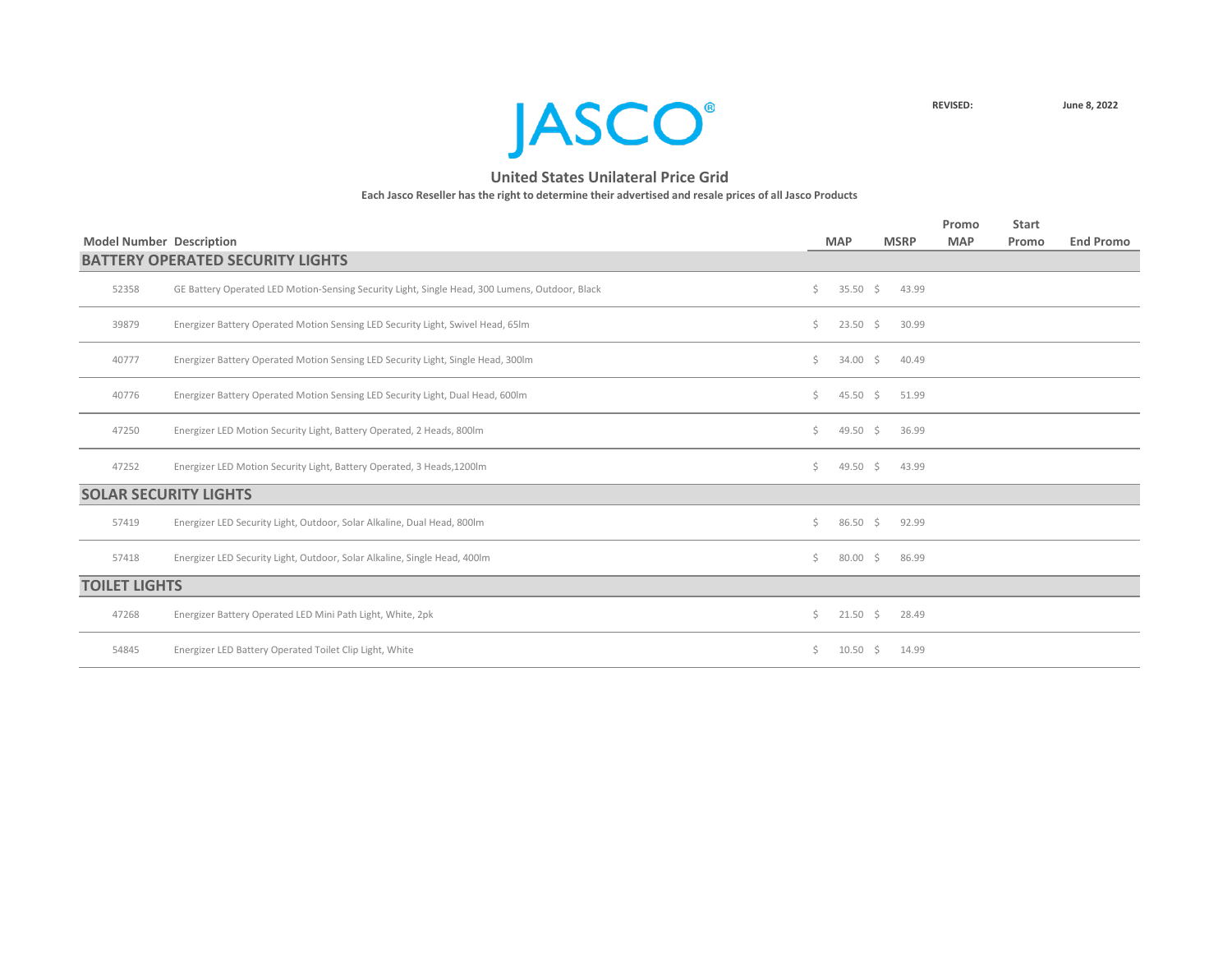**JASCO**<sup>®</sup>

| <b>Model Number Description</b> |                                                                                                                                 |    | <b>MAP</b>          | <b>MSRP</b> | Promo<br><b>MAP</b> | <b>Start</b><br>Promo | <b>End Promo</b> |
|---------------------------------|---------------------------------------------------------------------------------------------------------------------------------|----|---------------------|-------------|---------------------|-----------------------|------------------|
| <b>TABLE TOP LAMPS</b>          |                                                                                                                                 |    |                     |             |                     |                       |                  |
| 57144                           | Color-Changing LED Silicone Table Top Lamp, Christmas Tree (USB or Battery Powered)                                             | \$ | $14.50 \pm 5$       | 17.99       |                     |                       |                  |
| 57143                           | Color-Changing LED Silicone Table Top Lamp, Santa (USB or Battery Powered)                                                      | Ś. | $14.50 \pm 5$       | 17.99       |                     |                       |                  |
| 49955                           | Minions Silicone LED Tabletop Lamp, Color Changing, USB or Battery Powered                                                      | Ś. | $16.50 \div$        | 22.49       |                     |                       |                  |
| 57145                           | Color-Changing LED Silicone Table Top Lamp, Snowman (USB or Battery Powered)                                                    | Ś. | $14.50 \pm 5$       | 17.99       |                     |                       |                  |
| 51779                           | Star Wars The Child Silicone LED Tabletop Lamp, Dimmable LED, USB or Battery Powered                                            | \$ | 19.50 $\frac{1}{5}$ | 22.49       |                     |                       |                  |
| 49632                           | Enbrighten LED Tabletop Track Lamp, Color Changing, 250lm, White                                                                | Ś. | $14.25 \quad$ \$    | 20.49       |                     |                       |                  |
| 49190                           | Enbrighten LED Tabletop Lamp with USB, 2 port, 2.4A, 250lm, Capacitive Touch, Bowl Design, White                                | \$ | $25.50\frac{1}{5}$  | 29.49       |                     |                       |                  |
| 45391                           | Enbrighten LED Tabletop Lamp with USB, 2 port, 2.4A, 250lm, Capacitive Touch, Bowl Design, Charcoal                             | Ś. | $25.50\frac{1}{2}$  | 29.49       |                     |                       |                  |
| 49620                           | LED Tabletop Lamp, 250lm, Frosted Lens, Capacitive Touch, Star Wars the Mandalorian                                             | Ś. | $21.50 \div$        | 24.99       |                     |                       |                  |
| 49621                           | LED Tabletop Lamp, 250lm, Color Changing, Capacitive Touch, Frozen II                                                           | Ś. | $27.50 \pm 5$       | 31.99       |                     |                       |                  |
| 50223                           | LED Tabletop Lamp, 250 Lumens, Frosted Lens, Capacitive Touch, Minions                                                          | Ś. | $21.50 \pm 5$       | 24.99       |                     |                       |                  |
| 50009                           | LED Tabletop Lamp, 250lm, Color Changing, Capacitive Touch, Trolls                                                              | Ś. | $21.50 \pm 5$       | 24.99       |                     |                       |                  |
| 58148                           | Enbrighten Seasons LED Tabletop Lamp, Color Fusion Light, 250lm, 8in Cylinder, Silver                                           | \$ | $31.00 \pm 5$       | 31.99       |                     |                       |                  |
| 49693                           | Enbrighten Seasons Tabletop Lamp, Color Changing/Dimming/Mixing (Color Fusion) 250lm, On/Off Switch, Cylinder Design, Tall 22cm | Ś. | $24.50 \pm 5$       | 24.99       |                     |                       |                  |
| 45661                           | Enbrighten Seasons LED Tabletop Lamp, Color Fusion, 250lm, Cylinder Design, 8in                                                 | \$ | $29.50 \quad $$     | 34.99       |                     |                       |                  |
| 44305                           | Enbrighten Tabletop Lamp with USB, 2 Ports, 2.4A, Color Changing, 450lm, Silhouette Insert, Touch Switch, Bowl Design           | Ś. | $24.50 \pm 5$       | 39.99       |                     |                       |                  |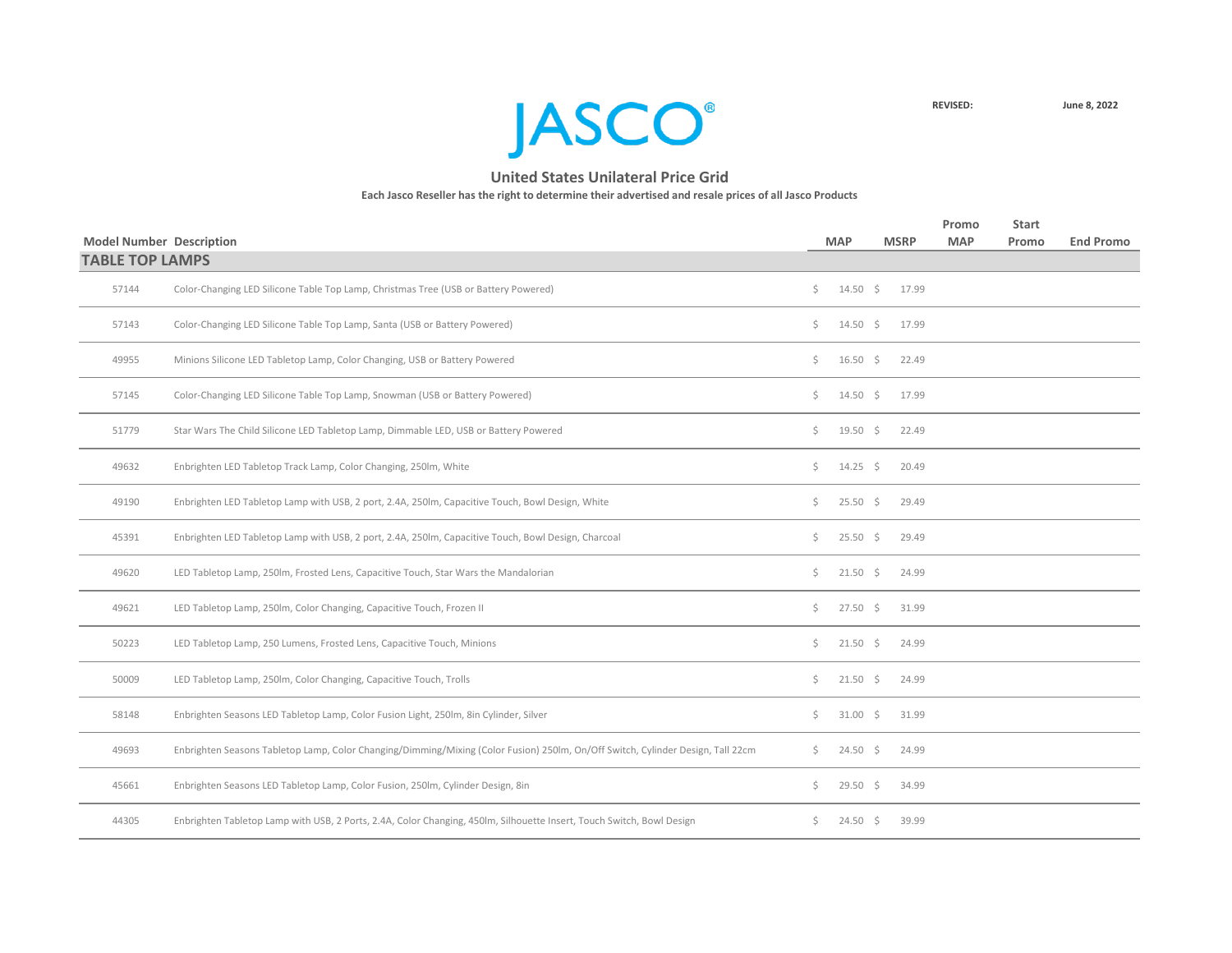

| <b>Model Number Description</b> |                                                                                                                           |     | <b>MAP</b>       | <b>MSRP</b> | Promo<br><b>MAP</b> | <b>Start</b><br>Promo | <b>End Promo</b> |
|---------------------------------|---------------------------------------------------------------------------------------------------------------------------|-----|------------------|-------------|---------------------|-----------------------|------------------|
|                                 |                                                                                                                           |     |                  |             |                     |                       |                  |
| 44787                           | Enbrighten Tabletop Lamp with USB, 2 Ports, 2.4A, Color Changing, 450lm, Silhouette Insert, Touch Switch, Cylinder Design | Ś.  | $24.50 \div$     | 39.99       |                     |                       |                  |
| 60234                           | Silicone LED Tabletop Lamp, Color Changing, USB or Battery Powered, Cat                                                   | Ś.  | $13.25 \quad$ \$ | 15.99       |                     |                       |                  |
| 59415                           | Silicone LED Tabletop Lamp, Color Changing, USB or Battery Powered, Llama                                                 | Ś.  | $13.25 \quad$ \$ | 15.99       |                     |                       |                  |
| 48082                           | Enbrighten LED Tabletop Track Lamp, Color Changing, 250lm, Charcoal                                                       | Ś.  | $16.50 \quad $$  | 20.49       |                     |                       |                  |
| 49635                           | Enbrighten LED Tabletop Track Lamp, Color Changing, 250lm, Millennial Pink                                                | Ś.  | $16.50 \div$     | 20.49       |                     |                       |                  |
|                                 | <b>USB A-C CHARGING CABLES</b>                                                                                            |     |                  |             |                     |                       |                  |
| 53850                           | Enbrighten LED Bright Strips, Plug-In Linkable, 10in, 4pk                                                                 | \$  | $38.50 \div$     | 45.99       |                     |                       |                  |
| 58654                           | Cordinate USB-A to USB-C Cable, 6ft, Blush Pink, Charcoal Heather Braided Cord                                            | Ś.  | $15.50 \div$     | 20.49       |                     |                       |                  |
| 58653                           | Cordinate USB-A to USB-C Cable, 6ft, Grey, Sea Blue Heather Braided Cord                                                  | Ś.  | $15.50 \pm 5$    | 20.49       |                     |                       |                  |
| 58652                           | Cordinate USB-A to USB-C Cable, 6ft, White, Grey Heather Braided Cord                                                     | \$. | $15.50 \pm 5$    | 20.49       |                     |                       |                  |
| SWU7113A/27                     | Philips 6in USB-C to USB 3.1 Gen1 Female Adapter                                                                          | \$  | $10.00 \div$     | 13.79       |                     |                       |                  |
| DLC4106A/37                     | Philips USB-A to USB-C Cable, 6ft, Basic, Black                                                                           | Ś.  | $11.00 \div$     | 11.49       |                     |                       |                  |
| DLC3201C/37                     | Philips Elite USB-A to USB-C Cable, 3ft Black Braided                                                                     | \$. | $7.25$ \$        | 7.99        |                     |                       |                  |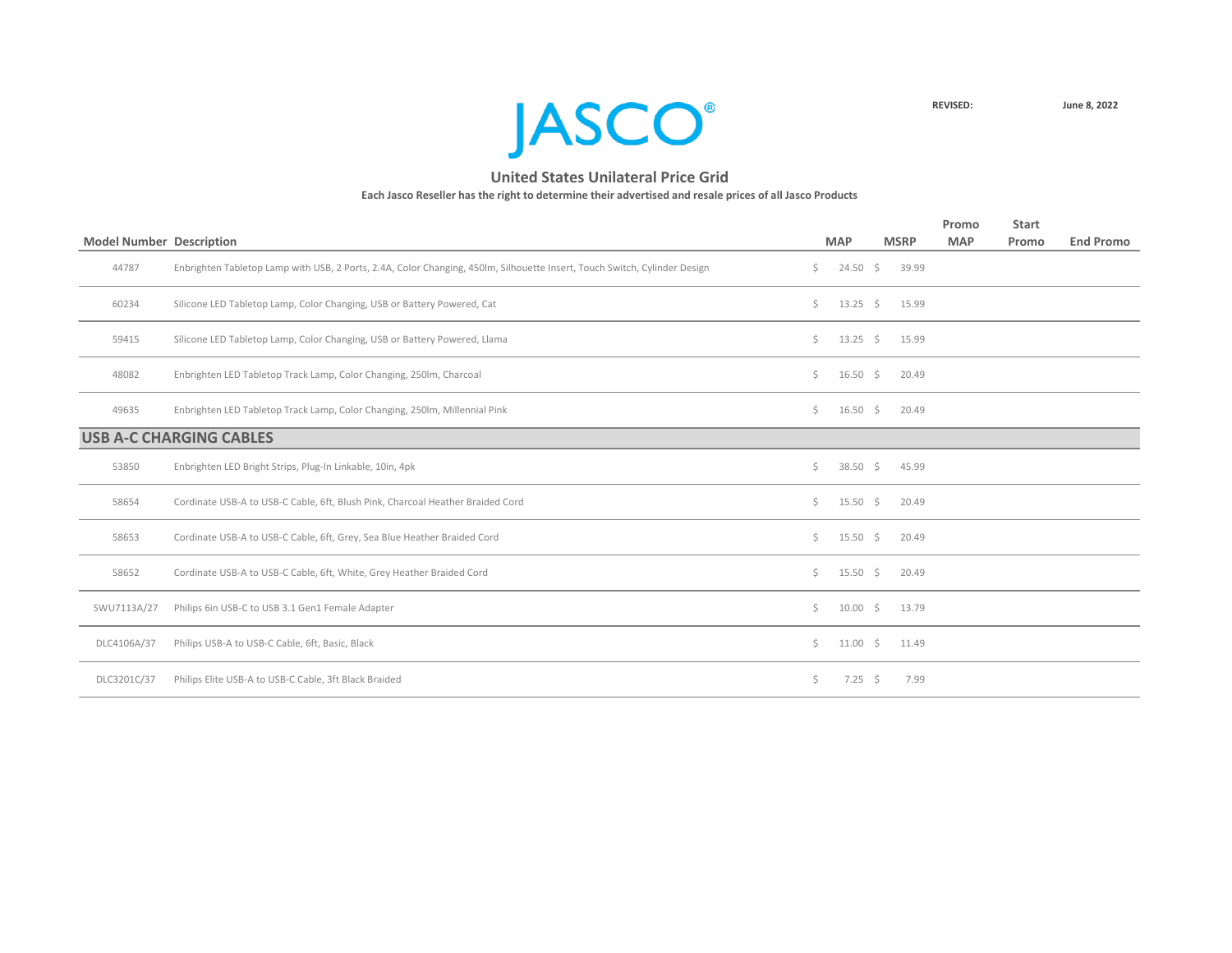

|                                 |                                                                  |                    |                    |                   | Promo      | <b>Start</b> |                  |
|---------------------------------|------------------------------------------------------------------|--------------------|--------------------|-------------------|------------|--------------|------------------|
| <b>Model Number Description</b> |                                                                  |                    | <b>MAP</b>         | <b>MSRP</b>       | <b>MAP</b> | Promo        | <b>End Promo</b> |
| 40337                           | EcoSurvivor USB-A to USB-C Cable, 4ft, Durable Mesh              | \$.                |                    | 8.50 \$ 10.99     |            |              |                  |
| 33780                           | GE USB 2.0 A to C Charge Cable, 6.5ft                            | $\zeta$            | $15.50 \div$       | 16.99             |            |              |                  |
| 40091                           | GE USB-A to USB-C Charge Cable, 6.5ft, White                     | \$                 | $8.00\frac{1}{5}$  | 8.49              |            |              |                  |
| 33777                           | GE USB 3.0, USB-C to USB-A Female Adapter, 6in                   | Ś.                 | $15.50 \div$       | 16.99             |            |              |                  |
|                                 | <b>USB C-C CHARGING CABLES</b>                                   |                    |                    |                   |            |              |                  |
| 40446                           | Cordinate USB to A to USB-C Cable, 6ft                           | \$                 |                    | $9.50 \div 12.99$ |            |              |                  |
| DLC4106C/37                     | Philips USB-C to USB-C Cable, 6ft, Basic, Black                  | $\dot{\mathsf{S}}$ | 14.25 \$ 14.99     |                   |            |              |                  |
| DLC6201C/37                     | Philips Elite USB-C to USB-C Cable, 6ft Braided, Black           | $\zeta$            | $10.50 \div 12.79$ |                   |            |              |                  |
| DLC4206C/37                     | Philips Elite USB-C to USB-C Cable, 6ft Braided                  | Ś.                 | $15.50 \div$       | 18.99             |            |              |                  |
| 33778                           | GE USB 2.0 C Cable, 2M (Supports PD)                             | Ś.                 | $18.50 \div$       | 18.99             |            |              |                  |
| 40338                           | GE USB 2.0 C to C Cable, 2M, 100W                                | $\mathsf{S}$       | $16.50 \div$       | 18.99             |            |              |                  |
| 40339                           | GE USB 2.0 C Cable, 3ft, 100W, 3.1 Gen                           | \$                 | $20.50$ \$         | 23.49             |            |              |                  |
| SWU7112A/27                     | Philips USB-C to USB-C Cable, 3.1 Gen 2, 100W, 3ft               | \$                 | $19.50$ \$         | 24.99             |            |              |                  |
|                                 | DLC4206CTS1/37 Philips Elite USB-C to USB-C Cable, 6ft, 4pc Tray | Ś.                 | $15.50 \div$       | 18.99             |            |              |                  |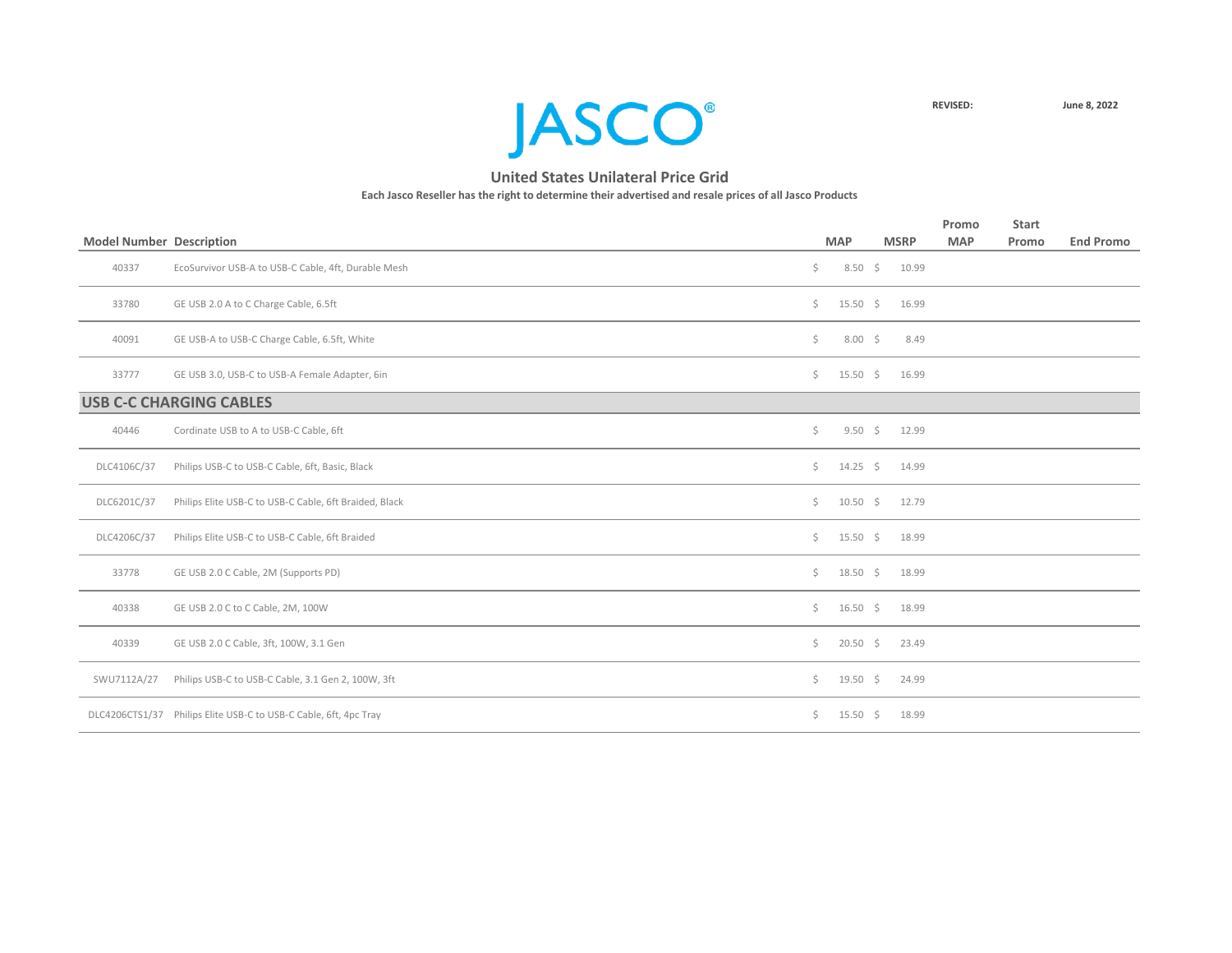

|                                 |                                                                     |              |                    |             | Promo      | <b>Start</b> |                  |
|---------------------------------|---------------------------------------------------------------------|--------------|--------------------|-------------|------------|--------------|------------------|
| <b>Model Number Description</b> |                                                                     |              | <b>MAP</b>         | <b>MSRP</b> | <b>MAP</b> | Promo        | <b>End Promo</b> |
|                                 | USB A-LIGHTNING CHARGING/SYNC CABLES                                |              |                    |             |            |              |                  |
| 37597                           | EcoSurvivor USB to Lightning Cable, 4ft, Durable Mesh               | $\zeta$      | $10.50 \div 14.99$ |             |            |              |                  |
| DLC4104V/37                     | Philips USB to Lightning Cable, 4ft, Basic, Black                   | Ś.           | 12.00 \$ 14.99     |             |            |              |                  |
| 40445                           | Cordinate USB to Lightning Cable, 6ft                               | $\zeta$      | $12.50 \div 14.99$ |             |            |              |                  |
| DLC4106V/37                     | Philips USB to Lightning Cable, 6ft, Basic, Black                   | $\mathsf{S}$ | $14.25 \div 16.99$ |             |            |              |                  |
| DLC4110V/37                     | Philips USB to Lightning Cable, 10ft, Basic, Black                  | Ś.           | 12.50 \$ 17.99     |             |            |              |                  |
|                                 | DLC4206ATS1/37 Philips Elite USB-A to USB-C Cable, 6ft, 4pc Tray    | Ś.           | $16.50 \div 18.99$ |             |            |              |                  |
| DLC4203V/37                     | Philips USB to Lightning Cable, 3ft, Premium                        | Ś.           | 14.50 \$ 17.99     |             |            |              |                  |
| DLC4306V/27                     | Philips USB to Lightning Cable, 6ft, Braided/Durable, Strain Relief | Ś.           | $16.50 \div 18.99$ |             |            |              |                  |
| DLC6206V/37                     | Philips USB to Lightning Cable, 6ft, White, Braided                 | Ś.           | $16.50 \div$       | 18.99       |            |              |                  |
| 33875                           | GE USB to Lightning Sync Charge Cable, 6ft, Pro Series              | Ś.           | $18.50 \div$       | 22.49       |            |              |                  |
| 34468                           | GE USB to Lightning Cable, 6ft                                      | Ś.           | $19.50 \pm 5$      | 22.49       |            |              |                  |
|                                 |                                                                     |              |                    |             |            |              |                  |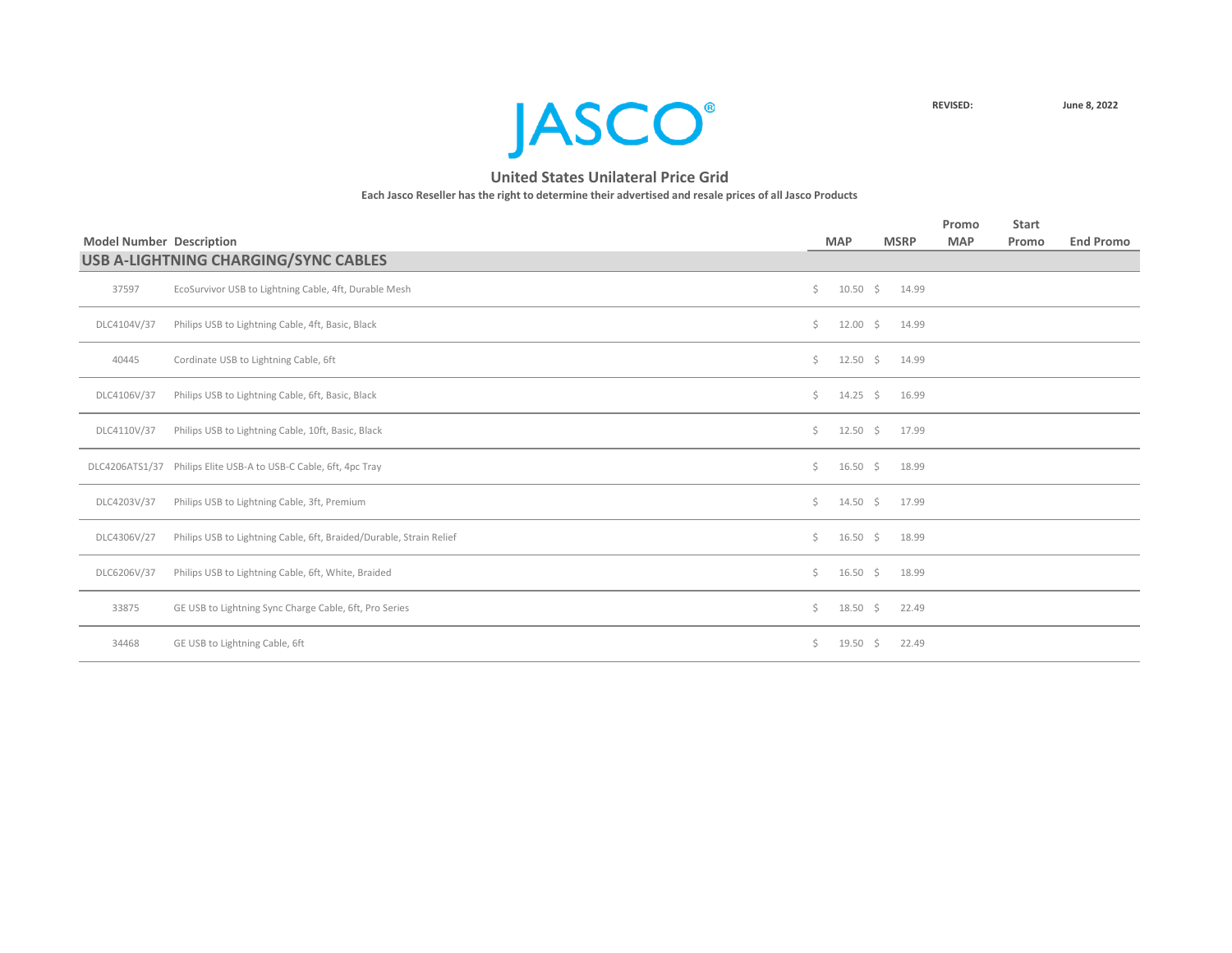

|                                 |                                                                       |    |                     |             | Promo      | <b>Start</b> |                  |
|---------------------------------|-----------------------------------------------------------------------|----|---------------------|-------------|------------|--------------|------------------|
| <b>Model Number Description</b> |                                                                       |    | <b>MAP</b>          | <b>MSRP</b> | <b>MAP</b> | Promo        | <b>End Promo</b> |
| DLC4206V/37                     | Philips USB to Lightning Cable, 6ft, Premium                          | \$ | $19.50 \div$        | 22.49       |            |              |                  |
| 36590                           | GE 2-in-1 USB Micro Cable w/ Lightning Adapter, 6ft                   | Ś. | 19.50 $\frac{2}{3}$ | 22.99       |            |              |                  |
| 36589                           | GE USB to Lightning Sync Charge Cable, 9ft, Pro Series                | Ś. | $25.50\frac{1}{5}$  | 28.49       |            |              |                  |
| 44849                           | EcoSurvivor USB to Lightning Cable, 8ft, Durable Mesh                 | \$ | $24.50 \div$        | 24.99       |            |              |                  |
|                                 | DLC4206VTS1/37 Philips USB to Lightning Cable, 6ft, Premium, 4pc Tray | \$ | $19.50 \div$        | 22.49       |            |              |                  |
|                                 | USB C-LIGHTNING CHARGING/SYNC CABLES                                  |    |                     |             |            |              |                  |
| DLC4202V/37                     | Philips USB-C to Lightning Cable, 4ft, Basic, White                   | \$ | $21.50$ \$          | 24.99       |            |              |                  |
| DLC5201BL/37                    | Philips USB-C to Lightning Cable, 6in Braided Cord, Black, 1pk.       | \$ | $16.50 \div$        | 16.99       |            |              |                  |
| DLC5201GL/37                    | Philips USB-C to Lightning Cable, 6in, Braided Cord, Grey, 1pk        | \$ | $16.50 \div$        | 16.99       |            |              |                  |
| DLC3201V/37                     | Philips USB-C to Lightning Cable, 3ft, White, Braided                 | Ś. | $21.50 \div$        | 22.49       |            |              |                  |
| DLC4202V/37                     | Philips USB-C to Lightning Cable, 4ft, Basic, White                   | Ŝ. | $21.50 \div$        | 24.99       |            |              |                  |
| DLC5203BL/37                    | Philips USB-C to Lightning Cable, 3ft Braided Cord, Black, 1pk.       | Ś. | $17.50 \div$        | 17.99       |            |              |                  |
| DLC5203GL/37                    | Philips USB-C to Lightning Cable, 3ft, Braided Cord, Grey, 1pk        | \$ | $17.50 \div$        | 17.99       |            |              |                  |
| DLC5206BL/37                    | Philips USB-C to Lightning Cable, 6ft, Braided Cord, Black, 1pk       | Ś. | $17.50 \div$        | 22.49       |            |              |                  |
| DLC5206GL/37                    | Philips USB-C to Lightning Cable, 6ft, Braided Cord, Grey, 1pk        | \$ | $18.50\frac{2}{5}$  | 18.99       |            |              |                  |
| DLC4206L/27                     | Philips USB-C to Lightning Cable, 6ft, Premium, Silver                | \$ | $28.00 \div$        | 28.49       |            |              |                  |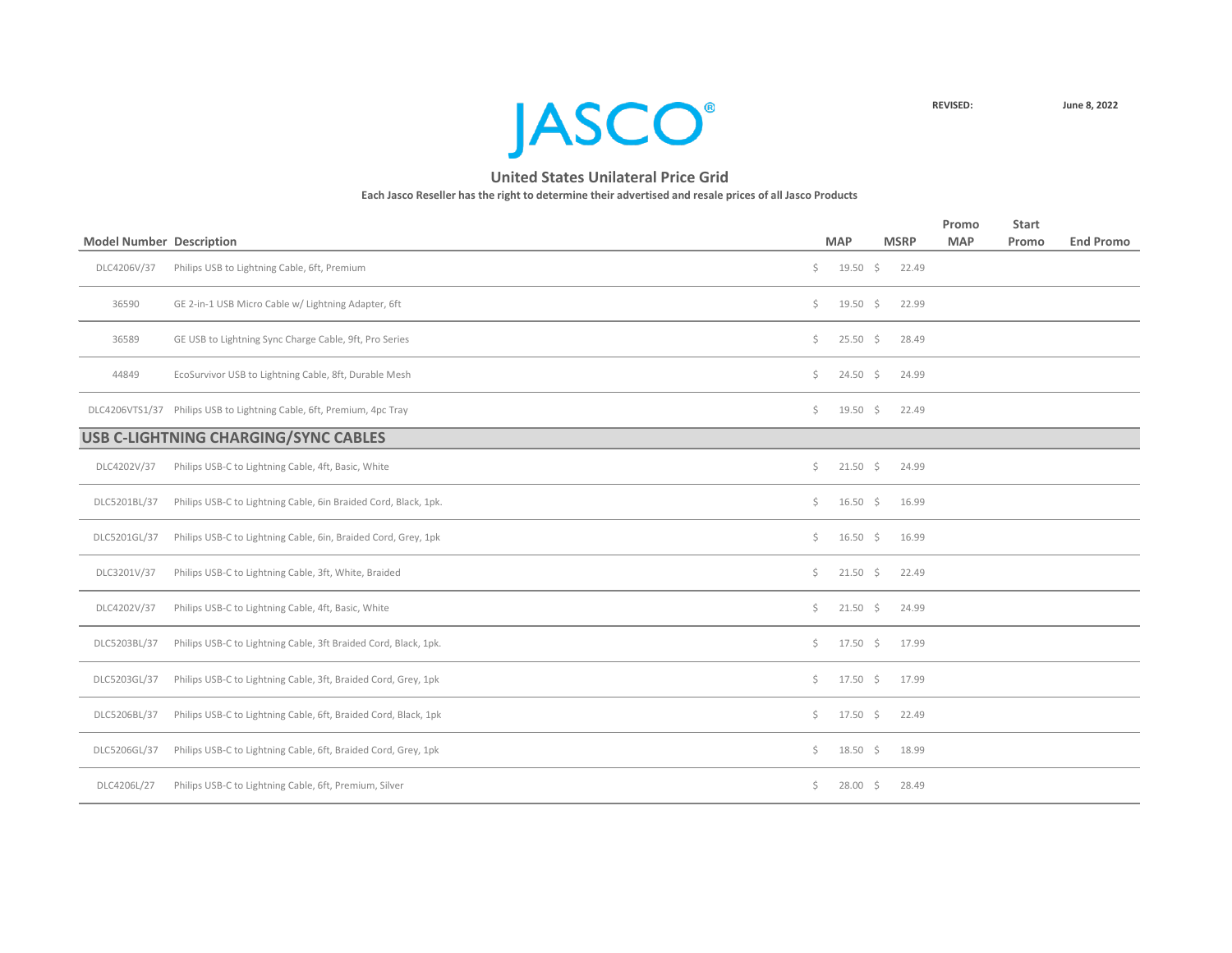

|                                 |                                                                                    |     |                    |             | Promo      | <b>Start</b> |                  |
|---------------------------------|------------------------------------------------------------------------------------|-----|--------------------|-------------|------------|--------------|------------------|
| <b>Model Number Description</b> |                                                                                    |     | <b>MAP</b>         | <b>MSRP</b> | <b>MAP</b> | Promo        | <b>End Promo</b> |
|                                 | DLC4206LTS1/27 Philips USB-C to Lightning, 6ft, Braided Premium, 4pc Tray          | \$  | $28.00\frac{1}{5}$ | 28.49       |            |              |                  |
| DLC5221GL/37                    | Philips USB-C to Lightning Cable, 6in Braided Cord, Gray, 2pk                      | \$. | $29.50$ \$         | 30.49       |            |              |                  |
| DLC5221BL/37                    | Philips USB-C to Lightning Cable, 6in Braided Cord, Black, 2pk                     | \$  | $29.50 \div$       | 30.49       |            |              |                  |
| DLC5223BL/37                    | Philips USB-C to Lightning Cable, 3ft Braided Cord, Black, 2pk                     | \$  | $30.50\frac{1}{5}$ | 31.99       |            |              |                  |
| DLC5223GL/37                    | Philips USB-C to Lightning Cable, 3ft Braided Cord, Gray, 2pk                      | \$  | $30.50$ \$         | 31.99       |            |              |                  |
| 58650                           | Cordinate USB-C to Lightning Cable, 6ft, Blush Pink, Charcoal Heather Braided Cord | \$  | $20.50$ \$         | 24.99       |            |              |                  |
| 58649                           | Cordinate USB-C to Lightning Cable, 6ft, Grey, Sea Blue Heather Braided Cord       | Ś.  | $20.50\frac{1}{5}$ | 24.99       |            |              |                  |
| 58648                           | Cordinate USB-C to Lightning Cable, 6ft, White, Grey Heather Braided Cord          | \$  | $20.50$ \$         | 24.99       |            |              |                  |
| DLC3201VB/37                    | Philips USB-C to Lightning Cable, 3ft, Black, Braided                              | \$  | $20.50\frac{1}{5}$ | 28.49       |            |              |                  |
| DLC5206UL/37                    | Philips USB-C to Lightning Cable, 6ft, Braided Cord, Blue                          | \$  | $16.50 \div$       | 28.49       |            |              |                  |
|                                 | <b>USB C-MICRO CHARGING/SYNC CABLES</b>                                            |     |                    |             |            |              |                  |
| 40444                           | Cordinate USB to Micro Cable, 6ft                                                  | Ś.  | $6.50\frac{1}{5}$  | 9.99        |            |              |                  |
| 34465                           | GE USB 2.0 Micro Cable, 6ft                                                        | \$  | $8.50\frac{1}{5}$  | 10.99       |            |              |                  |
| 36596                           | GE USB to Micro Cable, 1ft                                                         | \$  | $7.50 \div$        | 9.99        |            |              |                  |
| 36597                           | GE USB to Micro Cable, 3ft                                                         | \$  | $10.50 \div$       | 12.79       |            |              |                  |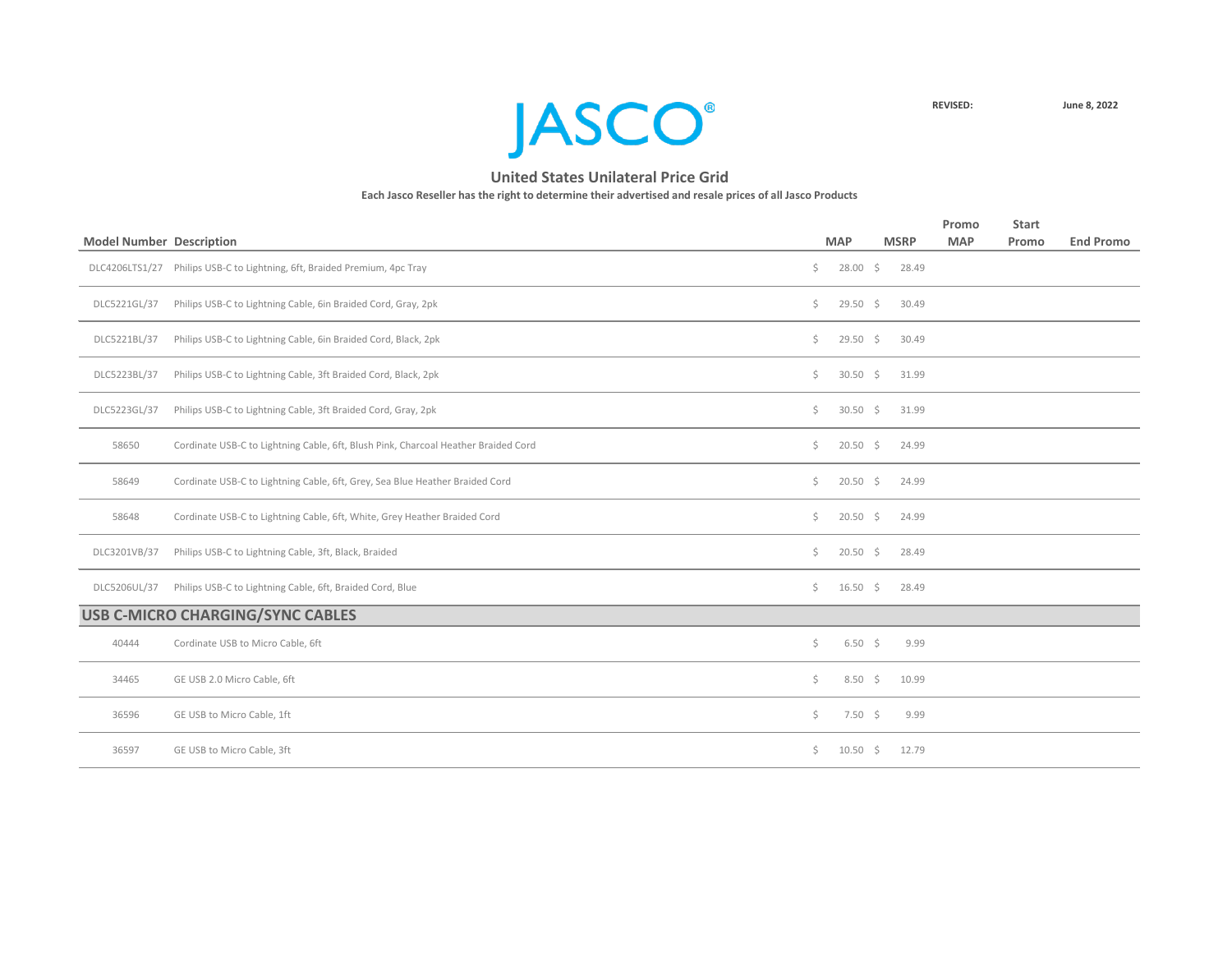

|                                 |                                                          |    |                   |             | Promo      | <b>Start</b> |                  |
|---------------------------------|----------------------------------------------------------|----|-------------------|-------------|------------|--------------|------------------|
| <b>Model Number Description</b> |                                                          |    | <b>MAP</b>        | <b>MSRP</b> | <b>MAP</b> | Promo        | <b>End Promo</b> |
| DLC4106U/37                     | Philips USB to Micro Cable, 6ft, Basic, Black            | \$ | 10.50 \$ 14.99    |             |            |              |                  |
| 36598                           | GE USB to Micro Cable, 6ft                               | \$ | $10.00 \div$      | 12.79       |            |              |                  |
| DLC4206U/37                     | Philips USB to Micro Cable, 6ft, Premium                 | \$ | $10.00 \div$      | 13.99       |            |              |                  |
|                                 | <b>OTHER USB CHARGING/SYNC CABLES</b>                    |    |                   |             |            |              |                  |
| 34466                           | GE USB 2.0 Mini Device Cable, 6ft, A Plug to Mini B Plug | \$ | $8.50\frac{1}{5}$ | 10.99       |            |              |                  |
| SWU2801N/27                     | Philips USB Extension Cable, 6ft                         | Ś. | $10.50 \div$      | 11.49       |            |              |                  |
| 34709                           | GE USB Micro/Mini Combo Cable, 3ft, with Adapter         | \$ | $10.50 \div$      | 14.99       |            |              |                  |
| 36594                           | GE USB Extension Cable, 6ft, Pro Series                  | \$ | $10.50 \div$      | 14.99       |            |              |                  |
| 37598                           | EcoSurvivor USB to Micro Cable, 4ft, Durable Mesh        | \$ | $8.50\frac{2}{3}$ | 9.00        |            |              |                  |
| <b>USB ADAPTERS</b>             |                                                          |    |                   |             |            |              |                  |
| SWV2851N/27                     | Philips USB-C to Ethernet Adapter                        | \$ | $29.50$ \$        | 35.49       |            |              |                  |
| SWU7114A/27                     | Philips USB-C to HDMI Adapter                            | Ś. | $36.50$ \$        | 38.99       |            |              |                  |
| DLC4311V/27                     | Philips USB-C to Audio Adapter                           | Ś. | $19.50 \div$      | 20.99       |            |              |                  |
| DLC4310V/27                     | Philips Lightning to Audio Adapte                        | \$ | $23.50 \div$      | 27.49       |            |              |                  |
| SWV9200F/27                     | Philips Mini Display Port to HDMI Adapter                | \$ | $16.50 \div$      | 22.99       |            |              |                  |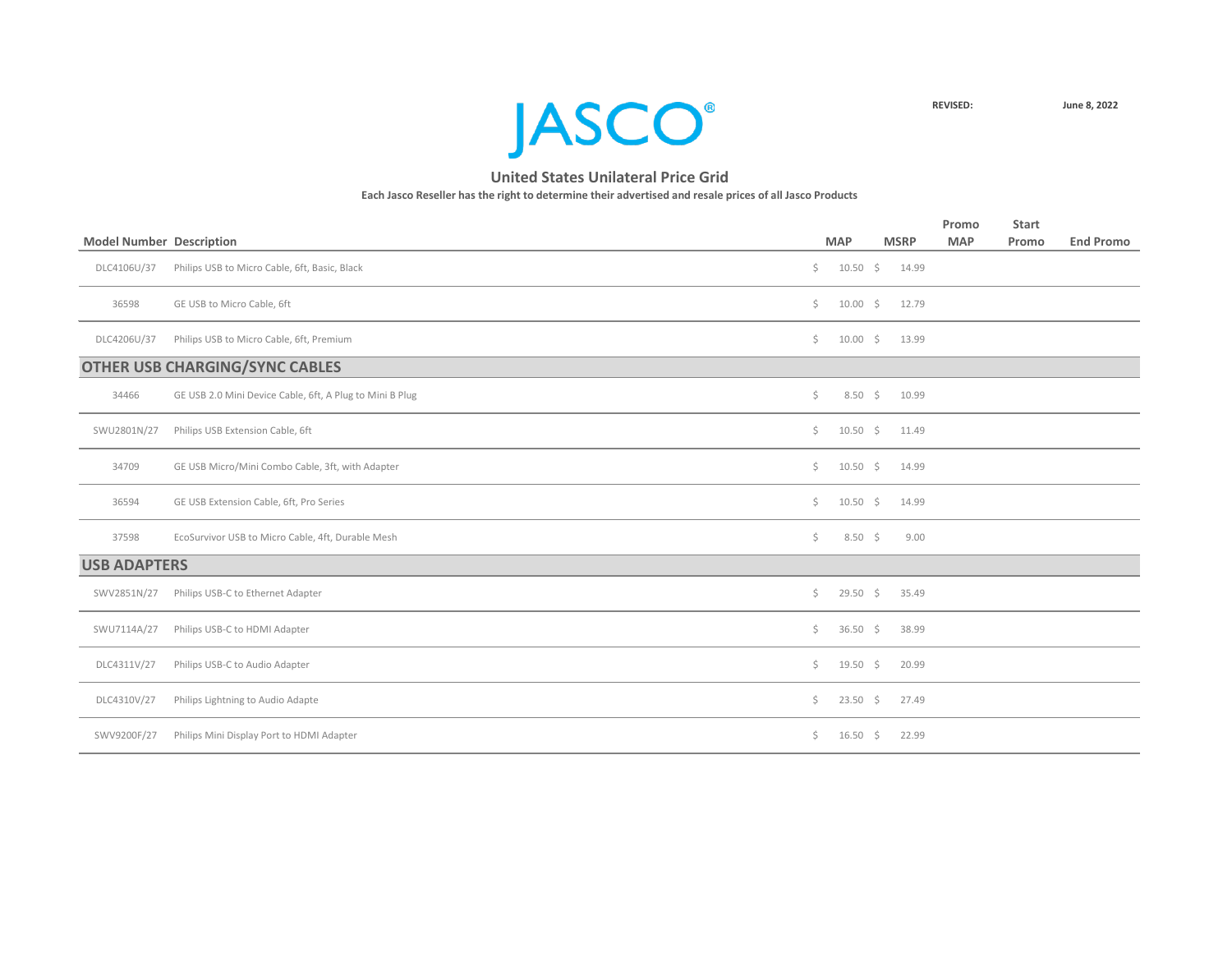

| <b>Model Number Description</b> |                                                                                                |              | <b>MAP</b>        | <b>MSRP</b> | Promo<br><b>MAP</b> | <b>Start</b><br>Promo | <b>End Promo</b> |
|---------------------------------|------------------------------------------------------------------------------------------------|--------------|-------------------|-------------|---------------------|-----------------------|------------------|
| <b>USB DEVICE CABLES</b>        |                                                                                                |              |                   |             |                     |                       |                  |
| 34501                           | GE USB 2.0 Device Cable, A Male to B Male, Black, 3ft                                          | \$           | $8.50\frac{1}{5}$ | 10.99       |                     |                       |                  |
| 34498                           | GE USB 2.0 Device Cable, A Male to B Male, Black, 16ft                                         | Ś.           | $14.00 \div$      | 15.99       |                     |                       |                  |
| SWU7111A/27                     | Philips USB 2.0 Device Cable, 6ft                                                              | $\zeta$      | $16.50 \div$      | 18.99       |                     |                       |                  |
|                                 | <b>USB-A WALL CHARGNING</b>                                                                    |              |                   |             |                     |                       |                  |
| DLP2409/37                      | Philips AC USB Charger, 1 Port, 1.0A, White                                                    | \$           | $8.50\frac{1}{5}$ | 10.99       |                     |                       |                  |
| DLP2408/37                      | Philips AC Charger, 3 Port, 3.4A White, Foldable Prongs                                        | \$           | $14.25$ \$        | 14.99       |                     |                       |                  |
| 35103                           | GE Wrap-n-Charge AC USB Adapter, 2 Ports, 2.4A, Folding Prongs                                 | Ś.           | $10.50 \div$      | 14.99       |                     |                       |                  |
| DLP2407/37                      | Philips AC USB Charger, 2 Port, 2.4A                                                           | Ś.           | $10.50 \div$      | 14.99       |                     |                       |                  |
| 36346                           | GE AC USB Adapter, 3 Ports, 3.4A, Folding Prongs, Inspiration Line, Brushed White              | Ś.           | $14.25 \quad$ \$  | 15.99       |                     |                       |                  |
| DLP6212C/37                     | Philips AC Charger with USB A-C Cable, 2 Ports, 2.4A, 6ft Braided, Black                       | $\mathsf{S}$ | $21.50 \div$      | 28.49       |                     |                       |                  |
| DLK51344Q/27                    | Philips CatFish Charger, 4 Port, 4.8A, 8ft Cord, AC Adapter, No Braid                          | Ś.           | $21.50 \div$      | 28.49       |                     |                       |                  |
| DLK2506/27                      | Philips USB Extension Bar, 4 USB-A ports, 4.8A, 24W, 6ft Braided Cord                          | \$           | $25.50 \div$      | 31.99       |                     |                       |                  |
| DLP6212V/37                     | Philips AC Charger with USB A-Lightning Cable, 2 Ports, 2.4A, 6ft Braided, Black               | \$           | $27.50 \div$      | 33.99       |                     |                       |                  |
| DLK51344M/27                    | Philips CatFish Charger, 4 Port, 4.8A, 8ft Cord, AC Adapter, Braided Cord                      | \$           | $27.50 \div$      | 33.99       |                     |                       |                  |
| DLK5132Q/27                     | Philips CatFish Charger, 4 Port, 4.8A, 8ft Cord, AC Adapter, No Braid, 2pk of DLK51344Q/27     | $\mathsf{S}$ | $33.50 \div$      | 39.99       |                     |                       |                  |
| DLK5134M/27                     | Philips CatFish Charger, 4 Port, 4.8A, 8ft Cord, AC Adapter, Braided Cord, 2pk of DLK51344M/27 | Ś.           | $38.50$ \$        | 45.99       |                     |                       |                  |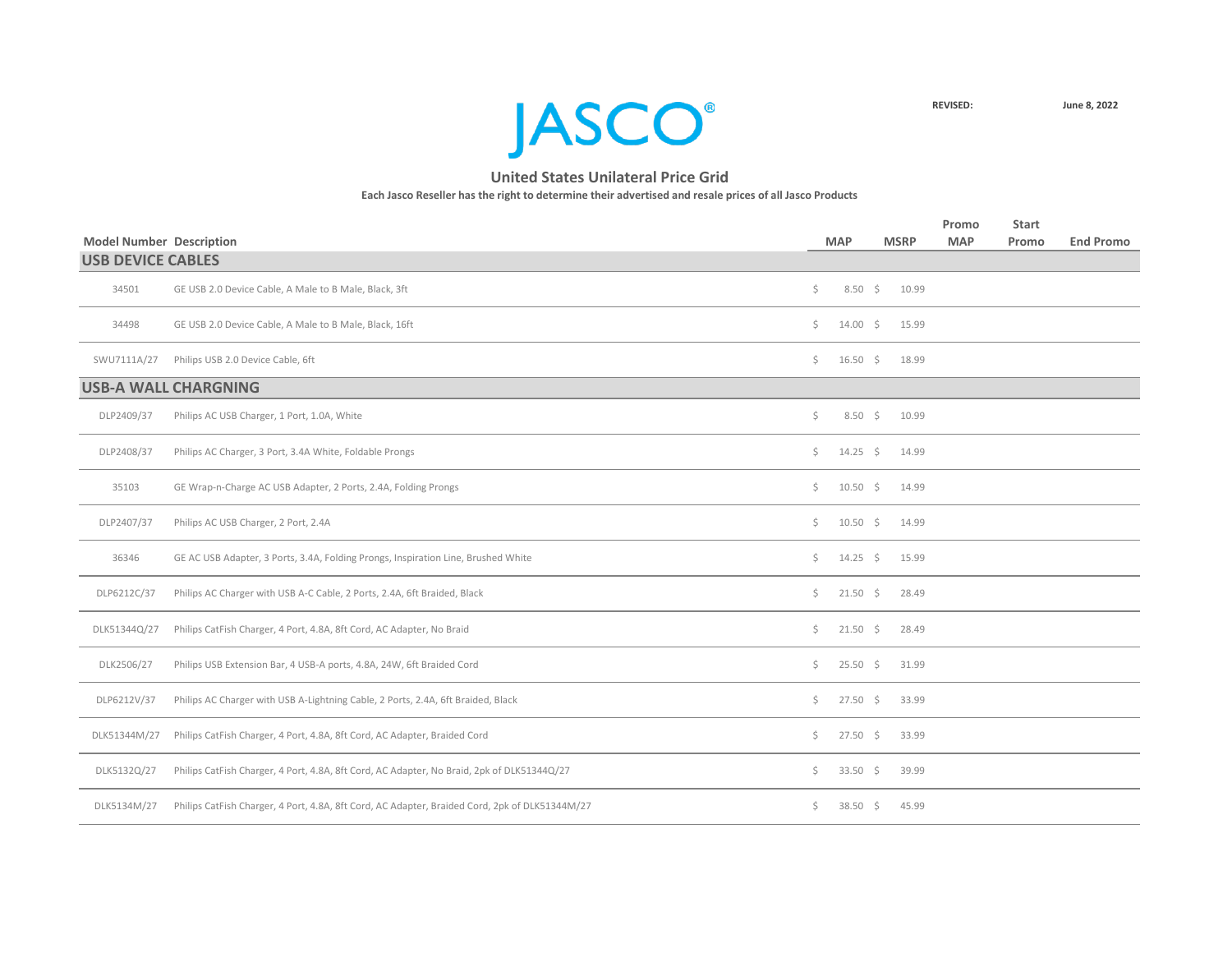

|                                 |                                                                                  |     |                   |                    |       | Promo      | <b>Start</b> |                  |
|---------------------------------|----------------------------------------------------------------------------------|-----|-------------------|--------------------|-------|------------|--------------|------------------|
| <b>Model Number Description</b> |                                                                                  |     | <b>MAP</b>        | <b>MSRP</b>        |       | <b>MAP</b> | Promo        | <b>End Promo</b> |
|                                 | <b>USB-C WALL CHARGNING</b>                                                      |     |                   |                    |       |            |              |                  |
| 48825                           | Cordinate 2 Port Wall Charger, 2.4A, Color 1                                     | Ś.  |                   | $11.50 \div 16.99$ |       |            |              |                  |
| DLP2509Q/37                     | Philips AC USB Adapter, 1 C Port, Power Delivery, 3.0A, White                    | Ś.  | $14.50 \div$      |                    | 17.99 |            |              |                  |
| DLP2510BC/27                    | Philips AC USB Adapter, 1 C Port, 18W PD, Black                                  | Ś.  | $16.50 \div$      |                    | 19.99 |            |              |                  |
|                                 | DLP2507PTS1/27 Philips AC USB Adapter, 2 Port, C+A, 25.5W, White, 3pc Tray       | Ś.  |                   | $21.50 \div 28.49$ |       |            |              |                  |
| DLP2607Q/37                     | Philips AC USB Charger, 2 Port, 1 C, 1 A, 67.5W, White                           | \$  | $27.50$ \$        |                    | 33.99 |            |              |                  |
|                                 | <b>USB DESKTOP CHARGING</b>                                                      |     |                   |                    |       |            |              |                  |
| 44139                           | GE USB Extension Bar, 4 Ports, 24W, 6ft Cable, White                             | Ś.  | $19.50 \div$      |                    | 24.99 |            |              |                  |
| 36741                           | GE USB Tabletop Charger, 4 Ports, 4.8A, 6ft Cord, Ultra Pro Series               | Ś.  | $27.50$ \$        |                    | 33.99 |            |              |                  |
| 53282                           | GE USB Tabletop Charger, 4 Ports, 4.8A, 6ft Cord, Ultra Pro Series, 2pk of 36741 | Ś.  | $38.50 \div$      |                    | 45.99 |            |              |                  |
| <b>USB-A CAR CHARGING</b>       |                                                                                  |     |                   |                    |       |            |              |                  |
| 35098                           | GE USB Car Charger, 1 Port, 1.5A                                                 | \$  | $5.90 \div$       |                    | 6.49  |            |              |                  |
| DLP2459/37                      | Philips USB Car Charger, 1 Port, 1.0A, Black                                     | \$  | $6.50\frac{1}{5}$ |                    | 8.99  |            |              |                  |
| 35916                           | GE USB Car Charger, 2 Port, 2.4A                                                 | \$. | $8.50\frac{1}{5}$ |                    | 10.99 |            |              |                  |
| DLP2457/37                      | Philips USB Car Charger, 2 Port, 2.4A, Black                                     | \$. | $8.50\frac{2}{3}$ |                    | 10.99 |            |              |                  |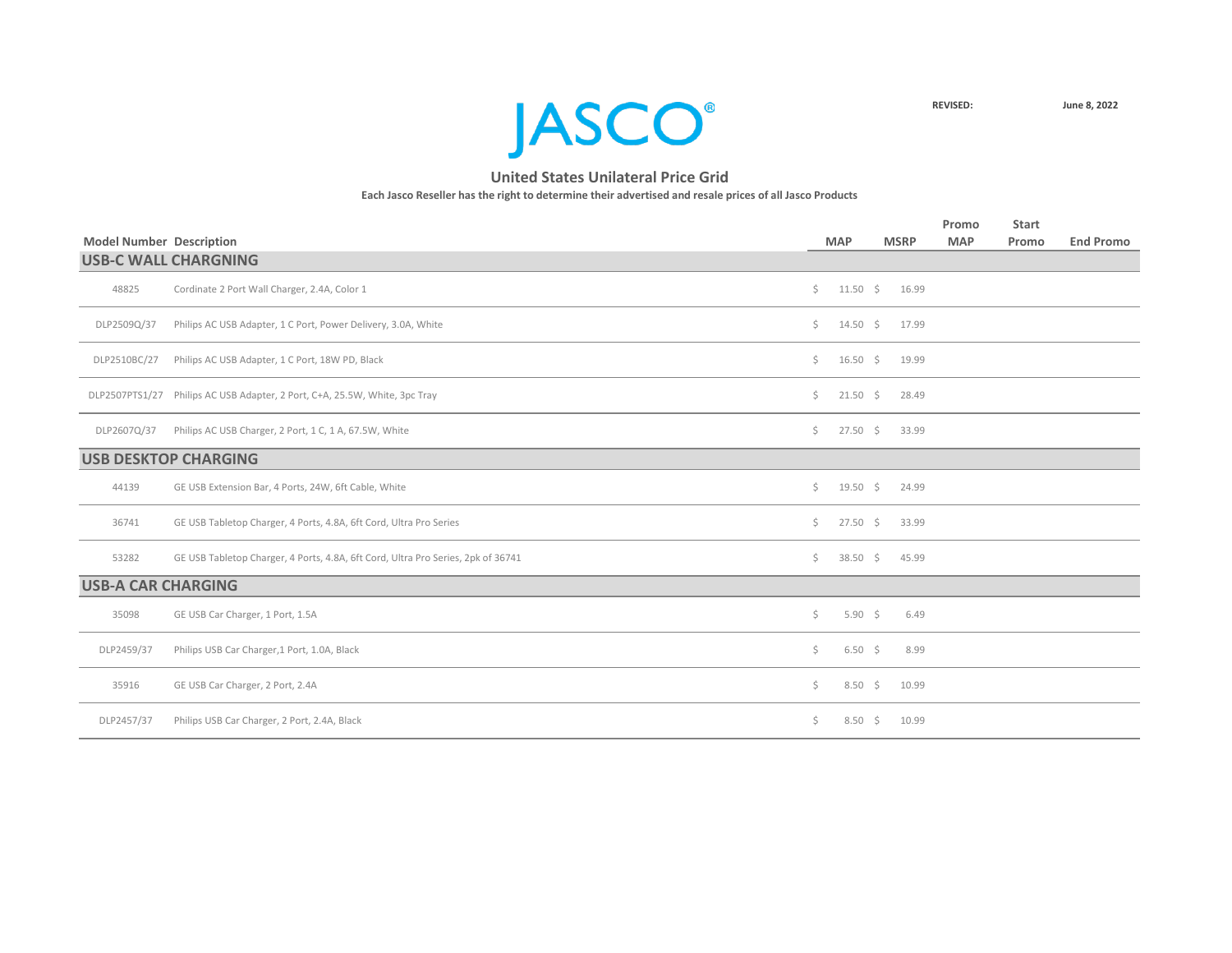

| <b>Model Number Description</b> |                                                                                                                              |    | <b>MAP</b>      | <b>MSRP</b> |       | Promo<br><b>MAP</b> | <b>Start</b><br>Promo | <b>End Promo</b> |
|---------------------------------|------------------------------------------------------------------------------------------------------------------------------|----|-----------------|-------------|-------|---------------------|-----------------------|------------------|
| <b>USB-C CAR CHARGING</b>       |                                                                                                                              |    |                 |             |       |                     |                       |                  |
|                                 | DLP2557PTS1/27 Philips Car Charger, 2-Ports: 1-A & 1-C, 25.5W, Black, 4pc Tray                                               | \$ | $13.00 \div$    |             | 16.99 |                     |                       |                  |
| DLP2558Q/37                     | Philips DC Charger, 2 USB-A Ports, 1 USB-C, Power Delivery, Black                                                            | Ś. | $18.50 \div$    |             | 24.99 |                     |                       |                  |
| DLP2559Q/37                     | Philips DC Charger, 1 C Port, Power Delivery, Black                                                                          | Ś. | $14.50 \div$    |             | 16.99 |                     |                       |                  |
| DLP2759Q/37                     | Philips DC Charger, 1 C Port, Power Delivery, 60W, Black                                                                     | Ś. | $21.50 \pm 5$   |             | 28.49 |                     |                       |                  |
| <b>LAPTOP CHARGERS</b>          |                                                                                                                              |    |                 |             |       |                     |                       |                  |
| DLP6111C/37                     | Philips AC Laptop Charger, Dual Port, USB/USBC, 67.5W, White, 6ft C-C Cable                                                  | \$ | $44.50 \div$    |             | 50.99 |                     |                       |                  |
| <b>USB TRAVEL ADAPTERS</b>      |                                                                                                                              |    |                 |             |       |                     |                       |                  |
| 34471                           | Power Gear International Travel Adapter with USB Passive Connector                                                           | Ś. | $27.50 \div$    |             | 33.99 |                     |                       |                  |
|                                 | <b>USB IN-WALL RECEPTACLES</b>                                                                                               |    |                 |             |       |                     |                       |                  |
| 40967                           | GE In-Wall Receptacle Nightlight, Light Sensing, 15A                                                                         | Ś. | $11.50 \div$    |             | 16.50 |                     |                       |                  |
| 40405                           | GE In-Wall USB Receptacle, 2 Ports, 4.8A, 2 Outlets, White and Light Almond Faceplates, No Wallplate                         | Ś. | $23.00 \div$    |             | 29.49 |                     |                       |                  |
| 31712                           | GE In-Wall USB Receptacle, 4 Ports, 4.8A, Cord Management, White                                                             | Ś. | $21.50 \div$    |             | 28.99 |                     |                       |                  |
| 40838                           | GE In-Wall USB Receptacle, 2 Ports, 5.4A, 1 A Port, 1 C Port, Light Almond Faceplate                                         | \$ | $30.50$ \$      |             | 37.99 |                     |                       |                  |
| 37596                           | GE In-Wall USB Receptacle, 2 Ports, 4.0A, 2 Outlets, No Wallplate, White, 2pk                                                | Ś. | $30.50 \quad $$ |             | 37.99 |                     |                       |                  |
| 43221                           | GE In-Wall USB Receptacle, 2 Ports, 4.8A, 2 Outlets, White and Light Almond Faceplates, No Wallplate, 2pc Multipack of 40405 | Ś. | $40.50$ \$      |             | 43.99 |                     |                       |                  |
| 43223                           | GE In-Wall USB Receptacle, 2 Ports, 5.4A, 1 A Port, 1 C Port, Light Almond Faceplate, 2pc Multipack of 40838                 | Ŝ. | 53.50 \$        |             | 56.99 |                     |                       |                  |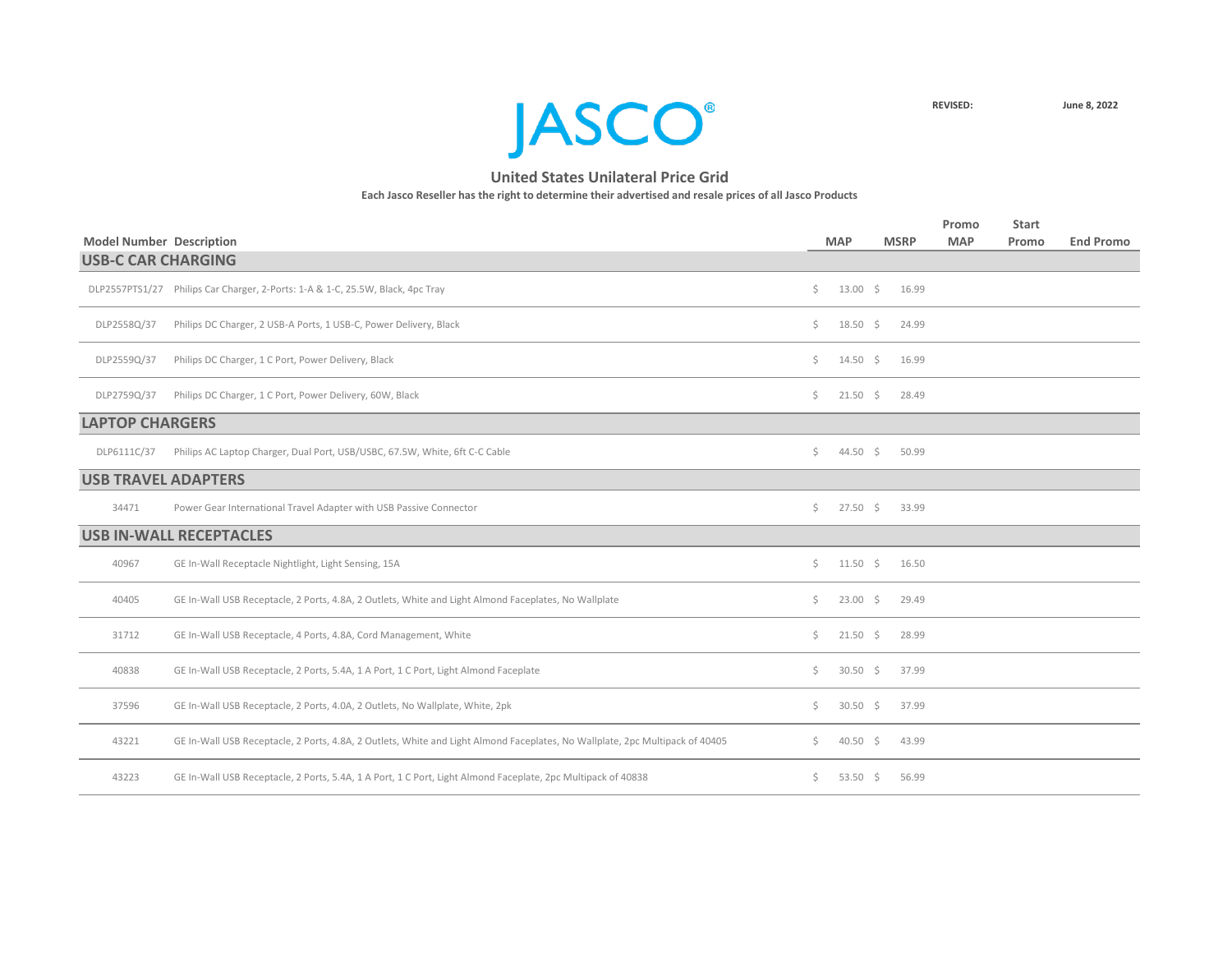**JASCO**<sup>®</sup>

| <b>Model Number Description</b> |                                                                                           |    | <b>MAP</b>   | <b>MSRP</b> | Promo<br><b>MAP</b> | <b>Start</b><br>Promo | <b>End Promo</b> |
|---------------------------------|-------------------------------------------------------------------------------------------|----|--------------|-------------|---------------------|-----------------------|------------------|
| <b>USB WALL TAPS</b>            |                                                                                           |    |              |             |                     |                       |                  |
| 49965                           | Cordinate 2 Outlet Grounded Tap, 2 USB Ports, 2.1A, White                                 | Ŝ. | $9.50 \div$  | 12.99       |                     |                       |                  |
| 55197                           | Cordinate 3-Outlet Grounded Cube Tap, 2 USB Ports, 2.4A, White                            | \$ | $9.50 \div$  | 12.99       |                     |                       |                  |
| 32193                           | GE 3-Outlet Charging Station with USB, 2 Ports, 1.0A, White                               | Ś. | $12.00 \div$ | 16.49       |                     |                       |                  |
| 31705                           | GE 2-Outlet Charging Station with USB, 2 Ports, 2.4A, Cable Management, White, Pro Series | Ś. | $17.50 \div$ | 22.49       |                     |                       |                  |
| 39670                           | GE 5-Outlet Tap with USB, 860J, 2 Ports, 2.4A                                             | \$ | $17.50 \div$ | 22.49       |                     |                       |                  |
| 37064                           | GE 6-Outlet Charging Station with USB, 2 Ports, 2.4A, Swivel, White, UltraPro Series      | \$ | $30.50$ \$   | 37.99       |                     |                       |                  |
| <b>QI CHARGERS</b>              |                                                                                           |    |              |             |                     |                       |                  |
|                                 | DLP9035FGTS1/37 Philips 10W Fabric Qi Pad, 5ft Micro Cable, 4pc Tray                      | Ŝ. | $33.50$ \$   | 39.99       |                     |                       |                  |
|                                 | <b>3-OUTLET SURGE TAPS WITH USB</b>                                                       |    |              |             |                     |                       |                  |
| 14512                           | GE 3-Outlet Surge Tap with USB, 560J, 2 Ports, 1.0A, White                                | Ś. | $15.25 \div$ | 19.99       |                     |                       |                  |
| SPP6233WB/37                    | Philips 3-Outlet Surge Tap with USB, 900J, 2 Ports, 2.1A, White                           | Ś. | $18.50 \div$ | 18.99       |                     |                       |                  |
| 33646                           | GE 3-Outlet Surge Tap with USB, 540J, 2 Ports, 2.4A, White, Pro Series                    | Ś. | $17.50 \div$ | 22.49       |                     |                       |                  |
| 41628                           | GE 3-Outlet Surge Tap with USB and Night Light, 440J, 2 Ports, 2.4A, White                | S. | $24.50 \div$ | 30.99       |                     |                       |                  |
| SPP6236WB/37                    | Philips 3-Outlet Surge Tap with USB, 900J, 2 Ports, 2.1A, White 2pk of SPP6233WB/37       | Ś. | $24.50 \div$ | 28.99       |                     |                       |                  |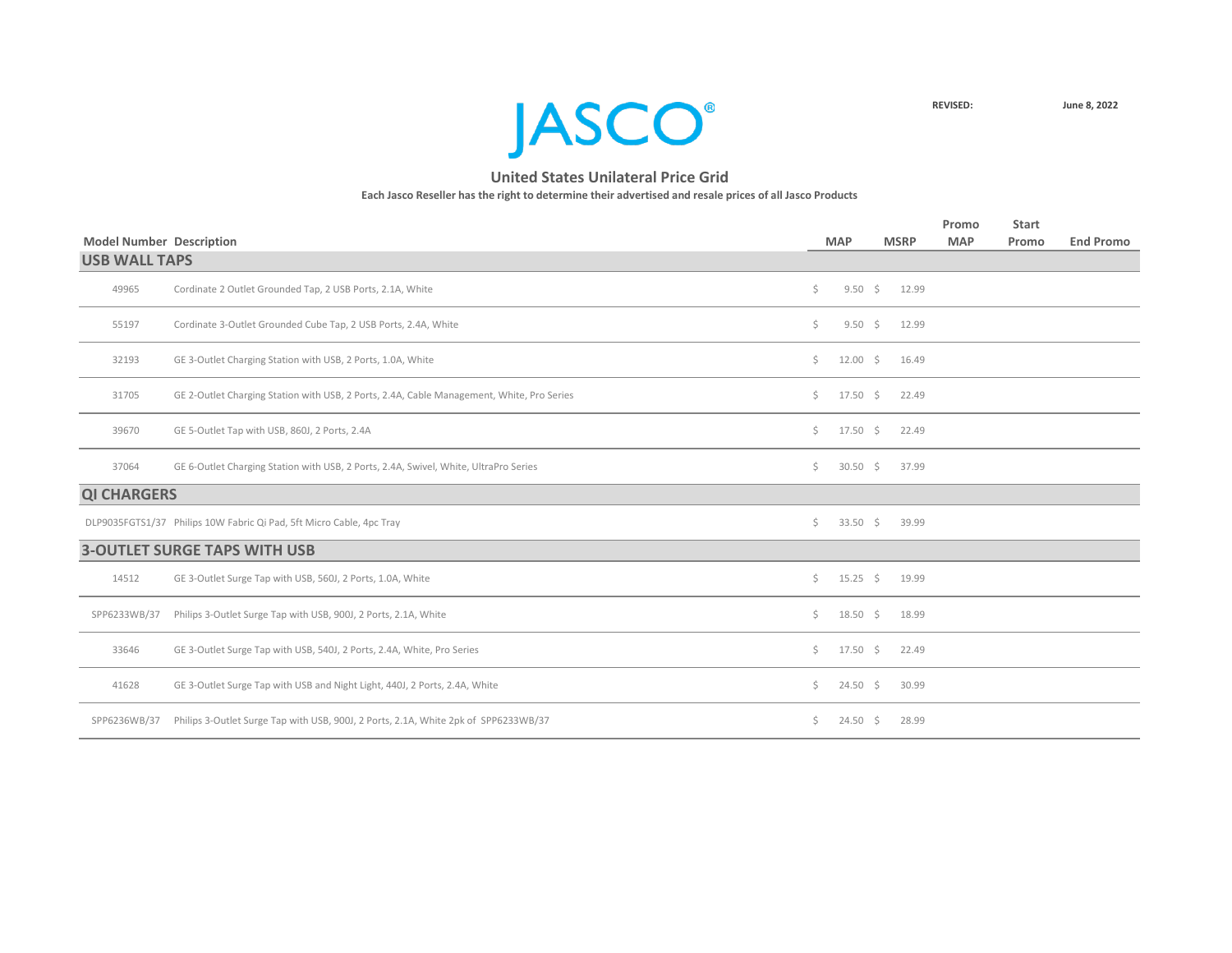

|                                 |                                                                                                                       |              |                    |                    | Promo      | <b>Start</b> |                  |
|---------------------------------|-----------------------------------------------------------------------------------------------------------------------|--------------|--------------------|--------------------|------------|--------------|------------------|
| <b>Model Number Description</b> |                                                                                                                       |              | <b>MAP</b>         | <b>MSRP</b>        | <b>MAP</b> | Promo        | <b>End Promo</b> |
|                                 | <b>4-OUTLET SURGE TAPS WITH USB</b>                                                                                   |              |                    |                    |            |              |                  |
| 43651                           | GE 4-Outlet Grounded Tap, 4 USB Ports, 560J, 4.8A, White                                                              | Ś.           | $30.50$ \$         | 33.99              |            |              |                  |
| SPP6244WC/37                    | Philips 4-Outlet Surge Tap with USB and Nightlight, 900J, 2 ports, 2.1A, Side Access, White, 2pk of SPP6241WC/37      | S.           | $41.50 \div$       | 47.99              |            |              |                  |
|                                 | SPP6241WC/37-T1 Philips 4-Outlet Surge Tap with USB and Nightlight, 900J, 2 ports, 2.1A, Side Access, White, 6pc Tray | Ś.           | $21.00 \div$       | 26.49              |            |              |                  |
|                                 | <b>5-OUTLET SURGE TAPS WITH USB</b>                                                                                   |              |                    |                    |            |              |                  |
| 38314                           | GE 5-Outlet Surge Tap with USB, 560J, 2 Ports, 2.4A, Side Access, White                                               | $\mathsf{S}$ |                    | $21.50 \div 24.99$ |            |              |                  |
| 39429                           | GE 5-Outlet Swivel Surge Tap with USB, 560J, 2 Ports, 2.4A, White                                                     | Ś.           | $21.50 \div$       | 24.99              |            |              |                  |
| 43650                           | GE 5-Outlet Grounded Tap, 2 USB Ports, USB-A and C, 560J, 3.4A, White                                                 | Ś.           | $25.50$ \$         | 29.49              |            |              |                  |
| SPS5002WA/37                    | Philips 5-Outlet Grounded Tap, 2 USB Ports, 560J, 2.4A, White                                                         | Ś.           | $24.00\frac{1}{5}$ | 25.49              |            |              |                  |
| SPP5252WC/37                    | Philips 5-Outlet Grounded Tap, 2 USB Ports, USB-A and C, 560J, 3.4A, White                                            | S.           | $30.50 \quad $$    | 31.49              |            |              |                  |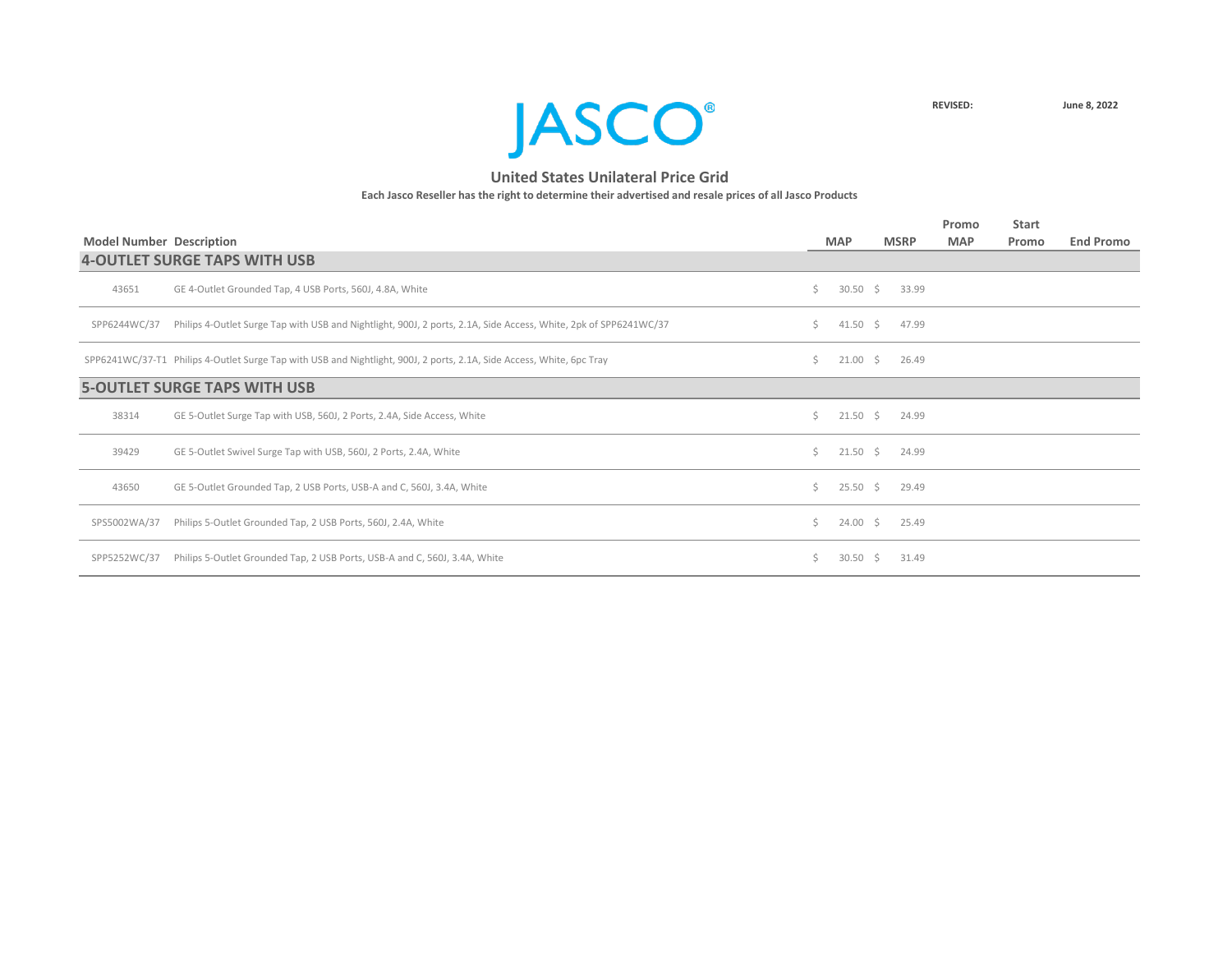

|                                 |                                                                                                         |    |                  |             | Promo      | <b>Start</b> |                  |
|---------------------------------|---------------------------------------------------------------------------------------------------------|----|------------------|-------------|------------|--------------|------------------|
| <b>Model Number Description</b> |                                                                                                         |    | <b>MAP</b>       | <b>MSRP</b> | <b>MAP</b> | Promo        | <b>End Promo</b> |
|                                 | <b>6-OUTLET SURGE TAPS WITH USB</b>                                                                     |    |                  |             |            |              |                  |
| SPP3461BC/37                    | Philips 6-Outlet Surge Protector Tap, 900J, Black                                                       | Ś. | $10.50 \div$     | 13.99       |            |              |                  |
| 43435                           | GE 6-Outlet Surge Tap, 1200J, Side Access, Fabric                                                       | \$ | $15.25 \div$     | 19.99       |            |              |                  |
| SPP6263WB/37                    | Philips 6-Outlet Surge Tap with USB, 900J, 2 Ports, 2.1A, White                                         | \$ | $18.50 \div$     | 22.49       |            |              |                  |
| 36735                           | GE 6-Outlet Surge Tap with USB, 560J, 2 Ports, 2.1A, White                                              | Ŝ. | $21.00 \div$     | 26.49       |            |              |                  |
|                                 | SPC3064BGT1/37 Philips 6-Outlet Surge Protector, 1080J, 10ft, Braided Cord, Black, 6pc Tray             | Ś. | $24.50 \div$     | 30.99       | \$18.00    | 6/1/2022     | 6/30/2022        |
| 37063                           | GE 6-Outlet Swivel Surge Tap, 1080J, White, Pro Series                                                  | \$ | $24.50 \div$     | 30.99       |            |              |                  |
| SPP6463WG/37                    | Philips 6-Outlet Surge Tap with USB, 900J, 4 Ports, 4.2A, White                                         | Ś. | $24.50 \div$     | 30.99       |            |              |                  |
|                                 | <b>2-OUTLET SURGE PROTECTORS WITH USB</b>                                                               |    |                  |             |            |              |                  |
| 32177                           | GE 2-Outlet Grounded Extension Cord with USB, 8ft, Indoor, 250J, 2 Ports, 2.4A, Surge Protection, White | \$ | $23.50$ \$       | 29.99       |            |              |                  |
| 32089                           | GE 2-Outlet Grounded Extension Cord, 12ft, Indoor, 2 USB, 2.4A, Surge Protection, White                 | S. | $26.50 \div$     | 34.99       |            |              |                  |
| 49451                           | Philips 2-Outlet Surge Tap with USB, 2 USB Ports, 500J, 2.4A, with Shelf & Cord Management              | Ś. | $19.50 \quad$ \$ | 24.99       |            |              |                  |
|                                 | <b>3-OUTLET SURGE PROTECTORS WITH USB</b>                                                               |    |                  |             |            |              |                  |
| 41386                           | 3-Outlet Surge Orb with USB, 8ft, 450J, 2 Ports, 2.4A, Braided Cord, Pro Series                         | Ŝ. | $20.50$ \$       | 25.99       |            |              |                  |
| SPP6230WC/37                    | Philips Elite 3-Outlet Surge Orb with USB, 450J, 2 Ports, 2.4A, 8ft Braided Cord, White                 | \$ | $23.50$ \$       | 25.99       |            |              |                  |
| SPC6334WE/37                    | Philips 3-Outlet Grounded Extension Cord with USB, 3 Ports, 3.4A, 300J, 10ft Braided Cord, White        | \$ | $26.50 \div$     | 33.29       |            |              |                  |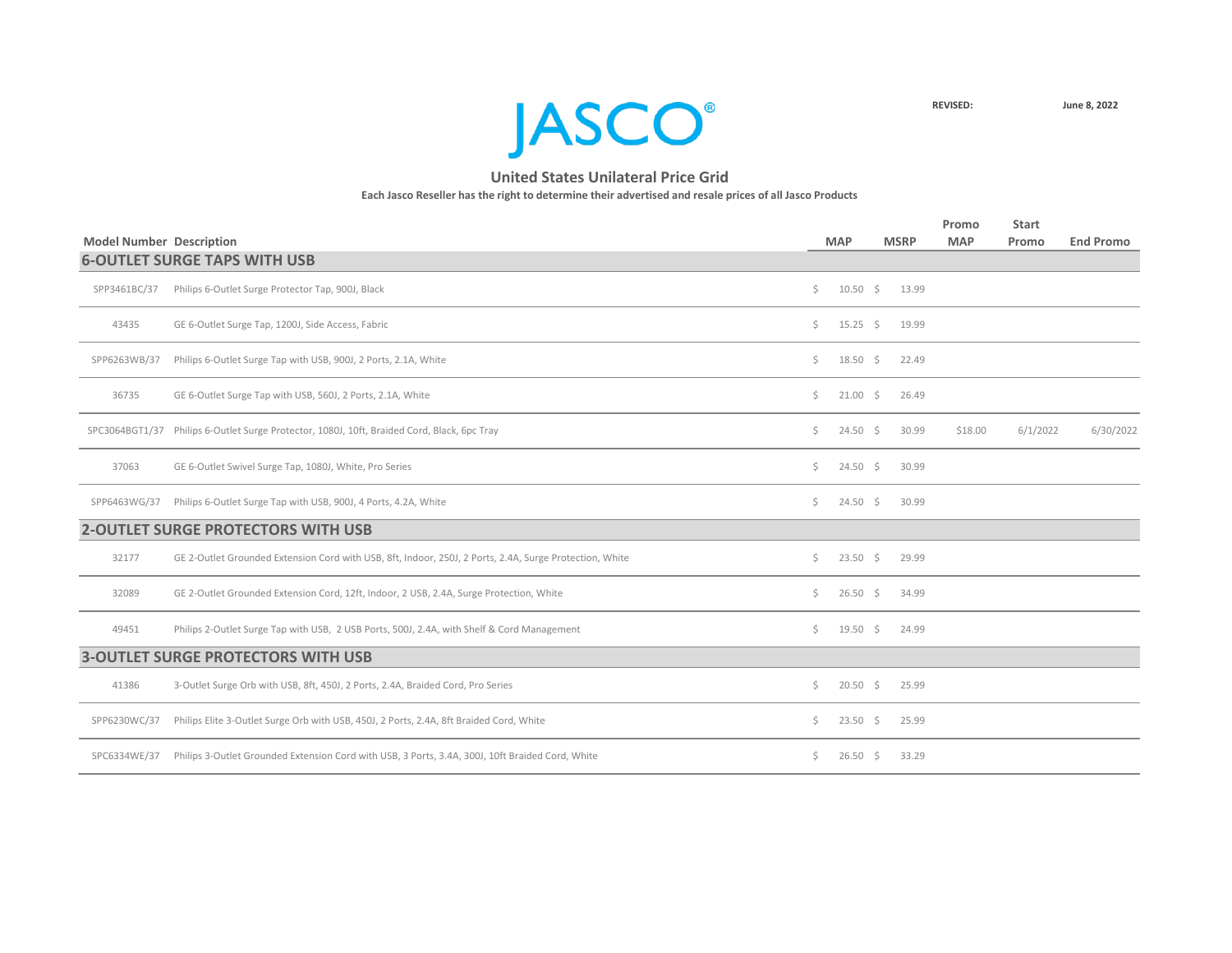

|                                 |                                                                                                     |              |                    |    |             | Promo      | <b>Start</b> |                  |
|---------------------------------|-----------------------------------------------------------------------------------------------------|--------------|--------------------|----|-------------|------------|--------------|------------------|
| <b>Model Number Description</b> |                                                                                                     |              | <b>MAP</b>         |    | <b>MSRP</b> | <b>MAP</b> | Promo        | <b>End Promo</b> |
|                                 | <b>4-OUTLET SURGE PROTECTORS WITH USB</b>                                                           |              |                    |    |             |            |              |                  |
| 33654                           | GE 4-Outlet Surge Protector with USB, 800J, 2 Ports, 1.0A, 3ft Cord, Safety Covers, Black           | Ś.           | $17.50 \div$       |    | 22.49       |            |              |                  |
| 36189                           | GE 4-Outlet Surge Protector with USB, 450J, 2 Ports, 1.0A, 3ft Cord, Black                          | Ś.           | $18.50 \quad $$    |    | 17.99       |            |              |                  |
| 37053                           | GE 4-Outlet Surge Protector with USB, 560J, 2 Ports, 2.1A, 3ft Cord, Black                          | Ś.           | 17.50              | S. | 22.49       |            |              |                  |
| 43631                           | GE 4-Outlet Surge Protector with USB, 560J, 2 Ports, 2.1A, 3ft Braided Cord, Black                  | Ś.           | $18.00 \pm 5$      |    | 22.49       |            |              |                  |
| 25798                           | GE 4-Outlet Surge Protector with USB, 800J, 2 Ports, 1.0A, 8ft Cord, Safety Covers, White           | Ś.           | $21.50 \pm 5$      |    | 25.49       |            |              |                  |
| SPC6243BA/37                    | Philips 4-Outlet Surge Protector with USB, 450J, 2 Ports, 2.4A, 3ft Braided Cord, Black/Gray        | Ś.           | $22.50\frac{1}{2}$ |    | 27.49       |            |              |                  |
| 41354                           | GE 4-Outlet Surge Protector with USB, 1 USB-A & 1 USB-C (15W), 1060J, 3ft Braided Cord, White       | Ś.           | 30.50              | S. | 37.99       |            |              |                  |
|                                 | <b>5-OUTLET SURGE PROTECTORS WITH USB</b>                                                           |              |                    |    |             |            |              |                  |
| 25428                           | GE 5-Outlet Surge Protector with USB, 300J, 2 Ports, 2.1A, 4ft Cord, Safety Covers, Brushed Nickel  | $\mathsf{S}$ | $25.50\frac{1}{5}$ |    | 30.99       |            |              |                  |
| 30572                           | GE 5-Outlet Surge Protector with USB, 1200J, 2 Ports, 2.1A, 4ft Cord, Safety Covers, Brushed Nickel | S.           | 26.50              | S. | 29.49       |            |              |                  |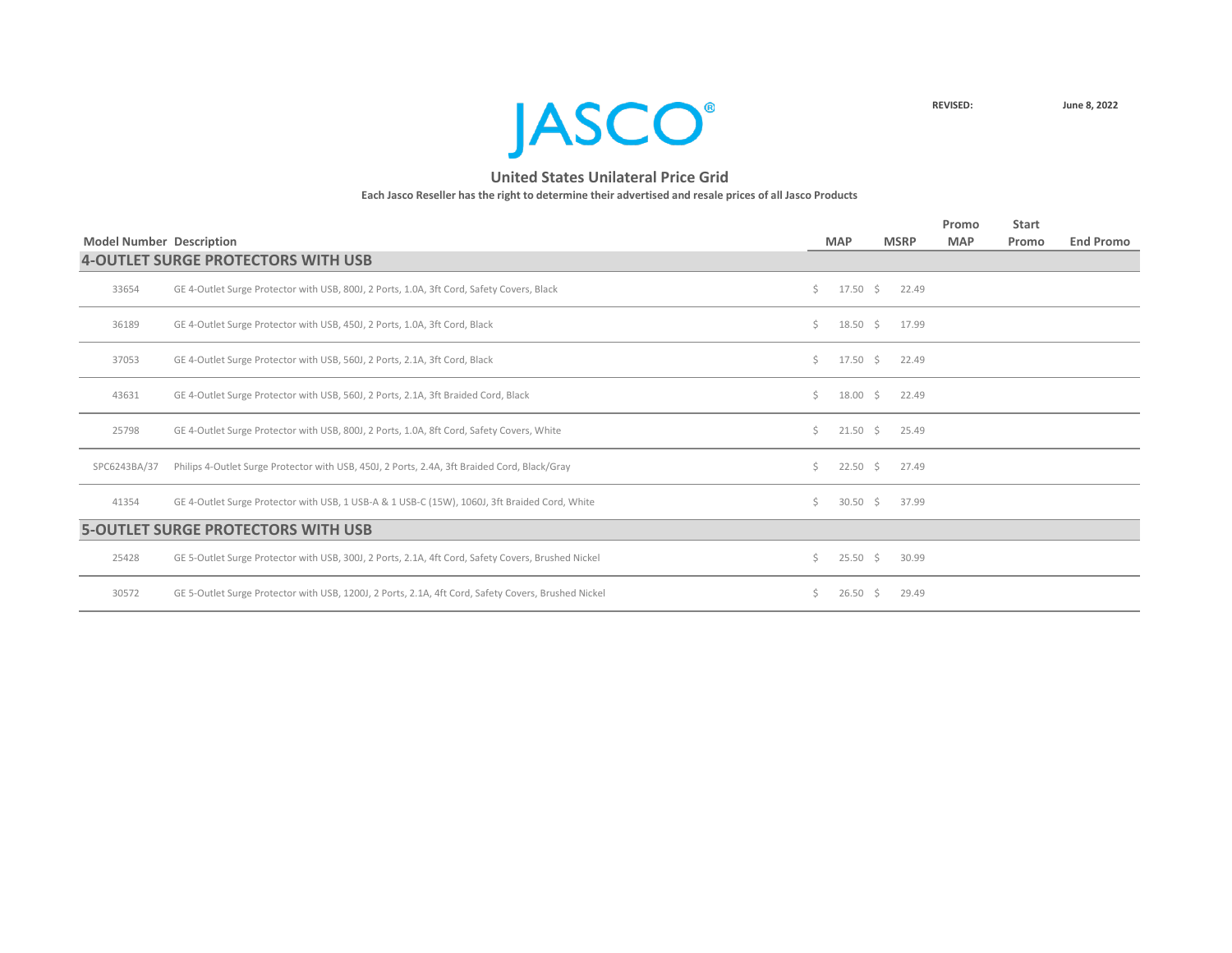

| <b>Model Number Description</b> |                                                                                                |    | <b>MAP</b>         | <b>MSRP</b> | Promo<br><b>MAP</b> | <b>Start</b><br>Promo | <b>End Promo</b> |
|---------------------------------|------------------------------------------------------------------------------------------------|----|--------------------|-------------|---------------------|-----------------------|------------------|
|                                 | <b>6-OUTLET SURGE PROTECTORS WITH USB</b>                                                      |    |                    |             |                     |                       |                  |
|                                 | SPC3064WET1/37 Philips Elite 6-Outlet Surge Protector, 720J, 4ft Braided Cord, White, 6pc tray | Ś. | $21.50 \div$       | 27.49       |                     |                       |                  |
| 60511                           | Cordinate 6-Outlet Grounded Surge Protector, 500J, 10ft Braided Cord, Black                    | \$ | $17.50 \pm 5$      | 20.99       |                     |                       |                  |
| 60510                           | Cordinate 6-Outlet Grounded Surge Protector, 500J, 10ft Braided Cord, Gray                     | \$ | $17.50 \div$       | 20.99       |                     |                       |                  |
| 60512                           | Cordinate 6-Outlet Grounded Surge Protector, 500J, 10ft Braided Cord, Lavender                 | \$ | $17.50 \div$       | 20.99       |                     |                       |                  |
| 60509                           | Cordinate 6-Outlet Grounded Surge Protector, 500J, 10ft Braided Cord, White/Gray               | \$ | $17.50 \pm 5$      | 20.99       |                     |                       |                  |
| 60715                           | Cordinate 6-Outlet Grounded Surge Protector, 500J, 6ft Braided Cord, Black, 2pk                | \$ | $23.50 \div$       | 33.99       |                     |                       |                  |
| 60506                           | Cordinate 6-Outlet Grounded Surge Protector, 500J, 6ft Braided Cord, Gray                      | \$ | $13.50 \div$       | 15.99       |                     |                       |                  |
| 60505                           | Cordinate 6-Outlet Grounded Surge Protector, 500J, 6ft Braided Cord, White/Gray                | \$ | $13.50 \pm 5$      | 15.99       |                     |                       |                  |
| 60714                           | Cordinate 6-Outlet Grounded Surge Protector, 500J, 6ft Braided Cord, White/Gray, 2pk           | \$ | $23.50$ \$         | 33.99       |                     |                       |                  |
|                                 | <b>7-OUTLET SURGE PROTECTORS WITH USB</b>                                                      |    |                    |             |                     |                       |                  |
| 60508                           | Philips 7-Outlet Surge Protector with USB, 2 Ports, 2.4A, 1440J, 4ft, White                    | \$ | $13.50 \div$       | 15.99       |                     |                       |                  |
| 60713                           | GE 7-Outlet Surge Protector with USB, 1500J, 2 Ports, 2.1A, 4ft Cord, Safety Covers            | Ś. | $18.50\frac{1}{5}$ | 27.49       |                     |                       |                  |
| 60712                           | GE 7-Outlet Surge Protector with USB, 1080J, 2 Ports, 2.4A, 6ft Cord, White                    | \$ | $18.50 \pm 5$      | 27.49       |                     |                       |                  |
| 60507                           | Philips 7-Outlet Surge Protector with USB, 2 Ports, 2.4A, 1440J, 4ft, White                    | \$ | $13.50 \pm 5$      | 15.99       |                     |                       |                  |
| 40482-T1                        | GE 7-Outlet Surge Protector, 1500J, 2.1A, 4ft Cord, Safety Covers, Black, 5pc Tray             | \$ | $24.50 \div$       | 30.99       |                     |                       |                  |
| 33664                           | GE 7-Outlet Surge Protector with USB, 1300J, 2 Ports, 2.1A, 3ft Cord                           | Ś. | $24.50 \pm 5$      | 30.99       |                     |                       |                  |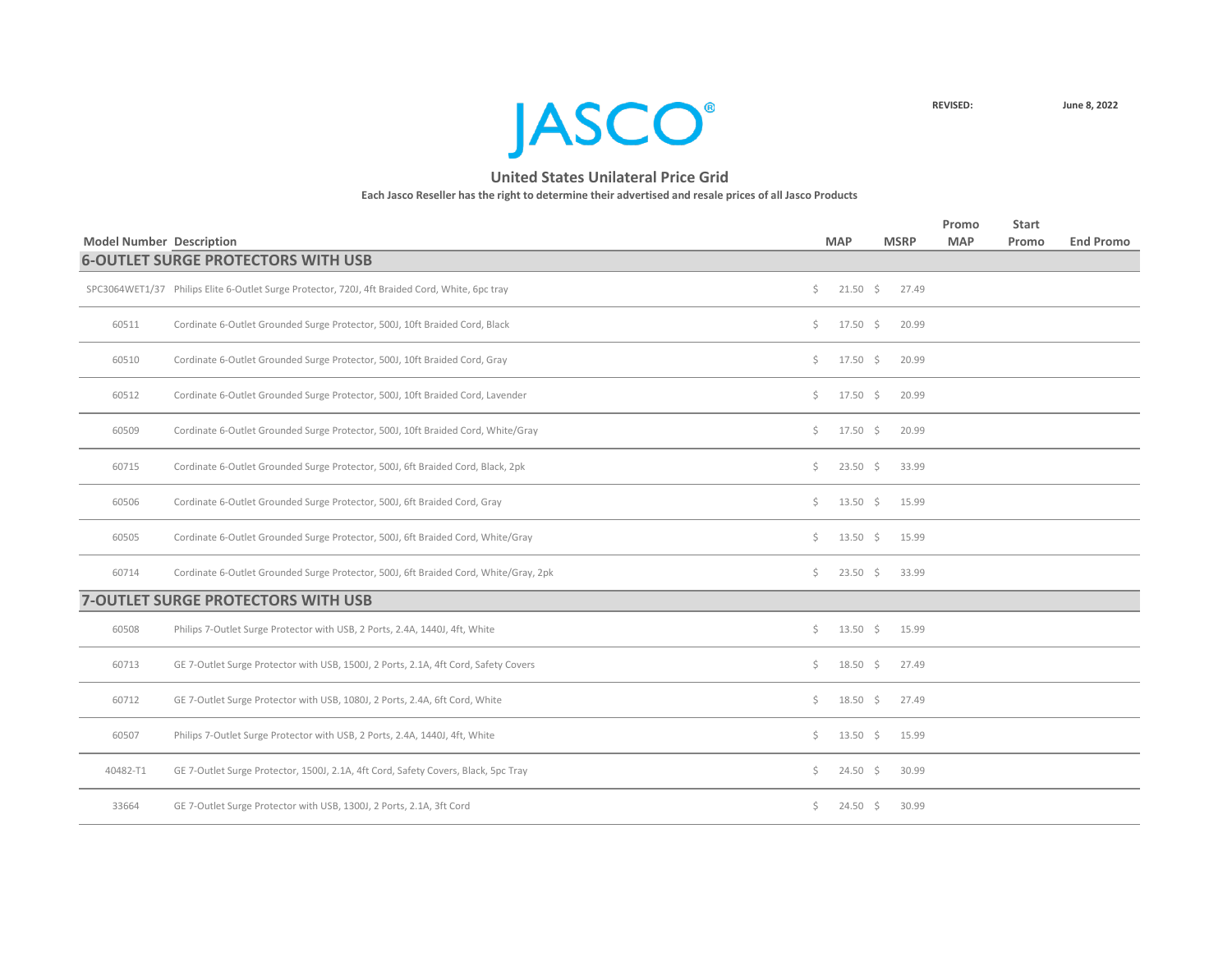

|                                 |                                                                                                      |     |                 |             | Promo      | <b>Start</b> |                  |
|---------------------------------|------------------------------------------------------------------------------------------------------|-----|-----------------|-------------|------------|--------------|------------------|
| <b>Model Number Description</b> |                                                                                                      |     | <b>MAP</b>      | <b>MSRP</b> | <b>MAP</b> | Promo        | <b>End Promo</b> |
| SPP6270BC/37                    | Philips Elite 7-Outlet Surge Protector with USB, 2 Ports, 2.4A, 1440J, 4ft Cord, Black               | \$  | $24.50 \div$    | 32.99       |            |              |                  |
| 37054                           | GE 7-Outlet Surge Protector with USB, 1780J, 2 Ports, 2.1A, 3ft Cord, Black                          | \$. | $24.50 \pm 5$   | 30.99       |            |              |                  |
| 25795                           | GE 7-Outlet Surge Protector with USB, 1500J, 2 Ports, 2.1A, 4ft Cord, Safety Covers                  | Ś.  | $24.00 \pm 5$   | 30.99       |            |              |                  |
| 36363                           | GE 7-Outlet Surge Protector with USB, 1080J, 2 Ports, 2.4A, 6ft Cord, White                          | \$. | $30.50 \quad $$ | 37.99       |            |              |                  |
| SPP3074WA/37                    | Philips 7-Outlet Surge Protector with USB, 2 Ports, 2.4A, 1440J, 4ft, White                          | \$. | $29.50$ \$      | 34.99       |            |              |                  |
| SPP6270WA/37                    | Philips Elite 7-Outlet Surge Protector with USB, 2 Ports, 2.4A, 2160J, 4ft Cord, White               | \$. | $29.50 \quad $$ | 34.99       |            |              |                  |
| 36362                           | GE 7-Outlet Surge Protector with USB, 1080J, 2 Ports, 2.4A, 15ft Cord, White                         | \$  | $42.50$ \$      | 49.99       |            |              |                  |
|                                 | <b>8-OUTLET SURGE PROTECTORS WITH USB</b>                                                            |     |                 |             |            |              |                  |
| 14049                           | GE 8-Outlet Surge Protector with USB, 2100J, 2 Ports, 2.1A, 4ft Cord, Safety Covers, White           | \$. | $29.00 \div$    | 37.99       |            |              |                  |
| 34117                           | GE 8-Outlet Surge Protector with USB Tether, 2160J, 2 Ports, 2.1A, 4ft Cord, Black, Ultra Pro Series | Ś.  | $36.50$ \$      | 43.99       |            |              |                  |
| 43622                           | GE 8-Outlet Surge Protector with USB Tether, 2480J, 2 Ports, 2.1A, 4ft Braided Cord, Black           | \$. | $34.50 \pm 5$   | 41.49       |            |              |                  |
| 41356                           | GE 8-Outlet Surge Protector with USB, 2 USB-A & 1 USB-C (24W), 2480J, 6ft Braided Cord, Black        | Ś.  | $36.50$ \$      | 43.99       |            |              |                  |
| SPP3086WA/37                    | Philips 8-Outlet Surge Protector with USB, 3 Ports, 3.4A, 2160J, 6ft, Black                          | \$. | $37.50 \pm 5$   | 42.99       |            |              |                  |
|                                 | <b>10-OUTLET SURGE PROTECTORS WITH USB</b>                                                           |     |                 |             |            |              |                  |
| 39509                           | GE 10-Outlet Surge Protector with USB, 3540J, 2 Ports (2.1A), 6ft Cord, Black                        | \$  | $31.50$ \$      | 36.99       |            |              |                  |
| 37746                           | GE 10-Outlet Surge Protector with USB, 3540J, 2 Ports, 2.1A, 4ft Cord, Black                         | \$. | $31.50 \pm 5$   | 36.99       |            |              |                  |
| 14096                           | GE 10-Outlet Surge Protector with USB, 3000J, 2 Ports, 2.1A, 6ft Cord, Safety Covers, Black          | Ś.  | $31.50 \div$    | 36.99       |            |              |                  |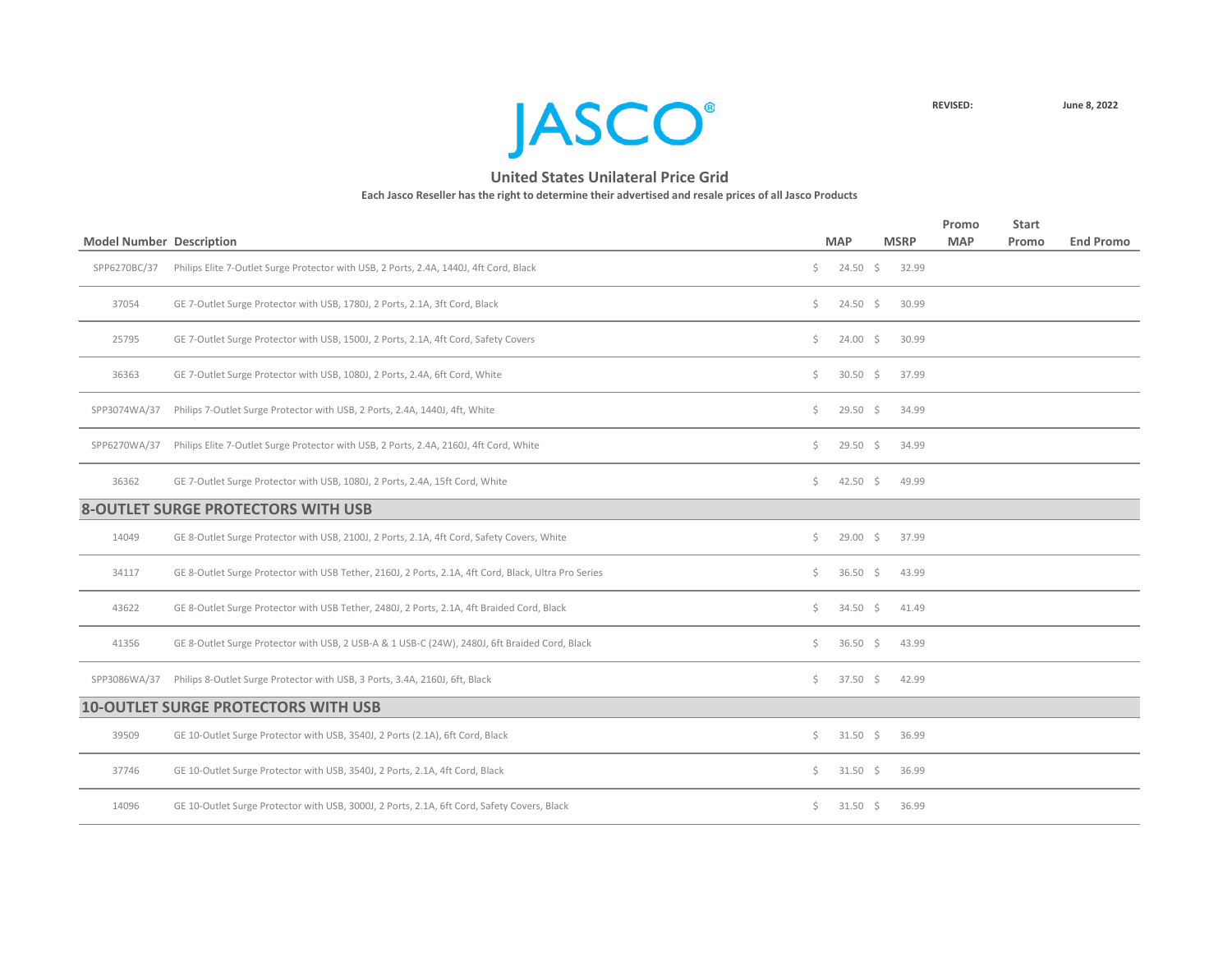

|                                 |                                                                                                                      |     |                    |             | Promo      | <b>Start</b> |                  |
|---------------------------------|----------------------------------------------------------------------------------------------------------------------|-----|--------------------|-------------|------------|--------------|------------------|
| <b>Model Number Description</b> |                                                                                                                      |     | <b>MAP</b>         | <b>MSRP</b> | <b>MAP</b> | Promo        | <b>End Promo</b> |
| 34462                           | GE 10-Outlet Surge Protector with USB, 2880J, 2 Ports, 2.1A, 4ft Cord, Safety Covers, Black, Ultra Pro               | \$. | $38.50$ \$         | 40.49       |            |              |                  |
| SPP6710BC/37                    | Philips Elite 10-Outlet Surge Protector with USB, 2 Ports, 2.4A, 2880J, 6ft Cord, Black                              | \$. | 43.50 \$           | 43.99       |            |              |                  |
| 48954                           | GE 10-Outlet Surge Protector with USB, 2880J, 2 Port Tether, 2.4A, 4ft Cord, Safety Covers, Black, Ultra Pro         | \$. | 43.00 \$           | 47.99       |            |              |                  |
| 41357                           | GE 10-Outlet Surge Protector with USB, 2 USB-A & 1 USB-C (24W), 3540J, 8ft Braided Cord, Black                       | \$. | $49.00 \div$       | 56.99       |            |              |                  |
| SPP3146WA/37                    | Philips 10-Outlet Surge Protector with USB, 4 Ports, 2.4A, 2880J, 6ft, Black                                         | \$. | 47.50 \$           | 54.99       |            |              |                  |
| 13476                           | GE 10-Outlet Surge Protector with USB, 3000J, 2 Ports, 2.1A, 6ft Cord, Safety Covers, Black                          | \$. | 36.50 \$           | 43.99       |            |              |                  |
|                                 | <b>12-OUTLET SURGE PROTECTORS WITH USB</b>                                                                           |     |                    |             |            |              |                  |
| 11824                           | GE 12-Outlet Surge Protector with Desktop USB, 4320J, 2 Ports, 2.1A, 8ft Cord, Safety Covers, Black, UltraPro Series | S.  | 48.50 \$           | 56.99       |            |              |                  |
|                                 | <b>BRAIDED EXTENSION CORDS</b>                                                                                       |     |                    |             |            |              |                  |
| 39980-T1                        | Cordinate 3-Outlet Polarized Extension Cord, 8ft Braided Cord, Gray/White, 8pc Tray                                  | \$. | 5.50 \$            | 9.59        |            |              |                  |
| 39980-T2                        | Cordinate 3-Outlet Polarized Extension Cord, 8ft Braided Cord, Gray/White, 12pc Tray                                 | Ś.  | $6.00\frac{1}{5}$  | 9.59        |            |              |                  |
| 39986-T1                        | Cordinate 3-Outlet Polarized Extension Cord, 8ft Braided Cord, Light Pink, 8pc Tray                                  | \$. | 5.50 \$            | 9.59        |            |              |                  |
| 41891-T1                        | Cordinate 3-Outlet Polarized Extension Cord, 8ft Braided Cord, Tan/White, 8pc Tray                                   | \$. | 5.50 \$            | 9.59        |            |              |                  |
| 45526-T1                        | Cordinate 3-Outlet Polarized Extension Cord, 8ft Braided Cord, Gray/Navy, 12pc Tray                                  | \$  | 5.50 $\frac{2}{3}$ | 9.59        |            |              |                  |
| 39985-T1                        | Cordinate 3-Outlet Polarized Extension Cord, 8ft Braided Cord, Red, 8pc Tray                                         | \$. | 5.25 \$            | 8.29        |            |              |                  |
| 39982-T1                        | Cordinate 3-Outlet Polarized Extension Cord, 8ft Braided Cord, Brown, 8pc Tray                                       | \$. | 5.50 \$            | 9.59        |            |              |                  |
| 39983-T1                        | Cordinate 3-Outlet Polarized Extension Cord, 8ft Braided Cord, Mint/White, 8pc Tray                                  | \$. | 5.50 \$            | 9.59        |            |              |                  |
| 39984-T1                        | Cordinate 3-Outlet Polarized Extension Cord, 8ft Braided Cord, Black/White, 8pc Tray                                 | Ş.  | 5.50 \$            | 9.59        |            |              |                  |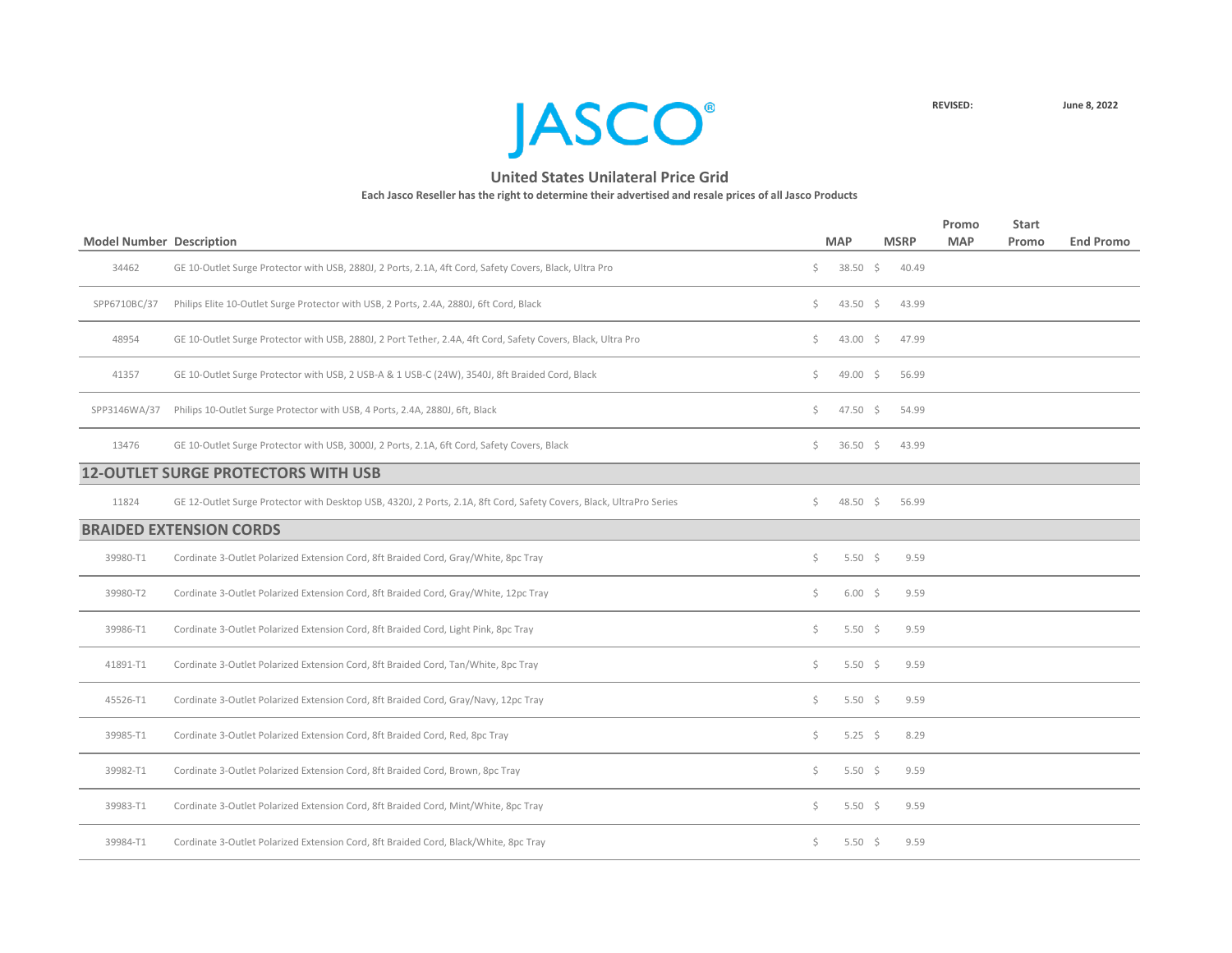

|                                 |                                                                                       |     |              |                   | Promo      | <b>Start</b> |                  |
|---------------------------------|---------------------------------------------------------------------------------------|-----|--------------|-------------------|------------|--------------|------------------|
| <b>Model Number Description</b> |                                                                                       |     | <b>MAP</b>   | <b>MSRP</b>       | <b>MAP</b> | Promo        | <b>End Promo</b> |
| 41892-T1                        | Cordinate 3-Outlet Polarized Extension Cord, 8ft Braided Cord, Pink/White, 8pc Tray   | \$. | 5.25 \$      | 8.29              |            |              |                  |
| 43438                           | Cordinate 3-Outlet Polarized Extension Cord, 15ft Braided Cord, Dark Heather          | Ś.  | $10.00 \div$ | 12.49             |            |              |                  |
| 43431                           | Cordinate 3-Outlet Polarized Extension Cord, 15ft Braided Cord, Gray/White Chevron    | Ś.  |              | $8.50 \div 14.99$ |            |              |                  |
| 43434                           | Cordinate 3-Outlet Polarized Extension Cord, 15ft Braided Cord, Gray/Navy Chevron     | Ś.  | 7.50 \$      | 9.99              |            |              |                  |
| 42024-T2                        | Cordinate 3-Outlet Grounded Extension Cord, 10ft Braided Cord, Dark Heather, 5pc Tray | Ś.  | $12.50 \div$ | 17.99             |            |              |                  |
| 39624                           | Cordinate 3-Outlet Grounded Extension Cord, 10ft Braided Cord, Gray/White             | Ś.  | $12.50 \div$ | 12.99             |            |              |                  |
| 39624-T2                        | Cordinate 3-Outlet Grounded Extension Cord, 10ft Braided Cord, Gray/White, 5pc Tray   | Ś.  | $12.50 \div$ | 17.99             |            |              |                  |
| 55350                           | Cordinate 3-Outlet Cube Cord, 10ft Braided Cord, White                                | Ś.  | $10.50 \div$ | 13.99             |            |              |                  |
| 61885                           | Cordinate 3-Outlet Cube Cord, 10ft Braided Cord, Blue                                 | Ś.  | $10.50 \div$ | 13.99             |            |              |                  |
| 61884                           | Cordinate 3-Outlet Cube Cord, 10ft Braided Cord, Blush                                | Ś.  | $10.50 \div$ | 13.99             |            |              |                  |
| 61883                           | Cordinate 3-Outlet Cube Cord, 10ft Braided Cord, Gray                                 | Ś.  | $10.50 \div$ | 14.99             |            |              |                  |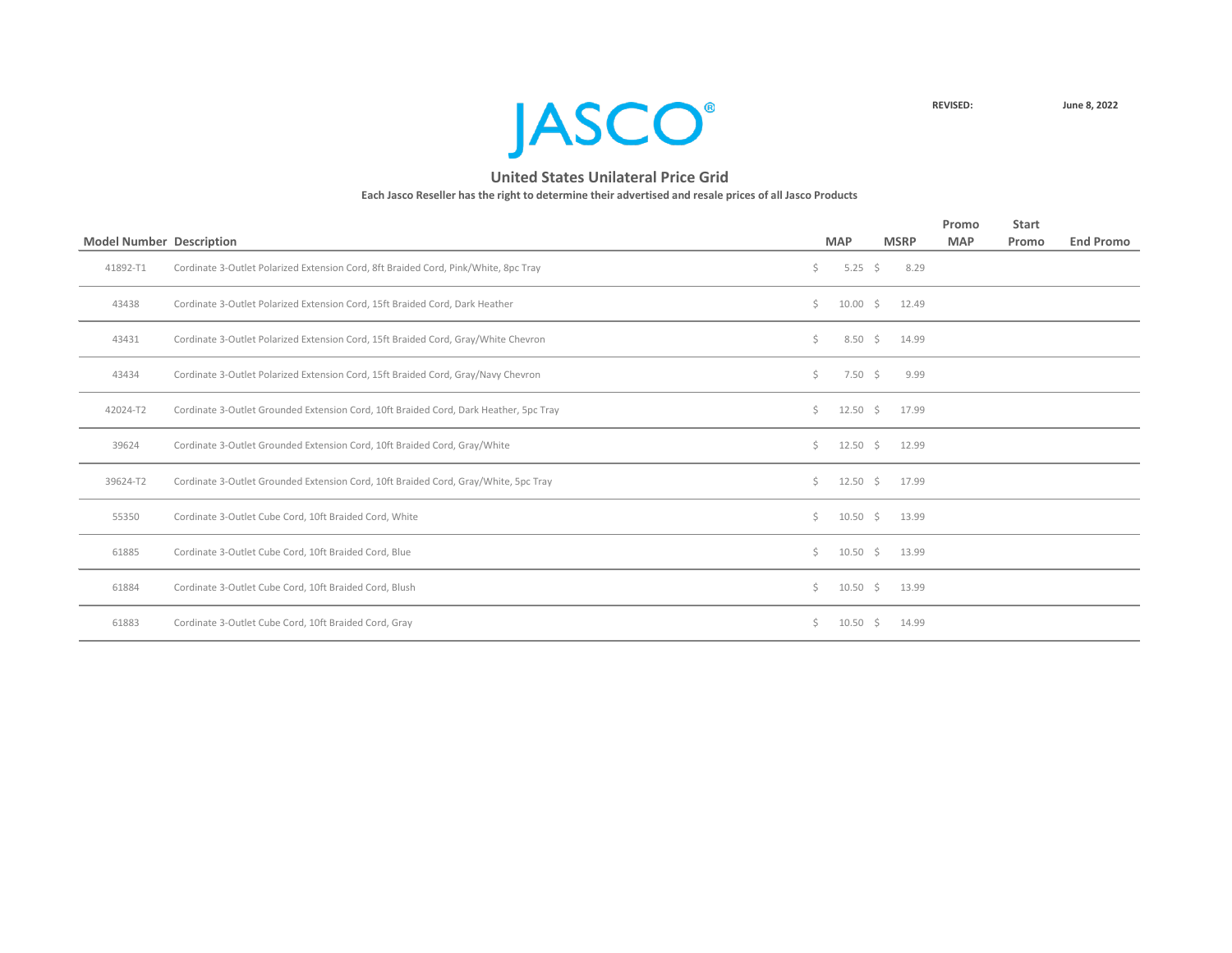

|                                 |                                                                                                                                     |    |                    |             |       | Promo      | <b>Start</b> |                  |
|---------------------------------|-------------------------------------------------------------------------------------------------------------------------------------|----|--------------------|-------------|-------|------------|--------------|------------------|
| <b>Model Number Description</b> |                                                                                                                                     |    | <b>MAP</b>         | <b>MSRP</b> |       | <b>MAP</b> | Promo        | <b>End Promo</b> |
|                                 | <b>BRAIDED EXTENSION CORDS - TAMPER RESISTANT</b>                                                                                   |    |                    |             |       |            |              |                  |
| 37592                           | Cordinate 3-Outlet Grounded Extension Cord, 10ft Braided Cord, Tamper Resistant, Gray/White                                         | Ś. | $12.50 \pm 5$      |             | 17.99 |            |              |                  |
| 47536                           | Cordinate 3-Outlet Grounded Extension Cord, 10ft Braided Cord, Dark Heather                                                         | Ś. | $12.50 \div$       |             | 17.99 |            |              |                  |
|                                 | <b>BRAIDED EXTENSION CORDS WITH USB</b>                                                                                             |    |                    |             |       |            |              |                  |
| 43678                           | Cordinate 2-Outlet Grounded Extension Cord with USB, 2 Ports, 2.4A, 4ft Braided Cord, Gray/White                                    | Ś. | $19.50 \pm 5$      |             | 26.99 |            |              |                  |
| 43679                           | Cordinate 2-Outlet Grounded Extension Cord with USB, 2 Ports, 2.4A, 4ft Braided Cord, Tan/White                                     | Ś. | 17.00              | S.          | 23.49 |            |              |                  |
| 47299                           | Cordinate 2-Outlet Grounded Extension Cord with USB, 2 Ports, 2.4A, 4ft Braided Cord, Black Heather                                 | Ś. | $16.50 \pm 5$      |             | 19.99 |            |              |                  |
|                                 | SPC6221WCT1/37 Philips Elite 2-Outlet Grounded Extension Cord with USB, 2 Ports, 2.4A, 300J, 8ft Braided Cord, Gray/White, 5pc Tray | S. | $20.50\frac{1}{5}$ |             | 25.99 |            |              |                  |
| 45823                           | Cordinate Powerball 3-Outlet Grounded Extension Cord with USB, 2 Ports, 2.4A, 4ft Braided Cord, Mint/White                          | Ś. | $19.50 \pm 5$      |             | 24.99 |            |              |                  |
| SPC6220WG/37                    | Philips Elite 2-Outlet Grounded Extension Cord with USB, 2 Ports, 2.4A, 300J, 6ft Braided Cord, Gray/White                          | S. | $22.50$ \$         |             | 24.99 |            |              |                  |
| SPC6220WE/37                    | Philips Elite 2-Outlet Grounded Extension Cord with USB, 2 Ports, 2.4A, 300J, 6ft Cord, White                                       | Ś. | 22.50              | S.          | 24.99 |            |              |                  |
| SPC6220BE/37                    | Philips Elite 2-Outlet Grounded Extension Cord with USB, 2 Ports, 2.4A, 300J, 6ft Cord, Black                                       |    | 22.50              | S.          | 24.99 |            |              |                  |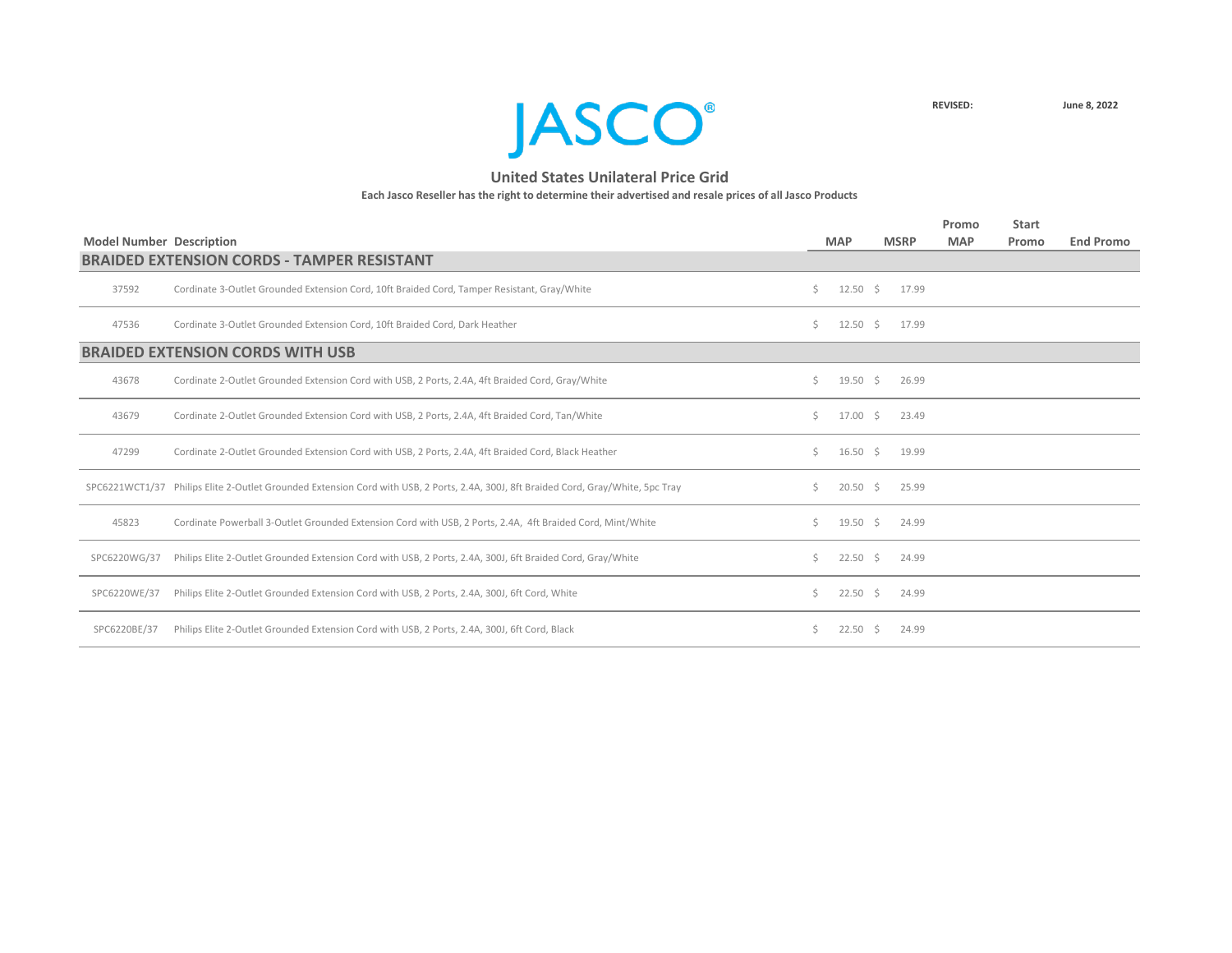

|                                 |                                                                                                                 |     |                    |             | Promo      | <b>Start</b> |                  |
|---------------------------------|-----------------------------------------------------------------------------------------------------------------|-----|--------------------|-------------|------------|--------------|------------------|
| <b>Model Number Description</b> |                                                                                                                 |     | <b>MAP</b>         | <b>MSRP</b> | <b>MAP</b> | Promo        | <b>End Promo</b> |
| SPC6220BB/37                    | Philips Elite 2-Outlet Grounded Extension Cord with USB, 2 Ports, 2.4A, 300J, 6ft Braided Cord, Black, 5pc Tray | \$. | $22.50 \pm 5$      | 24.99       |            |              |                  |
| 41307                           | Cordinate 2-Outlet Grounded Extension Cord with USB, 2 Ports, 2.4A, 10ft Braided Cord                           | Ś.  | $24.50\frac{1}{5}$ | 29.99       |            |              |                  |
| SPP3306WB/37                    | Philips 3-Outlet Grounded Extension Cord with USB, 3 Ports, 3.4A, 360J, 6ft Braided Cord, White                 | Ś.  | $24.50 \div$       | 33.29       |            |              |                  |
| SPC8330WE/37                    | Philips 3-Outlet Grounded Extension Cord with USB, 3 Ports, 3.4A, 300J, 8ft Cord, White                         | Ś.  | $27.50 \div$       | 29.99       |            |              |                  |
| 55356                           | Cordinate 3-Outlet Cube Cord, 2 USB Ports, 2.4A, 10ft Braided Cord, White                                       | S.  | $16.50 \quad $$    | 19.99       |            |              |                  |
|                                 | <b>BRAIDED EXTENSION CORDS WITH SURGE</b>                                                                       |     |                    |             |            |              |                  |
| 38433                           | GE 3-Outlet Grounded Extension Cord with Surge, 250J, 8ft Braided Cord, Gray/White                              | Ś.  | $12.50 \div$       | 17.99       |            |              |                  |
| 45916                           | GE 3-Outlet Grounded Extension Cord with Surge, 250J, 8ft Braided Cord, Gray Heather                            | Ś.  | $12.50 \pm 5$      | 17.99       |            |              |                  |
| 41282                           | GE 3-Outlet Grounded Extension Cord with Surge, 250J, 8ft Braided Cord, Black/Gray                              | Ś.  | $12.50 \pm 5$      | 17.99       |            |              |                  |
| SPP3433BB/37                    | Philips Elite 3-Outlet Grounded Extension Cord with Surge, 300J, 8ft Braided Cord, Gray/White                   | Ś.  | $13.50 \div$       | 13.99       |            |              |                  |
| 50717                           | Cordinate 3-Outlet Grounded Extension Cord with Surge, 10ft Braided Cord, Navy Chevron                          | \$  | $11.25 \div$       | 15.49       |            |              |                  |
| SPC3434WE/37                    | Philips Elite 3-Outlet Grounded Extension Cord with Surge, 300J, 8ft, White                                     | S.  | $12.50 \div$       | 17.99       |            |              |                  |
| SPC3434BE/37                    | Philips Elite 3-Outlet Grounded Extension Cord with Surge, 300J, 8ft, Black                                     | Ś.  | $12.50 \div$       | 17.99       |            |              |                  |
| 40530                           | GE 3-Outlet Grounded Extension Cord with Surge, 250J, 15ft Braided Cord, Gray/White                             | Ś.  | $22.50 \div$       | 29.99       |            |              |                  |
| 47298                           | Cordinate 3-Outlet Grounded Extension Cord, 2ft Braided Cord, Black Heather                                     | Ś.  | $7.50 \div$        | 9.29        |            |              |                  |
| 47297                           | Cordinate 3-Outlet Grounded Extension Cord, 2ft Braided Cord, White/Gray                                        | Ś.  | $7.50 \pm 5$       | 9.29        |            |              |                  |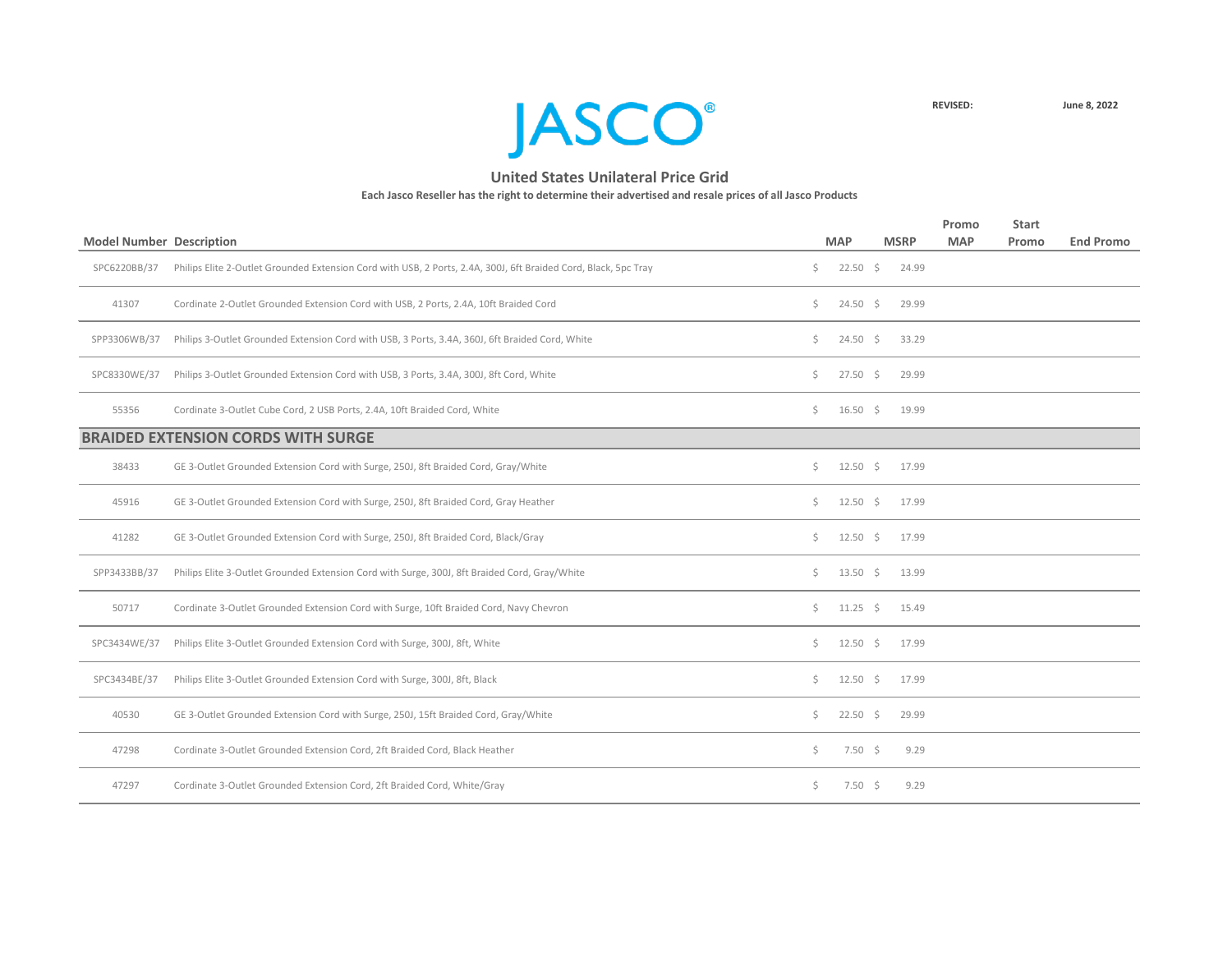

|                                 |                                                                                                                        |    |                    |             |       | Promo      | <b>Start</b> |                  |
|---------------------------------|------------------------------------------------------------------------------------------------------------------------|----|--------------------|-------------|-------|------------|--------------|------------------|
| <b>Model Number Description</b> |                                                                                                                        |    | <b>MAP</b>         | <b>MSRP</b> |       | <b>MAP</b> | Promo        | <b>End Promo</b> |
|                                 | <b>BRAIDED EXTENSION CORDS WITH SURGE - TAMPER RESISTANT</b>                                                           |    |                    |             |       |            |              |                  |
| 37911                           | Cordinate 3-Outlet Polarized Extension Cord with Surge, 10ft Braided Cord, Tamper Resistant, Gray/White                | \$ | $10.00 \div$       |             | 13.99 |            |              |                  |
| 41889                           | Cordinate 3-Outlet Grounded Extension Cord with Surge Protection, 10ft Braided Cord, Tamper Resistant, Black/White     | Ś. | $12.50 \pm 5$      |             | 17.99 |            |              |                  |
| 41890                           | Cordinate 3-Outlet Grounded Extension Cord with Surge Protection, 10ft Braided Cord, Tamper Resistant, Navy/White      | Ś. | $11.25 \quad$ \$   |             | 15.49 |            |              |                  |
| 43013                           | Cordinate 3-Outlet Grounded Extension Cord with Surge Protection, 10ft Braided Cord, Tamper Resistant, Dark Heather    | Ś. | $12.50 \div$       |             | 17.99 |            |              |                  |
| 37914                           | Cordinate 3-Outlet Grounded Extension Cord with Surge Protection, 10ft Braided Cord, Tamper Resistant, Gray/White      | Ś. | $12.50 \quad$ \$   |             | 17.99 |            |              |                  |
| 37915                           | Cordinate 3-Outlet Grounded Extension Cord with Surge Protection, 10ft Braided Cord, Tamper Resistant, Mint/White      | Ś. | $12.50 \div$       |             | 17.99 |            |              |                  |
| 37916                           | Cordinate 3-Outlet Grounded Extension Cord with Surge Protection, 10ft Braided Cord, Tamper Resistant, Lt. Brown/White | Ś. | $12.50 \div$       |             | 17.99 |            |              |                  |
|                                 | <b>BRAIDED EXTENSION CORDS WITH USB AND SURGE</b>                                                                      |    |                    |             |       |            |              |                  |
| 41691                           | Cordinate 2-Outlet Grounded Extension Cord with USB + Surge, 2 Ports, 2.4A, 250J, 10ft Braided Cord, Gray/White        | Ś. | $26.50\frac{1}{5}$ |             | 33.29 |            |              |                  |
| 41882                           | Cordinate 2-Outlet Grounded Extension Cord with USB + Surge, 2 Ports, 2.4A, 250J, 10ft Braided Cord, Mint/White        | S. | $26.50$ \$         |             | 33.29 |            |              |                  |
| 41883                           | Cordinate 2-Outlet Grounded Extension Cord with USB + Surge, 2 Ports, 2.4A, 250J, 10ft Braided Cord, Tan/White         | Ś. | $26.50 \div$       |             | 33.29 |            |              |                  |
| 41884                           | Cordinate 2-Outlet Grounded Extension Cord with USB + Surge, 2 Ports, 2.4A, 250J, 10ft Braided Cord, Pink/White        | S. | $26.50 \div$       |             | 33.29 |            |              |                  |
| 41885                           | Cordinate 2-Outlet Grounded Extension Cord with USB + Surge, 2 Ports, 2.4A, 250J, 10ft Braided Cord, Black/White       | S. | $26.50$ \$         |             | 33.29 |            |              |                  |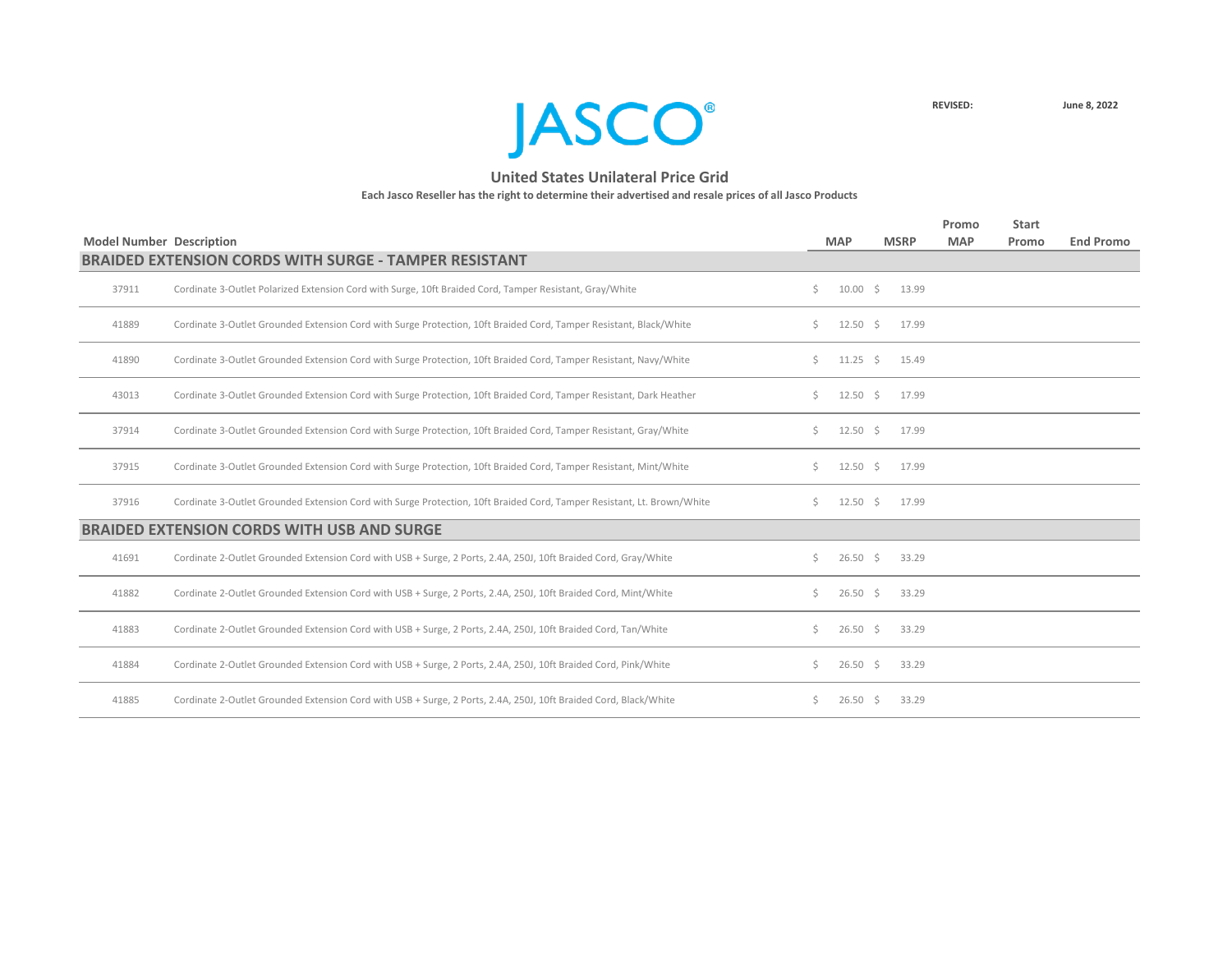

|                                 |                                                                                                                             |    |                  |             | Promo      | <b>Start</b> |                  |
|---------------------------------|-----------------------------------------------------------------------------------------------------------------------------|----|------------------|-------------|------------|--------------|------------------|
| <b>Model Number Description</b> |                                                                                                                             |    | <b>MAP</b>       | <b>MSRP</b> | <b>MAP</b> | Promo        | <b>End Promo</b> |
| 41886                           | Cordinate 2-Outlet Grounded Extension Cord with USB + Surge, 2 Ports, 2.4A, 250J, 10ft Braided Cord, Navy/White             | \$ | $23.00$ \$       | 29.49       |            |              |                  |
| 43668                           | Cordinate 2-Outlet Grounded Extension Cord with USB + Surge, 2 Ports, 2.4A, 250J, 10ft Braided Cord, Dark Heather           | Ś. | $26.50$ \$       | 33.29       |            |              |                  |
| 38432                           | GE 2-Outlet Grounded Extension Cord with USB + Surge, 2 Ports, 2.4A, 250J, 10ft Braided Cord, Gray/White                    | Ś. | $23.00$ \$       | 29.49       |            |              |                  |
| 45914                           | Cordinate Powerball 3-Outlet Grounded Extension Cord with USB + Surge, 2 Ports, 2.4A, 245J, 3ft Braided Cord, Gray/White    | Ś. | $19.50 \div$     | 24.99       |            |              |                  |
| 45804                           | Cordinate Powerball 3-Outlet Grounded Extension Cord with USB + Surge, 2 Ports, 2.4A, 245J, 6ft Braided Cord, Gray/White    | Ś. | $19.50 \div$     | 24.99       |            |              |                  |
| 45788                           | Cordinate Powerball 3-Outlet Grounded Extension Cord with USB + Surge, 2 Ports, 2.4A, 245J, 6ft Braided Cord, Mint/White    | Ś. | $19.50 \div$     | 24.99       |            |              |                  |
| 45789                           | Cordinate Powerball 3-Outlet Grounded Extension Cord with USB + Surge, 2 Ports, 2.4A, 245J, 6ft Braided Cord, Dark Heather  | Ś. | $19.50 \div$     | 24.99       |            |              |                  |
| SPC8330WG/37                    | Philips 3-Outlet Grounded Extension Cord with USB + Surge, 3 Ports, 3.4A, 300J, 8ft Braided Cord, White                     | Ś. | $27.50 \quad $$  | 32.99       |            |              |                  |
|                                 | <b>EZGRIP EXTENSION CORDS</b>                                                                                               |    |                  |             |            |              |                  |
|                                 | SPC3253ZB/37-T1 Philips EZGrip 3-Outlet Grounded Extension Cord, Indoor/Outdoor, 16 Gauge, 25ft, Black, 4pc Tray            | Ś. | $24.40 \pm 5$    | 26.49       |            |              |                  |
| SPC3083EZT1/37                  | Philips EZGrip 3-Outlet Grounded Extension Cord, Indoor/Outdoor, 16 Gauge, 8ft, Black, 7pc Tray                             | \$ | $12.00 \div$     | 14.99       |            |              |                  |
|                                 | SPC3183EZT1/37 Philips EZGrip 3-Outlet Grounded Extension Cord, Indoor/Outdoor, 16 Gauge, 8ft, White, 7pc Tray              | Ś. | $12.00 \div$     | 17.49       |            |              |                  |
|                                 | <b>BRAIDED EXTENSION CORDS WITH USB AND SURGE - TAMPER RESISTANT</b>                                                        |    |                  |             |            |              |                  |
| 37917                           | Cordinate 1-Outlet Grounded Extension Cord with USB + Surge, 2 Ports, 2.4A, 10ft Braided Cord, Tamper Resistant, Gray/White | Ś. | $26.50$ \$       | 33.29       |            |              |                  |
| 37918                           | Cordinate 1-Outlet Grounded Extension Cord with USB + Surge, 2 Ports, 2.4A, 10ft Braided Cord, Tamper Resistant, Mint/White | S. | $26.50 \quad$ \$ | 33.29       |            |              |                  |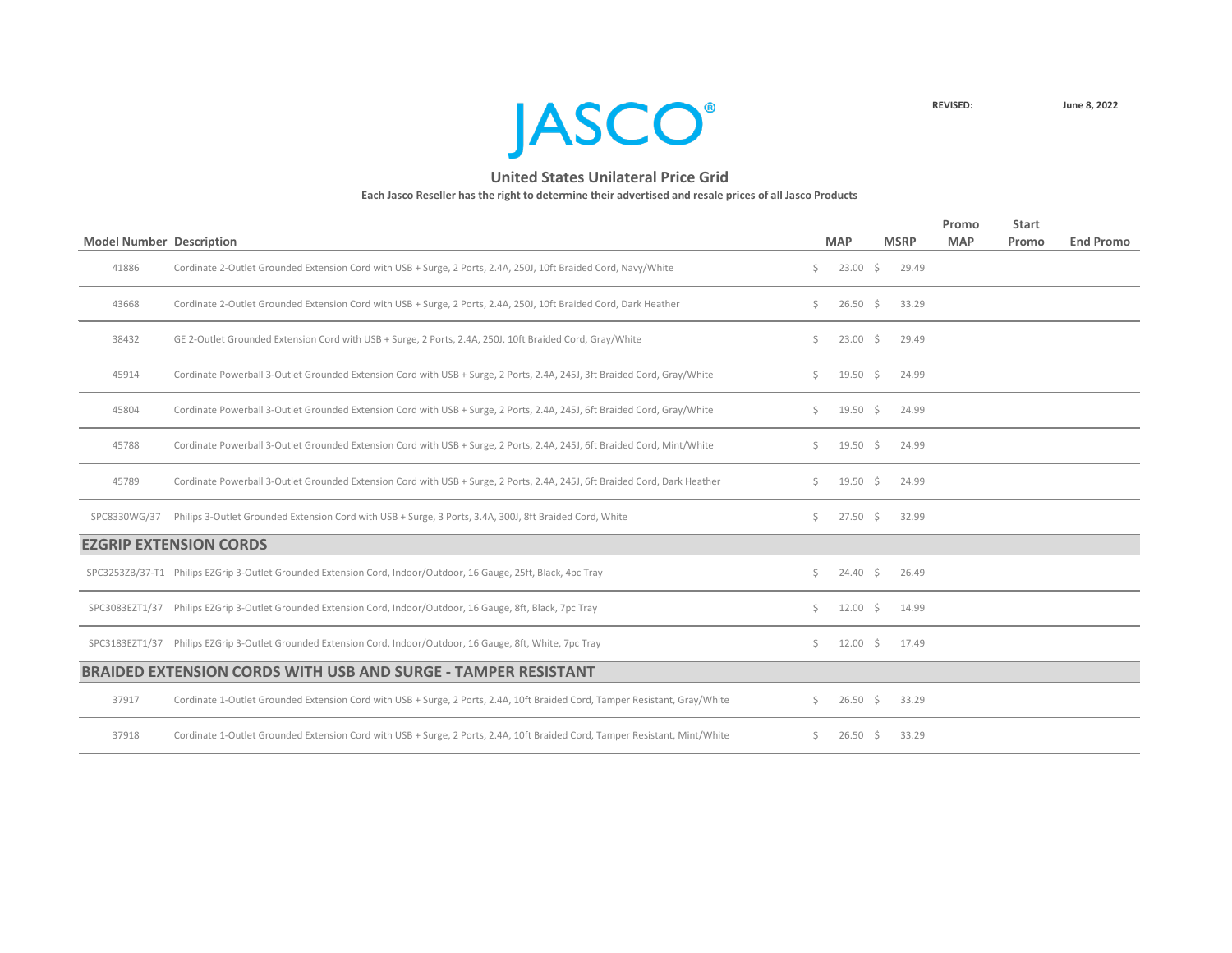

| <b>Model Number Description</b> |                                                                                     | <b>MAP</b>               | <b>MSRP</b> | Promo<br><b>MAP</b> | <b>Start</b><br>Promo | <b>End Promo</b> |
|---------------------------------|-------------------------------------------------------------------------------------|--------------------------|-------------|---------------------|-----------------------|------------------|
|                                 | <b>BRAIDED POWER SWITCHES</b>                                                       |                          |             |                     |                       |                  |
| 50891                           | Cordinate Grounded Power Switch, Tether On/Off, 6ft Braided Cord, Teal              | \$<br>$10.50 \pm 5$      | 14.99       |                     |                       |                  |
| 50890                           | Cordinate Grounded Power Switch, Tether On/Off, 6ft Braided Cord, Coral             | \$<br>$10.00\frac{1}{5}$ | 13.99       |                     |                       |                  |
| 41095                           | Cordinate Grounded Power Switch, Tether On/Off, 6ft Braided Cord                    | \$<br>$10.50 \pm 5$      | 14.99       |                     |                       |                  |
| 48728                           | Cordinate Grounded Power Switch, Tether On/Off, 6ft Braided Cord, Black             | \$<br>$10.50 \pm 5$      | 14.99       |                     |                       |                  |
| 48050                           | Cordinate Grounded Power Switch, Tether On/Off, 6ft Braided Cord, Gray              | \$<br>$10.50 \div$       | 14.99       |                     |                       |                  |
|                                 | <b>BRAIDED SURGE PROTECTORS</b>                                                     |                          |             |                     |                       |                  |
| 41637                           | Cordinate 6-Outlet Grounded Surge Protector, 450J, 3ft Braided Cord, Black          | \$<br>$12.00 \pm 5$      | 16.49       |                     |                       |                  |
| 41638                           | Cordinate 6-Outlet Grounded Surge Protector, 450J, 3ft Braided Cord, White/Gray     | \$<br>$11.50 \pm 5$      | 16.49       |                     |                       |                  |
| 41639                           | Cordinate 6-Outlet Grounded Surge Protector, 450J, 3ft Braided Cord, Lavender/White | \$<br>$11.50 \pm 5$      | 16.49       |                     |                       |                  |
| 41640                           | Cordinate 6-Outlet Grounded Surge Protector, 450J, 3ft Braided Cord, Mint/White     | \$<br>$11.25 \quad$ \$   | 15.49       |                     |                       |                  |
| 44202                           | Cordinate 6-Outlet Grounded Surge Protector, 450J, 3ft Braided Cord, Dark Blue      | \$<br>$12.00 \pm 5$      | 16.49       |                     |                       |                  |
| 44203                           | Cordinate 6-Outlet Grounded Surge Protector, 450J, 3ft Braided Cord, Gray           | \$<br>$12.00 \pm 5$      | 16.49       |                     |                       |                  |
| 44205                           | Cordinate 6-Outlet Grounded Surge Protector, 450J, 3ft Braided Cord, Mint           | \$<br>$12.00 \div$       | 16.49       |                     |                       |                  |
| 45809                           | Cordinate 6-Outlet Grounded Surge Protector, 450J, 3ft Braided Cord, Dark Gray      | \$<br>$12.00 \div$       | 16.49       |                     |                       |                  |
| SPP3063WB/37                    | Philips 6-Outlet Surge Protector, 450J, 2ft Braided Cord, White                     | \$<br>$10.50 \div$       | 12.99       |                     |                       |                  |
| SPP3063BB/37                    | Philips 6-Outlet Surge Protector, 450J, 2ft Braided Cord, Black                     | \$<br>$10.50 \div$       | 12.99       |                     |                       |                  |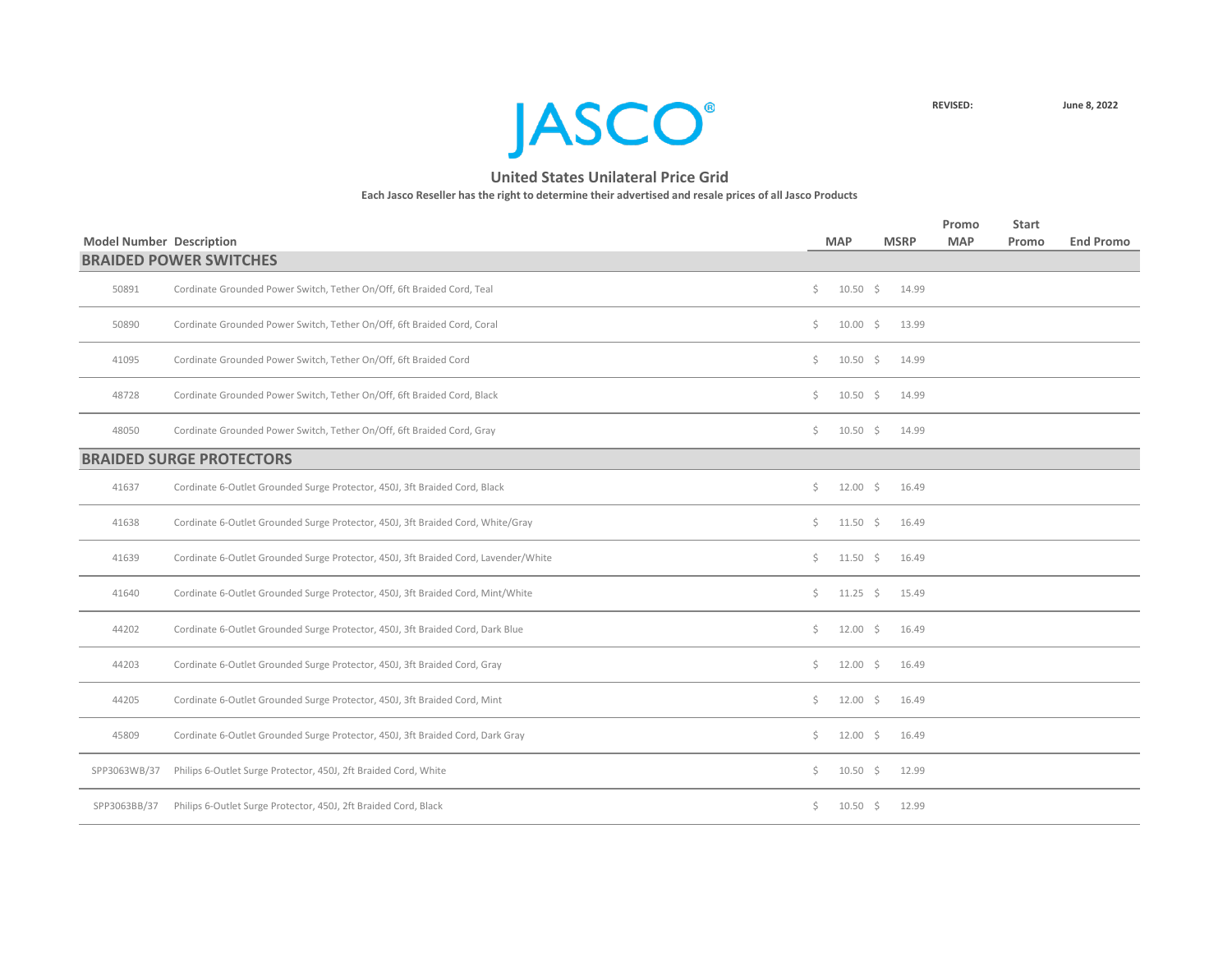

|                                 |                                                                                                                                                           |    |               |             | Promo      | <b>Start</b> |                  |
|---------------------------------|-----------------------------------------------------------------------------------------------------------------------------------------------------------|----|---------------|-------------|------------|--------------|------------------|
| <b>Model Number Description</b> |                                                                                                                                                           |    | <b>MAP</b>    | <b>MSRP</b> | <b>MAP</b> | <b>Promo</b> | <b>End Promo</b> |
| SPP3064WB/37                    | Philips 6-Outlet Surge Protector, 720J, 4ft Braided Cord, White                                                                                           | Ś. | $17.50 \div$  | 21.99       |            |              |                  |
| SPP3064BB/37                    | Philips 6-Outlet Surge Protector, 720J, 4ft Braided Cord, Black                                                                                           | Ś. | $17.50 \div$  | 21.99       |            |              |                  |
| SPP3065BB/37                    | Philips 6-Outlet Surge Protector, 1080J, 6ft Braided Cord, Black                                                                                          | \$ | $19.50 \div$  | 24.99       |            |              |                  |
| SPP3060WB/37                    | Philips 6-Outlet Surge Protector, 1080J, 10ft Braided Cord, White                                                                                         | \$ | $24.50 \div$  | 27.99       |            |              |                  |
| SPP3060BB/37                    | Philips 6-Outlet Surge Protector, 1080J, 10ft Braided Cord, Black                                                                                         | S. | $24.50 \div$  | 27.99       |            |              |                  |
|                                 | <b>TITAN GAMING - POWER</b>                                                                                                                               |    |               |             |            |              |                  |
| 60046                           | Titan 3-Outlet Grounded Extension Cord with Multi-Color LED, 4ft Braided Cord                                                                             | Ś. | $23.50$ \$    | 26.99       |            |              |                  |
| 57354                           | Titan 3-Outlet Grounded Extension Cord with Multi-Color LED, 8ft Braided Cord                                                                             | Ś. | $26.50$ \$    | 33.29       |            |              |                  |
| 60045                           | Titan 6-Outlet Grounded Extension Cord with Multi-Color LED, 1080J, 4ft Braided Cord                                                                      | Ś. | 34.50 \$      | 37.99       |            |              |                  |
| 70613                           | Titan 6-Outlet Grounded Extension Cord with Surge and Color Changing LED, 1500J, 4ft Braided Cord, Black                                                  | \$ | 36.50 \$      | 36.99       |            |              |                  |
| 55807                           | Titan 6-Outlet Grounded Extension Cord with Multi-Color LED, 1080J, 8ft Braided Cord                                                                      | \$ | $41.50 \div$  | 47.99       |            |              |                  |
| 70051                           | Titan 8-Outlet Grounded Surge Protector, 3200J, Color Changing LED, 6ft Braided Cord, Black                                                               | Ś. | $47.00 \div$  | 52.99       |            |              |                  |
| 68631                           | Titan 9-Outlet Grounded Surge Protector with USB, 2 USB-C Ports, 60W Shared, 1 USB-A Port, 2.4A, 5000J, Color Changing LED, 4ft Braided Cord, \$105.50 \$ |    |               | 116.99      |            |              |                  |
| 70612                           | Titan 6-Outlet Surge Tap, 1080J, Multi Color LED, Black                                                                                                   | Ś. | $31.50 \div$  | 36.99       |            |              |                  |
| 57365                           | Titan 6-Outlet Surge Tap, 560J, Multi Color LED                                                                                                           | \$ | $24.50 \pm 5$ | 30.99       |            |              |                  |
| 50268                           | Titan 4-Outlet Surge Tap, 2 USB Ports (1A & 1C), 560J                                                                                                     | Ś. | $42.50 \div$  | 49.99       |            |              |                  |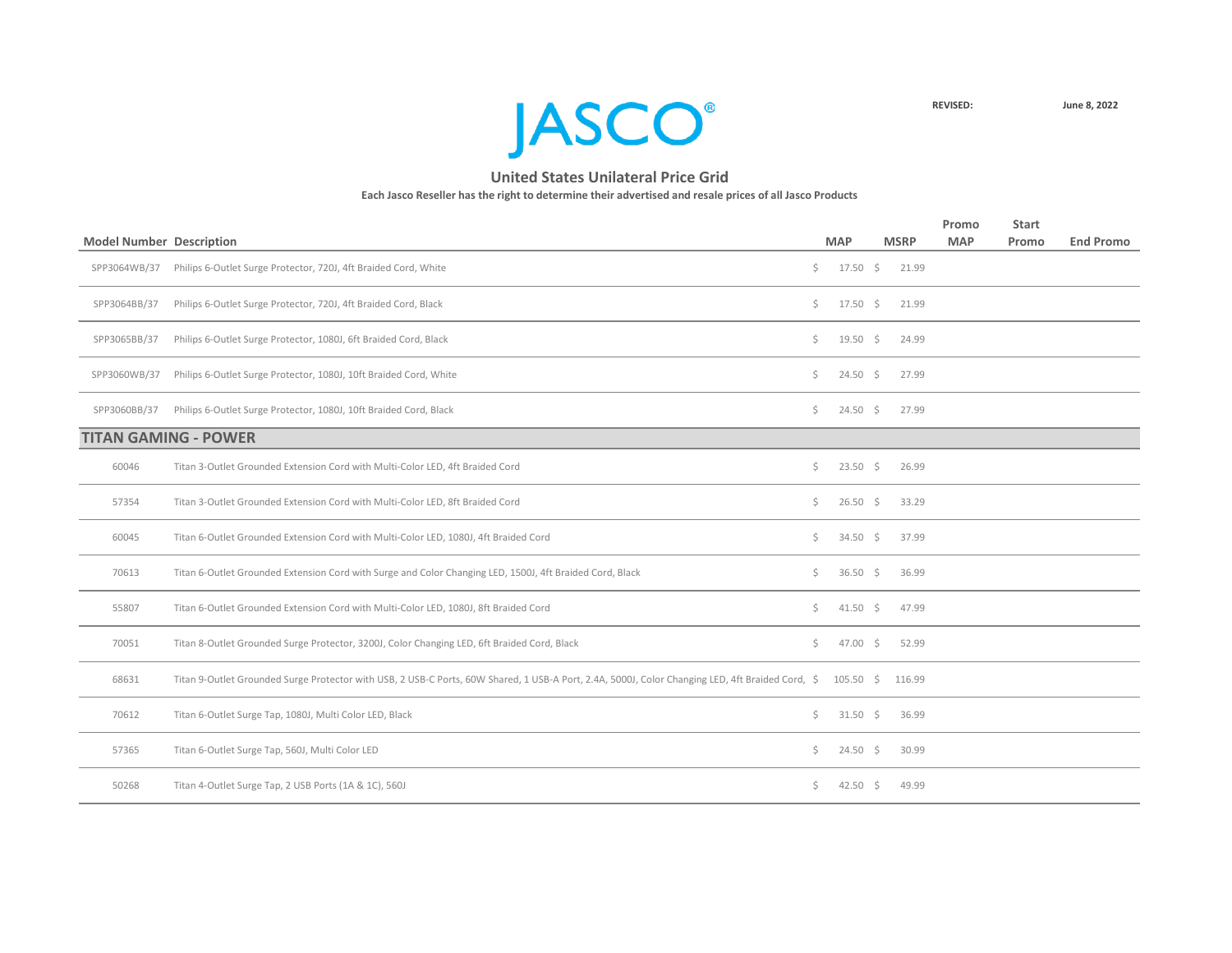

|                                 |                                                                                                                |    |                    |             | Promo      | <b>Start</b> |                  |
|---------------------------------|----------------------------------------------------------------------------------------------------------------|----|--------------------|-------------|------------|--------------|------------------|
| <b>Model Number Description</b> |                                                                                                                |    | <b>MAP</b>         | <b>MSRP</b> | <b>MAP</b> | Promo        | <b>End Promo</b> |
| <b>PREMIUM HDMI</b>             |                                                                                                                |    |                    |             |            |              |                  |
| SWV9121K/27                     | Philips 2.1 8K Premium HDMI Cable, 10ft, EZ Grip                                                               | Ś. | $36.50\frac{1}{5}$ | 42.49       |            |              |                  |
| 59063                           | Titan 2.1 Premium HDMI Cable w/ Ethernet, LED, 8K, 10ft                                                        | Ś. | 36.50 \$           | 42.49       |            |              |                  |
| 60864                           | Titan 2.1 Premium HDMI Cable w/ Ethernet, LED, 8K, 3ft                                                         | Ś. | $20.50\frac{1}{5}$ | 26.49       |            |              |                  |
|                                 | <b>BATTERY PACKS AND POWER INVERTERS</b>                                                                       |    |                    |             |            |              |                  |
|                                 | DLP2103CTS1/27 Philips 10000mAh Battery Pack, 1 USB-A 2.4A and 1 USB-C 15W, 4pc Tray                           | Ś. | $31.50 \div$       | 37.99       |            |              |                  |
| 34472                           | Power Gear Power Inverter with USB, 100W, 1-AC Outlet                                                          | \$ | $45.00 \div$       | 50.99       |            |              |                  |
| 34473                           | Power Gear Portable Power Inverter with USB, 2 Ports, 2.1A, 340W                                               | Ś. | $67.50 \div$       | 79.99       |            |              |                  |
|                                 | <b>CONFERENCE AND DOCKING</b>                                                                                  |    |                    |             |            |              |                  |
| DLK9220C/27                     | Philips Elite USB-C Multiport Adapter, 1 HDMI Port, 1 USB-A, 1 USB-C, 60W Power Delivery                       | Ś. | $41.50 \div$       | 47.99       |            |              |                  |
| DLK9120C/27                     | Philips Elite USB-C Travel Docking Station, 1 HDMI Port, 2 USB-A, SD Reader, Ethernet Port, 60W Power Delivery | Ś. | 78.50 \$           | 84.99       |            |              |                  |
| DLK9221C/27                     | Philips Elite USB-C Docking Tower                                                                              |    | $$139.50$ \$       | 149.99      |            |              |                  |
| DLK9121C/27                     | Philips Elite USB-C Travel Docking Station with Qi                                                             | S. | $109.50$ \$        | 119.99      |            |              |                  |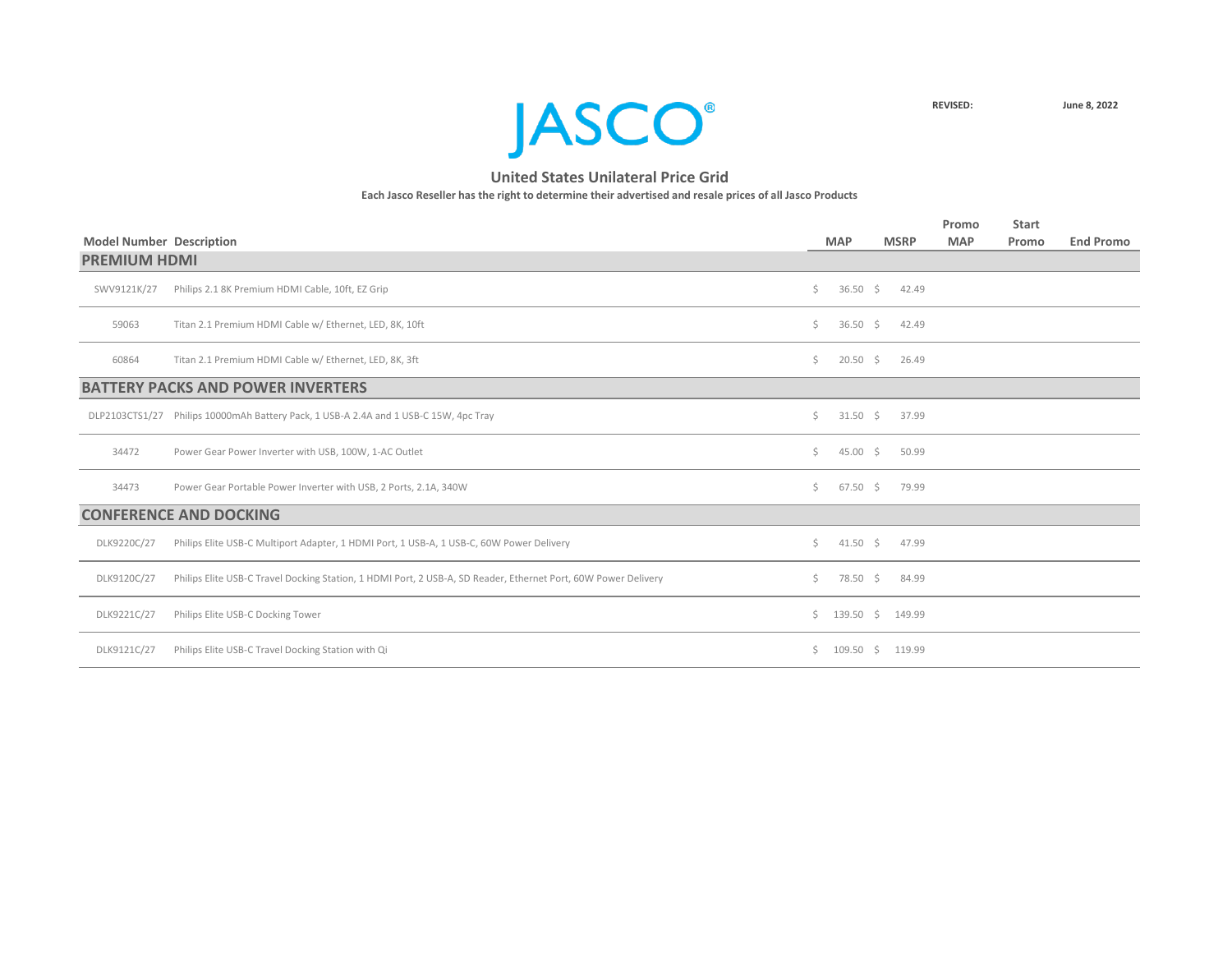

|                                 |                                                                                 |    |                     |             |       | Promo      | <b>Start</b> |                  |
|---------------------------------|---------------------------------------------------------------------------------|----|---------------------|-------------|-------|------------|--------------|------------------|
| <b>Model Number Description</b> |                                                                                 |    | <b>MAP</b>          | <b>MSRP</b> |       | <b>MAP</b> | Promo        | <b>End Promo</b> |
| <b>LAPTOP STANDS</b>            |                                                                                 |    |                     |             |       |            |              |                  |
| DLK0100M/37                     | Philips Metal Laptop Stand                                                      | \$ | 33.50 $\frac{2}{5}$ |             | 39.99 |            |              |                  |
| DLK0100W/37                     | Philips Monitor Stand, Wood                                                     | \$ | 33.50 $\frac{2}{5}$ |             | 39.99 |            |              |                  |
|                                 | <b>Z-WAVE AND ZIGBEE ADD-ON SWITCHES</b>                                        |    |                     |             |       |            |              |                  |
| 47333                           | GE Add-On Switch, Lt.Almond Paddle                                              | \$ | $19.50 \div$        |             | 21.25 |            |              |                  |
| 47186                           | GE Add-On Switch, Black Paddle                                                  | \$ | $19.50 \div$        |             | 24.99 |            |              |                  |
| 47187                           | GE Add-On Switch, Brown Paddle                                                  | Ś. | $19.50 \div$        |             | 24.99 |            |              |                  |
| 47188                           | GE Add-On Switch, Ivory Paddle                                                  | \$ | $19.50$ \$          |             | 24.99 |            |              |                  |
| 46200                           | Enbrighten Add-On Switch, White Toggle, Chassis 2.0 for 12728                   | \$ | $21.50 \div$        |             | 28.49 |            |              |                  |
| 47896                           | Enbrighten Add-On Switch, White and Light Almond Paddles, 2pk of 46199          | Ś. | $37.50 \div$        |             | 39.99 |            |              |                  |
| 47334                           | Enbrighten Add-On Switch, White Paddle Only                                     | \$ | $19.50 \div$        |             | 21.25 |            |              |                  |
| 46199                           | Enbrighten Add-On Switch, White and Light Almond Paddles, Chassis 2.0 for 12723 | Ś. | $21.50 \div$        |             | 28.49 |            |              |                  |
| 12732                           | Enbrighten Z-Wave In-Wall Toggle Add-On Switch, 3 Way, Light Almond             | \$ | $21.50$ \$          |             | 28.49 |            |              |                  |
|                                 | <b>Z-WAVE PLUG-IN SWITCHES</b>                                                  |    |                     |             |       |            |              |                  |
| 14298                           | Enbrighten Z-Wave Plug-In Outdoor Switch, Black, V2.0, 500S                     | \$ | $42.50$ \$          |             | 49.99 |            |              |                  |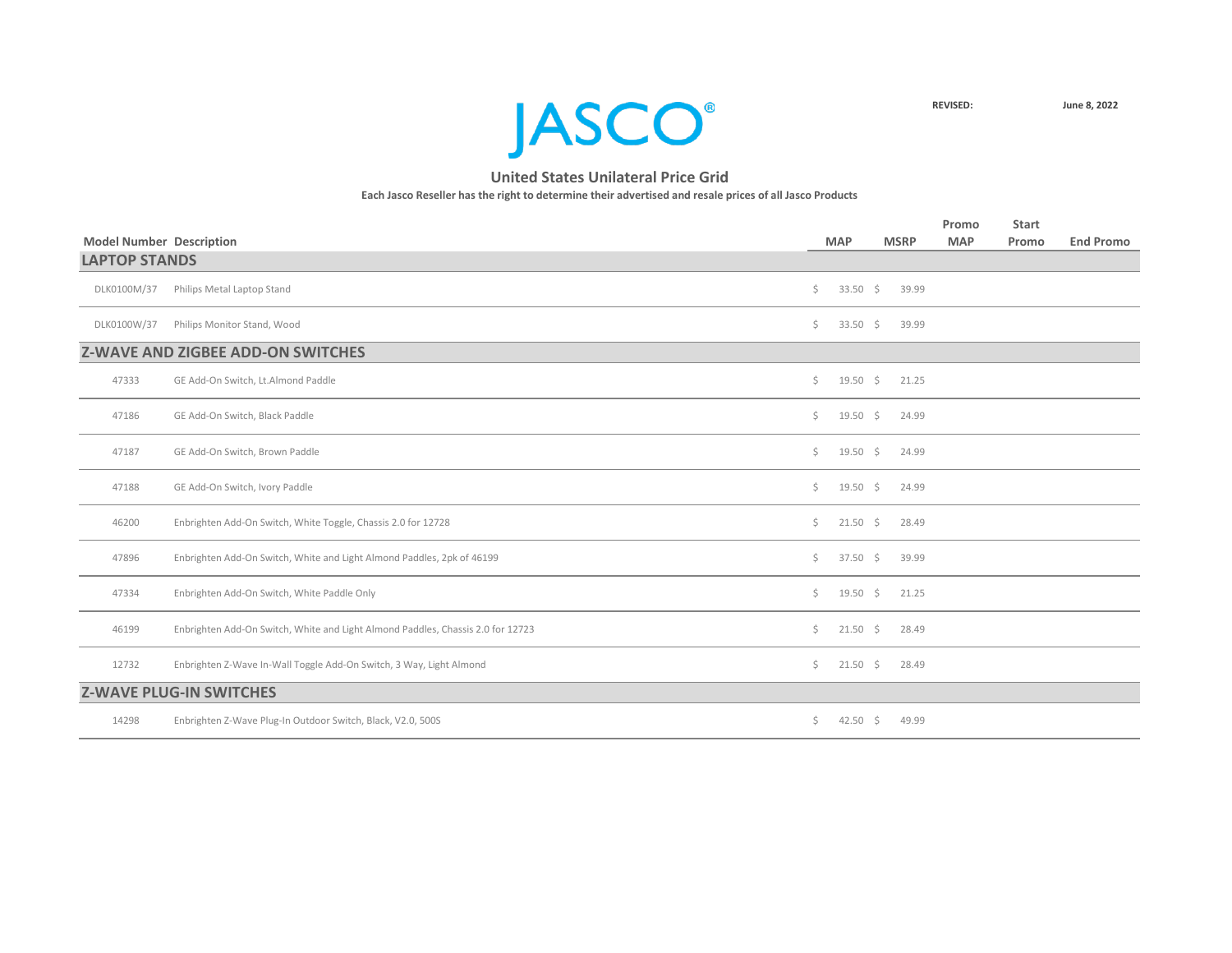

|       |                                                                                                        |    |              |             | Promo      | <b>Start</b> |                  |
|-------|--------------------------------------------------------------------------------------------------------|----|--------------|-------------|------------|--------------|------------------|
|       | <b>Model Number Description</b>                                                                        |    | <b>MAP</b>   | <b>MSRP</b> | <b>MAP</b> | Promo        | <b>End Promo</b> |
|       | <b>Z-WAVE IN-WALL SWITCHES</b>                                                                         |    |              |             |            |              |                  |
| 14293 | Enbrighten Z-Wave In-Wall Smart Switch, Light Almond Toggle, 500S                                      | \$ | 49.50 \$     | 55.99       |            |              |                  |
| 46201 | Enbrighten Z-Wave Plus In-Wall Smart Switch, White & Light Almond Paddles, 500S, Chassis 2.0 for 14291 | Ś. | 49.50 \$     | 55.99       |            |              |                  |
| 47335 | GE Z-Wave Plus In-Wall Smart Switch, Lt. Almond Paddle, 500S                                           | Ś. | $38.50 \div$ | 42.99       |            |              |                  |
| 46202 | Enbrighten Z-Wave Plus In-Wall Smart Switch, White Toggle, 500S, Chassis 2.0 for 14292                 | Ś. | 49.50 \$     | 55.99       |            |              |                  |
| 47189 | Enbrighten Z-Wave Plus In-Wall Smart Switch, Black Paddle                                              | Ś. | 42.50 \$     | 42.99       |            |              |                  |
| 47190 | GE Z-Wave Plus In-Wall Smart Switch, Brown Paddle, 500S                                                | Ś. | 38.50 \$     | 42.99       |            |              |                  |
| 58433 | Enbrighten Z-Wave Plus In-Wall Smart Switch, White and Light Almond Paddles, 700S                      | Ś. | $51.50 \div$ | 57.99       |            |              |                  |
| 59338 | Enbrighten Z-Wave Plus In-Wall Smart Switch, White Toggle, 120/277, 700S                               | Ś. | 58.50 \$     | 63.99       |            |              |                  |
| 58436 | Enbrighten Z-Wave Plus In-Wall Smart Switch, White Toggle, 700S                                        | Ś. | 55.00 \$     | 59.99       |            |              |                  |
| 59337 | Enbrighten Z-Wave Plus In-Wall Paddle Switch, 120/277, 700S                                            | S. | $55.00 \div$ | 61.99       |            |              |                  |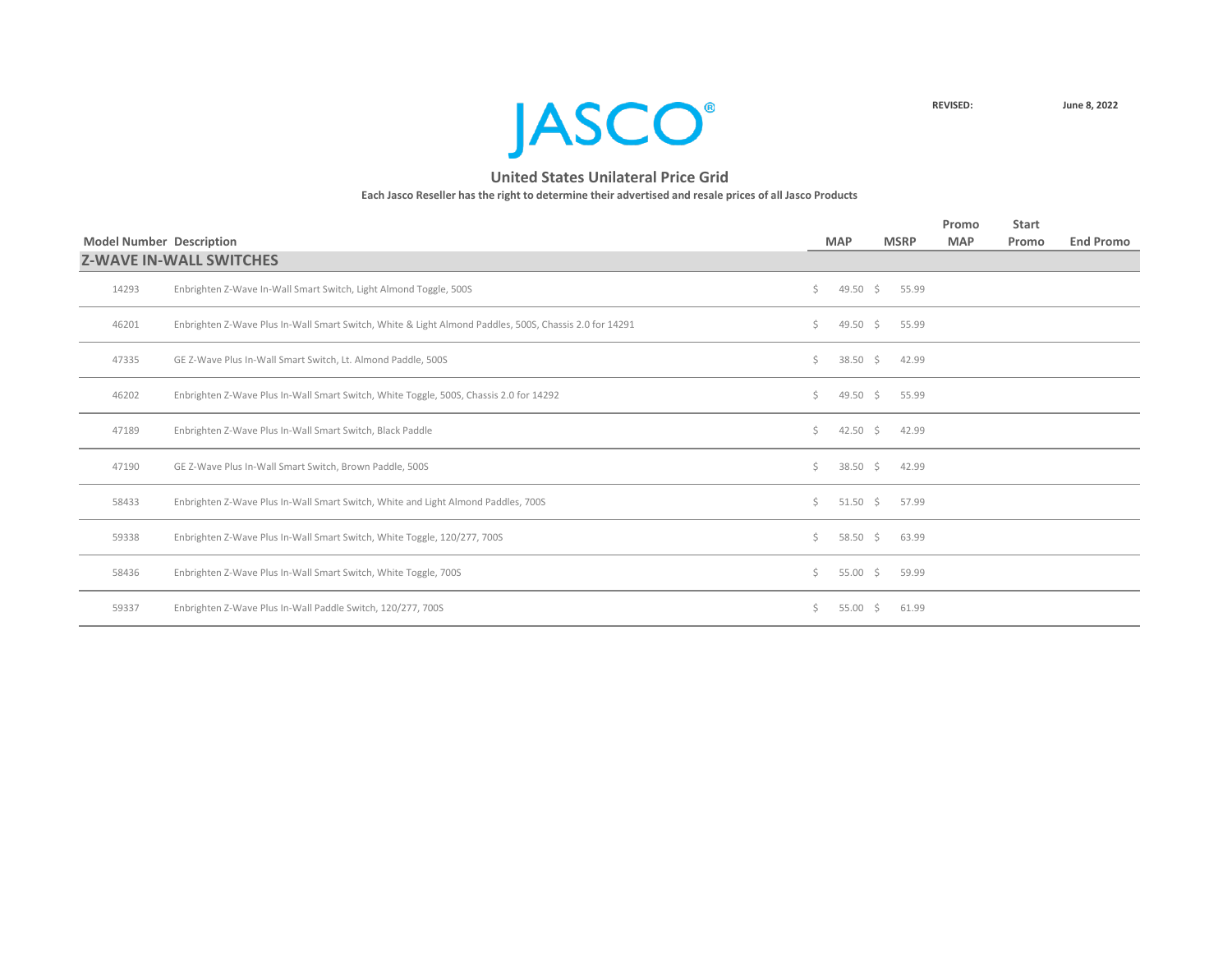

|       | <b>Model Number Description</b>                                                                        |     | <b>MAP</b>        | <b>MSRP</b> | Promo<br><b>MAP</b> | <b>Start</b><br>Promo | <b>End Promo</b> |
|-------|--------------------------------------------------------------------------------------------------------|-----|-------------------|-------------|---------------------|-----------------------|------------------|
|       | <b>Z-WAVE IN-WALL DIMMERS</b>                                                                          |     |                   |             |                     |                       |                  |
| 52252 | Enbrighten Z-Wave Plus In-Wall Smart Dimmer, No Neutral, White & Light Almond Paddles, 700S            | \$. | $60.50$ \$        | 66.99       |                     |                       |                  |
| 14296 | Enbrighten Z-Wave Plus In-Wall Smart Dimmer, Light Almond Toggle, 500S                                 | \$. | 53.50 \$          | 61.49       |                     |                       |                  |
| 46204 | Enbrighten Z-Wave Plus In-Wall Smart Dimmer, White Toggle, 500S, Chassis 2.0 for 14295                 | \$. | 54.50 \$          | 61.99       |                     |                       |                  |
| 47194 | GE Z-Wave Plus In-Wall Smart Dimmer, Ivory Paddle, 500S                                                | \$. | 46.50 \$          | 51.99       |                     |                       |                  |
| 46203 | Enbrighten Z-Wave Plus In-Wall Smart Dimmer, White & Light Almond Paddles, 500S, Chassis 2.0 for 14294 | \$. | 54.50 \$          | 61.99       |                     |                       |                  |
| 26933 | Enbrighten Z-Wave Plus Motion Sensing Dimmer, In-Wall, CFL-LED, 500S                                   | \$. | 73.50 \$          | 81.99       |                     |                       |                  |
| 58438 | Enbrighten Z-Wave Plus In-Wall Smart Dimmer, White and Light Almond Paddles, 700S                      | \$. | $61.00 \pm$       | 66.99       |                     |                       |                  |
| 59341 | Enbrighten Z-Wave Plus Motion Sensing Dimmer, In-Wall, CFL-LED, 500S                                   | \$. | 59.50 \$          | 65.99       |                     |                       |                  |
|       | <b>Z-WAVE TAMPER RESISTANT RECEPTACLES</b>                                                             |     |                   |             |                     |                       |                  |
| 55256 | Enbrighten Z-Wave Plus Smart Tamper Resistant Receptacle, 500S                                         | \$  | 49.50 \$          | 55.99       |                     |                       |                  |
| 58449 | Enbrighten Z-Wave Plus Smart Tamper Resistant Receptacle, 500S                                         | \$. | 55.00 \$          | 59.99       |                     |                       |                  |
|       | <b>Z-WAVE FAN CONTROL</b>                                                                              |     |                   |             |                     |                       |                  |
| 60226 | Enbrighten Z-Wave Plus In-Wall Receptacle, Tamper Resistant, Light Almond, 500S                        | Ś.  | 58.50 \$          | 63.99       |                     |                       |                  |
| 55258 | Enbrighten Z-Wave Plus Smart Tamper Resistant Receptacle, 500S                                         | \$. | $52.50$ \$        | 59.99       |                     |                       |                  |
| 58446 | Enbrighten Z-Wave Plus Smart Tamper Resistant Receptacle, 500S                                         |     | $$58.50 \t$63.99$ |             |                     |                       |                  |
|       | <b>ZIGBEE IN-WALL SWITCHES</b>                                                                         |     |                   |             |                     |                       |                  |
| 43076 | Enbrighten Zigbee 3.0 In-Wall Smart Switch, No Energy, xref 45856GE                                    | Ş.  | $34.50 \div$      | 40.49       |                     |                       |                  |
| 43084 | Enbrighten Zigbee 3.0 In-Wall Toggle Switch, No Energy                                                 | \$. | 34.50 \$          | 40.49       |                     |                       |                  |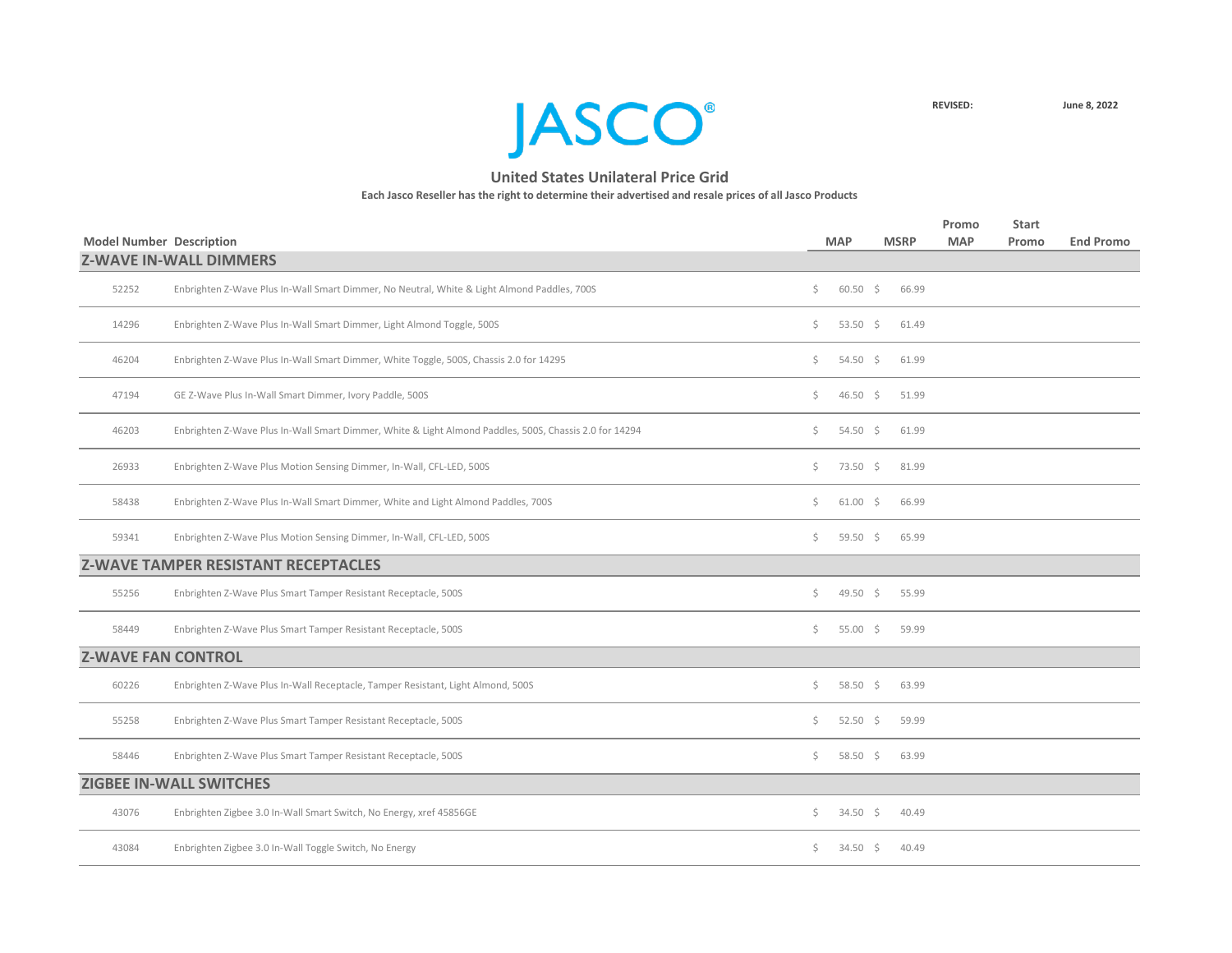

|       |                                                                             |    |                 |    |             | Promo      | <b>Start</b> |                  |
|-------|-----------------------------------------------------------------------------|----|-----------------|----|-------------|------------|--------------|------------------|
|       | <b>Model Number Description</b>                                             |    | <b>MAP</b>      |    | <b>MSRP</b> | <b>MAP</b> | Promo        | <b>End Promo</b> |
| 43078 | Enbrighten ZigBee 3.0 In-Wall Paddle Switch, With Energy Monitoring         | S. | 49.50 \$        |    | 55.99       |            |              |                  |
|       | <b>ZIGBEE IN-WALL DIMMERS</b>                                               |    |                 |    |             |            |              |                  |
| 43080 | Enbrighten Zigbee 3.0 In-Wall Smart Dimmer, Paddle, No Energy, xref 45857GE | S. | 42.50 \$        |    | 44.99       |            |              |                  |
| 43090 | Enbrighten Zigbee 3.0 In-Wall Toggle Dimmer, No Energy                      | Ś. | 42.50 \$        |    | 47.99       |            |              |                  |
| 43082 | Enbrighten ZigBee 3.0 In-Wall Paddle Dimmer, With Energy Monitoring         | S  | $51.50 \quad $$ |    | 57.99       |            |              |                  |
|       | <b>ZIGBEE TAMPER RESISTANT RECEPTACLES</b>                                  |    |                 |    |             |            |              |                  |
| 43102 | Enbrighten Zigbee 3.0 In-Wall Tamper Resistant Smart Outlet, No Energy      |    | 45.50           | S. | 51.49       |            |              |                  |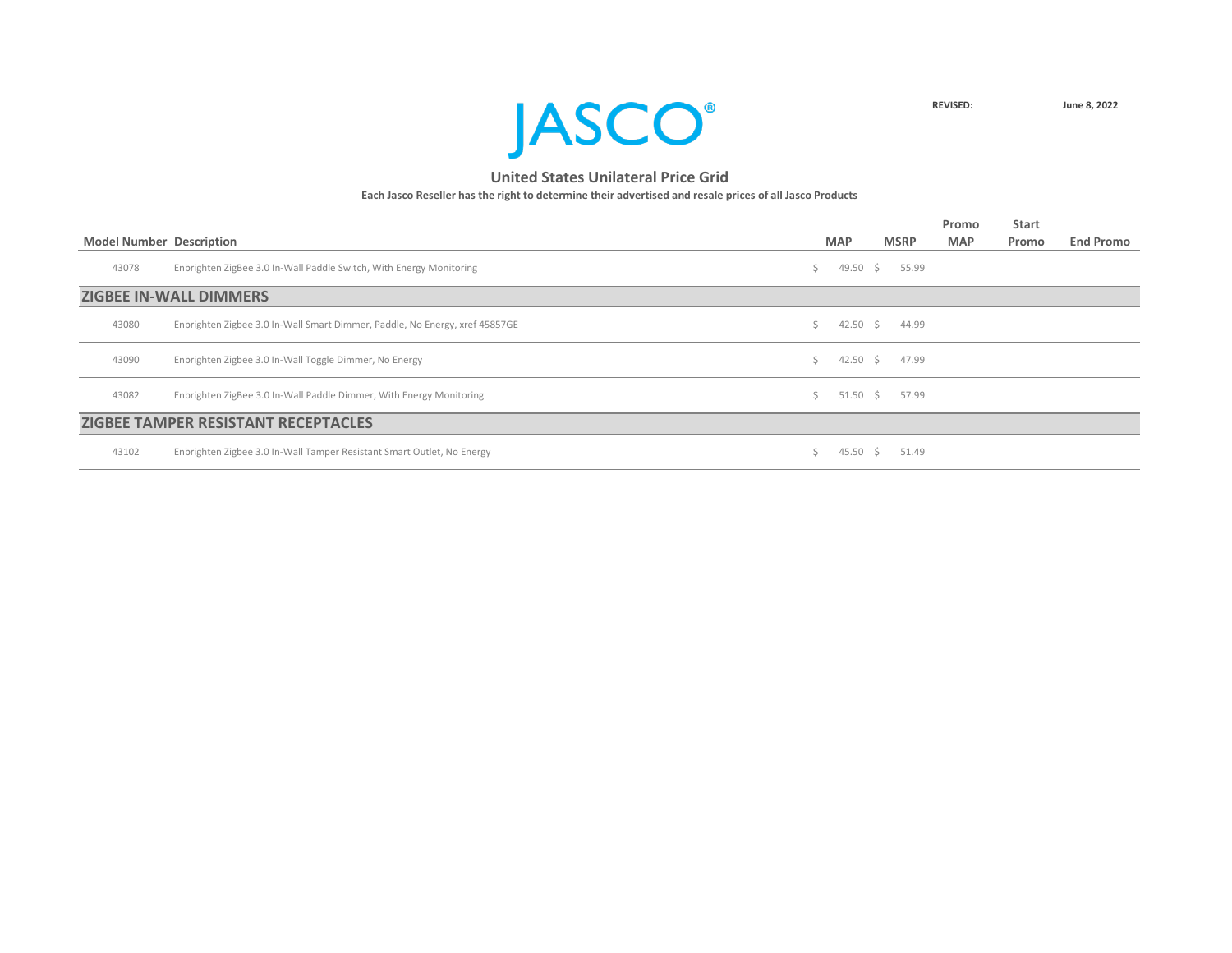

|                                 |                                                                                          |     |                    |             | Promo      | <b>Start</b> |                  |
|---------------------------------|------------------------------------------------------------------------------------------|-----|--------------------|-------------|------------|--------------|------------------|
| <b>Model Number Description</b> |                                                                                          |     | <b>MAP</b>         | <b>MSRP</b> | <b>MAP</b> | Promo        | <b>End Promo</b> |
| <b>WI-FI PLUGS</b>              |                                                                                          |     |                    |             |            |              |                  |
| 51511                           | Enbrighten Wi-Fi Plug, 1-Outlet Grounded Outlet, Micro, White                            | Ś.  | 10.50 \$ 14.99     |             |            |              |                  |
| 51249                           | Enbrighten Wi-Fi Plug, 1-Outlet Grounded, Oval, White                                    | Ś.  | $14.25 \div 16.99$ |             |            |              |                  |
| 51253                           | Enbrighten Wi-Fi Plug, 2-Outlet Grounded, Simultaneous Control, White                    | \$  | $19.50 \div$       | 22.49       |            |              |                  |
| 51251                           | Enbrighten Wi-Fi Plug, 2-Outlet Grounded, Simultaneous Control, Outdoor, Black           | Ś.  | $27.50 \div$       | 33.99       |            |              |                  |
| 51405                           | UltraPro Wi-Fi Plug, 2-Outlet Grounded, Outdoor, Black                                   | Ś.  | $21.50 \div$       | 28.49       |            |              |                  |
| 51509                           | Enbrighten Wi-Fi Outdoor Plug-In, 2-Grounded Outlet, Simultaneous Control, Black, 4C Box | Ś.  | $24.50 \div$       | 29.99       |            |              |                  |
| 51512                           | Enbrighten Wi-Fi Plug, 1-Outlet Grounded, Micro, White, 2pk                              | Ś.  | $21.50 \div$       | 28.49       |            |              |                  |
| 51492                           | Enbrighten Wi-Fi Plug, Yard Stake, 6-Grounded Outlets, Simultaneous Control, Green       | \$. | $38.50\frac{1}{5}$ | 45.99       |            |              |                  |
| 51514                           | Enbrighten Wi-Fi Plug, Micro, 1 Grounded Outlet, White, 4pk                              | \$  | $45.00\frac{1}{5}$ | 45.99       |            |              |                  |
| 40573                           | GE myTouchSmart WiFi Timer, Outdoor, Plug-in, 7-Day,1-Outlet Grounded, Black             | \$  | $34.50 \div$       | 39.99       |            |              |                  |
| 58683                           | Enbrighten Connected Home Wi-Fi Plug, 1-Outlet Grounded Outlet, Micro, White             | \$. | $10.00 \div$       | 14.99       |            |              |                  |
|                                 |                                                                                          |     |                    |             |            |              |                  |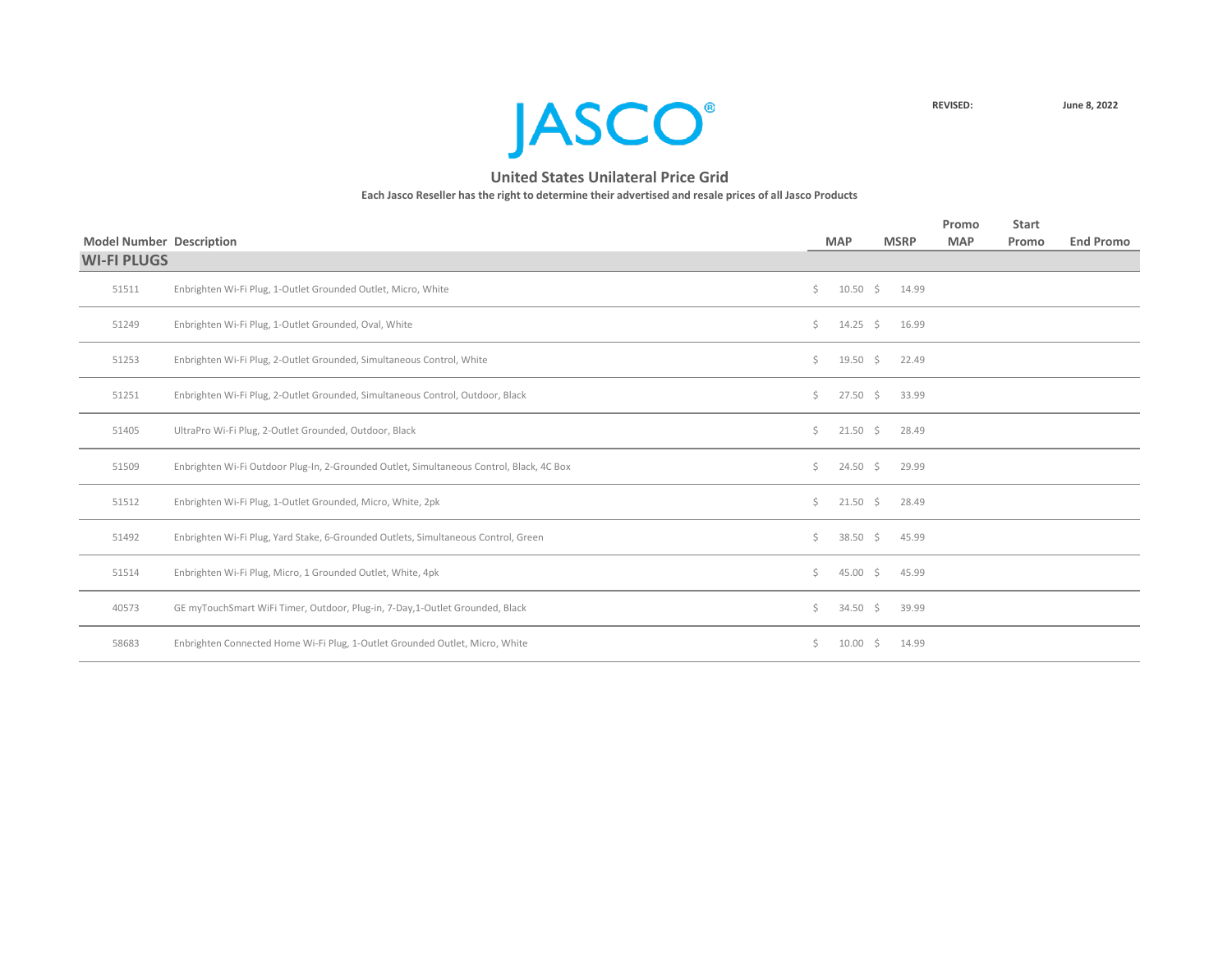

|                                 |                                                                                                    |     |                    |             | Promo      | <b>Start</b> |                  |
|---------------------------------|----------------------------------------------------------------------------------------------------|-----|--------------------|-------------|------------|--------------|------------------|
| <b>Model Number Description</b> |                                                                                                    |     | <b>MAP</b>         | <b>MSRP</b> | <b>MAP</b> | Promo        | <b>End Promo</b> |
| <b>WI-FI SMART SWITCHES</b>     |                                                                                                    |     |                    |             |            |              |                  |
| 51498                           | Enbrighten Wi-Fi In-Wall Smart Switch, Paddle, White and Light Almond Paddles                      | \$. | $24.50\frac{1}{5}$ | 29.99       |            |              |                  |
| 51503                           | Enbrighten Wi-Fi In-Wall Smart Switch, Toggle, White and Light Almond Toggles                      | \$. | $24.50$ \$         | 29.99       |            |              |                  |
| 41146                           | MyTouchSmart, Wifi Switch, Single Pole, Replaceable White/Light Almond Faceplate, 1 jumper         | \$  | $34.50\frac{1}{5}$ | 39.99       |            |              |                  |
| 40791                           | GE, MyTouchSmart, Wifi Switch, Single Pole, Replaceable White/Light Almond Faceplate, 1 jumper     | \$  | $34.50\frac{1}{5}$ | 39.99       |            |              |                  |
| <b>WI-FI SMART DIMMERS</b>      |                                                                                                    |     |                    |             |            |              |                  |
| 51500                           | Enbrighten Wi-Fi In-Wall Smart Dimmer, Paddle, White and Light Almond Paddles                      | \$  | $27.50$ \$         | 32.99       |            |              |                  |
| 51505                           | Enbrighten Wi-Fi In-Wall Smart Dimmer, Toggle, White and Light Almond Toggles                      | \$  | $27.50 \pm 5$      | 32.99       |            |              |                  |
|                                 | <b>WI-FI SMART RECEPTACLES</b>                                                                     |     |                    |             |            |              |                  |
| 51520                           | Enbrighten Wi-Fi In-Wall Smart Outlet, 15A, White and Light Almond Interchangeable Covers          | \$  | $27.50$ \$         | 37.99       |            |              |                  |
| 51521                           | Enbrighten Wi-Fi In-Wall Receptacle with USB, 2 Ports, 2.4A, White/Light Almond Faceplates, 4C Box | Ś.  | $34.50$ \$         | 34.99       |            |              |                  |
|                                 | <b>WI-FI SMART RECEPTACLES</b>                                                                     |     |                    |             |            |              |                  |
| 51502                           | Enbrighten Wi-Fi In-Wall Fan Speed Control, 3-Way Compatible, Chassis 2.0, 4C Box                  | \$  | 39.50 \$           | 44.99       |            |              |                  |
| 51507                           | Enbrighten Wi-Fi In-Wall Toggle Fan Speed Control, 3-Way Compatible, Chassis 2.0                   | \$  | $39.50$ \$         | 44.99       |            |              |                  |
| <b>WI-FI SURGE</b>              |                                                                                                    |     |                    |             |            |              |                  |
| SPP9034WB/37                    | Philips 6-Outlet Surge Protector with 3 Individual Wi-Fi Outlets, 1080J, 4ft Braided Cord, White   | \$  | $31.50$ \$         | 36.99       |            |              |                  |
| SPP3461WF/37                    | Philips 5-Outlet Wi-Fi Surge Protector, 2 Independently Controlled, 490J, White                    | \$  | $30.50$ \$         | 31.99       |            |              |                  |
| 54525                           | Enbrighten Elite 7-Outlet Surge Protector with WiFi, 1440J, 3ft Cord, Black                        | \$  | $34.50\frac{1}{5}$ | 43.99       |            |              |                  |
|                                 |                                                                                                    |     |                    |             |            |              |                  |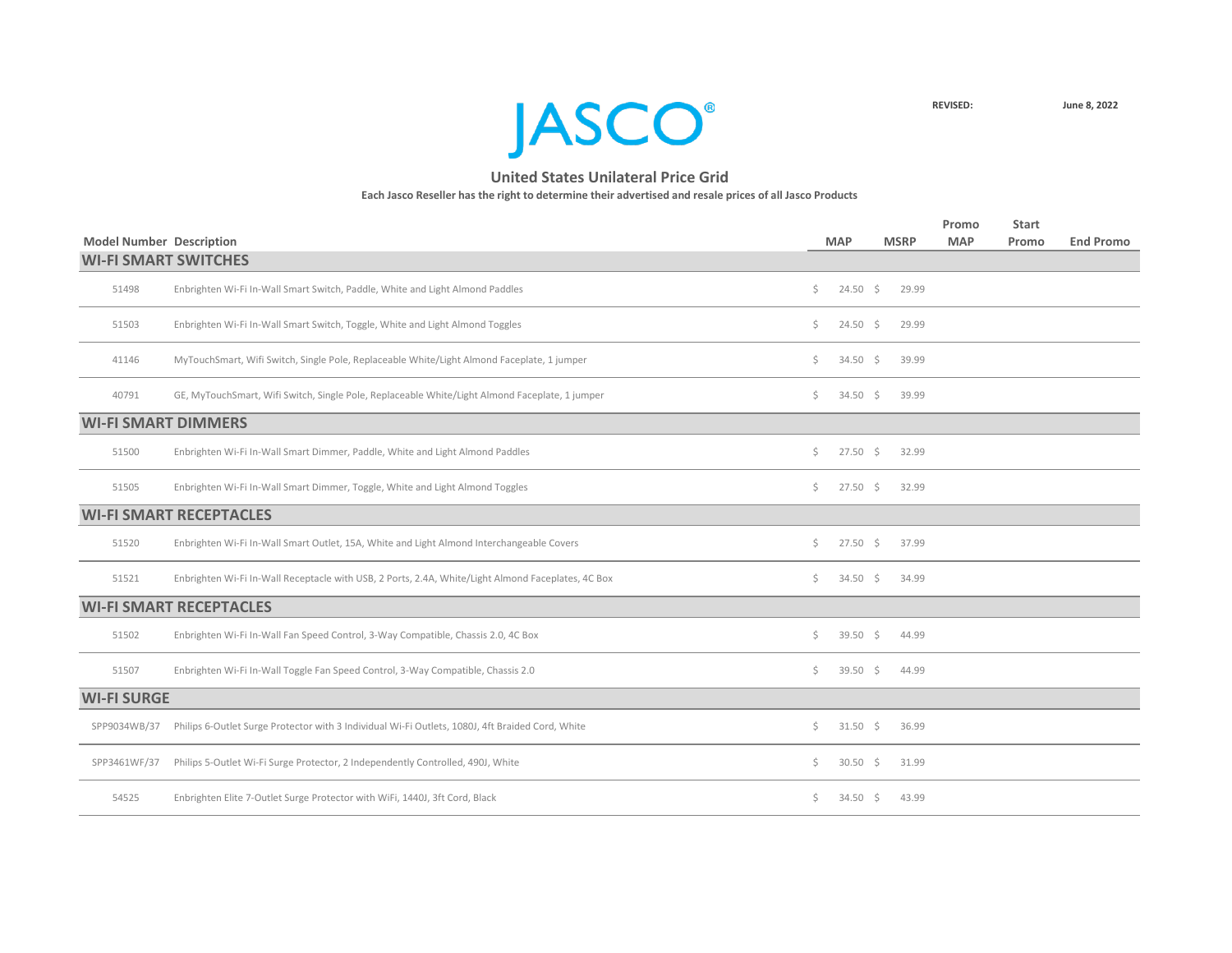

| <b>Model Number Description</b> |                                                                               |    | <b>MAP</b>         |    | <b>MSRP</b> | Promo<br><b>MAP</b> | <b>Start</b><br>Promo | <b>End Promo</b> |
|---------------------------------|-------------------------------------------------------------------------------|----|--------------------|----|-------------|---------------------|-----------------------|------------------|
| <b>WI-FITAP</b>                 |                                                                               |    |                    |    |             |                     |                       |                  |
| SPP4311WF/37                    | Philips 4-Outlet Grounded Tap, 3 Wi-Fi Controlled, 1 Always On, White         | Ś. | $20.50$ \$         |    | 26.49       |                     |                       |                  |
| <b>WI-FI EXTENSION CORD</b>     |                                                                               |    |                    |    |             |                     |                       |                  |
| SPC9034WB/37                    | Philips 3-Outlet Extension Cord with 3 Wi-Fi Outlets, 4ft Braided Cord, White | Ś. | $28.50\frac{1}{5}$ |    | 34.99       |                     |                       |                  |
| <b>WI-FI LIGHTING</b>           |                                                                               |    |                    |    |             |                     |                       |                  |
| 47582                           | Enbrighten Wi-Fi LED Light Fixture, Linkable Dimmable, 12in                   | Ś. | 39.50 \$           |    | 44.99       |                     |                       |                  |
| 47583                           | Enbrighten LED Wi-Fi Light Fixture, Dimmable, Linkable, 18in                  | Ś. | 55.50 \$           |    | 62.99       |                     |                       |                  |
| 47583-T1                        | Enbrighten LED Wi-Fi Light Fixture, Dimmable, Linkable, 18in, 4pc Tray        | Ś. | 55.50 \$           |    | 62.99       |                     |                       |                  |
| 47584                           | Enbrighten Wi-Fi LED Light Fixture, Linkable Dimmable, 24in                   | Ś. | 59.50 \$           |    | 64.99       |                     |                       |                  |
| 47585                           | Enbrighten Wi-Fi LED Light Fixture, Linkable Dimmable, 36in                   | Ś. | $69.50 \div$       |    | 74.99       |                     |                       |                  |
| 56969                           | UltraPro Wi-Fi LED Light Fixture, Linkable, Dimmable, 12in, 400lm             | Ś. | $27.50$ \$         |    | 33.99       |                     |                       |                  |
| 57050                           | UltraPro Wi-Fi LED Light Fixture, Linkable, Dimmable, 18in, 600lm             | Ś. | $33.50$ \$         |    | 39.99       |                     |                       |                  |
| 57051                           | UltraPro Wi-Fi LED Light Fixture, Linkable, Dimmable, 24in, 800lm             | Ś. | 36.50              | S. | 42.99       |                     |                       |                  |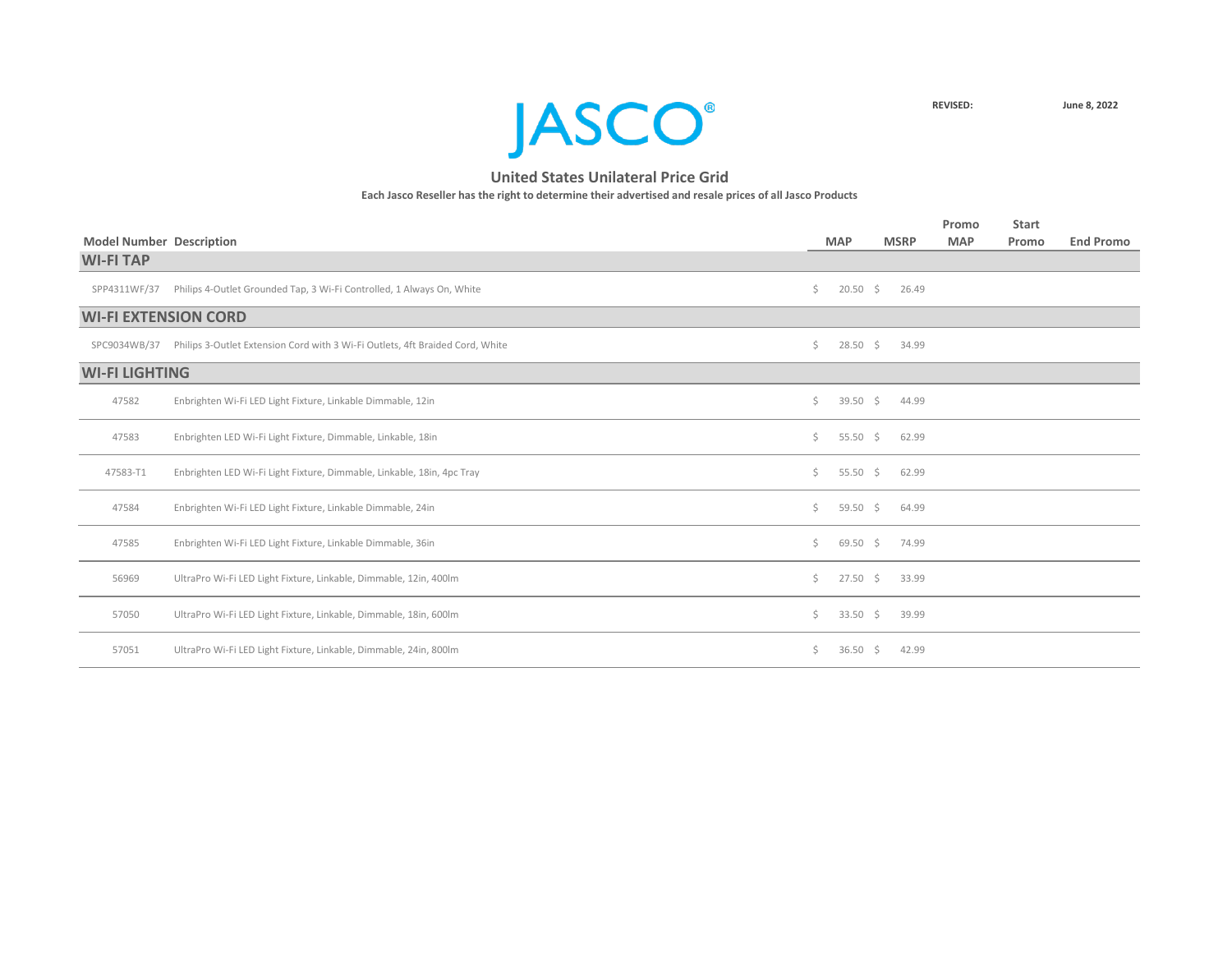

|                                 |                                                                                   |    |               |             | Promo      | <b>Start</b> |                  |
|---------------------------------|-----------------------------------------------------------------------------------|----|---------------|-------------|------------|--------------|------------------|
| <b>Model Number Description</b> |                                                                                   |    | <b>MAP</b>    | <b>MSRP</b> | <b>MAP</b> | Promo        | <b>End Promo</b> |
| <b>WI-FI BULBS</b>              |                                                                                   |    |               |             |            |              |                  |
| 51338                           | Enbrighten Wi-Fi LED Smart Bulb, BR30, 65W Equivalent, Dimmable 2700K             | \$ | $10.50 \div$  | 14.99       |            |              |                  |
| 51339                           | Enbrighten Wi-Fi LED Smart Bulb, BR30, 65W Equivalent, Tunable 2700K - 6500K      | Ś. | $14.25 \div$  | 20.49       |            |              |                  |
| 51340                           | Enbrighten Wi-Fi LED Smart Bulb, BR30, 65W Equivalent, RGBCW                      | Ś. | $16.50 \div$  | 22.49       |            |              |                  |
| 51336                           | Enbrighten Wi-Fi LED Smart Bulb, A19, 60W Equivalent, Tunable 2700K - 6500K       | Ś. | $10.50 \div$  | 14.99       |            |              |                  |
| 51341                           | Enbrighten Wi-Fi LED Smart Bulb, A19, 60W Equivalent, Filament 2700K              | Ś. | $12.00 \div$  | 16.99       |            |              |                  |
| 51337                           | Enbrighten Wi-Fi LED Smart Bulb, A19, 60W Equivalent, RGBCW                       | Ś. | 14.25 \$      | 20.49       |            |              |                  |
| 51345                           | Enbrighten Wi-Fi LED Smart Bulb, ST19, 60W Equivalent, Filament 2700K             | Ś. | $13.00 \div$  | 17.99       |            |              |                  |
| 51344                           | Enbrighten Wi-Fi LED Smart Bulb, G25, 60W Equivalent, Filament 2700K              | Ś. | $13.00 \div$  | 17.99       |            |              |                  |
| 51342                           | Enbrighten Wi-Fi LED Smart Bulb, Downlight, 65W Equivalent, Tunable 2700K - 6500K | Ś. | $20.50 \div$  | 26.99       |            |              |                  |
| 51343                           | Enbrighten Wi-Fi LED Smart Bulb, Downlight, 65W Equivalent, RGBCW                 | Ś. | $21.50 \pm 5$ | 28.49       |            |              |                  |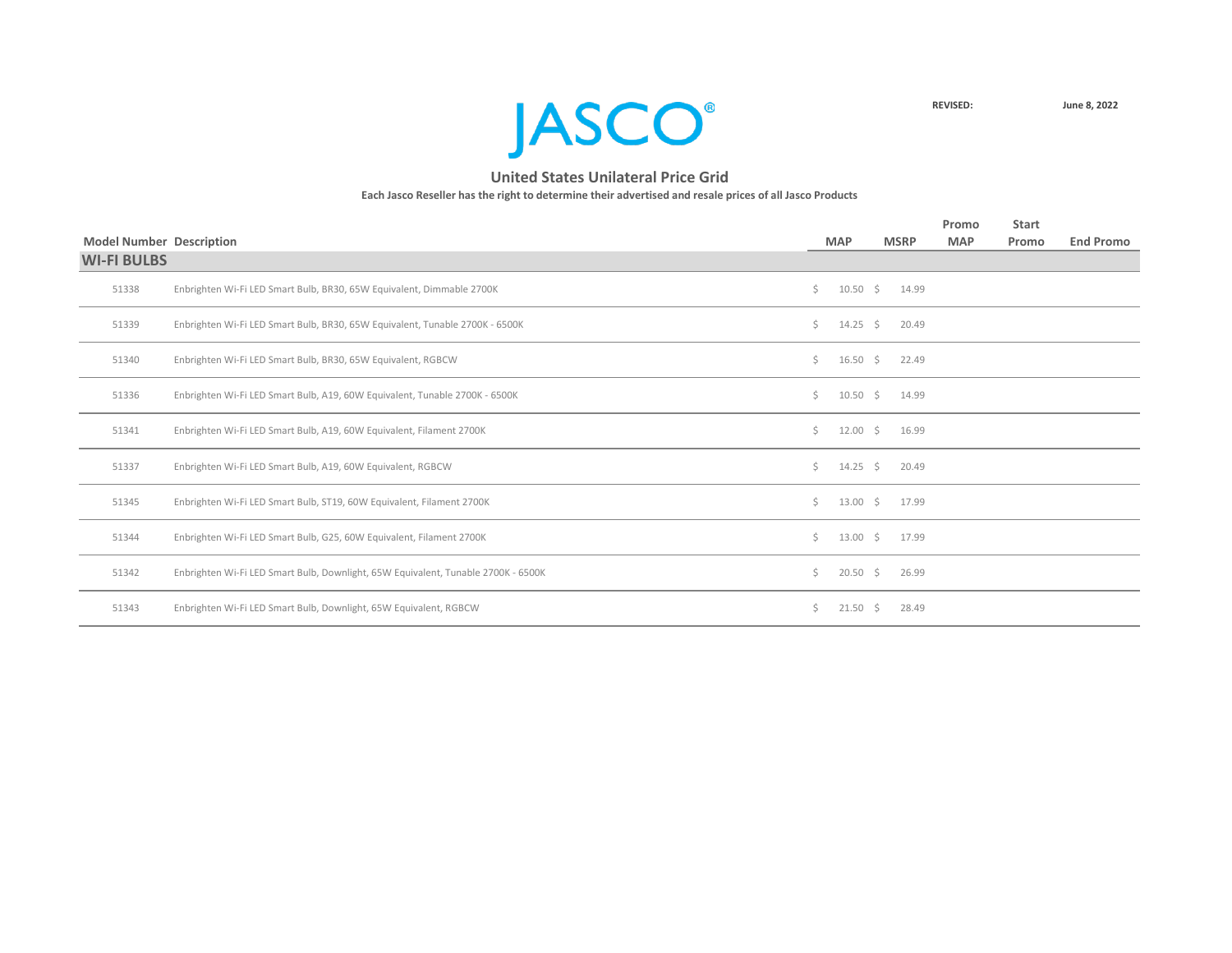**JASCO**<sup>®</sup>

|                                 |                                                                                                  |    |                    |              | Promo      | <b>Start</b> |                  |
|---------------------------------|--------------------------------------------------------------------------------------------------|----|--------------------|--------------|------------|--------------|------------------|
| <b>Model Number Description</b> |                                                                                                  |    | <b>MAP</b>         | <b>MSRP</b>  | <b>MAP</b> | Promo        | <b>End Promo</b> |
|                                 | <b>MYSELECTSMART LIGHTING CONTROLS</b>                                                           |    |                    |              |            |              |                  |
| 39765                           | GE mySelectSmart Lighting Control, Indoor, On/Off, Wireless Transmitter with Mounting Bracket    | Ś. | $14.50 \div$       | 16.49        |            |              |                  |
| 39769                           | GE mySelectSmart Lighting Control, Indoor, Dusk to Dawn Transmitter                              | Ś. | $11.50 \div$       | 12.99        |            |              |                  |
| 39768                           | GE mySelectSmart Lighting Control, Indoor, Door Entry Transmitter                                | Ś. | $13.50 \div$       | 14.99        |            |              |                  |
| 39770                           | GE mySelectSmart Lighting Control, Indoor, Countdown, Wireless Transmitter with Mounting Bracket | S. | $16.75 \div$       | 18.49        |            |              |                  |
| 39766                           | GE mySelectSmart Lighting Control, Indoor, Dimming, Wireless Transmitter with Mounting Bracket   | Ś. | $16.75 \quad$ \$   | 19.99        |            |              |                  |
| 39772                           | GE mySelectSmart Lighting Control, Wireless RF, On/Off Outlet Receiver                           | Ś. | $17.50 \div$       | 20.99        |            |              |                  |
| 36523                           | GE mySelectSmart Lighting Control, Wireless Remote, 1 Polarized Outlet, Indoor                   | Ś. | $18.00 \div$       | 20.99        |            |              |                  |
| 36240                           | GE mySelectSmart Lighting Control, Wireless Remote with Countdown, 1 Polarized Outlet, Indoor    | Ś. | $23.50 \div$       | 30.99        |            |              |                  |
| 36237                           | GE mySelectSmart Lighting Control, Light-sensing Wireless, 1 Polarized Outlet, Indoor            | Ś. | $23.50 \div$       | 30.99        |            |              |                  |
| 36235                           | GE mySelectSmart Lighting Control, Motion-activated Wireless, 1 Polarized Outlet, Indoor         | Ś. | $23.50\frac{1}{2}$ | 30.99        |            |              |                  |
| 37781                           | GE mySelectSmart Lighting Control, WIreless Remote with Dimming, 1 Polarized Outlet, Indoor      | S. | 23.50              | 24.49<br>- S |            |              |                  |
|                                 |                                                                                                  |    |                    |              |            |              |                  |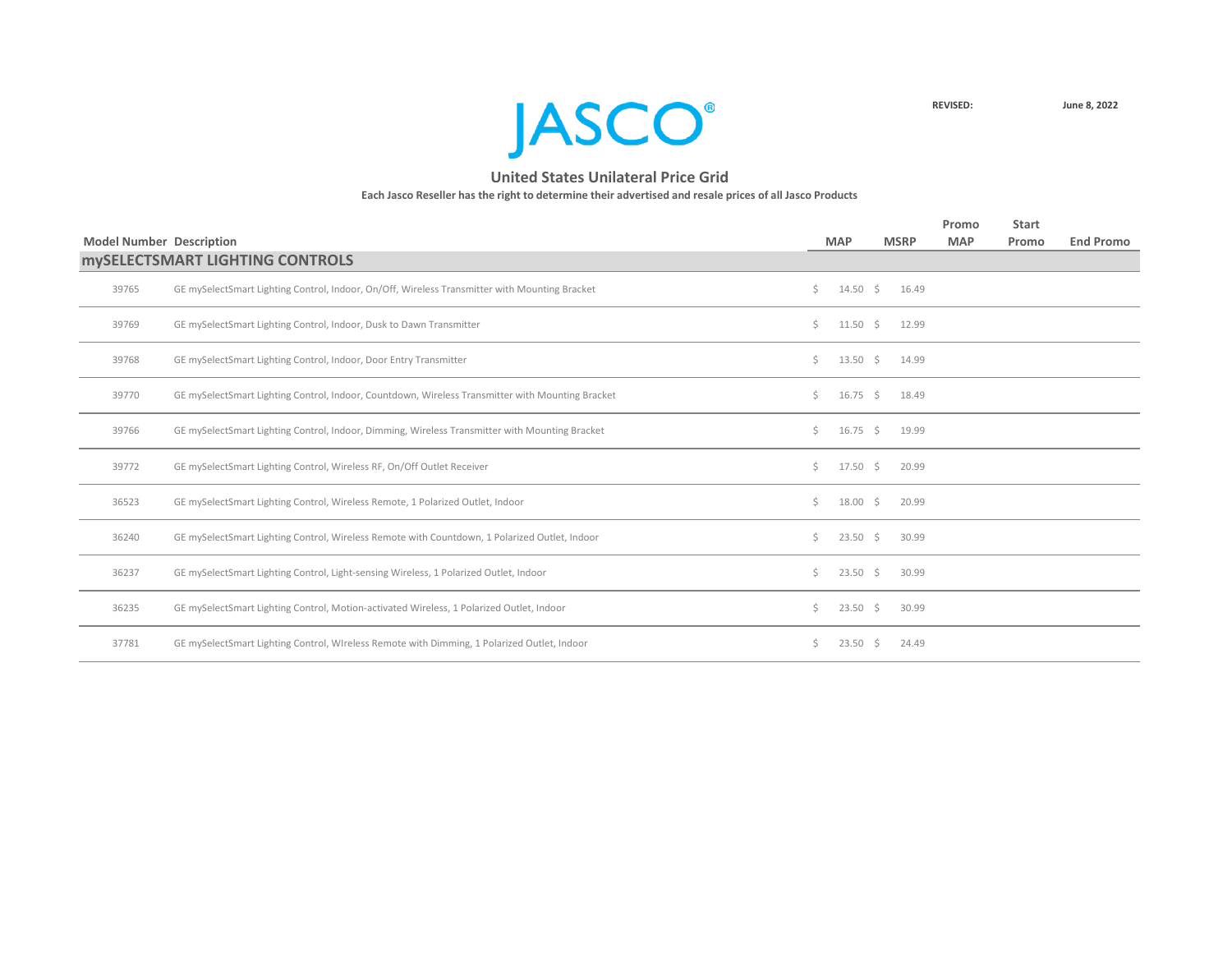

| <b>Model Number Description</b> |                                                                                                          |    | <b>MAP</b>          |      | <b>MSRP</b> | Promo<br><b>MAP</b> | <b>Start</b><br>Promo | <b>End Promo</b> |
|---------------------------------|----------------------------------------------------------------------------------------------------------|----|---------------------|------|-------------|---------------------|-----------------------|------------------|
| 39773                           | GE mySelectSmart Lighting Control, Indoor, Dimmer Outlet Receiver, Single Polarized                      | Ś. | $27.50 \div$        |      | 30.99       |                     |                       |                  |
| 45729                           | mySelectSmart Lighting Control, E26 Screw-In base, with on/off remote                                    | Ś. | $24.00 \div$        |      | 26.99       |                     |                       |                  |
| 39806                           | mySelectSmart Outdoor Lighting Control, Plug-in Receiver with Countdown Remote, 1 Grounded Outlet, Black | Ś. | 30.50 $\frac{1}{5}$ |      | 36.99       |                     |                       |                  |
| 45728                           | mySelectSmart Lighting Control, In-Wall Switch with on/off Remote                                        | \$ | 36.50 \$            |      | 43.99       |                     |                       |                  |
| SPC1246AT/27                    | Philips Lighting Control, Wireless Remote, 1 Polarized Outlet                                            | \$ | $23.50 \div$        |      | 22.49       |                     |                       |                  |
|                                 | <b>MYTOUCHSMART INDOOR PLUG-IN TIMERS</b>                                                                |    |                     |      |             |                     |                       |                  |
| 36253                           | myTouchSmart Simple Set Bar Timer, 1-Polarized Outet                                                     | Ś. | $11.50 \div$        |      | 16.49       |                     |                       |                  |
| 33860                           | myTouchSmart Simple Set SunSmart 7-Day Digital Timer, 1-Grounded Outlet                                  | Ś. | $17.50 \pm 5$       |      | 22.49       |                     |                       |                  |
| 35150                           | myTouchSmart Simple Set SunSmart 7-Day Digital Timer, 2-Grounded Outlets                                 | Ś. | $21.50 \div$        |      | 24.49       |                     |                       |                  |
| 41431                           | myTouchSmart Simple Set 24hr In-Wall Digital Timer                                                       | Ś. | 30.50 $\frac{1}{5}$ |      | 36.99       |                     |                       |                  |
| 26745                           | myTouchSmart Simple Set Digital Bar Timer, 1-Polarized Outlet, 2pk                                       | Ś. | $21.50 \div$        |      | 24.49       |                     |                       |                  |
| 26892-P1                        | myTouchSmart Simple Set 24hr Digital Timer, 1-Polarized Outlet                                           | \$ | $15.50 \div$        |      | 22.49       |                     |                       |                  |
| 58115                           | myTouchSmart Digital Fashion Timer, 1-Outlet Polarized, 2 Settings, 24hr, Cover                          | \$ | 11.00               | - \$ | 16.49       |                     |                       |                  |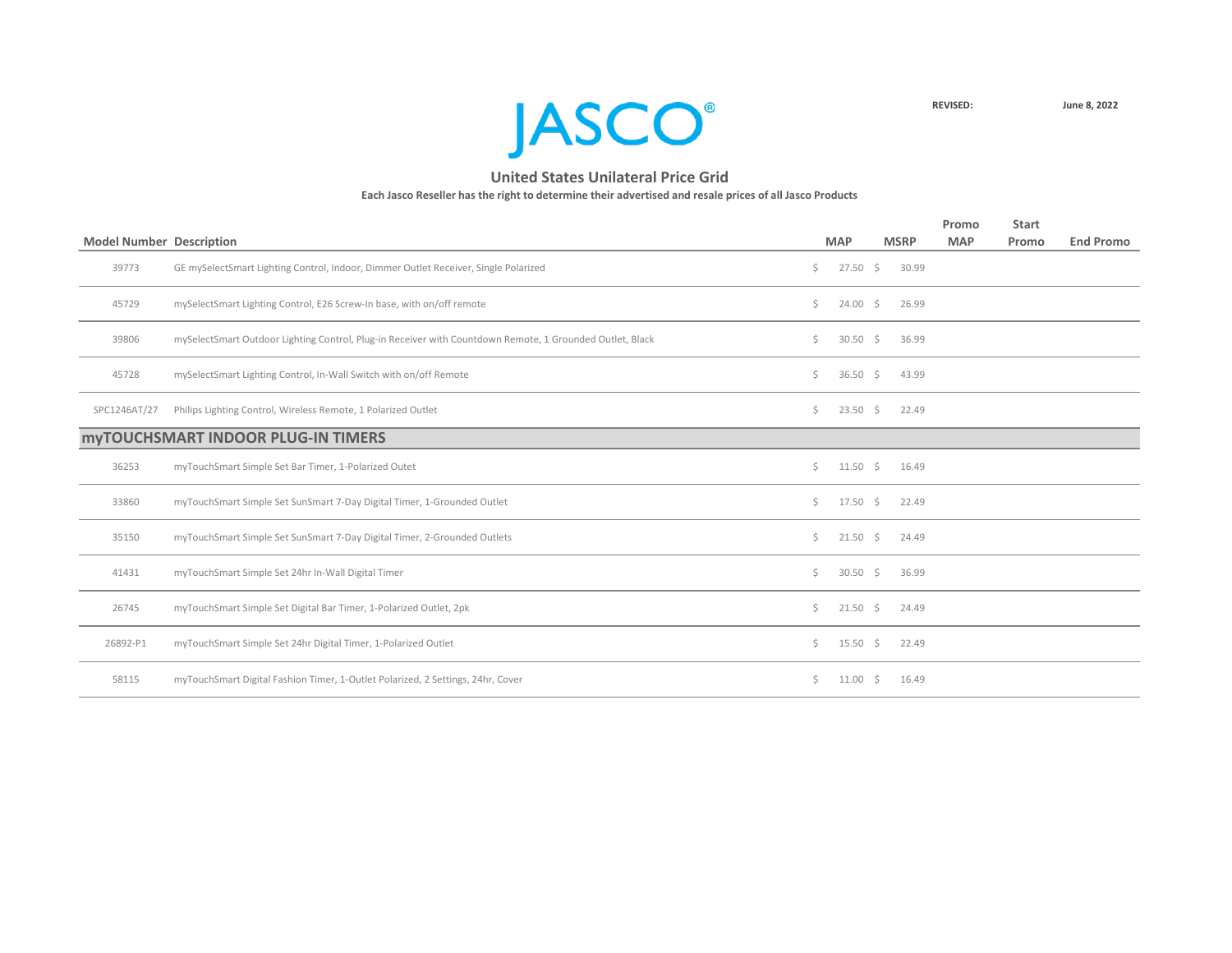

|                                                                                                           |                                                                                                                                             |            |                                                                                                                                                                                                           | Promo       | <b>Start</b> |                  |
|-----------------------------------------------------------------------------------------------------------|---------------------------------------------------------------------------------------------------------------------------------------------|------------|-----------------------------------------------------------------------------------------------------------------------------------------------------------------------------------------------------------|-------------|--------------|------------------|
|                                                                                                           |                                                                                                                                             |            |                                                                                                                                                                                                           | <b>MAP</b>  | Promo        | <b>End Promo</b> |
|                                                                                                           |                                                                                                                                             |            |                                                                                                                                                                                                           |             |              |                  |
| myTouchSmart Simple Set Outdoor Timer, Light Sensing, 1-Heavy Duty Grounded Outlet                        | \$                                                                                                                                          |            | 16.49                                                                                                                                                                                                     |             |              |                  |
| myTouchSmart Simple Set Outdoor Digital Timer, 1-Heavy Duty Grounded Outlet                               | \$                                                                                                                                          |            | 18.49                                                                                                                                                                                                     |             |              |                  |
| myTouchSmart Simple Set SunSmart 7-Day Outdoor Digital Timer, 2-Grounded Outlets                          | \$                                                                                                                                          |            | 30.99                                                                                                                                                                                                     |             |              |                  |
| myTouchSmart Outdoor Stake Timer, 6-Grounded Rotatable Outlets.                                           | \$                                                                                                                                          |            | 34.99                                                                                                                                                                                                     |             |              |                  |
| myTouchSmart Outdoor Stake Timer, 6-Grounded Rotatable Outlets, 6ft                                       | Ś.                                                                                                                                          |            | 40.99                                                                                                                                                                                                     |             |              |                  |
| myTouchSmart Outdoor Stake Timer, 6-Grounded Rotatable Outlets, 10ft                                      | \$                                                                                                                                          |            | 37.49                                                                                                                                                                                                     |             |              |                  |
| myTouchSmart Simple Set Outdoor Digital Timer, 1-Heavy Duty Grounded Outlet, 2pk                          | \$                                                                                                                                          |            | 27.99                                                                                                                                                                                                     |             |              |                  |
| myTouchSmart Simple Set Outdoor Digital Timer, 2-Heavy Duty Grounded Outlets                              | Ś.                                                                                                                                          |            | 29.99                                                                                                                                                                                                     |             |              |                  |
| myTouchSmart Simple Set 24hr Outdoor Digital Timer, 2-Heavy Duty Grounded Outlets, English/French         | \$                                                                                                                                          |            | 30.99                                                                                                                                                                                                     |             |              |                  |
|                                                                                                           |                                                                                                                                             |            |                                                                                                                                                                                                           |             |              |                  |
| myTouchSmart Simple Set Outdoor Timer, Light Sensing, 1-Heavy Duty Grounded Outlet, 2pk 36170 (White box) | Ś.                                                                                                                                          |            | 21.99                                                                                                                                                                                                     |             |              |                  |
| myTouchSmart Outdoor Photocell Stake Timer, 6-Grounded Outlets                                            | Ś.                                                                                                                                          |            | 22.49                                                                                                                                                                                                     |             |              |                  |
| myTouchSmart Outdoor Photocell Stake Timer, 6-Grounded Outlets, 6ft                                       | Ś.                                                                                                                                          |            | 30.99                                                                                                                                                                                                     |             |              |                  |
| myTouchSmart Outdoor Photocell Stake Timer, 6-Grounded Outlets, 10ft                                      | Ś.                                                                                                                                          |            | 34.99                                                                                                                                                                                                     |             |              |                  |
|                                                                                                           | <b>Model Number Description</b><br><b>MYTOUCHSMART OUTDOOR PLUG-IN TIMERS</b><br><b>MYTOUCHSMART OUTDOOR PLUG-IN TIMERS - LIGHT SENSING</b> | <b>MAP</b> | $11.50 \div$<br>$15.50 \div$<br>$23.50 \div$<br>$27.50 \div$<br>36.50 \$<br>33.50 \$<br>$16.50 \div$<br>$22.50$ \$<br>$23.50 \div$<br>$16.50 \pm 5$<br>$18.00 \div$<br>$23.50 \div$<br>$26.50\frac{1}{2}$ | <b>MSRP</b> |              |                  |